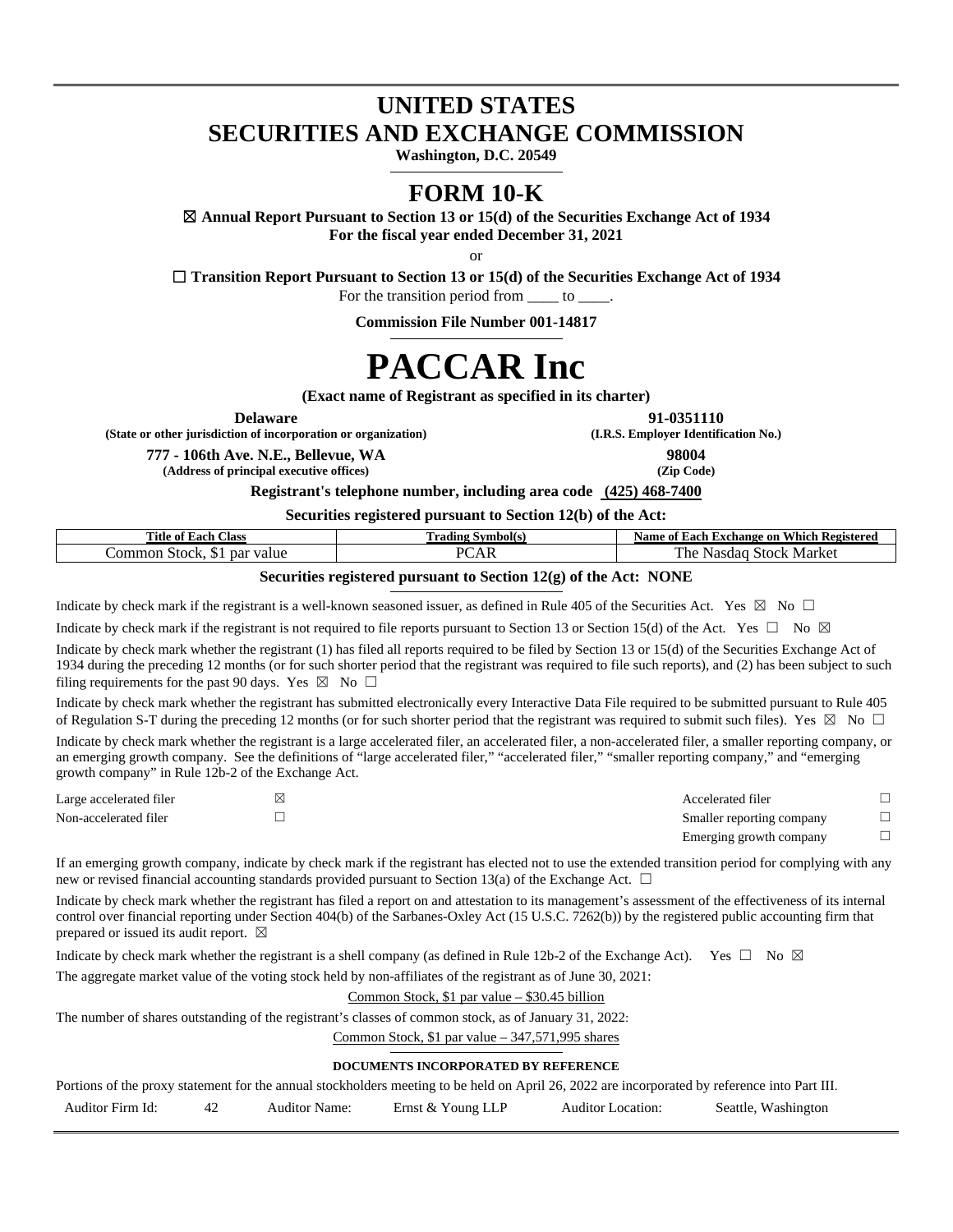#### **PACCAR Inc – FORM 10-K**

#### **INDEX**

| PART I  |                 |                                                                              | $\mathcal{F}$ |
|---------|-----------------|------------------------------------------------------------------------------|---------------|
|         | ITEM 1.         |                                                                              | 3             |
|         |                 |                                                                              | 10            |
|         |                 |                                                                              | 12            |
|         | ITEM 2.         |                                                                              | 13            |
|         | ITEM 3.         |                                                                              | 13            |
|         | ITEM 4.         |                                                                              | 13            |
| PART II |                 |                                                                              | 14            |
|         | ITEM 5.         | MARKET FOR REGISTRANT'S COMMON EQUITY, RELATED STOCKHOLDER MATTERS AND       |               |
|         |                 |                                                                              | 14            |
|         | ITEM 6.         |                                                                              | 15            |
|         | ITEM 7.         | MANAGEMENT'S DISCUSSION AND ANALYSIS OF FINANCIAL CONDITION AND RESULTS OF   | 16            |
|         |                 |                                                                              | 31            |
|         | ITEM 8.         |                                                                              | 32            |
|         | ITEM 9.         | CHANGES IN AND DISAGREEMENTS WITH ACCOUNTANTS ON ACCOUNTING AND FINANCIAL    |               |
|         |                 |                                                                              | 76            |
|         |                 |                                                                              | 76            |
|         |                 |                                                                              | 76            |
|         |                 | ITEM 9C. DISCLOSURE REGARDING FOREIGN JURISDICTIONS THAT PREVENT INSPECTIONS | 76            |
|         | PART III        |                                                                              | 77            |
|         |                 |                                                                              | 77            |
|         |                 |                                                                              | 77            |
|         | <b>ITEM 12.</b> | SECURITY OWNERSHIP OF CERTAIN BENEFICIAL OWNERS AND MANAGEMENT AND           |               |
|         |                 |                                                                              | 77            |
|         | <b>ITEM 13.</b> | CERTAIN RELATIONSHIPS AND RELATED TRANSACTIONS, AND DIRECTOR INDEPENDENCE    | 78            |
|         |                 |                                                                              | 78            |
|         | PART IV         |                                                                              | 79            |
|         |                 |                                                                              | 79            |
|         | SIGNATURES      |                                                                              | 82            |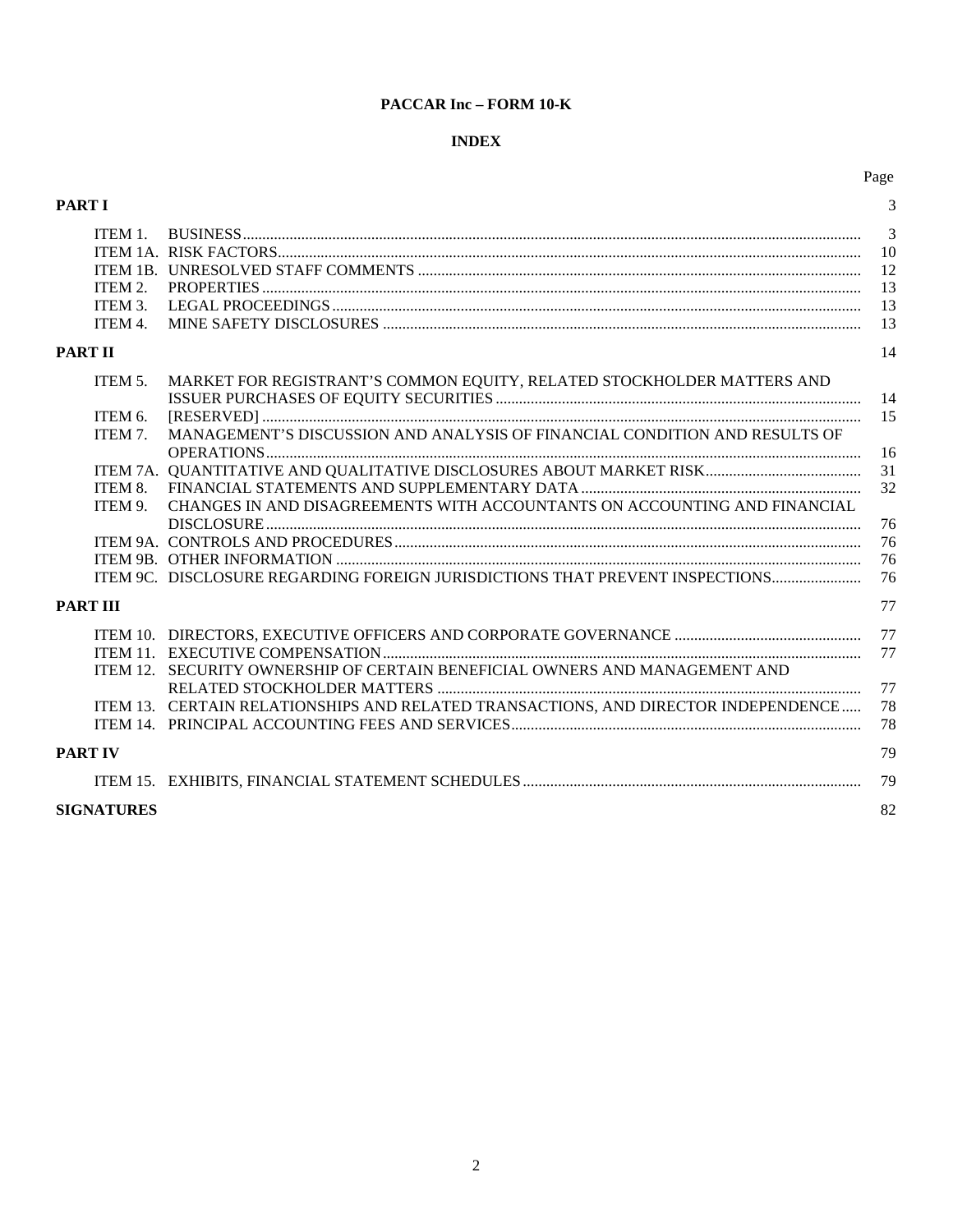#### <span id="page-2-0"></span>**PART I**

#### <span id="page-2-1"></span>**ITEM 1. BUSINESS.**

PACCAR Inc (the Company or PACCAR), incorporated under the laws of Delaware in 1971, is the successor to Pacific Car and Foundry Company which was incorporated in Washington in 1924. The Company traces its predecessors to Seattle Car Manufacturing Company formed in 1905.

#### **Description of Business**

PACCAR is a multinational company operating in three principal industry segments:

- (1) The Truck segment includes the design, manufacture and distribution of high-quality, light-, medium- and heavy-duty commercial trucks. Heavy-duty trucks have a gross vehicle weight (GVW) of over 33,000 lbs (Class 8) in North America and over 16 metric tonnes in Europe and South America. Medium-duty trucks have a GVW ranging from 19,500 to 33,000 lbs (Class 6 to 7) in North America, and in Europe, light- and medium-duty trucks range between 6 and 16 metric tonnes. Trucks are configured with engine in front of cab (conventional) or cab-over-engine (COE).
- (2) The Parts segment includes the distribution of aftermarket parts for trucks and related commercial vehicles.
- (3) The Financial Services segment includes finance and leasing products and services provided to customers and dealers. PACCAR's finance and leasing activities are principally related to PACCAR products and associated equipment.

PACCAR's Other business includes the manufacturing and marketing of industrial winches.

#### **TRUCKS**

PACCAR's trucks are marketed under the Kenworth, Peterbilt and DAF nameplates. These trucks, which are built in three plants in the United States, three in Europe and one each in Australia, Brasil, Canada and Mexico, are used worldwide for over-the-road and off-highway hauling of commercial and consumer goods. The Company also designs and manufactures diesel engines, primarily for use in the Company's trucks, at its facilities in Columbus, Mississippi; Eindhoven, the Netherlands; and Ponta Grossa, Brasil. PACCAR competes in the North American Class 8 market, primarily with Kenworth and Peterbilt conventional models. These trucks are assembled at facilities in Chillicothe, Ohio; Denton, Texas; Renton, Washington and Mexicali, Mexico. PACCAR also competes in the North American Class 6 to 7 markets primarily with Kenworth and Peterbilt conventional models. These trucks are assembled at facilities in Ste. Therese, Canada; Denton, Texas, and Mexicali, Mexico. PACCAR competes in the European light/medium market with DAF COE trucks assembled in the United Kingdom (U.K.) by Leyland, one of PACCAR's wholly owned subsidiaries, and participates in the European heavy market with DAF COE trucks assembled in the Netherlands and the U.K. PACCAR competes in the Brazilian heavy truck market with DAF models assembled at Ponta Grossa in the state of Paraná, Brasil. PACCAR competes in the Australian medium and heavy truck markets with Kenworth conventional and COE models and certain DAF COE models assembled at its facility at Bayswater in the state of Victoria, Australia, and DAF COE models primarily assembled in the U.K. Commercial truck manufacturing comprises the largest segment of PACCAR's business and accounted for 71% of total 2021 net sales and revenues.

Substantially all trucks are sold to independent dealers. The Kenworth and Peterbilt nameplates are marketed and distributed by separate divisions in the U.S. and a foreign subsidiary in Canada. The Kenworth nameplate is also marketed and distributed by foreign subsidiaries in Mexico and Australia. The DAF nameplate is marketed and distributed worldwide by a foreign subsidiary headquartered in the Netherlands and is also marketed and distributed by foreign subsidiaries in Brasil and Australia. The decision to operate as a subsidiary or as a division is incidental to PACCAR's Truck segment operations and reflects legal, tax and regulatory requirements in the various countries where PACCAR operates.

The Truck segment utilizes centrally managed purchasing, information technology, technical research and testing, treasury and finance functions. Some manufacturing plants in North America produce trucks for more than one nameplate, while other plants produce trucks for only one nameplate, depending on various factors. Best manufacturing practices within the Company are shared on a routine basis reflecting the similarity of the business models employed by each nameplate.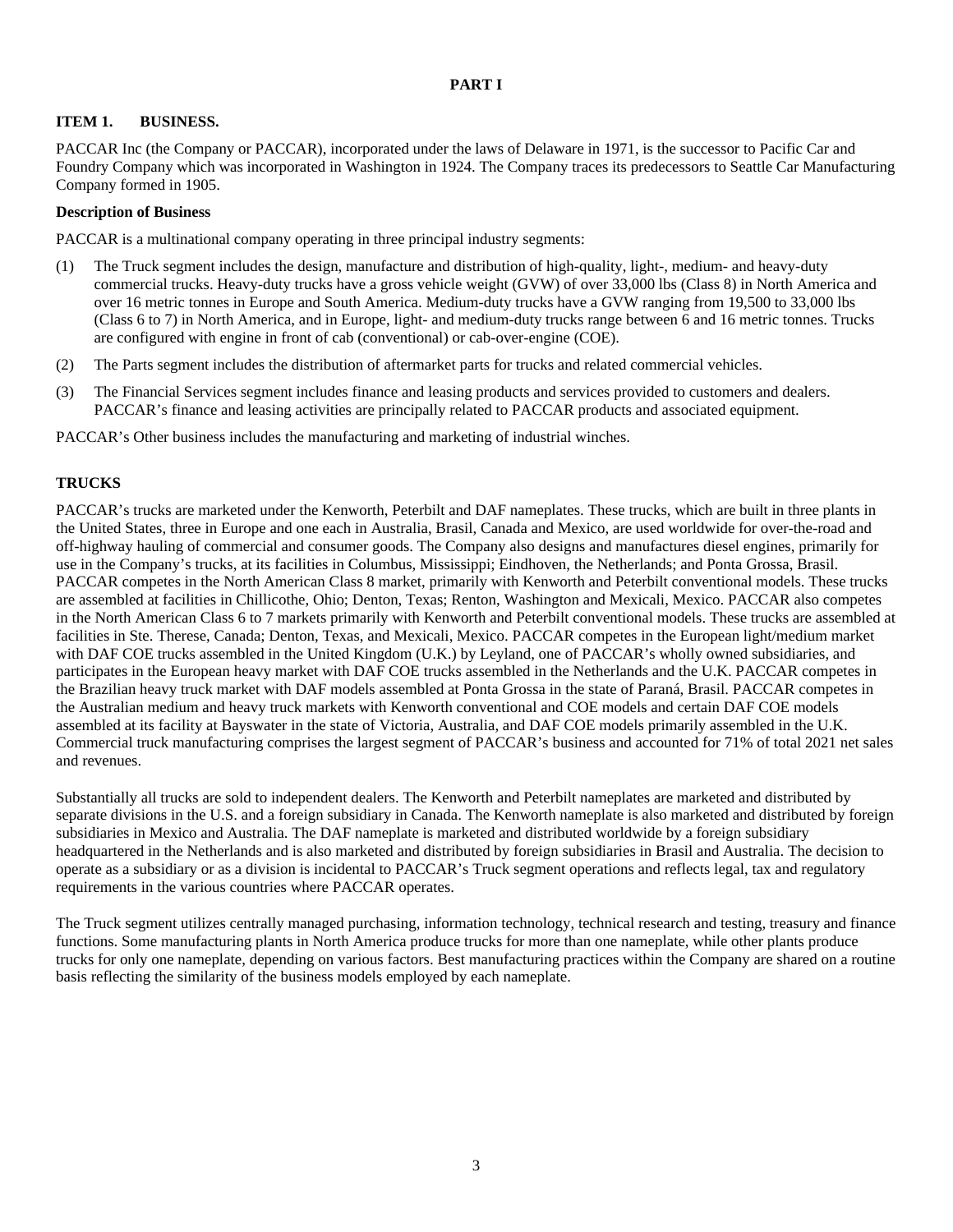The Company's trucks have a reputation for high quality products, most of which are ordered by dealers according to customer specifications. Some units are ordered by dealers for stocking to meet the needs of certain customers who require immediate delivery or for customers that require chassis to be fitted with specialized bodies. For a significant portion of the Company's truck operations, major components, such as engines, transmissions and axles, as well as a substantial percentage of other components, are purchased from component manufacturers pursuant to PACCAR and customer specifications. DAF, which is more vertically integrated, manufactures PACCAR engines and axles and a higher percentage of other components for its heavy truck models. The Company also manufactures engines at its Columbus, Mississippi facility. In 2021, the Company installed PACCAR engines in approximately 38% of the Company's Kenworth and Peterbilt heavy-duty trucks in the U.S. and Canada and substantially all of the DAF heavy-duty trucks sold throughout the world. Engines not manufactured by the Company are purchased from Cummins Inc. (Cummins). The Company purchased a significant portion of its transmissions from Eaton Corporation Plc. (Eaton) and ZF Friedrichshafen AG (ZF). The Company also purchased a significant portion of North America stampings used for cabs from Magna International Inc. (Magna). The Company has long-term agreements with Cummins, Eaton, ZF and Magna to provide for continuity of supply. A loss of supply from Cummins, Eaton, ZF or Magna, and the resulting interruption in the production of trucks, would have a material effect on the Company's results. Purchased materials and parts include raw materials, partially processed materials, such as castings, and finished components manufactured by independent suppliers. Raw materials, partially processed materials and finished components typically make up approximately 85% of the cost of new trucks. The value of finished truck components manufactured by independent suppliers ranges from approximately 36% in Europe to approximately 86% in North America. In addition to materials, the Company's cost of sales includes labor and factory overhead, vehicle delivery and warranty. Accordingly, except for certain factory overhead costs such as facilities depreciation, property taxes and utilities, the Company's cost of sales are highly correlated to sales.

The Company's DAF subsidiary purchases fully assembled cabs from a competitor, Renault V.I., for its European light-duty product line pursuant to a joint product development and long-term supply contract. Sales of trucks manufactured with these cabs amounted to approximately 3% of consolidated revenues in 2021. A short-term loss of supply, and the resulting interruption in the production of these trucks, would not have a material effect on the Company's results of operations. However, a loss of supply for an extended period of time would require the Company to either contract for an alternative source of supply or to manufacture cabs itself.

Other than these components, the Company is not limited to any single source for any significant component, although the sudden inability of a supplier to deliver components could have a temporary adverse effect on production of certain products. Manufacturing inventory levels are based upon production schedules, and orders are placed with suppliers accordingly.

Key factors affecting Truck segment earnings include the number of new trucks sold in the markets served and the margins realized on the sales. The Company's sales of new trucks are dependent on the size of the truck markets served and the Company's share of those markets. Truck segment sales and margins tend to be cyclical based on the level of overall economic activity, the availability of capital and the amount of freight being transported. The Company's costs for trucks consist primarily of material costs, which are influenced by the price of commodities such as steel, copper, aluminum and petroleum. The Company utilizes long-term supply agreements to reduce the variability of the unit cost of purchased materials and finished components and engages in hedging activities for some commodities in certain geographical markets. The Company's spending on research and development varies based on product development cycles and government requirements such as changes to diesel engine emissions and vehicle fuel efficiency standards in the various markets served. The Company maintains rigorous control of selling, general and administrative (SG&A) expenses and seeks to minimize such costs.

There are four principal competitors in the U.S. and Canada commercial truck market. The Company's share of the U.S. and Canadian Class 8 market was 29.2% of retail sales in 2021, and the Company's medium-duty market share was 19.8%. In Europe, there are six principal competitors in the commercial truck market, including parent companies to four competitors of the Company in the U.S. In 2021, DAF had a 15.9% share of the European heavy-duty market and a 10.1% share of the light/medium-duty market. These markets are highly competitive in price, quality and service. PACCAR is not dependent on any single customer for its sales. There are no significant seasonal variations in sales.

The Peterbilt, Kenworth and DAF nameplates are recognized internationally and play an important role in the marketing of the Company's truck products. The Company engages in a continuous program of trademark and trade name protection in all marketing areas of the world.

The Company's truck products are subject to noise, emission and safety regulations. Competing manufacturers are subject to the same regulations. The Company believes the cost of complying with these regulations will not be detrimental to its business.

The Company had a total production backlog of \$15.9 billion at the end of 2021. Within this backlog, orders scheduled for delivery within three months (90 days) are considered to be firm. The 90-day backlog approximated \$5.2 billion at December 31, 2021, \$4.6 billion at December 31, 2020 and \$3.3 billion at December 31, 2019. Production of the year-end 2021 backlog is expected to be substantially completed during 2022.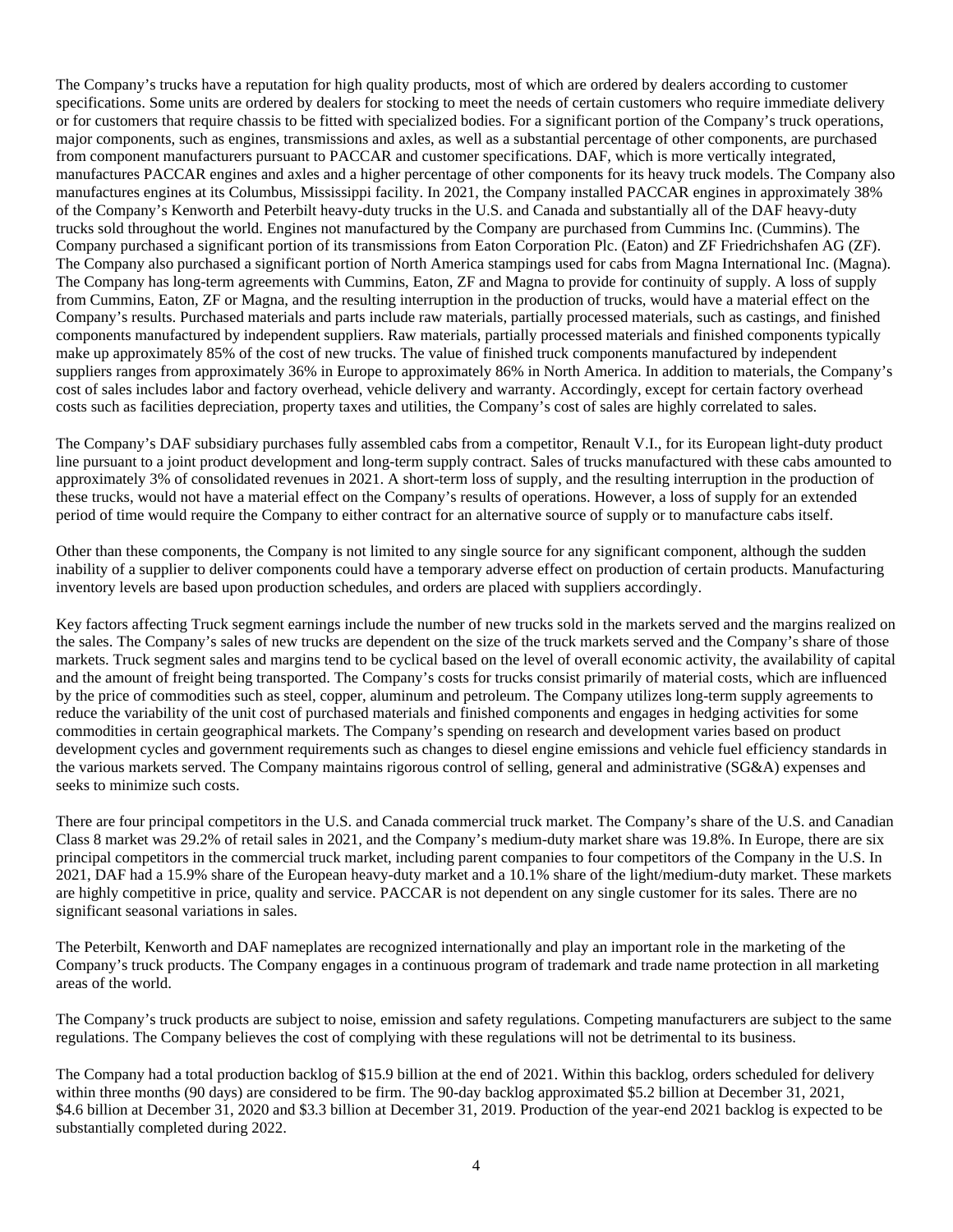#### **PARTS**

The Parts segment includes the distribution of aftermarket parts for trucks and related commercial vehicles to over 2,200 Kenworth, Peterbilt and DAF dealers in 95 countries around the world. Aftermarket truck parts are sold and delivered to the Company's independent dealers through the Company's 18 strategically located parts distribution centers (PDCs) in the U.S., Canada, Europe, Australia, Mexico and Central and South America. Parts are primarily purchased from various suppliers and also manufactured by the Company. Aftermarket parts inventory levels are determined largely by anticipated customer demand and the need for timely delivery. The Parts segment accounted for 21% of total 2021 net sales and revenues.

Key factors affecting Parts segment earnings include the aftermarket parts sold in the markets served and the margins realized on the sales. Aftermarket parts sales are influenced by the total number of the Company's trucks in service and the average age and mileage of those trucks. To reflect the benefit the Parts segment receives from costs incurred by the Truck segment, certain factory overhead, research and development, engineering and SG&A expenses are allocated from the Truck segment to the Parts segment. The Company's cost for parts sold consists primarily of material costs, which are influenced by the price of commodities such as steel, copper, aluminum and petroleum. The Company utilizes long-term supply agreements to reduce the variability of the cost of parts sold. The Company maintains rigorous control of SG&A expenses and seeks to minimize such costs.

#### **FINANCIAL SERVICES**

PACCAR Financial Services (PFS) operates in 26 countries in North America, Europe, Australia and South America through wholly owned finance companies operating under the PACCAR Financial trade name. PFS also conducts full-service leasing operations through operating divisions or wholly owned subsidiaries in North America, Germany and Australia under the PacLease trade name. Selected dealers in North America are franchised to provide full-service leasing. PFS provides its franchisees with equipment financing and administrative support. PFS also operates its own full service lease outlets. PFS's retail loan and lease customers consist of small, medium and large commercial trucking companies, independent owner/operators and other businesses and acquire their PACCAR trucks principally from independent PACCAR dealers. PFS accounted for 7% of total net sales and revenues and 53% of total assets in 2021.

PFS is primarily responsible for managing the sales of the Company's used trucks. The Company's Financial Services segment sells used trucks returned from matured operating leases in the ordinary course of business and trucks acquired from repossessions. PFS also obtains used trucks from the Truck segment in trades related to new truck sales and trucks returned from residual value guarantees (RVGs). Certain gains and losses from the sale of used trucks are shared with the Truck segment. The Company's Financial Services segment records revenue on the sale of used trucks received in trade and RVG returns.

The Company's finance receivables are classified as dealer wholesale, dealer retail and customer retail segments. The dealer wholesale segment consists of truck inventory financing to independent PACCAR dealers. The dealer retail segment consists of loans and leases to participating dealers and franchises, which use the proceeds to fund their customers' acquisition of trucks and related equipment. The customer retail segment consists of loans and leases directly to customers for their acquisition of trucks and related equipment. Customer retail receivables are further segregated by fleet and owner/operator classes. The fleet class consists of customers operating more than five trucks. All others are considered owner/operators. Similar methods are employed to assess and monitor credit risk for each class.

Finance receivables are secured by the trucks and related equipment being financed or leased. The terms of loan and lease contracts generally range from three to five years depending on the type and use of equipment. Payment is required on dealer inventory financing when the floored truck is sold to a customer or upon maturity of the flooring loan, whichever comes first. Dealer inventory loans generally mature within one year.

The Company funds its financial services activities primarily from collections on existing finance receivables and borrowings in the capital markets. The primary sources of borrowings in the capital markets are commercial paper and medium-term notes issued in public and private offerings and, to a lesser extent, bank loans. An additional source of funds is loans from other PACCAR companies. PFS matches the maturity and interest rate characteristics of its debt with the maturity and interest rate characteristics of loans and leases.

Key factors affecting the earnings of the Financial Services segment include the volume of new loans and leases, the yield earned on the loans and leases, the costs of funding investments in loans and leases, the ability to collect the amounts owed to PFS, the volume of used truck sales and used truck prices. New loan and lease volume is dependent on the volume of new trucks sold by Kenworth, Peterbilt and DAF and the share of those truck sales that are financed by the Financial Services segment. The Company's Financial Services market share is influenced by the extent of competition in the financing market. PFS's primary competitors include commercial banks and independent finance and leasing companies.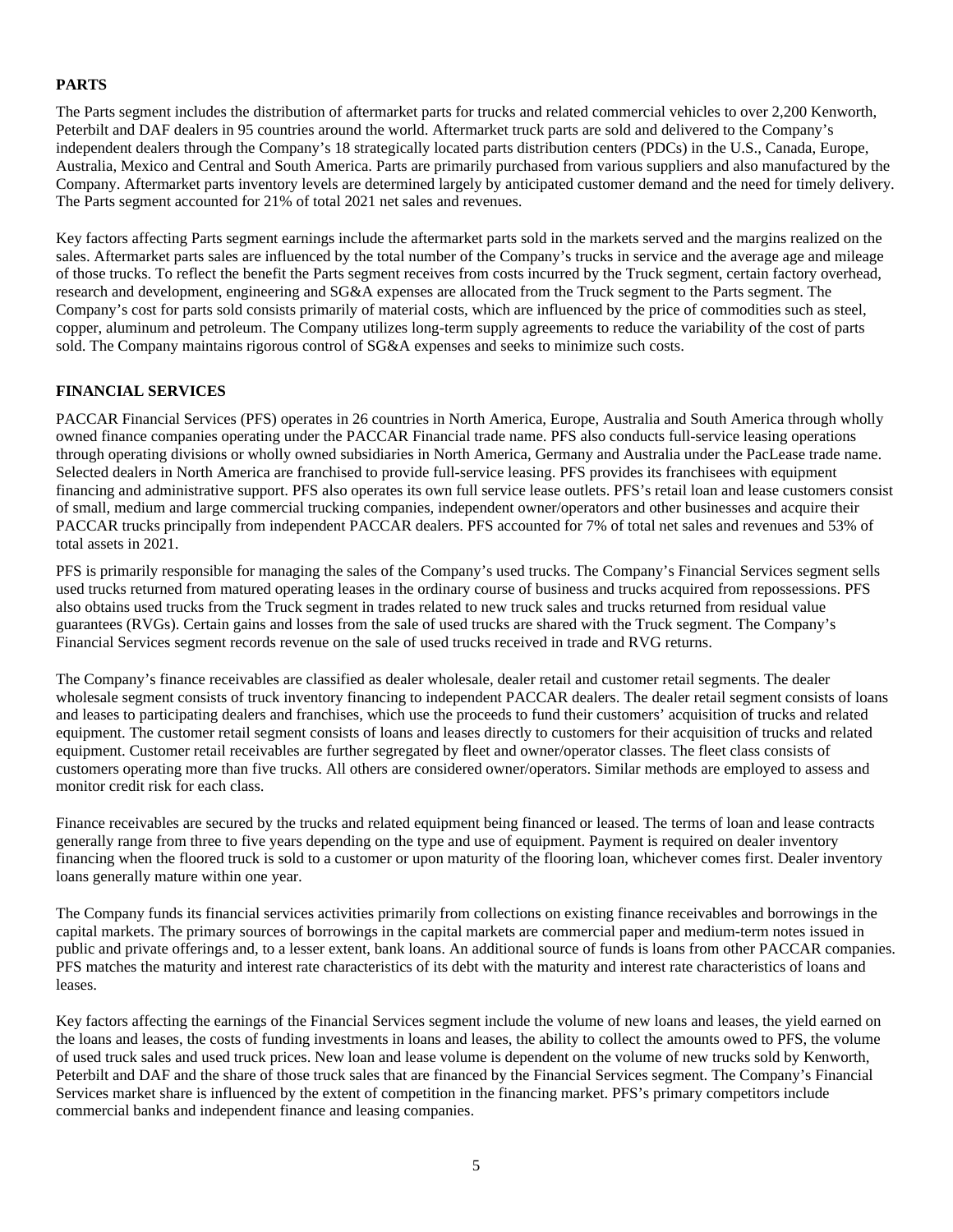The revenue earned on loans and leases depends on market interest and lease rates and the ability of PFS to differentiate itself from the competition by superior industry knowledge and customer service. Dealer inventory loans have variable rates with rates reset monthly based on an index pertaining to the applicable local market. Retail loan and lease contracts normally have fixed rates over the contract term. PFS obtains funds either through fixed rate borrowings or through variable rate borrowings, a portion of which have been effectively converted to fixed rate through the use of interest-rate contracts. This enables PFS to obtain a stable spread between the cost of borrowing and the yield on fixed rate contracts over the contract term. Included in Financial Services cost of revenues is depreciation on equipment on operating leases. The amount of depreciation on operating leases principally depends on the acquisition cost of leased equipment, the term of the leases, which generally ranges from three to five years, and the residual value of the leases, which generally ranges from 30% to 70%. The margin earned is the difference between the revenues on loan and lease contracts and the direct costs of operation, including interest and depreciation.

PFS incurs credit losses when customers are unable to pay the full amounts due under loan and finance lease contracts. PFS takes a conservative approach to underwriting new retail business in order to minimize credit losses.

The ability of customers to pay their obligations to PFS depends on the state of the general economy, the extent of freight demand, freight rates and the cost of fuel, among other factors. PFS limits its exposure to any one customer, with no one customer or dealer balance representing over 5% of the aggregate portfolio assets. PFS generally requires a down payment and secures its interest in the underlying truck collateral and may require other collateral or guarantees. In the event of default, PFS will repossess the truck and sell it in the open market primarily through its dealer network as well as PFS used truck centers. PFS will also seek to recover any shortfall between the amounts owed and the amounts recovered from sale of the collateral. The amount of credit losses depends on the rate of default on loans and finance leases and, in the event of repossession, the ability to recover the amount owed from sale of the collateral which is affected by used truck prices. PFS's experience over the last sixty years financing truck sales has been that periods of economic weakness result in higher past dues and increased rates of repossession. Used truck prices also tend to fall during periods of economic weakness. As a result, credit losses tend to increase during periods of economic weakness. PFS provides an allowance for credit losses based on specifically identified customer risks and an analysis of estimated losses inherent in the portfolio, considering the amount of past due accounts, the trends of used truck prices and the current and forecasted economic conditions of its geographic markets.

Financial Services SG&A expenses consist primarily of personnel costs associated with originating and servicing the loan and lease portfolios. These costs vary somewhat depending on overall levels of business activity, but given the ongoing nature of servicing activities, tend to be relatively stable.

#### **OTHER BUSINESSES**

Other businesses include the manufacturing of industrial winches in two U.S. plants and marketing them under the Braden, Carco and Gearmatic nameplates. The markets for these products are highly competitive, and the Company competes with a number of well established firms. Sales of industrial winches were less than 1% of total net sales and revenues in 2021, 2020, and 2019.

The Braden, Carco and Gearmatic trademarks and trade names are recognized internationally and play an important role in the marketing of those products.

#### **PATENTS**

The Company owns numerous patents which relate to all product lines. Although these patents are considered important to the overall conduct of the Company's business, no patent or group of patents is considered essential to a material part of the Company's business.

#### **REGULATION**

As a manufacturer of highway trucks, the Company is subject to the National Traffic and Motor Vehicle Safety Act and Federal Motor Vehicle Safety Standards promulgated by the National Highway Traffic Safety Administration as well as environmental laws and regulations in the United States, and is subject to similar regulations in all countries where it has operations and where its trucks are distributed. In addition, the Company is subject to certain other licensing requirements to do business in the United States and Europe. The Company believes it is in compliance with laws and regulations applicable to safety standards, the environment and other licensing requirements in all countries where it has operations and where its trucks are distributed.

The Company designs and manufactures engines for use in PACCAR vehicles worldwide. Our engines are subject to a wide variety of regulatory requirements that impose standards governing emissions, fuel efficiency and noise. Our engines are certified globally through various categories within on-highway and off-highway applications. Regulations in these categories typically control nitrous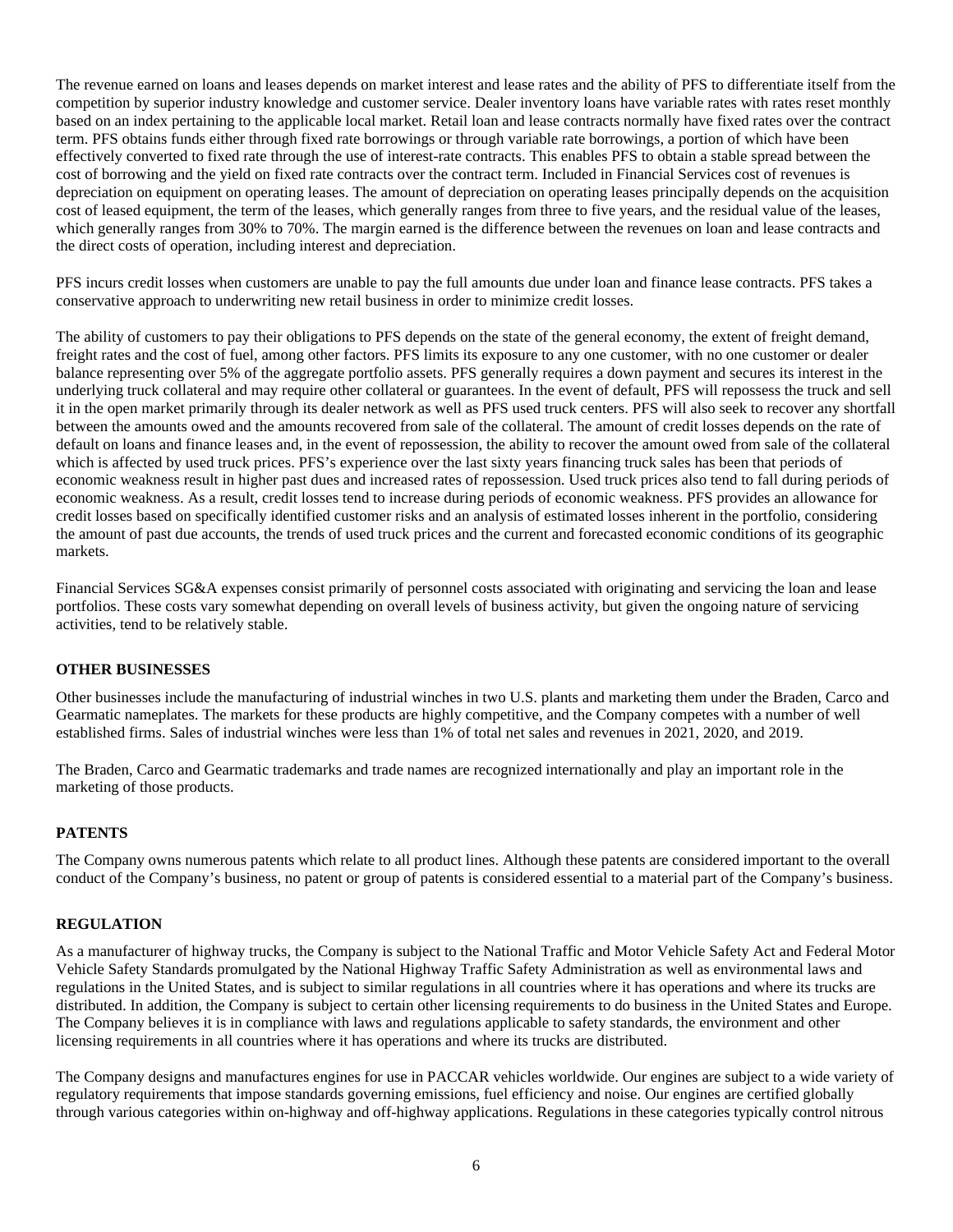oxides (NOx), particulate matter (PM) and greenhouse gases (GHG). The Company will continue to fund capital and R&D projects to meet future emissions and certification requirements through the introduction of new technologies to our engines and exhaust aftertreatment systems.

The Company's manufacturing and assembly plants are subject to environmental laws and regulations such as regulating air emissions, water discharges and the handling and disposal of hazardous substances. Failure to comply with these regulations could lead to fines and other penalties. The Company believes in all material respects it is in compliance with the laws and regulations applicable to our plants and operations.

Information regarding the effects that compliance with international, federal, state and local provisions regulating the environment have on the Company's capital and operating expenditures and the Company's involvement in environmental matters is included in Management's Discussion and Analysis of Financial Condition and Results of Operations and the Company's Consolidated Financial Statements in Items 7 and 8, respectively.

#### **HUMAN CAPITAL MANAGEMENT**

PACCAR is committed to a strong, diverse and inclusive culture and the Company's excellent financial results reflect its human centered philosophy. The Company provides its employees with robust benefits packages, comprehensive training programs, tuition assistance and a work environment that promotes safety and diversity.

The Company's benefit packages support employee physical, emotional and financial well-being. Employee satisfaction and engagement are measured through periodic surveys. Employee training and development programs are extensive and comprehensive, including professional and technical skills training, compliance training, leadership development and management training. The Company has diversity councils throughout its global business that set goals to enhance business success through diverse and inclusive workplaces. PACCAR has a proud tradition of making grants around the world for education, social services and the arts to enrich the communities in which its employees live and work.

Safety is a key priority and the Company's major manufacturing facilities are equipped with safety and health departments staffed with trained medical personnel. In response to the COVID-19 pandemic, the Company adapted its facilities for social distancing and implemented strong procedures to maintain appropriate health and safety protocols. The Company's managers continuously address safety enhancements; provide regular and ongoing safety training; and use displays located in factories to provide all employees with safety-related information. PACCAR's consistent focus on workplace safety has resulted in a recordable injury rate lower than the U.S. industry average.

On December 31, 2021, the Company had approximately 28,500 employees. Approximately 37% are U.S. employees.

#### **ENVIRONMENTAL AND SUSTAINABILITY LEADERSHIP**

Reducing the environmental impact of the Company's activities and products is an integral part of the Company's process of continuous improvement. PACCAR's commitment to the environment is demonstrated in the Company's energy efficient operations and technologically advanced products. The Company's environmental management system and policy are designed to focus on the reduction of the environmental impacts of the Company's activities, products and services.

**Operations -** PACCAR is committed to environmental responsibility in the vehicle production process. PACCAR's facilities are continuously looking for ways to reduce waste, reuse materials, conserve energy and reduce the environmental impact of our activities. PACCAR's factories are ISO 14001 certified and more than 80% are zero waste-to-landfill.

PACCAR has disclosed greenhouse gas emissions through CDP (formerly Carbon Disclosure Project) since 2014. In 2021, PACCAR achieved an A score from CDP, placing in the top 1.5% of over 13,000 companies reporting and demonstrating a robust approach to reducing greenhouse gas emissions in Kenworth, Peterbilt and DAF vehicles and from our global operations. PACCAR has earned an "A" or "A-" rating for seven consecutive years.

PACCAR has established new emissions reduction targets in partnership with the Science Based Targets Initiative (SBTi). SBTi works with more than 1,000 companies worldwide to create a clearly defined path to reduce greenhouse gas emissions, with the goal to help limit global warming to below 2 degrees Celsius compared to pre-industrial levels.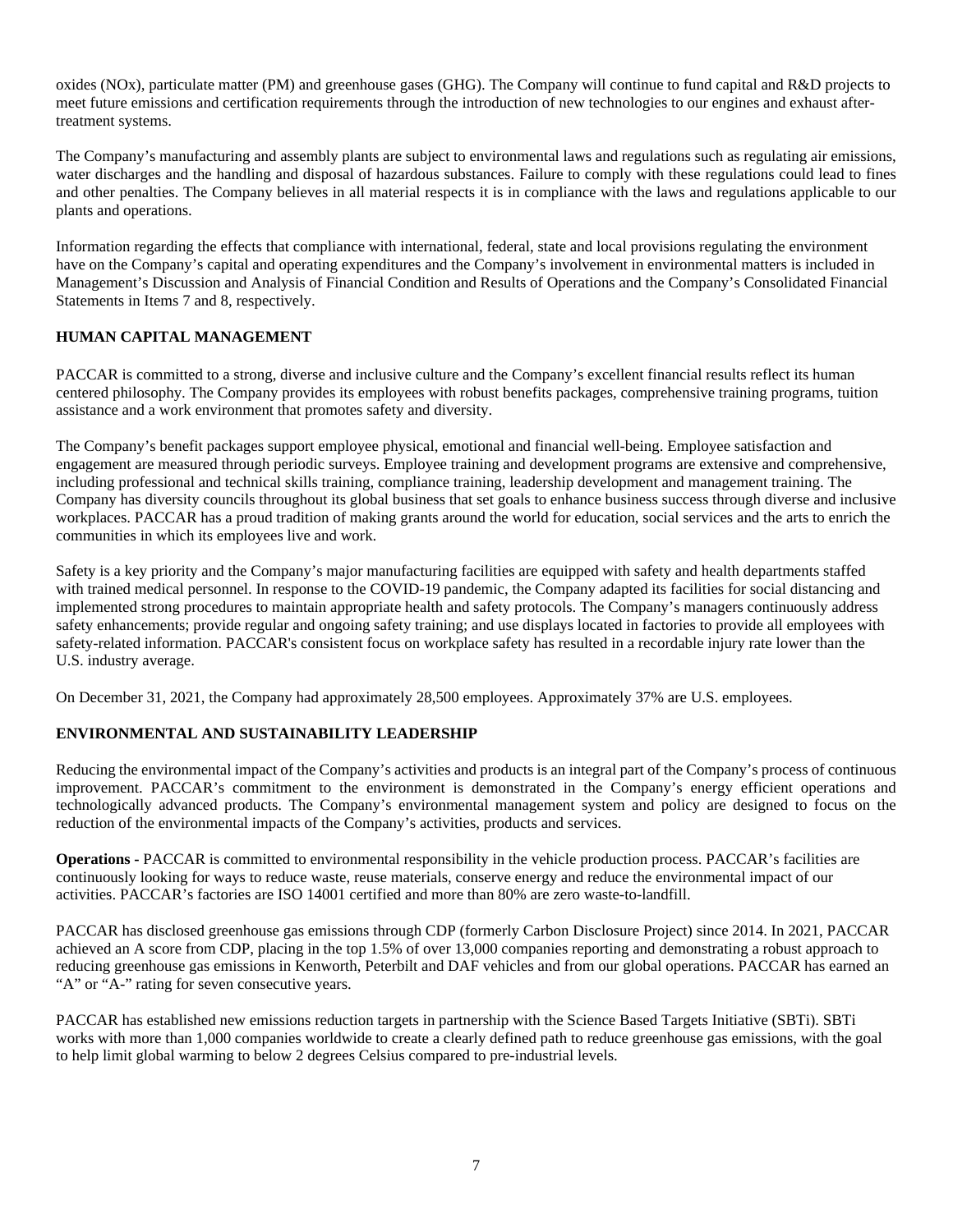**Innovative Products -** A key element of PACCAR's environmental strategy is to offer our customers commercial vehicles that reduce environmental impacts. The company invests in technologies that reduce greenhouse gas emissions such as highly fuel efficient diesel engines, natural gas and biofuel engines, as well as next generation electric, hybrid, and hydrogen fuel cell powertrains. To develop these industry-leading products and technologies, PACCAR makes significant research and development and capital investments every year.

**PACCAR's Zero Emission Trucks -** PACCAR's research and development efforts include several demonstration and development projects for Kenworth, Peterbilt and DAF vehicles, including battery electric, hydrogen fuel cell, hydrogen combustion and hybrid technologies. PACCAR is currently producing battery electric Kenworth, Peterbilt and DAF trucks.

**Low Carbon and Renewable Fuels -** PACCAR's MX-13 and MX-11 engines are certified to use B10/B20/B30 and XTL biofuels in Europe and B20 biofuel in the U.S. Biofuel capable unit sales represent 49% of PACCAR's total global truck sales.

**Advanced Vehicles -** PACCAR is launching its SuperTruck 3 program to continue the development of its Class 8 Kenworth and Peterbilt battery electric and fuel cell vehicles, along with its vehicle charging stations. SuperTruck 3 is a U.S. Department of Energy (DOE) initiative to develop state-of-the-art zero emissions medium- and heavy-duty trucks. The SuperTruck initiative was launched in 2009 by the DOE to improve heavy-duty truck freight efficiency. Kenworth and Peterbilt successfully developed state-of-the-art vehicles in the prior SuperTruck and SuperTruck 2 programs. Many of the technologies developed in the earlier SuperTruck programs were deployed in production vehicles, benefiting the environment and PACCAR's customers.

**Remanufacturing -** Remanufacturing is the industrial process of returning a previously used component to "like-new" condition. Remanufacturing helps the environment by reducing waste. PACCAR's aftermarket parts division sells remanufactured engines and many other remanufactured components.

**Connected Trucks and Driver Training -** The DAF Connect fleet management system gives fleet customers real-time information on vehicle and driver performance including fuel consumption, fleet utilization, idle time and route optimization. This information enables customers to improve fleet operating efficiency and reduce fuel consumption and CO2 emissions. PACCAR has introduced technologies that train drivers to operate vehicles more efficiently.

#### **OTHER DISCLOSURES**

The Company's filings on Forms 10-K, 10-Q and 8-K and any amendments to those reports can be found on the Company's website [www.paccar.com](file:///C:/Users/2011%20Ann%20Rpt/Master%20documents/www.paccar.com) free of charge as soon as practicable after the report is electronically filed with, or furnished to, the Securities and Exchange Commission (SEC). The information on the Company's website is not incorporated by reference into this report. In addition, the Company's reports filed with the SEC can be found at [www.sec.gov](http://www.sec.gov/).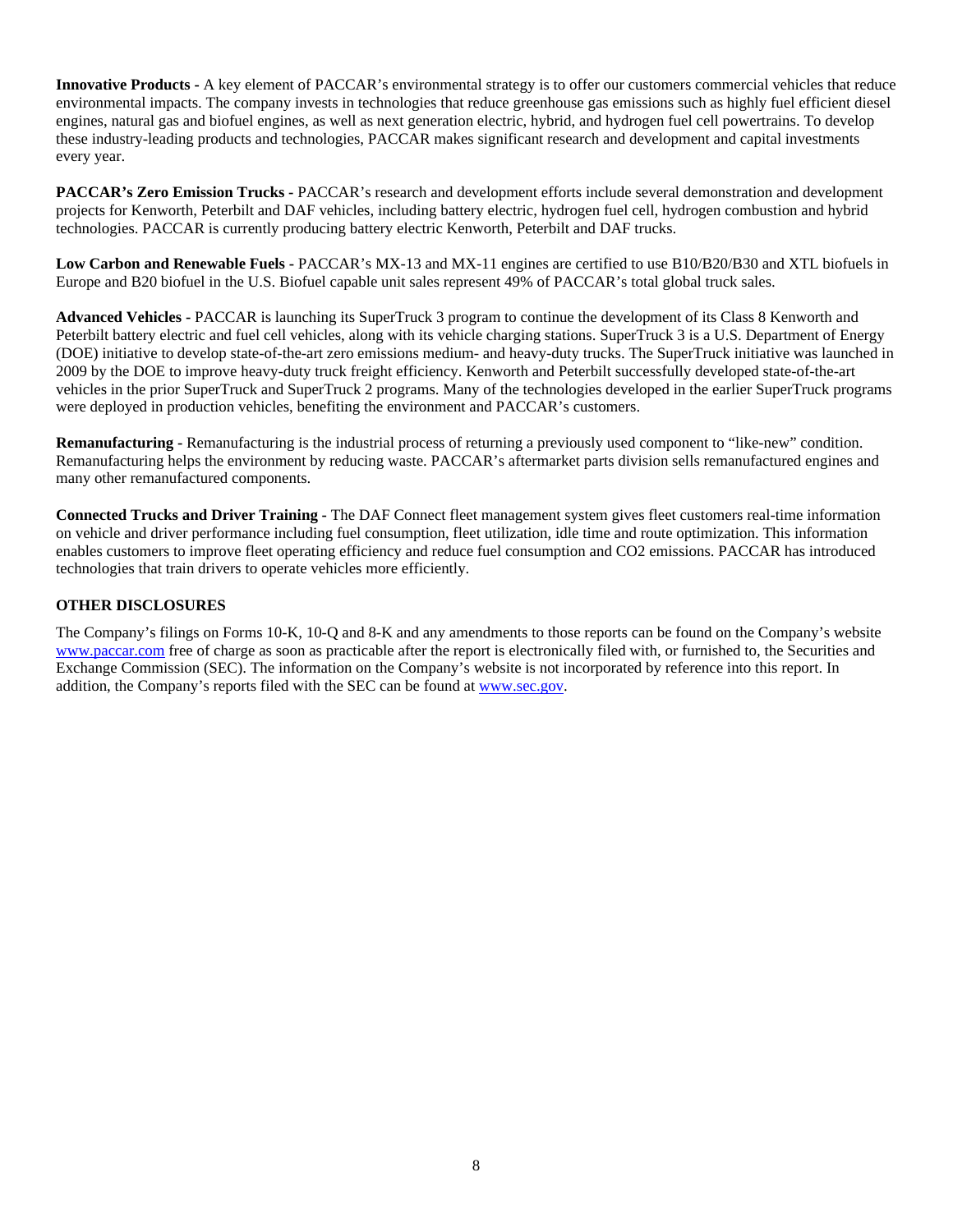# **INFORMATION ABOUT THE COMPANY'S EXECUTIVE OFFICERS**

Item 401(b) of Regulation S-K:

Information about the Company's Executive Officers as of February 23, 2022 is as follows:

| Name and Age            | <b>Present Position and Other Position(s) Held During Last Five Years</b>                                                                                                                                                                                                                                           |
|-------------------------|---------------------------------------------------------------------------------------------------------------------------------------------------------------------------------------------------------------------------------------------------------------------------------------------------------------------|
| Mark C. Pigott (68)     | Executive Chairman of the Board of Directors since April 2014; Chairman and Chief Executive Officer<br>from 1997 to April 2014. Mr. Pigott is the brother of John M. Pigott, a director of the Company.                                                                                                             |
| R. Preston Feight (54)  | Chief Executive Officer since July 2019; Executive Vice President September 2018 to June 2019; Vice<br>President of PACCAR and President of DAF Trucks N.V. from April 2016 to August 2018.                                                                                                                         |
|                         | Harrie C.A.M. Schippers (59) President and Chief Financial Officer since January 2018; Executive Vice President and Chief<br>Financial Officer from February 2017 to December 2017; Senior Vice President from April 2016 to<br>February 2017.                                                                      |
| Michael T. Barkley (66) | Senior Vice President and Controller since January 2016.                                                                                                                                                                                                                                                            |
| C. Michael Dozier (56)  | Senior Vice President since January 2020; Vice President of PACCAR from August 2019 to December<br>2019; Vice President of PACCAR and General Manager, Kenworth from April 2016 to July 2019.                                                                                                                       |
| John Rich (53)          | Vice President and Chief Technology Officer since March 2021; Prior to that, he worked for 30 years<br>at Ford Motor Company in positions of increasing responsibility including Director of Autonomous<br>Vehicles and Technology; Chief Operating Officer of AV LLC and Executive Director of Global<br>Strategy. |
| Darrin C. Siver (55)    | Senior Vice President since January 2017.                                                                                                                                                                                                                                                                           |
| Kevin D. Baney (51)     | Vice President of PACCAR and General Manager of Kenworth Truck Company since August 2019;<br>Assistant General Manager – Sales and Marketing, Kenworth from January 2017 to July 2019.                                                                                                                              |
| David J. Danforth (61)  | Vice President of PACCAR and General Manager, PACCAR Parts since 2014.                                                                                                                                                                                                                                              |
| Todd R. Hubbard (59)    | Vice President, Global Financial Services since February 2019; President, PACCAR Financial Corp.<br>from April 2011 to January 2019.                                                                                                                                                                                |
| Jack K. LeVier (62)     | Vice President, Human Resources since June 2007.                                                                                                                                                                                                                                                                    |
| A. Lily Ley (56)        | Vice President and Chief Information Officer since January 2017.                                                                                                                                                                                                                                                    |
| Jason P. Skoog (50)     | Vice President of PACCAR and General Manager of Peterbilt since April 2018; Assistant General<br>Manager – Operations, Kenworth from January 2017 to March 2018.                                                                                                                                                    |
| Michael K. Walton (57)  | Vice President and General Counsel since August 2020; Senior Counsel from August 2007 to July<br>2020.                                                                                                                                                                                                              |
| Harry M.B. Wolters (51) | Vice President of PACCAR and President of DAF Trucks N.V. since September 2018; European Sales<br>Director, DAF Trucks, from October 2017 to August 2018; Operations Director, DAF Trucks from<br>October 2014 to September 2017.                                                                                   |

Officers are appointed by the Board of Directors annually but may be appointed or removed on interim dates.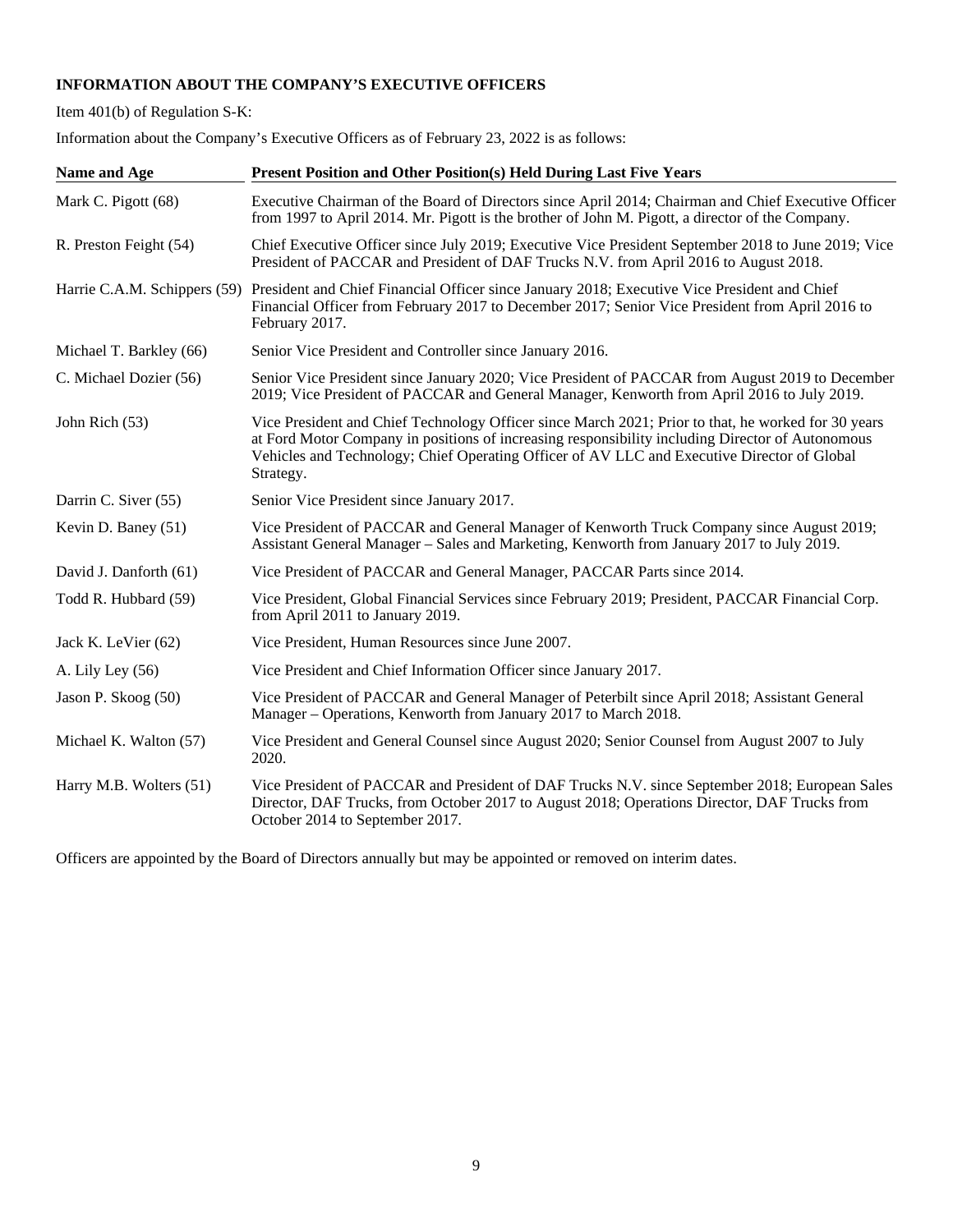#### <span id="page-9-0"></span>**ITEM 1A. RISK FACTORS.**

The following are significant risks which could have a material negative impact on the Company's financial condition or results of operations.

#### **Business and Industry Risks**

**Commercial Truck Market Demand is Variable**. The Company's business is highly sensitive to global and national economic conditions as well as economic conditions in the industries and markets it serves. Negative economic conditions and outlook can materially weaken demand for the Company's equipment and services. The yearly demand for commercial vehicles may increase or decrease more than overall gross domestic product in markets the Company serves, which are principally North America and Europe. Demand for commercial vehicles may also be affected by the introduction of new vehicles and technologies by the Company or its competitors.

**Competition and Prices.** The Company operates in a highly competitive environment, which could adversely affect the Company's sales and pricing. Financial results depend largely on the ability to develop, manufacture and market competitive products that profitably meet customer demand.

**Production Costs, Capacity and Inflation.** The Company's products are exposed to variability in material and commodity costs. Commodity or component price increases, cost pressures due to inflation, significant shortages of component products and labor availability may adversely impact the Company's financial results or use of its production capacity. Many of the Company's suppliers also supply automotive manufacturers, and factors that adversely affect the automotive industry can also have adverse effects on these suppliers and the Company. Supplier delivery performance can be adversely affected if increased demand for these suppliers' products exceeds their production capacity. Unexpected events, including natural disasters, extreme weather events, or global pandemics, may increase the Company's cost of doing business or disrupt the Company's or its suppliers' operations.

The automotive industry is currently experiencing a semiconductor supply shortage that is having wide-ranging effects across the automotive supply chain including some of the Company's suppliers. During 2021, the shortage has had an impact on the ability of the Company to deliver products to dealers and customers. If the semiconductor supply shortage continues, the Company anticipates that production will be impacted in 2022.

**Liquidity Risks, Credit Ratings and Costs of Funds.** Disruptions or volatility in global financial markets could limit the Company's sources of liquidity, or the liquidity of customers, dealers and suppliers. A lowering of the Company's credit ratings could increase the cost of borrowing and adversely affect access to capital markets. The Company's Financial Services segment obtains funds for its operations from commercial paper, medium-term notes and bank debt. If the markets for commercial paper, medium-term notes and bank debt do not provide the necessary liquidity in the future, the Financial Services segment may experience increased costs or may have to limit its financing of retail and wholesale assets. This could result in a reduction of the number of vehicles the Company is able to produce and sell to customers.

**The Financial Services Industry is Highly Competitive.** The Company's Financial Services segment competes with banks, other commercial finance companies and financial services firms which may have lower costs of borrowing, higher leverage or market share goals that result in a willingness to offer lower interest rates, which may lead to decreased margins, lower market share or both. A decline in the Company's truck unit sales and a decrease in used truck prices are also factors which may affect the Company's Financial Services segment.

**The Financial Services Segment is Subject to Credit Risk.** The Financial Services segment is exposed to the risk of loss arising from the failure of a customer, dealer or counterparty to meet the terms of the loans, leases and derivative contracts with the Company. Although the financial assets of the Financial Services segment are secured by underlying equipment collateral, in the event a customer cannot meet its obligations to the Company, there is a risk that the value of the underlying collateral will not be sufficient to recover the amounts owed to the Company, resulting in credit losses.

**Interest-Rate Risks.** The Financial Services segment is subject to interest-rate risks, because increases in interest rates can reduce demand for its products, increase borrowing costs and potentially reduce interest margins. PFS uses derivative contracts to match the interest-rate characteristics of its debt to the interest rate characteristics of its finance receivables in order to mitigate the risk of changing interest rates.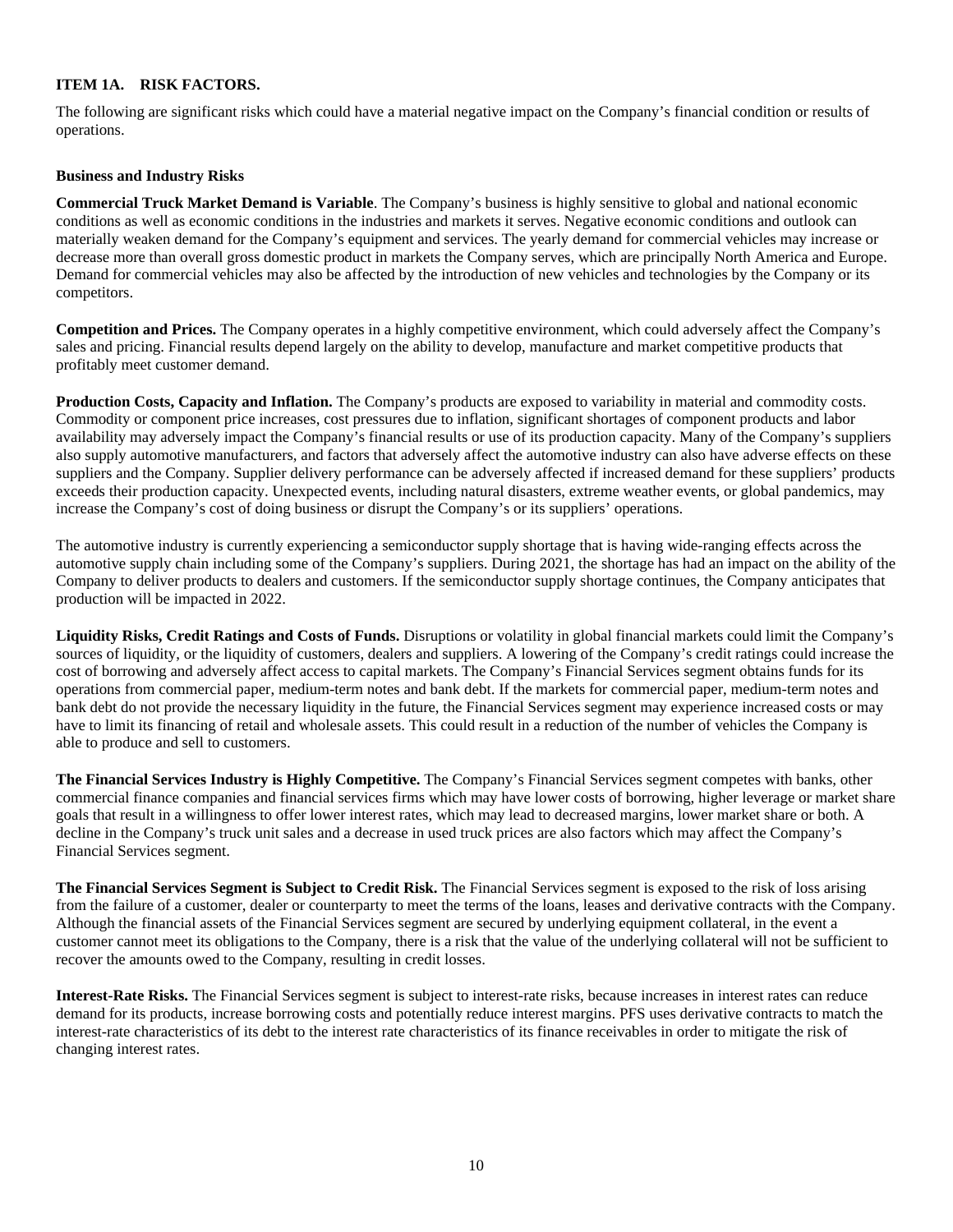**Information Technology.** The Company relies on information technology systems and networks to process, transmit and store electronic information, and to manage or support a variety of its business processes and activities. These computer systems and networks may be subject to disruptions during the process of upgrading or replacing software, databases or components; power outages; hardware failures; computer viruses; or outside parties attempting to disrupt the Company's business or gain unauthorized access to the Company's electronic data. The Company maintains and continues to invest in protections to guard against such events. Examples of these protections include conducting third-party penetration tests, implementing software detection and prevention tools, event monitoring, and disaster recoverability. Additionally, the Company maintains a cybersecurity insurance policy. Despite these safeguards, there remains a risk of system disruptions, unauthorized access and data loss.

If the Company's computer systems were to be damaged, disrupted or breached, it could impact data availability and integrity, result in a theft of the Company's intellectual property or lead to unauthorized disclosure of confidential information of the Company's customers, suppliers and employees. Security breaches could also result in a violation of U.S. and international privacy and other laws and subject the Company to various litigations and governmental proceedings. These events could have an adverse impact on the Company's results of operations and financial condition, damage its reputation, disrupt operations and negatively impact competitiveness in the marketplace.

#### **Political, Regulatory and Economic Risks**

**Multinational Operations**. The Company's global operations are exposed to political, economic and other risks and events beyond its control in the countries in which the Company operates. The Company may be adversely affected by political instabilities, fuel shortages or interruptions in utility or transportation systems, natural calamities, wars, terrorism and labor strikes. Changes in government monetary or fiscal policies and international trade policies may impact demand for the Company's products, financial results and competitive position. PACCAR's global operations are subject to extensive trade, competition and anti-corruption laws and regulations that could impose significant compliance costs.

**COVID-19 Pandemic.** The COVID-19 pandemic and various governmental responses to contain the outbreak continue to impact global economic activity and the Company's business. The economic disruptions from the pandemic are having an adverse effect on the Company's revenues and operating results. The Company's workforce at a given location could be affected by a localized outbreak of COVID-19, necessitating facility slowdowns or shutdowns. As a result of pandemic-related economic disruptions, if one or more of the Company's suppliers could not produce needed parts or deliver at sufficient volumes to support the Company's production plans or aftermarket requirements, revenues and operating results could be adversely affected.

The full extent and duration of the adverse effect on the Company's business is uncertain and depends on the duration of the pandemic and the extent global and local economies are impacted by the effects of the pandemic. Changes to consumer behavior and labor markets as a result of COVID-19, as well as other pandemic related economic factors such as business failures, lower housing and construction starts, lower automobile sales, disruptions in financial markets or disruptions to the global supply chain, in particular the undersupply of semiconductor chips, could have further adverse effects on the Company's truck and parts revenues and operating results and may result in lower new truck financing volume, higher finance portfolio past dues, credit losses and used truck losses. Other unforeseen impacts of the COVID-19 pandemic could also impact the Company's business and results of operations.

**London Inter-Bank Offered Rate (LIBOR) Transition.** Certain financing provided by PFS to dealers and retail customers, as well as financing extended to PFS are based on variable interest rate contracts. These contracts utilize various benchmark rates, including LIBOR, to establish applicable contract interest rates. PACCAR also utilizes hedging instruments and has line of credit arrangements which reference LIBOR (including other similar benchmark rates). On March 5, 2021, the U.K. Financial Conduct Authority formally announced dates that various LIBOR rates will either stop being published or will be deemed as not representative. Certain tenors of U.S. LIBOR will be published through June 30, 2023, at which point they will have deemed to have lost representativeness.

Substantially all of the Company's contracts which reference LIBOR, including dealer wholesale financing contracts, retail loan and lease contracts, medium-term notes, hedging instruments and line of credit arrangements, include fall-back language that specifies the methods to establish contract interest rates in the absence of LIBOR, or provide for the use of an alternative benchmark rate should LIBOR be discontinued. Alternative benchmark rates are now being used for all new retail loan and lease contracts.

The Company has retail loan and lease contracts with a December 31, 2021 balance of approximately \$47 million, or less than 1% of PFS assets, referencing LIBOR that extend beyond June 30, 2023 and do not contain fall-back language or provide for the use of an alternative benchmark rate. The Company will seek to amend these contracts to allow for the use of an alternative benchmark rate.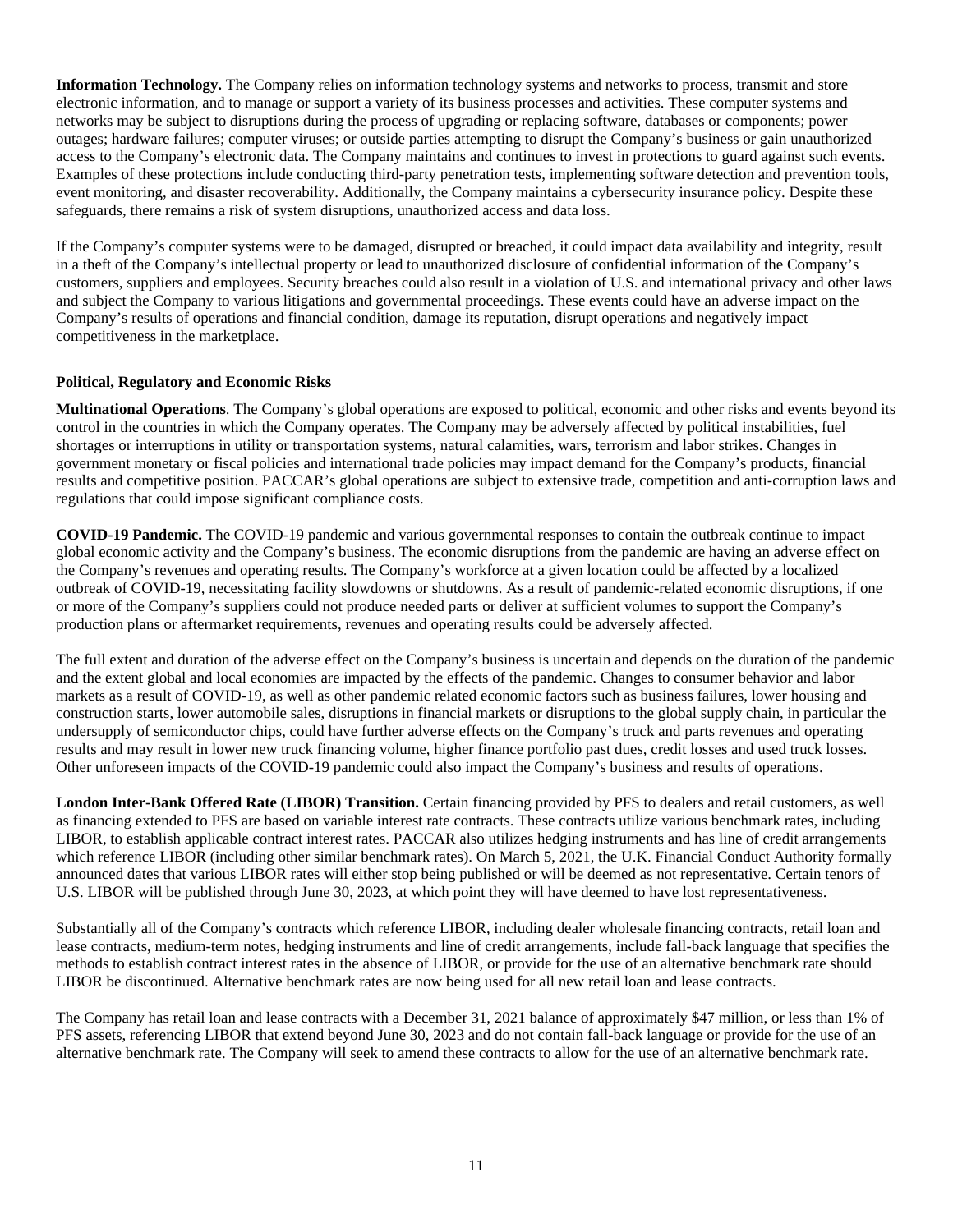Changes to benchmark rates will have an uncertain impact on finance receivables and other financial obligations, the Company's current or future cost of funds and/or access to capital markets. The Company will attempt to minimize the impact of differences between the current and replacement benchmark rates through pricing adjustments on the financing provided by PFS, but it is not certain the Company will be able to do so. Based on the current balance of finance contracts referencing LIBOR, it is estimated that for a 10 basis point difference between the current and replacement benchmark rates that the Company is unable to recover through pricing adjustments, income before income taxes would decrease by approximately \$.7 million. Accordingly, the Company does not expect the anticipated changes to the use of LIBOR as a benchmark rate will have a material impact on the results of operations.

**Environmental Regulations.** The Company's operations are subject to environmental laws and regulations that impose significant compliance costs. The Company could experience higher research and development and manufacturing costs due to changes in government requirements for its products, including changes in emissions, fuel, greenhouse gas or other regulations.

**Litigation, Product Liability and Regulatory.** The Company's products are subject to recall for environmental, performance and safety-related issues. Product recalls, lawsuits, regulatory actions or increases in the reserves the Company establishes for contingencies may increase the Company's costs and lower profits. Due to the international nature of the Company's business, some products are also subject to international trade regulations, including customs and import / export related laws and regulations, government embargoes and sanctions prohibiting sales to specific persons or countries, as well as anti-corruption laws. The Company's reputation and its brand names are valuable assets, and claims or regulatory actions, even if unsuccessful or without merit, could adversely affect the Company's reputation and brand images because of adverse publicity.

**Currency Exchange and Translation.** The Company's consolidated financial results are reported in U.S. dollars, while significant operations are denominated in the currencies of other countries. Currency exchange rate fluctuations can affect the Company's assets, liabilities and results of operations through both translation and transaction risk, as reported in the Company's financial statements. The Company uses certain derivative financial instruments and localized production of its products to reduce, but not eliminate, the effects of foreign currency exchange rate fluctuations.

**Accounting Estimates.** In the preparation of the Company's financial statements in accordance with U.S. generally accepted accounting principles, management uses estimates and makes judgments and assumptions that affect asset and liability values and the amounts reported as income and expense during the periods presented. Certain of these estimates, judgments and assumptions, such as residual values on operating leases, the allowance for credit losses and product warranty are particularly sensitive. If actual results are different from estimates used by management, they may have a material impact on the financial statements. For additional disclosures regarding accounting estimates, see "Critical Accounting Policies" under Item 7 of this Form 10-K.

**Taxes.** Changes in statutory income tax rates in the countries in which the Company operates impact the Company's effective tax rate. Changes to other taxes or the adoption of other new tax legislation could affect the Company's provision for income taxes and related tax assets and liabilities.

#### <span id="page-11-0"></span>**ITEM 1B. UNRESOLVED STAFF COMMENTS.**

None.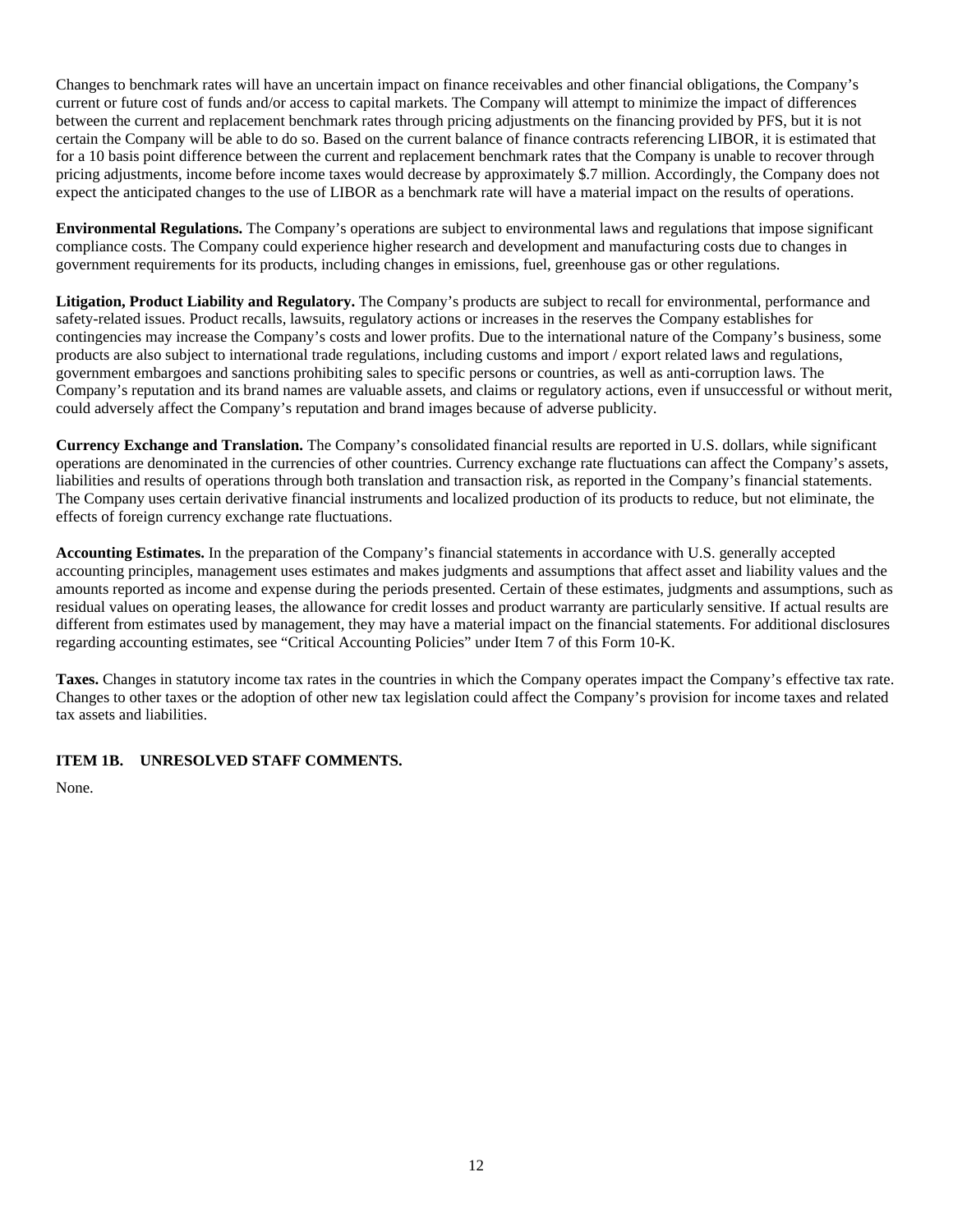#### <span id="page-12-0"></span>**ITEM 2. PROPERTIES.**

The Company and its subsidiaries own and operate manufacturing plants in five U.S. states, three countries in Europe, and in Australia, Brasil, Canada and Mexico. The Company also has 18 parts distribution centers, many sales and service offices, and finance and administrative offices which are operated in owned or leased premises in these and other locations. Facilities for product testing and research and development are located in the state of Washington and the Netherlands. The Company also has an innovation center in Sunnyvale, California. The Company's corporate headquarters is located in owned premises in Bellevue, Washington. The Company considers all of the properties used by its businesses to be suitable for their intended purposes.

The Company invests in facilities, equipment and processes to provide manufacturing and warehouse capacity to meet its customers' needs and improve operating performance.

The following summarizes the number of the Company's manufacturing plants and parts distribution centers by geographical location within indicated industry segments:

|              | U.S | Canada | <b>Australia</b> | <b>Mexico</b> | <b>Europe</b> | <b>Central and</b><br>So. America |
|--------------|-----|--------|------------------|---------------|---------------|-----------------------------------|
| <b>Truck</b> |     |        |                  |               |               |                                   |
| Parts        |     |        |                  |               |               | ◢                                 |
| <b>Other</b> |     |        |                  | _             |               |                                   |

#### <span id="page-12-1"></span>**ITEM 3. LEGAL PROCEEDINGS.**

Refer to Note L – "Commitments and Contingencies" in the Notes to Consolidated Financial Statements (Part II, Item 8) for discussion on litigation matters, which is incorporated by reference herein.

#### <span id="page-12-2"></span>**ITEM 4. MINE SAFETY DISCLOSURES.**

Not applicable.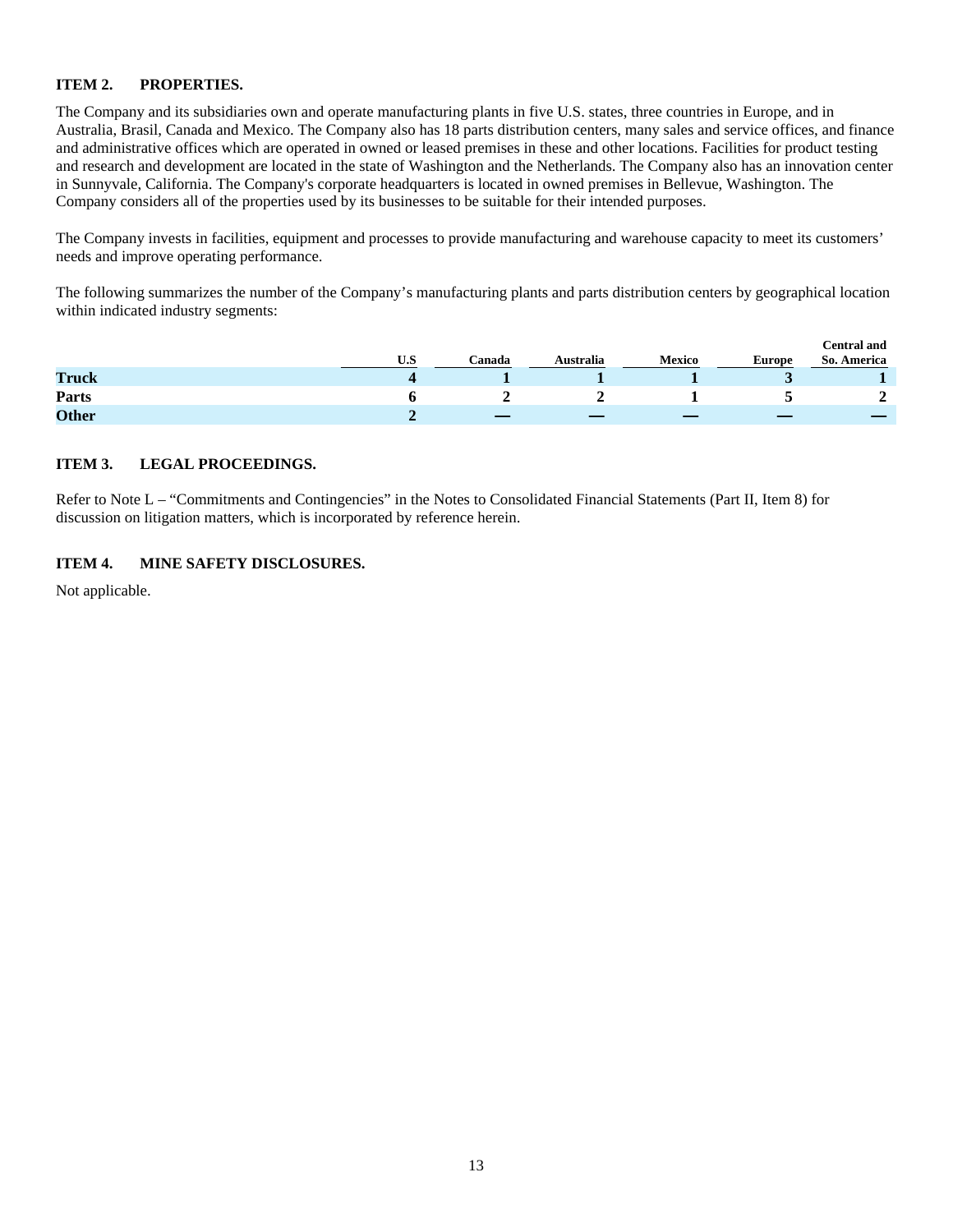#### <span id="page-13-1"></span><span id="page-13-0"></span>**PART II**

#### **ITEM 5. MARKET FOR REGISTRANT'S COMMON EQUITY, RELATED STOCKHOLDER MATTERS AND ISSUER PURCHASES OF EQUITY SECURITIES.**

(a) Market Information, Holders, Dividends, Securities Authorized for Issuance Under Equity Compensation Plans and Performance Graph.

#### *Market Information and Holders.*

Common stock of the Company is traded on the Nasdaq Stock Market under the symbol PCAR. There were 1,542 record holders of the common stock at December 31, 2021. The Company expects to continue paying regular cash dividends, although there is no assurance as to future dividends because they are dependent upon future earnings, capital requirements and financial conditions.

#### *Securities Authorized for Issuance Under Equity Compensation Plans.*

The following table provides information as of December 31, 2021 regarding compensation plans under which PACCAR equity securities are authorized for issuance.

|                                                   | <b>Number of Securities</b> |                            |                             |
|---------------------------------------------------|-----------------------------|----------------------------|-----------------------------|
|                                                   | <b>Granted and to be</b>    |                            |                             |
|                                                   | <b>Issued Related to</b>    | Weighted-average           |                             |
|                                                   | <b>Outstanding Options</b>  | <b>Exercise Price of</b>   | <b>Securities Available</b> |
|                                                   | and Restricted Stock Units  | <b>Outstanding Options</b> | for Future Grant            |
| Stock compensation plans approved by stockholders | 3.526.452                   | 70.90                      | 11.264.882                  |

All stock compensation plans have been approved by the stockholders.

The number of securities to be issued includes those issuable under the PACCAR Inc Long Term Incentive Plan (LTI Plan) and the Restricted Stock and Deferred Compensation Plan for Non-Employee Directors (RSDC Plan). Securities to be issued include 397,387 shares that represent deferred cash awards payable in stock.

Securities available for future grant are authorized under the following two plans: (i) 10,605,531 shares under the LTI Plan, and (ii) 659,351 shares under the RSDC Plan.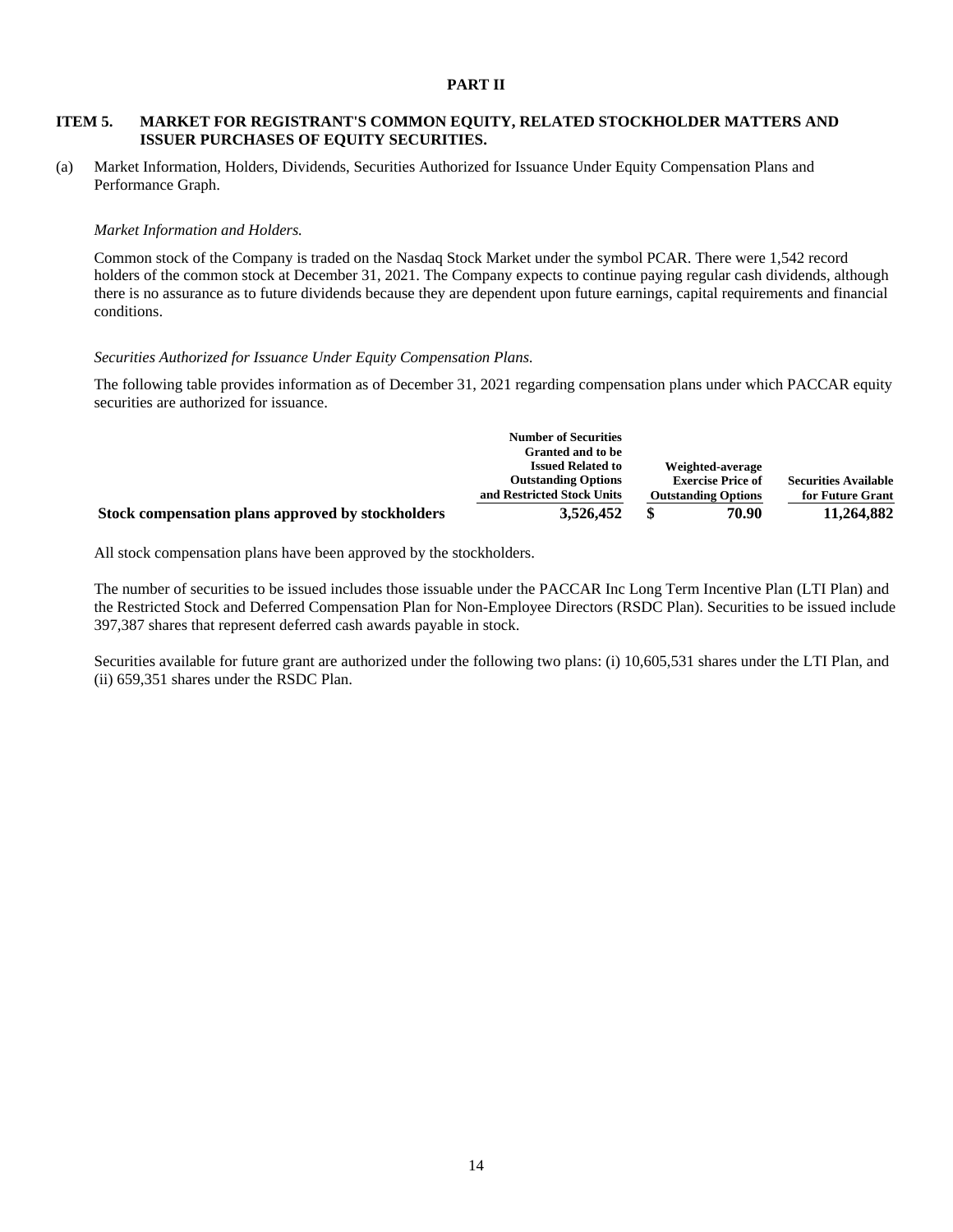#### *Stockholder Return Performance Graph.*

The following line graph compares the yearly percentage change in the cumulative total stockholder return on the Company's common stock, to the cumulative total return of the Standard & Poor's Composite 500 Stock Index and the return of the industry peer groups of companies identified in the graph (the "Peer Group Index") for the last five fiscal years ended December 31, 2021. Standard & Poor's has calculated a return for each company in the Peer Group Index weighted according to its respective capitalization at the beginning of each period with dividends reinvested on a monthly basis. Management believes that the identified companies and methodology used in the graph for the Peer Group Index provide a better comparison than other indices available. The Peer Group Index consists of AGCO Corporation, Caterpillar Inc., CNH Industrial N.V., Cummins Inc., Dana Incorporated, Deere & Company, Eaton Corporation, Meritor Inc., Navistar International Corporation (from 2016 through 2020), Oshkosh Corporation, TRATON SE (effective January 1, 2021) and AB Volvo. TRATON SE acquired Navistar International Corporation in 2021. The comparison assumes that \$100 was invested December 31, 2016, in the Company's common stock and in the stated indices and assumes reinvestment of dividends.



(b) Use of Proceeds from Registered Securities.

Not applicable.

(c) Purchases of Equity Securities by the Issuer and Affiliated Purchasers.

On December 4, 2018, PACCAR's Board of Directors approved the repurchase of up to \$500.0 million of the Company's outstanding common stock. As of December 31, 2021, the Company has repurchased \$110.0 million of shares under this plan. There were no repurchases made during the fourth quarter of 2021.

#### <span id="page-14-0"></span>**ITEM 6.** [Reserved]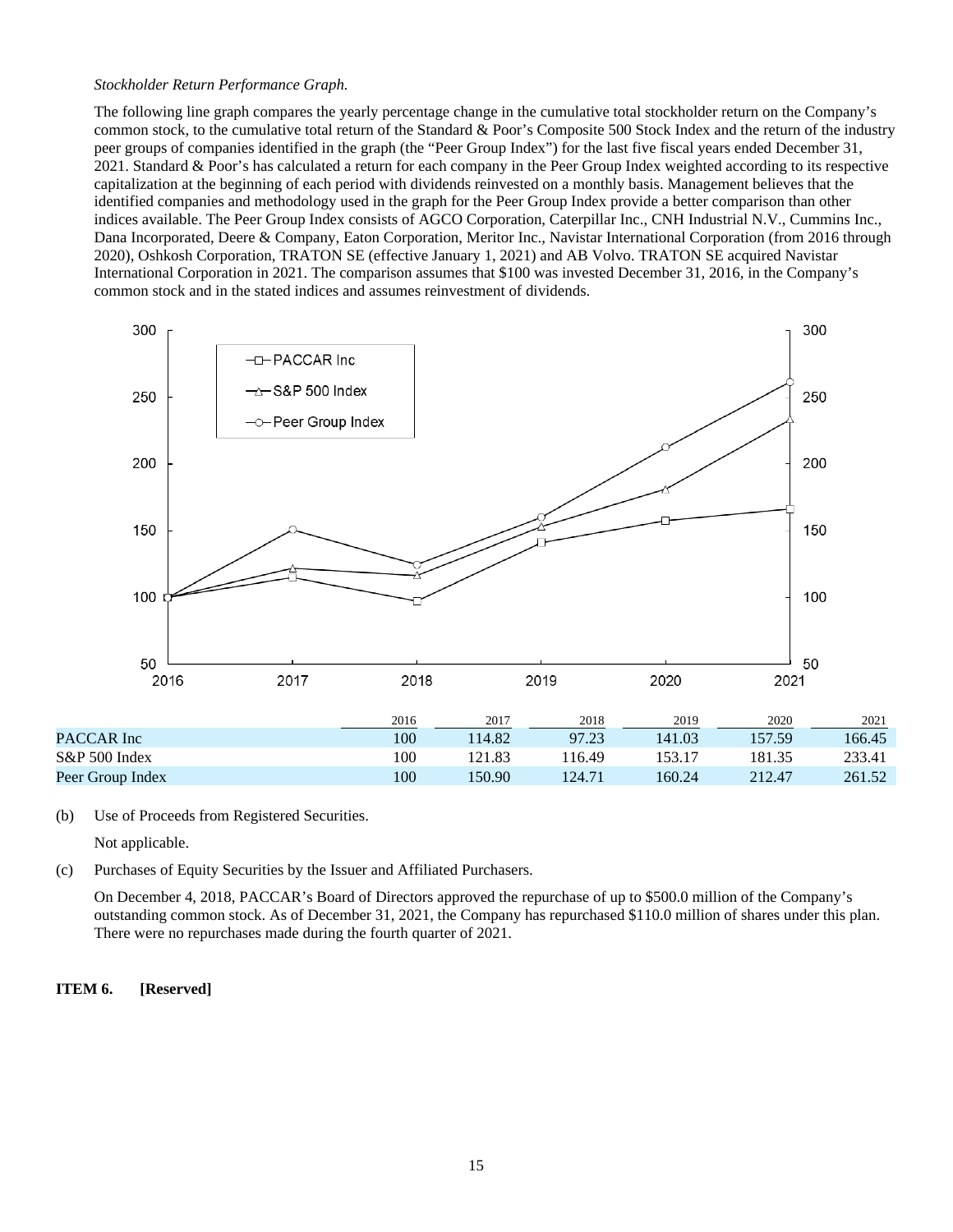#### <span id="page-15-0"></span>**ITEM 7. MANAGEMENT'S DISCUSSION AND ANALYSIS OF FINANCIAL CONDITION AND RESULTS OF OPERATIONS.**

#### **OVERVIEW:**

PACCAR is a global technology company whose Truck segment includes the design and manufacture of high-quality light-, mediumand heavy-duty commercial trucks. In North America, trucks are sold under the Kenworth and Peterbilt nameplates, in Europe, under the DAF nameplate and in Australia and South America, under the Kenworth and DAF nameplates. The Parts segment includes the distribution of aftermarket parts for trucks and related commercial vehicles. The Company's Financial Services segment derives its earnings primarily from financing or leasing PACCAR products in North America, Europe, Australia, and South America. The Company's Other business includes the manufacturing and marketing of industrial winches.

#### *2021 Financial Highlights*

- Worldwide net sales and revenues were \$23.52 billion in 2021 compared to \$18.73 billion in 2020, primarily due to higher truck and parts revenues.
- Truck sales were \$16.80 billion in 2021 compared to \$13.16 billion in 2020, primarily due to higher truck deliveries in all markets.
- Parts sales were a record \$4.94 billion in 2021 compared to \$3.91 billion in 2020 reflecting higher demand in all markets.
- Financial Services revenues were \$1.69 billion in 2021 compared to \$1.57 billion in 2020, primarily due to higher used truck sales.
- In 2021, PACCAR earned net income for the 83<sup>rd</sup> consecutive year. Net income was \$1.85 billion (\$5.32 per diluted share) in 2021 compared to \$1.30 billion (\$3.74 per diluted share) in 2020 reflecting higher Truck, Parts and Financial Services revenues and operating results.
- Capital investments were \$511.8 million in 2021 compared to \$569.5 million in 2020.
- After-tax return on beginning equity (ROE) was 17.8% in 2021 compared to 13.4% in 2020.
- Research and development (R&D) expenses were \$324.1 million in 2021 compared to \$273.9 million in 2020.

The Company launched new DAF XF, XG and XG<sup>+</sup> truck models in 2021, which provide unsurpassed performance including up to a 10% fuel efficiency gain, side view cameras, larger interior space and a customizable digital dashboard. The trucks' streamlined silhouette incorporates the new European regulations governing truck design.

The Company began production of the next generation Kenworth T680 and Peterbilt 579 heavy-duty truck models, offering major enhancements in uptime, connectivity technology, aerodynamics, fuel-efficiency and driver comfort in the third quarter of 2021. The new models feature PACCAR MX-13 and MX-11 engines with the integrated PACCAR Transmission for up to a 7% increase in fuelefficiency.

Kenworth and Peterbilt began production of their new medium-duty truck models designed to serve a wide variety of applications in the third quarter of 2021.

PACCAR began production of seven battery electric vehicle models in 2021 for Peterbilt, Kenworth and DAF customers. PACCAR battery electric heavy- and medium-duty vehicles provide competitive total cost of ownership for customers operating in city and regional haul, port drayage and refuse applications.

The PACCAR Financial Services (PFS) group of companies has operations covering four continents and 26 countries. The global breadth of PFS and its rigorous credit application process support a portfolio of loans and leases with total assets of \$15.42 billion. PFS issued \$1.97 billion in medium-term notes during 2021 to support new business volume and repay maturing debt.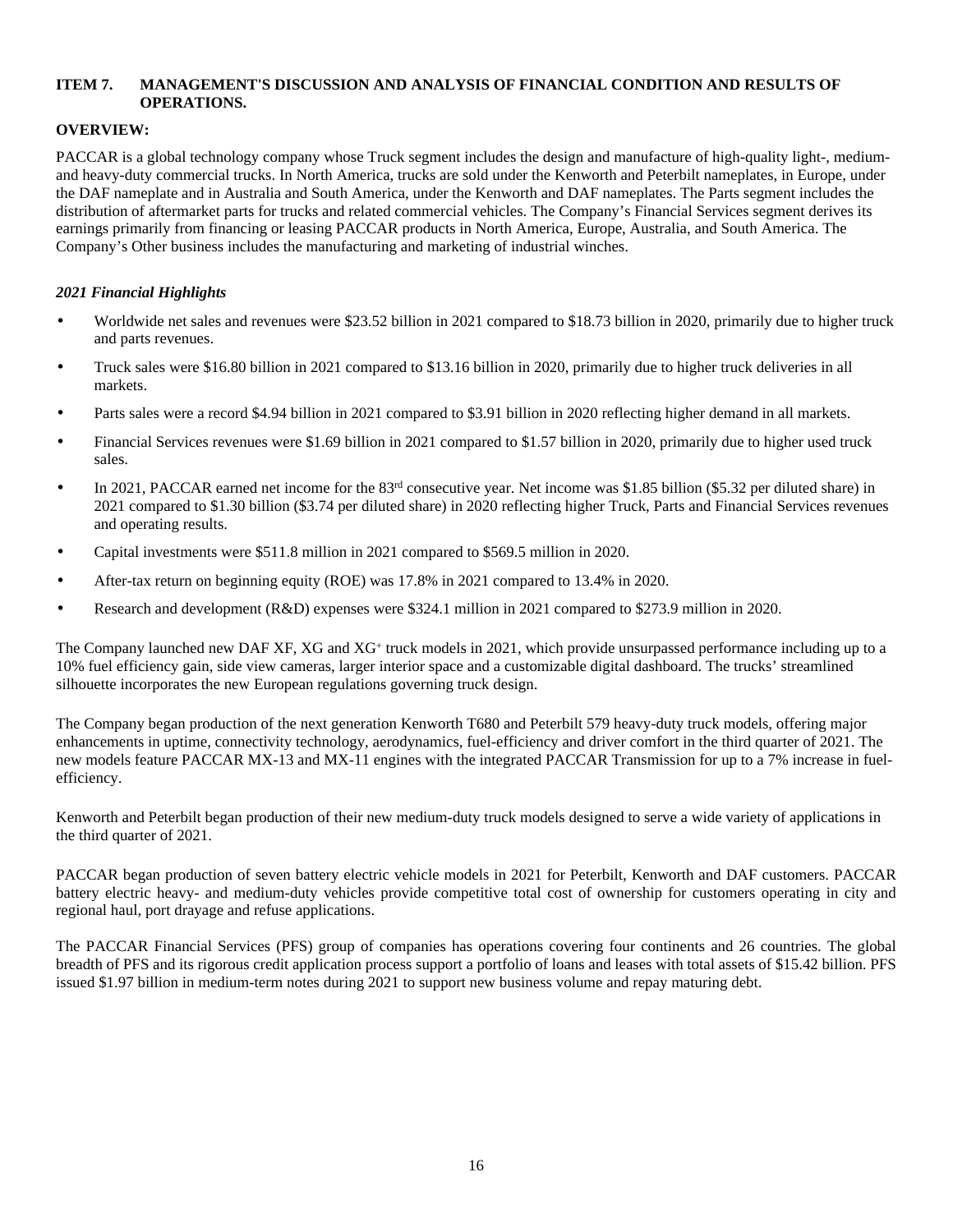#### *Truck Outlook*

Heavy-duty truck industry retail sales in the U.S. and Canada in 2022 are expected to be 250,000 to 290,000 units compared to 250,000 in 2021. In Europe, the 2022 truck industry registrations for over 16-tonne vehicles are expected to be 260,000 to 300,000 units compared to 278,000 in 2021. In South America, heavy-duty truck industry registrations in 2022 are projected to be 125,000 to 135,000 compared to 127,000 in 2021.

The Company has been affected by an industry-wide undersupply of semiconductor chips and anticipates the shortage will continue to affect deliveries in 2022.

#### *Parts Outlook*

In 2022, PACCAR Parts sales are expected to increase 6-9% compared to 2021 levels reflecting strong freight demand. If economic conditions were to worsen, lower freight volumes could reduce the demand for replacement parts, resulting in lower parts revenues and operating results.

#### *Financial Services Outlook*

In 2022, average earning assets are expected to be similar to 2021. Current high levels of freight tonnage, freight rates and fleet utilization are contributing to customers' profitability and cash flow. If current freight transportation conditions decline due to weaker economic conditions, then past due accounts, truck repossessions and credit losses would likely increase from the current low levels and new business volume would likely decline.

#### *Capital Spending and R&D Outlook*

Capital investments in 2022 are expected to be \$425 to \$475 million, and R&D is expected to be \$350 to \$400 million. The Company is increasing its investment in clean diesel and zero emissions powertrain technologies, autonomous systems, connected vehicle services, next-generation manufacturing and distribution capabilities.

See the Forward-Looking Statements section of Management's Discussion and Analysis for factors that may affect these outlooks.

#### **RESULTS OF OPERATIONS:**

The Company's results of operations for the years ended December 31, 2021 and 2020 are presented below. For information on the year ended December 31, 2019, refer to Part II, Item 7 in the 2020 Annual Report on Form 10-K.

| (\$ in millions, except per share amounts) |                |               |          |
|--------------------------------------------|----------------|---------------|----------|
| Year Ended December 31,                    | 2021           |               | 2020     |
| Net sales and revenues:                    |                |               |          |
| Truck                                      | \$<br>16,799.7 | $\mathbb{S}$  | 13,164.8 |
| Parts                                      | 4,944.3        |               | 3,912.9  |
| Other                                      | 90.5           |               | 76.6     |
| Truck, Parts and Other                     | 21,834.5       |               | 17,154.3 |
| <b>Financial Services</b>                  | 1,687.8        |               | 1,574.2  |
|                                            | 23,522.3       | \$            | 18,728.5 |
| Income before income taxes:                |                |               |          |
| Truck                                      | \$<br>795.8    | $\mathcal{S}$ | 581.4    |
| Parts                                      | 1,104.1        |               | 799.3    |
| Other                                      | 25.6           |               | 18.2     |
| Truck, Parts and Other                     | 1,925.5        |               | 1,398.9  |
| <b>Financial Services</b>                  | 437.6          |               | 223.1    |
| Investment income                          | 15.5           |               | 35.9     |
| Income taxes                               | (526.5)        |               | (359.5)  |
| Net Income                                 | \$<br>1,852.1  | \$            | 1,298.4  |
| Diluted earnings per share                 | 5.32           |               | 3.74     |
| After-tax return on revenues               | 7.9%           |               | 6.9%     |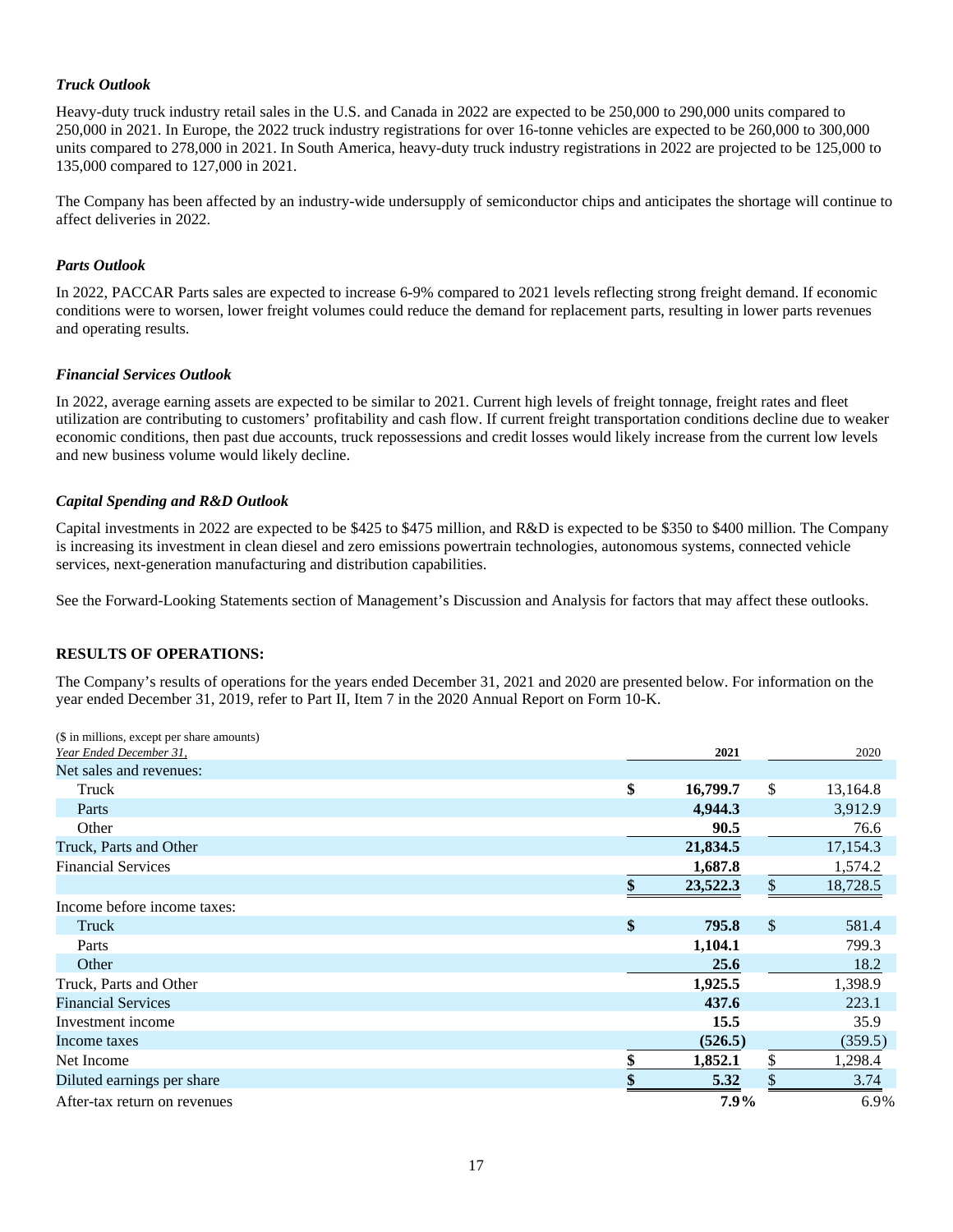The following provides an analysis of the results of operations for the Company's three reportable segments - Truck, Parts and Financial Services. Where possible, the Company has quantified the impact of factors identified in the following discussion and analysis. In cases where it is not possible to quantify the impact of factors, the Company lists them in estimated order of importance. Factors for which the Company is unable to specifically quantify the impact include market demand, fuel prices, freight tonnage, economic conditions and COVID-19 related factors affecting the Company's results of operations.

#### **2021 Compared to 2020:**

#### *Truck*

The Company's Truck segment accounted for 71% of revenues in 2021 compared to 70% in 2020.

The Company's new truck deliveries are summarized below:

| Year Ended December 31,                    | 2021           | 2020   | % CHANGE |
|--------------------------------------------|----------------|--------|----------|
| U.S. and Canada                            | 86,300         | 73,300 | 18       |
| Europe                                     | 53,200         | 42,900 | 24       |
| Mexico, South America, Australia and other | 23,200         | 17.100 | 36       |
| Total units                                | <b>162.700</b> | 33.300 | າາ       |

The increase in new truck deliveries worldwide in 2021 compared to 2020 was driven primarily by higher build rates and increased demand in all markets.

Market share data discussed below is provided by third-party sources and is measured by either registrations or retail sales for the Company's dealer network as a percentage of total registrations or retail sales depending on the geographic market. In the U.S. and Canada, market share is based on retail sales. In Europe, market share is based primarily on registrations.

In 2021, industry retail sales in the heavy-duty market in the U.S. and Canada increased to 249,900 units from 216,500 units in 2020. The Company's heavy-duty truck retail market share was 29.2% in 2021 compared to 30.1% in 2020. The medium-duty market was 83,700 units in 2021 compared to 74,400 units in 2020. The Company's medium-duty market share was 19.8% in 2021 compared to 22.6% in 2020.

The over 16-tonne truck market in Europe in 2021 increased to 278,000 units from 230,400 units in 2020, and DAF's market share was 15.9% in 2021 compared to 16.3% in 2020. The 6 to 16-tonne market was 41,400 units in 2021 and 2020. DAF's market share in the 6 to 16-tonne market in 2021 was 10.1% compared to 9.5% in 2020.

The Company's worldwide truck net sales and revenues are summarized below:

| (\$ in millions)                           |               |          |          |
|--------------------------------------------|---------------|----------|----------|
| Year Ended December 31,                    | 2021          | 2020     | % CHANGE |
| Truck net sales and revenues:              |               |          |          |
| U.S. and Canada                            | \$<br>9.877.6 | 8,062.0  | 23       |
| Europe                                     | 4,489.8       | 3,419.3  | 31       |
| Mexico, South America, Australia and other | 2,432.3       | 1,683.5  | 44       |
|                                            | 16,799.7      | 13,164.8 | 28       |
| Truck income before income taxes           | 795.8         | 581.4    |          |
| Pre-tax return on revenues                 | $4.7\%$       | $4.4\%$  |          |

The Company's worldwide truck net sales and revenues increased to \$16.80 billion in 2021 from \$13.16 billion in 2020 due to higher truck deliveries in all markets. Truck segment income before income taxes and pretax return on revenues reflect higher truck unit deliveries, primarily due to increased demand in all markets. In both 2021 and 2020, Truck segment income before taxes and pretax return on revenues reflect the tempering of truck unit deliveries due to the COVID-19 pandemic. In 2021, truck deliveries and margins were impacted by the global semiconductor supply shortage.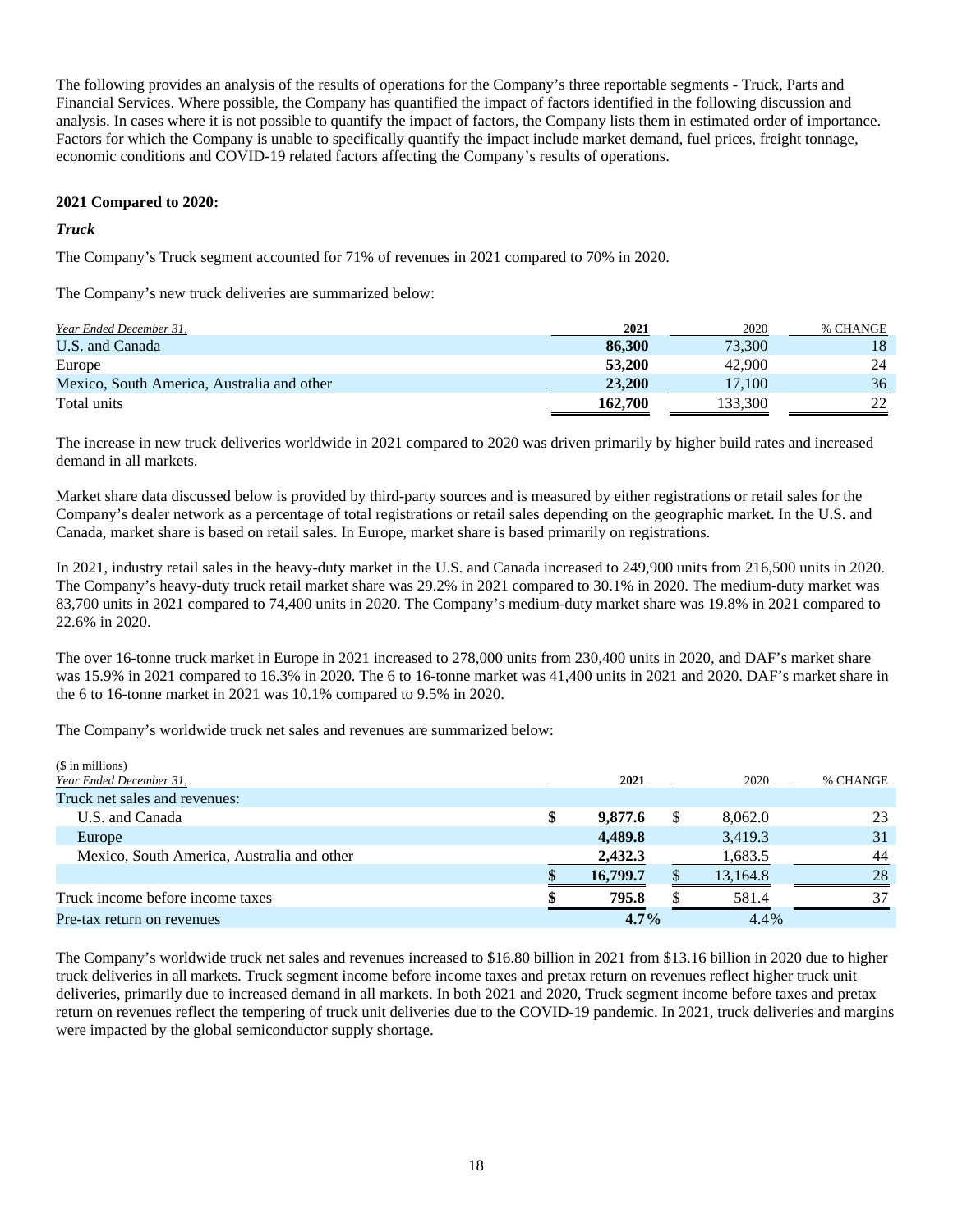The major factors for the Truck segment changes in net sales and revenues, cost of sales and revenues and gross margin between 2021 and 2020 are as follows:

|                                                          | <b>NET</b>       | <b>COST OF</b>   |          |               |
|----------------------------------------------------------|------------------|------------------|----------|---------------|
|                                                          | <b>SALES AND</b> | <b>SALES AND</b> |          | <b>GROSS</b>  |
| $$$ in millions)                                         | <b>REVENUES</b>  | <b>REVENUES</b>  |          | <b>MARGIN</b> |
| 2020                                                     | \$<br>13,164.8   | 12,171.7         | <b>S</b> | 993.1         |
| Increase (decrease)                                      |                  |                  |          |               |
| <b>Truck sales volume</b>                                | 2,804.8          | 2,378.9          |          | 425.9         |
| Average truck sales prices                               | 457.0            |                  |          | 457.0         |
| Average per truck material, labor and other direct costs |                  | 448.7            |          | (448.7)       |
| Factory overhead and other indirect costs                |                  | 226.0            |          | (226.0)       |
| Extended warranties, operating leases and other          | 95.6             | 30.5             |          | 65.1          |
| <b>Currency translation</b>                              | 277.5            | 238.7            |          | 38.8          |
| <b>Total increase</b>                                    | 3,634.9          | 3,322.8          |          | 312.1         |
| 2021                                                     | 16,799.7         | 15,494.5         |          | 1,305.2       |

• Truck sales volume reflects higher unit deliveries in all markets, primarily in the U.S. and Canada (\$1.43 billion sales and \$1.19 billion cost of sales), and Europe (\$884.5 million sales and \$750.8 million cost of sales) due to increased demand.

- Average truck sales prices increased sales by \$457.0 million, primarily due to higher price realization in all major markets.
- Average cost per truck increased cost of sales by \$448.7 million, primarily reflecting higher raw material costs, partially offset by lower product support costs.
- Factory overhead and other indirect costs increased \$226.0 million, primarily due to higher labor costs, and higher supplies and maintenance costs to support increased truck production.
- Extended warranties, operating leases and other revenues increased by \$95.6 million primarily due to higher revenues from service contracts and extended warranty contracts. Cost of sales and revenues increased by \$30.5 million primarily due to higher costs from service contracts and extended warranty contracts, largely offset by gains on sales of used trucks and lower impairments in Europe due to an improved used truck market.
- The currency translation effect on sales and cost of sales primarily reflects an increase in the value of the euro relative to the U.S. dollar.
- Truck gross margins increased to 7.8% in 2021 from 7.5% in 2020, primarily due to the factors noted above.

Truck selling, general and administrative expenses (SG&A) for 2021 increased to \$267.9 million from \$210.9 million in 2020. The increase was primarily due to higher salaries and related expenses and higher professional expenses. As a percentage of sales, Truck SG&A was 1.6% for 2021 and 2020.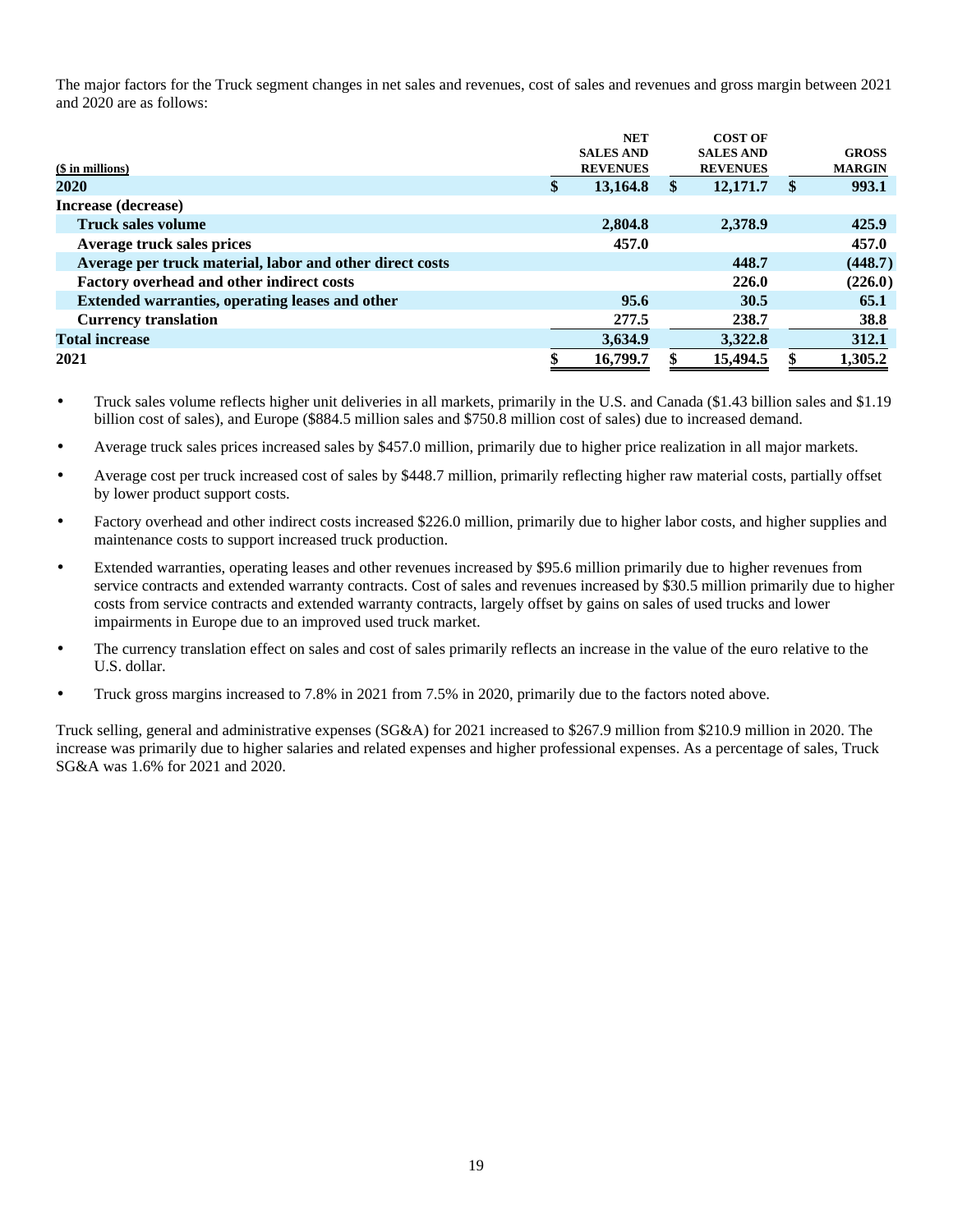#### *Parts*

The Company's Parts segment accounted for 21% of revenues in 2021 and 2020.

| (\$ in millions)                           |               |         |          |
|--------------------------------------------|---------------|---------|----------|
| Year Ended December 31,                    | 2021          | 2020    | % CHANGE |
| Parts net sales and revenues:              |               |         |          |
| U.S. and Canada                            | \$<br>3,312.4 | 2,664.9 | 24       |
| Europe                                     | 1,164.6       | 896.1   | 30       |
| Mexico, South America, Australia and other | 467.3         | 351.9   | 33       |
|                                            | 4,944.3       | 3,912.9 | 26       |
| Parts income before income taxes           | 1,104.1       | 799.3   | 38       |
| Pre-tax return on revenues                 | 22.3%         | 20.4%   |          |

The worldwide parts net sales and revenues increased to a record \$4.94 billion in 2021 from \$3.91 billion in 2020 primarily due to higher demand in all markets and favorable currency translation effects. The increase in Parts segment income before income taxes and pre-tax return on revenues was primarily due to higher sales volume and higher margins, as well as favorable currency translation effects.

The major factors for the Parts segment changes in net sales and revenues, cost of sales and revenues and gross margin between 2021 and 2020 are as follows:

|                                        | <b>NET</b>       |     | <b>COST OF</b>   |   |               |
|----------------------------------------|------------------|-----|------------------|---|---------------|
|                                        | <b>SALES AND</b> |     | <b>SALES AND</b> |   | <b>GROSS</b>  |
| (\$ in millions)                       | <b>REVENUES</b>  |     | <b>REVENUES</b>  |   | <b>MARGIN</b> |
| 2020                                   | \$<br>3,912.9    | -SS | 2,842.8          | S | 1,070.1       |
| Increase (decrease)                    |                  |     |                  |   |               |
| Aftermarket parts volume               | 720.8            |     | 481.8            |   | <b>239.0</b>  |
| Average aftermarket parts sales prices | 239.7            |     |                  |   | 239.7         |
| Average aftermarket parts direct costs |                  |     | 137.6            |   | (137.6)       |
| Warehouse and other indirect costs     |                  |     | 33.9             |   | (33.9)        |
| <b>Currency translation</b>            | 70.9             |     | 40.2             |   | 30.7          |
| <b>Total increase</b>                  | 1.031.4          |     | 693.5            |   | 337.9         |
| 2021                                   | \$<br>4.944.3    |     | 3,536.3          | S | 1.408.0       |

- Aftermarket parts sales volume increased by \$720.8 million and related cost of sales increased by \$481.8 million primarily due to higher demand in all markets.
- Average aftermarket parts sales prices increased sales by \$239.7 million primarily due to higher price realization in North America and Europe.
- Average aftermarket parts direct costs increased \$137.6 million due to higher material costs.
- Warehouse and other indirect costs increased \$33.9 million, primarily due to higher salaries and related expenses and higher shipping costs due to increased volumes and rates.
- The currency translation effect on sales and cost of sales primarily reflects an increase in the value of the euro relative to the U.S. dollar.
- Parts gross margins in 2021 increased to 28.5% from 27.3% in 2020 due to the factors noted above.

Parts SG&A expense for 2021 increased to \$210.3 million compared to \$192.7 million in 2020 primarily due to higher salaries and related expenses and currency translation effects, partially offset by lower sales and marketing costs. As a percentage of sales, Parts SG&A decreased to 4.3% in 2021 from 4.9% in 2020, primarily due to higher net sales.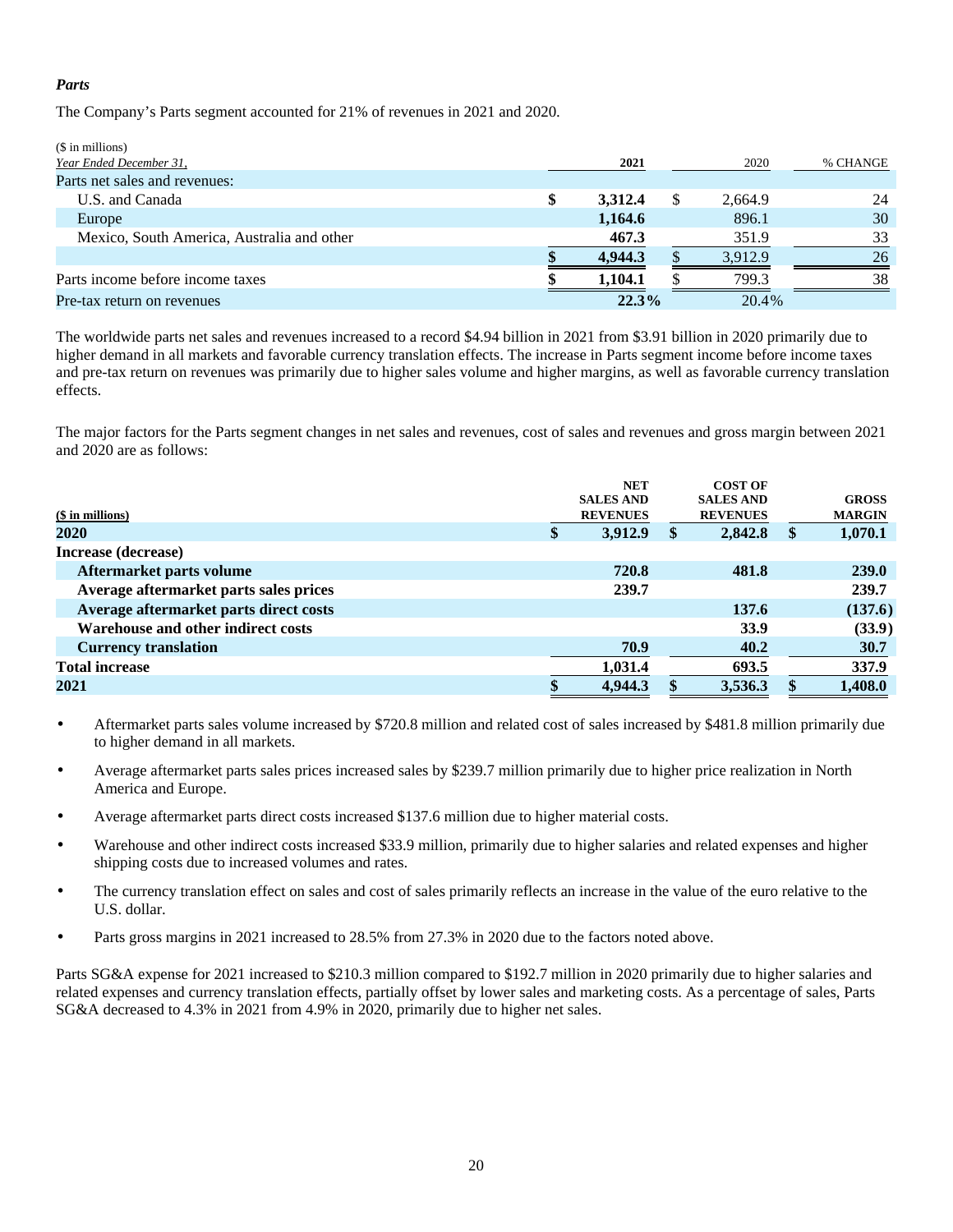#### *Financial Services*

The Company's Financial Services segment accounted for 7% of revenues in 2021 compared to 8% in 2020.

| (\$ in millions)<br>Year Ended December 31, |                        | 2021     |              | 2020     | % CHANGE         |
|---------------------------------------------|------------------------|----------|--------------|----------|------------------|
| New loan and lease volume:                  |                        |          |              |          |                  |
| U.S. and Canada                             | \$                     | 3,338.9  | \$           | 3,027.0  | 10               |
| Europe                                      |                        | 1,316.2  |              | 1,204.1  | 9                |
| Mexico, Australia and other                 |                        | 1,016.6  |              | 787.6    | 29               |
|                                             | $\boldsymbol{\hat{s}}$ | 5,671.7  | $\mathbb{S}$ | 5,018.7  | 13               |
| New loan and lease volume by product:       |                        |          |              |          |                  |
| Loans and finance leases                    | \$                     | 4,683.7  | \$           | 3,975.0  | 18               |
| Equipment on operating lease                |                        | 988.0    |              | 1,043.7  | (5)              |
|                                             | \$                     | 5,671.7  | $\mathbb{S}$ | 5,018.7  | 13               |
| New loan and lease unit volume:             |                        |          |              |          |                  |
| Loans and finance leases                    |                        | 39,100   |              | 36,100   | $\,8\,$          |
| Equipment on operating lease                |                        | 11,000   |              | 10,700   |                  |
|                                             |                        | 50,100   |              | 46,800   | $rac{3}{7}$      |
| Average earning assets:                     |                        |          |              |          |                  |
| U.S. and Canada                             | \$                     | 8,635.2  | \$           | 9,011.3  | (4)              |
| Europe                                      |                        | 3,787.1  |              | 3,560.2  | 6                |
| Mexico, Australia and other                 |                        | 2,107.6  |              | 1,782.4  | 18               |
|                                             | \$                     | 14,529.9 | \$           | 14,353.9 | $\mathbf{1}$     |
| Average earning assets by product:          |                        |          |              |          |                  |
| Loans and finance leases                    | \$                     | 9,952.1  | \$           | 9,123.8  | 9                |
| Dealer wholesale financing                  |                        | 1,472.6  |              | 2,101.4  | (30)             |
| Equipment on lease and other                |                        | 3,105.2  |              | 3,128.7  | (1)              |
|                                             | \$                     | 14,529.9 | $\mathbb{S}$ | 14,353.9 | $\mathbf{1}$     |
| Revenues:                                   |                        |          |              |          |                  |
| U.S. and Canada                             | \$                     | 759.9    | \$           | 785.0    | (3)              |
| Europe                                      |                        | 676.8    |              | 562.2    | 20               |
| Mexico, Australia and other                 |                        | 251.1    |              | 227.0    | 11               |
|                                             | \$                     | 1,687.8  | $\$$         | 1,574.2  | $\tau$           |
| Revenues by product:                        |                        |          |              |          |                  |
| Loans and finance leases                    | \$                     | 481.9    | \$           | 457.8    | 5                |
| Dealer wholesale financing                  |                        | 42.5     |              | 69.6     | (39)             |
| Equipment on lease and other                |                        | 1,163.4  |              | 1,046.8  | 11               |
|                                             | \$                     | 1,687.8  | \$           | 1,574.2  | $\boldsymbol{7}$ |
| Income before income taxes                  | \$                     | 437.6    | \$           | 223.1    | 96               |

New loan and lease volume increased to a record \$5.67 billion in 2021 from \$5.02 billion in 2020, primarily reflecting higher truck deliveries worldwide. PFS finance market share of new PACCAR truck sales was 26.6% in 2021 compared to 28.4% in 2020.

PFS revenues increased to \$1.69 billion in 2021 from \$1.57 billion in 2020. The increase was primarily due to higher used truck sales in Europe and North America. The effects of currency translation increased PFS revenues by \$41.2 million in 2021, primarily due to a stronger euro and Mexican peso relative to the U.S. dollar.

PFS income before income taxes increased to a record \$437.6 million in 2021 from \$223.1 million in 2020, primarily due to improved used truck results and a lower provision for credit losses. The effect of currency translation increased 2021 PFS income before income taxes by \$8.8 million.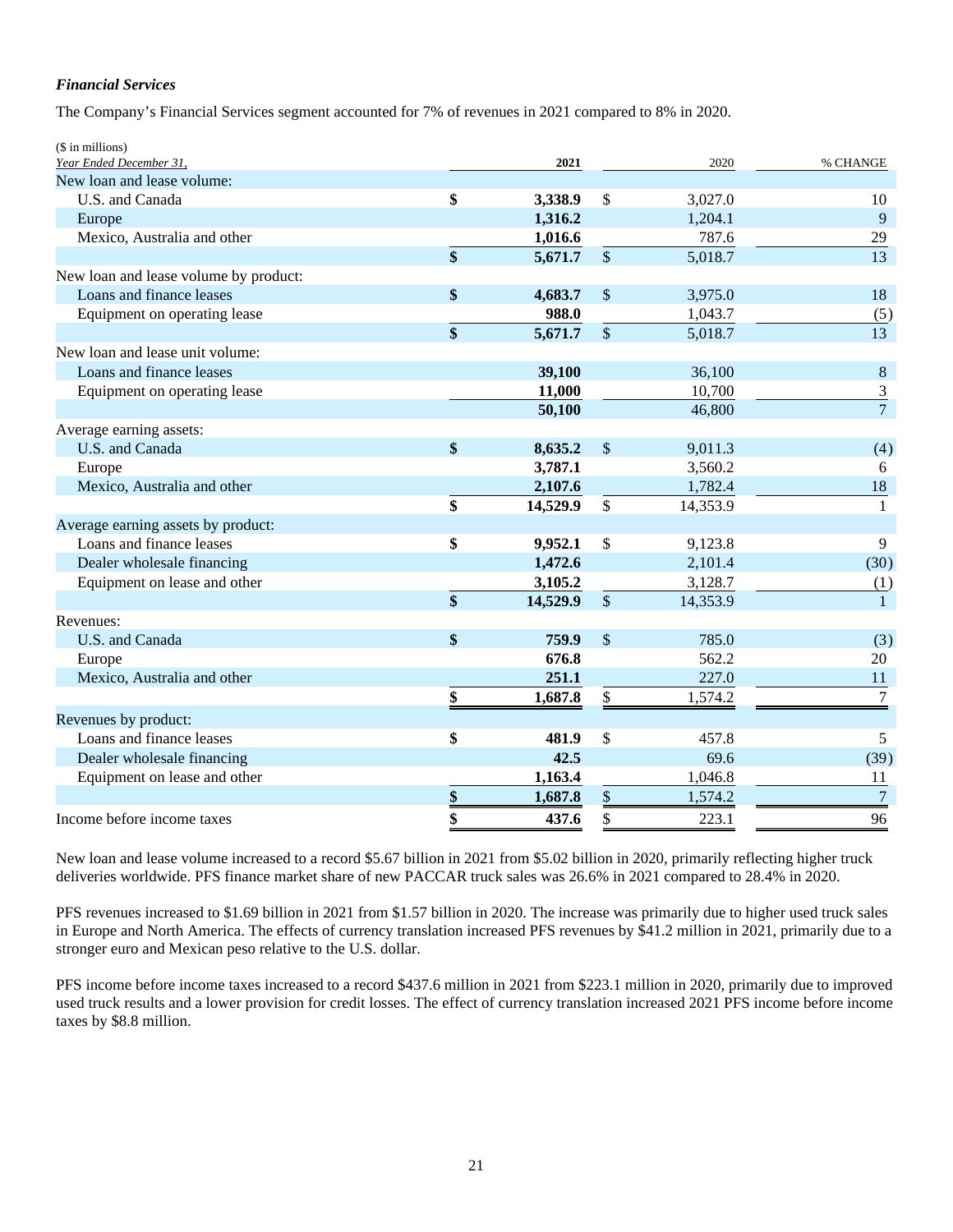Included in Financial Services "Other Assets" on the Company's Consolidated Balance Sheets are used trucks held for sale, net of impairments, of \$92.1 million at December 31, 2021 and \$375.8 million at December 31, 2020. These trucks are primarily units returned from matured operating leases in the ordinary course of business, and also include trucks acquired from repossessions, through acquisitions of used trucks in trades related to new truck sales and trucks returned from residual value guarantees (RVGs).

The Company recognized gains on used trucks, excluding repossessions, of \$30.3 million in 2021 compared to losses of \$88.2 million in 2020, including losses on multiple unit transactions of \$17.7 million in 2021 compared to \$38.6 million in 2020. Used truck gains in 2021 and losses in 2020 related to repossessions, which are recognized as credit losses, were insignificant.

The major factors for the changes in interest and fees, interest and other borrowing expenses and finance margin between 2021 and 2020 are outlined below:

|                                       |                 | <b>INTEREST AND</b> |     |                |
|---------------------------------------|-----------------|---------------------|-----|----------------|
|                                       |                 | <b>OTHER</b>        |     |                |
|                                       | <b>INTEREST</b> | <b>BORROWING</b>    |     | <b>FINANCE</b> |
| $($$ in millions)                     | <b>AND FEES</b> | <b>EXPENSES</b>     |     | <b>MARGIN</b>  |
| 2020                                  | 527.4           | \$<br>192.1         | \$. | 335.3          |
| Increase (decrease)                   |                 |                     |     |                |
| <b>Average finance receivables</b>    | $\cdot$         |                     |     | $\cdot$        |
| Average debt balances                 |                 | (6.4)               |     | 6.4            |
| <b>Yields</b>                         | (14.6)          |                     |     | (14.6)         |
| <b>Borrowing rates</b>                |                 | (37.1)              |     | 37.1           |
| <b>Currency translation and other</b> | 11.5            | 2.3                 |     | 9.2            |
| Total (decrease) increase             | (3.0)           | (41.2)              |     | 38.2           |
| 2021                                  | 524.4           | 150.9               |     | 373.5          |

• Average debt balances decreased \$439.9 million (excluding foreign exchange effects) in 2021, reflecting lower funding requirements for the portfolio which includes loans, finance leases, dealer wholesale and equipment on operating lease.

- Lower portfolio yields (4.6% in 2021 compared to 4.7% in 2020) decreased interest and fees by \$14.6 million. The lower portfolio yields were primarily due to lower market rates in North America.
- Lower borrowing rates (1.4% in 2021 compared to 1.8% in 2020) were primarily due to lower debt market rates in the U.S.
- Currency translation and other primarily reflects an increase in the value of foreign currencies relative to the U.S. dollar.

The following table summarizes operating lease, rental and other revenues and depreciation and other expenses:

| (\$ in millions)                           |             |    |             |
|--------------------------------------------|-------------|----|-------------|
| Year Ended December 31,                    | 2021        |    | 2020        |
| Operating lease and rental revenues        | 860.5       | S  | 832.0       |
| Used truck sales                           | 284.2       |    | 194.8       |
| Insurance, franchise and other revenues    | 18.7        |    | <b>20.0</b> |
| Operating lease, rental and other revenues | 1,163.4     |    | 1,046.8     |
|                                            |             |    |             |
| Depreciation of operating lease equipment  | \$<br>597.8 | -S | 651.9       |
| Vehicle operating expenses                 | 87.2        |    | 152.4       |
| Cost of used truck sales                   | 280.5       |    | 200.1       |
| Insurance, franchise and other expenses    | 3.9         |    | 3.6         |
| Depreciation and other expenses            | 969.4       |    | 1,008.0     |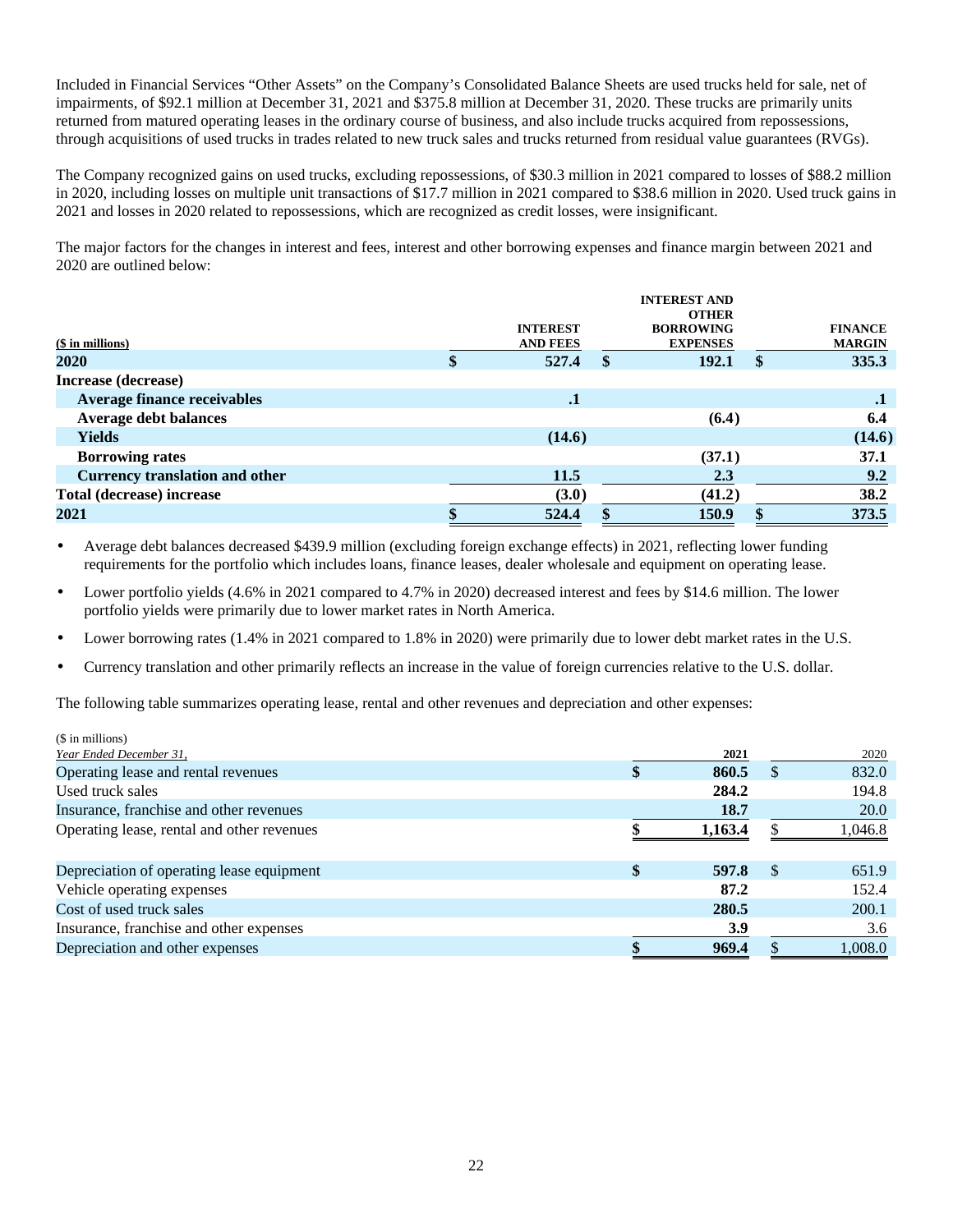The major factors for the changes in operating lease, rental and other revenues, depreciation and other expenses and lease margin between 2021 and 2020 are outlined below:

| $$$ in millions)                        | <b>OPERATING LEASE,</b><br><b>RENTAL AND</b><br><b>OTHER REVENUES</b> |         | <b>DEPRECIATION</b><br><b>AND OTHER</b><br><b>EXPENSES</b> |               | <b>LEASE</b><br><b>MARGIN</b> |
|-----------------------------------------|-----------------------------------------------------------------------|---------|------------------------------------------------------------|---------------|-------------------------------|
| 2020                                    | \$                                                                    | 1,046.8 | 1,008.0                                                    | <sup>\$</sup> | 38.8                          |
| Increase (decrease)                     |                                                                       |         |                                                            |               |                               |
| <b>Used truck sales</b>                 |                                                                       | 81.4    | 72.5                                                       |               | 8.9                           |
| <b>Results on returned lease assets</b> |                                                                       |         | (107.4)                                                    |               | 107.4                         |
| <b>Average operating lease assets</b>   |                                                                       | (14.7)  | (11.5)                                                     |               | (3.2)                         |
| Revenue and cost per asset              |                                                                       | 20.5    | (19.7)                                                     |               | 40.2                          |
| <b>Currency translation and other</b>   |                                                                       | 29.4    | <b>27.5</b>                                                |               | 1.9                           |
| Total increase (decrease)               |                                                                       | 116.6   | (38.6)                                                     |               | 155.2                         |
| 2021                                    |                                                                       | 1,163.4 | 969.4                                                      |               | <b>194.0</b>                  |

• Higher market prices and a higher sales volume of used trucks received on trade and upon RVG contract expiration increased operating lease, rental and other revenues by \$81.4 million. Higher lease portfolio unit sales volume increased depreciation and other expenses by \$72.5 million.

- Results on returned lease assets decreased depreciation and other expenses by \$107.4 million primarily due to gains on sales on returned lease units in 2021 compared to losses in 2020 and lower impairments in Europe and the U.S. as a result of higher used truck market values.
- Average operating lease assets decreased \$84.9 million (excluding foreign exchange effects), which decreased revenues by \$14.7 million and related depreciation and other expenses by \$11.5 million.
- Revenue per asset increased \$20.5 million primarily due to higher rental utilization. Cost per asset decreased \$19.7 million due to lower operating lease impairment in Europe and lower depreciation expense.
- The currency translation effects reflect an increase in the value of foreign currencies relative to the U.S. dollar, primarily the euro.

Financial Services SG&A expense increased to \$129.4 million in 2021 from \$122.2 million in 2020. The increase was primarily due to higher salaries and related expenses. As a percentage of revenues, Financial Services SG&A decreased to 7.7% in 2021 from 7.8% in 2020.

The following table summarizes the provision (benefit) for losses on receivables and net charge-offs:

|                             | 2021                 |  |                    | 2020 |                      |  |                    |
|-----------------------------|----------------------|--|--------------------|------|----------------------|--|--------------------|
|                             | <b>PROVISION FOR</b> |  |                    |      | <b>PROVISION FOR</b> |  |                    |
|                             | <b>LOSSES ON</b>     |  | <b>NET</b>         |      | <b>LOSSES ON</b>     |  | <b>NET</b>         |
| (\$ in millions)            | <b>RECEIVABLES</b>   |  | <b>CHARGE-OFFS</b> |      | <b>RECEIVABLES</b>   |  | <b>CHARGE-OFFS</b> |
| U.S. and Canada             | (2.2)                |  | <b>1.0</b>         |      | 16.2                 |  | 13.8               |
| Europe                      | (1.7)                |  | 2.6                |      | 5.1                  |  | 3.2                |
| Mexico, Australia and other | 4.4                  |  | 4.7                |      | 7.5                  |  | 5.3                |
|                             | .5                   |  | 8.3                |      | 28.8                 |  | 22.3               |

The provision for losses on receivables decreased to \$.5 million in 2021 from \$28.8 million in 2020, primarily reflecting strong portfolio performance in 2021, and 2020 included higher provisioning due to weakening economic conditions related to the COVID-19 pandemic and a credit loss on a fleet customer in the U.S.

The Company modifies loans and finance leases as a normal part of its Financial Services operations. The Company may modify loans and finance leases for commercial reasons or for credit reasons. Modifications for commercial reasons are changes to contract terms for customers that are not considered to be in financial difficulty. Insignificant delays are modifications extending terms up to three months for customers experiencing some short-term financial stress, but not considered to be in financial difficulty. Modifications for credit reasons are changes to contract terms for customers considered to be in financial difficulty. The Company's modifications typically result in granting more time to pay the contractual amounts owed and charging a fee and interest for the term of the modification. When considering whether to modify customer accounts for credit reasons, the Company evaluates the creditworthiness of the customers and modifies those accounts that the Company considers likely to perform under the modified terms. When the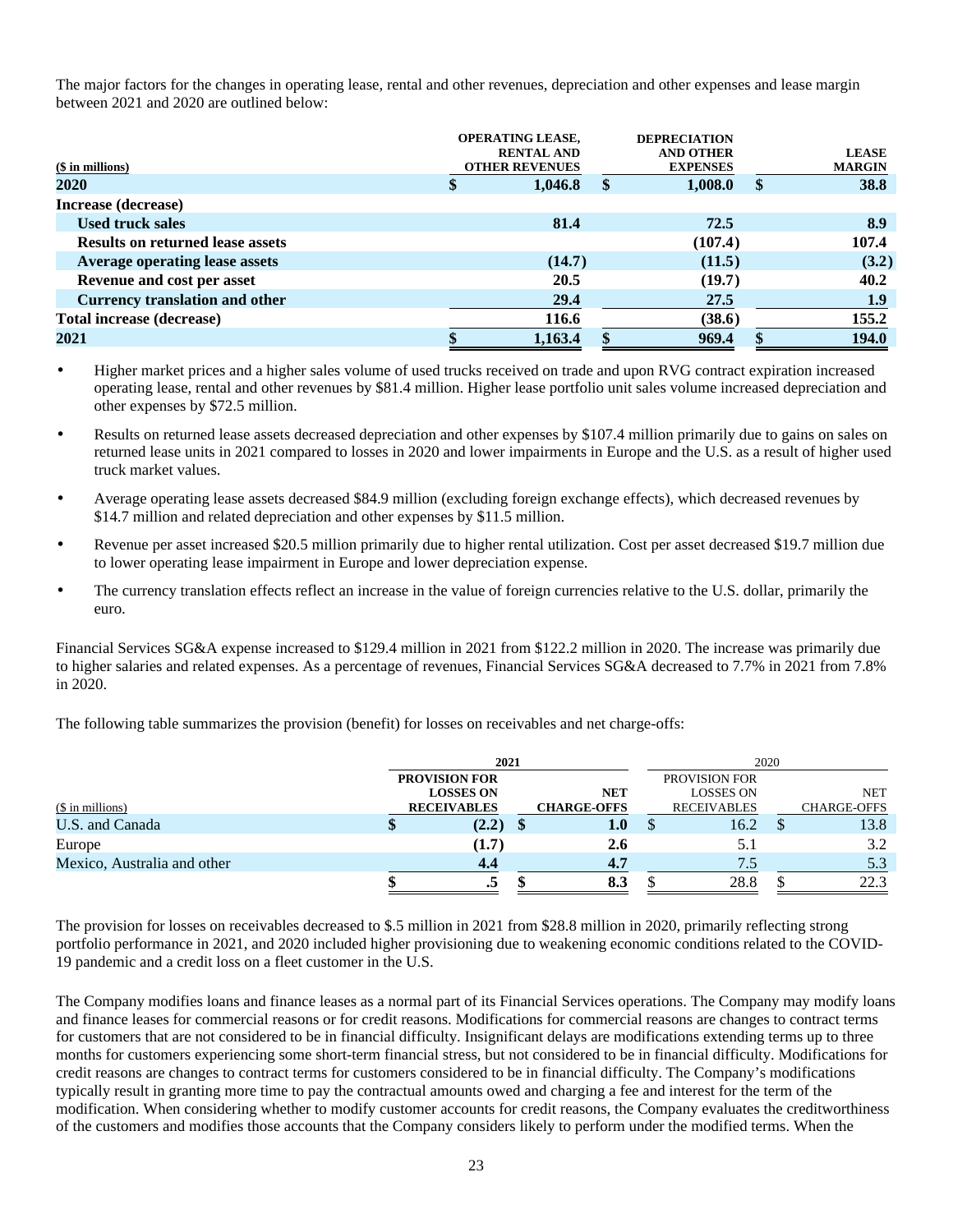Company modifies a loan or finance lease for credit reasons and grants a concession, the modification is classified as a troubled debt restructuring (TDR).

The post-modification balances of accounts modified during the years ended December 31, 2021 and 2020 are summarized below:

|                        |   | 2021              |                   |  | 2020              |            |  |
|------------------------|---|-------------------|-------------------|--|-------------------|------------|--|
|                        |   | <b>AMORTIZED</b>  | % OF TOTAL        |  | <b>AMORTIZED</b>  | % OF TOTAL |  |
| (\$ in millions)       |   | <b>COST BASIS</b> | <b>PORTFOLIO*</b> |  | <b>COST BASIS</b> | PORTFOLIO* |  |
| Commercial             | S | 484.2             | 4.8% \$           |  | 244.4             | 2.5%       |  |
| Insignificant delay    |   | 63.8              | $.6\%$            |  | 2,545.3           | 26.0%      |  |
| Credit - no concession |   | 52.3              | $.5\%$            |  | 120.2             | 1.2%       |  |
| Credit - TDR           |   | 8.0               | $.1\%$            |  | 74.7              | $.8\%$     |  |
|                        |   | 608.3             | $6.0\%$           |  | 2,984.6           | 30.5%      |  |

\* Amortized cost basis immediately after modification as a percentage of the year-end retail portfolio balance.

In 2021, total modification activity decreased compared to 2020. The increase in modifications for Commercial reasons primarily reflects higher volumes of refinancing. The decrease in modifications for Insignificant delay reflects fleet customers requesting payment relief for up to three months related to the COVID-19 pandemic in 2020. The decrease in modifications for Credit - no concession is primarily due to lower volumes of refinancing and requests for payment relief in Mexico and Europe. The decrease in modifications for Credit - TDR is primarily due to 2020 contract modifications of two fleet customers in the U.S. and four fleet customers in Mexico.

The following table summarizes the Company's 30+ days past due accounts:

| At December 31,                                                 | 2021    | 2020    |
|-----------------------------------------------------------------|---------|---------|
| Percentage of retail loan and lease accounts 30+ days past due: |         |         |
| U.S. and Canada                                                 |         | $.1\%$  |
| Europe                                                          | $.4\%$  | .9%     |
| Mexico, Australia and other                                     | $1.2\%$ | $1.7\%$ |
| Worldwide                                                       | $.3\%$  | $.5\%$  |

Accounts 30+ days past due decreased to .3% at December 31, 2021 from .5% at December 31, 2020. The Company continues to focus on maintaining low past due balances.

When the Company modifies a 30+ days past due account, the customer is then generally considered current under the revised contractual terms. The Company modified \$.4 million and \$18.6 million of accounts worldwide during the fourth quarter of 2021 and the fourth quarter of 2020, respectively, which were 30+ days past due and became current at the time of modification. Had these accounts not been modified and continued to not make payments, the pro forma percentage of retail loan and lease accounts 30+ days past due would have been as follows:

| At December 31,                                                           | 2021    | 2020   |
|---------------------------------------------------------------------------|---------|--------|
| Pro forma percentage of retail loan and lease accounts 30+ days past due: |         |        |
| U.S. and Canada                                                           |         | $.1\%$ |
| Europe                                                                    | $.4\%$  | 1.5%   |
| Mexico, Australia and other                                               | $1.2\%$ | 1.9%   |
| Worldwide                                                                 | $.3\%$  | .6%    |

Modifications of accounts in prior quarters that were more than 30 days past due at the time of modification are included in past dues if they were not performing under the modified terms at December 31, 2021 and 2020. The effect on the allowance for credit losses from such modifications was not significant at December 31, 2021 and 2020.

The Company's 2021 and 2020 annualized pre-tax return on average total assets for Financial Services was 2.8% and 1.4%, respectively.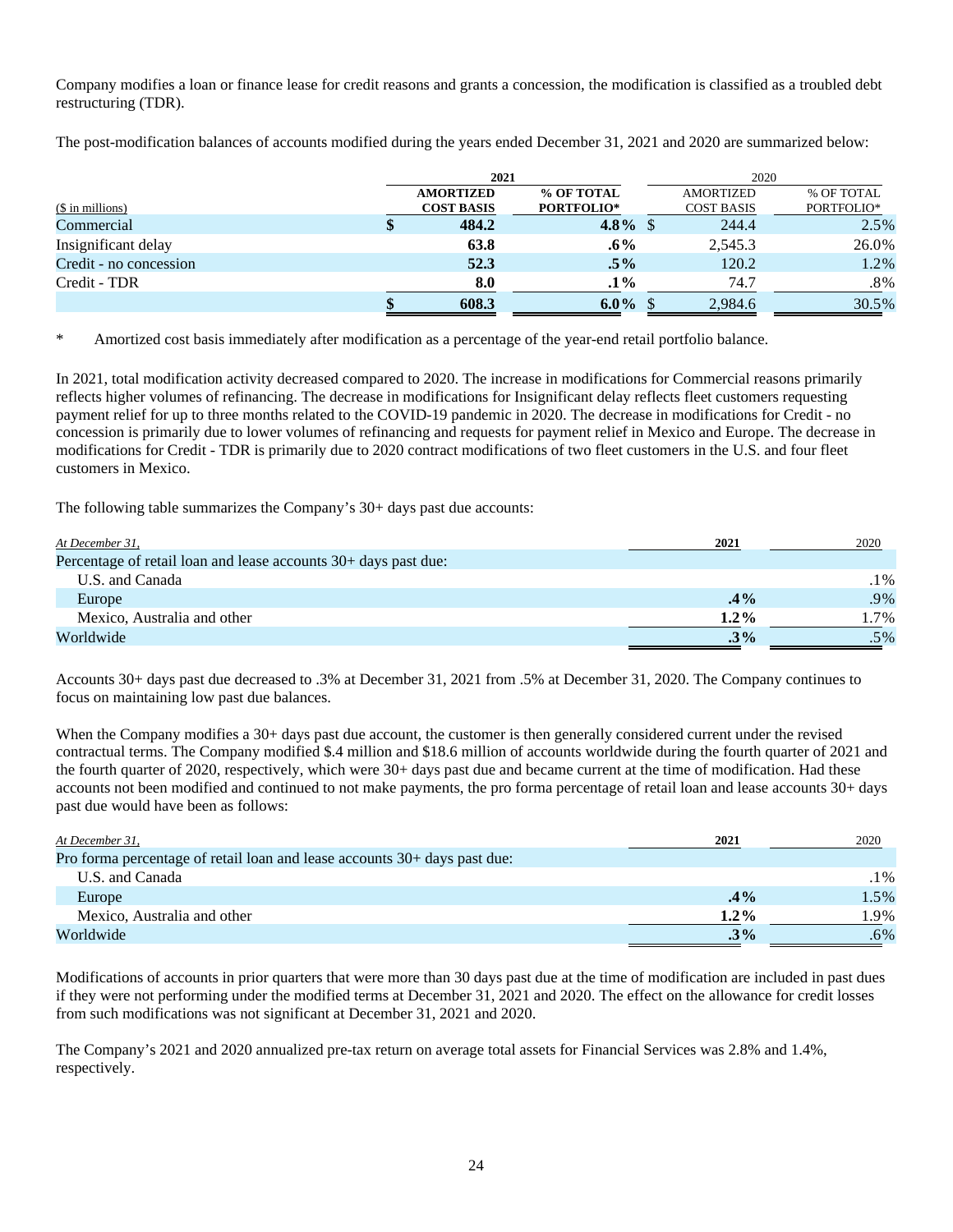#### *Other*

Other includes the winch business as well as sales, income and expenses not attributable to a reportable segment. Other also includes non-service cost components of pension expense and a portion of corporate expense. Other sales represent less than 1% of consolidated net sales and revenues for 2021 and 2020. Other SG&A increased to \$69.2 million in 2021 from \$55.6 million in 2020 primarily due to higher salaries and related expenses.

Other income before tax was \$25.6 million in 2021 compared to \$18.2 million in 2020. The increase was primarily due to a higher benefit from non-service components of pension expense, partially offset by higher salaries and related expenses.

Investment income decreased to \$15.5 million in 2021 from \$35.9 million in 2020, primarily due to lower yields on U.S. investments due to lower market interest rates.

#### *Income Taxes*

In 2021, the effective tax rate was 22.1% compared to 21.7% in 2020. The higher effective tax rate in 2021 was primarily due to the change in mix of income generated in jurisdictions with higher tax rates in 2021 as compared to 2020.

| (\$ in millions)                    |          |         |
|-------------------------------------|----------|---------|
| Year Ended December 31,             | 2021     | 2020    |
| Domestic income before taxes        | 1,373.7  | 1,122.9 |
| Foreign income before taxes         | 1.004.9  | 535.0   |
| Total income before taxes           | 2,378.6  | 1,657.9 |
| Domestic pre-tax return on revenues | $10.9\%$ | 10.8%   |
| Foreign pre-tax return on revenues  | $9.2\%$  | 6.4%    |
| Total pre-tax return on revenues    | $10.1\%$ | 8.9%    |

In 2021, both domestic and foreign income before income taxes and pre-tax return on revenues increased primarily due to the improved results from Truck, Parts and Financial Services operations.

#### **LIQUIDITY AND CAPITAL RESOURCES:**

| (\$ in millions)          |         |         |
|---------------------------|---------|---------|
| At December 31,           | 2021    | 2020    |
| Cash and cash equivalents | 3.428.3 | 3,539.6 |
| Marketable securities     | 1.559.4 | .429.0  |
|                           | 4.987.7 | 4,968.6 |

The Company's total cash and marketable securities at December 31, 2021 increased \$19.1 million from the balances at December 31, 2020. Total cash and marketable securities are primarily intended to provide liquidity while preserving capital.

The change in cash and cash equivalents is summarized below:

| $$$ in millions)                                   |               |               |
|----------------------------------------------------|---------------|---------------|
| Year Ended December 31,                            | 2021          | 2020          |
| Operating activities:                              |               |               |
| Net income                                         | \$<br>1,852.1 | \$<br>1,298.4 |
| Net income items not affecting cash                | 711.2         | 1,097.7       |
| Pension contributions                              | (25.1)        | (184.9)       |
| Changes in operating assets and liabilities, net   | (351.5)       | 776.0         |
| Net cash provided by operating activities          | 2,186.7       | 2,987.2       |
| Net cash used in investing activities              | (1,362.7)     | (1,875.8)     |
| Net cash used in financing activities              | (882.9)       | (1,808.5)     |
| Effect of exchange rate changes on cash            | (52.4)        | 61.6          |
| Net decrease in cash and cash equivalents          | (111.3)       | (635.5)       |
| Cash and cash equivalents at beginning of the year | 3,539.6       | 4,175.1       |
| Cash and cash equivalents at end of the year       | 3,428.3       | 3,539.6       |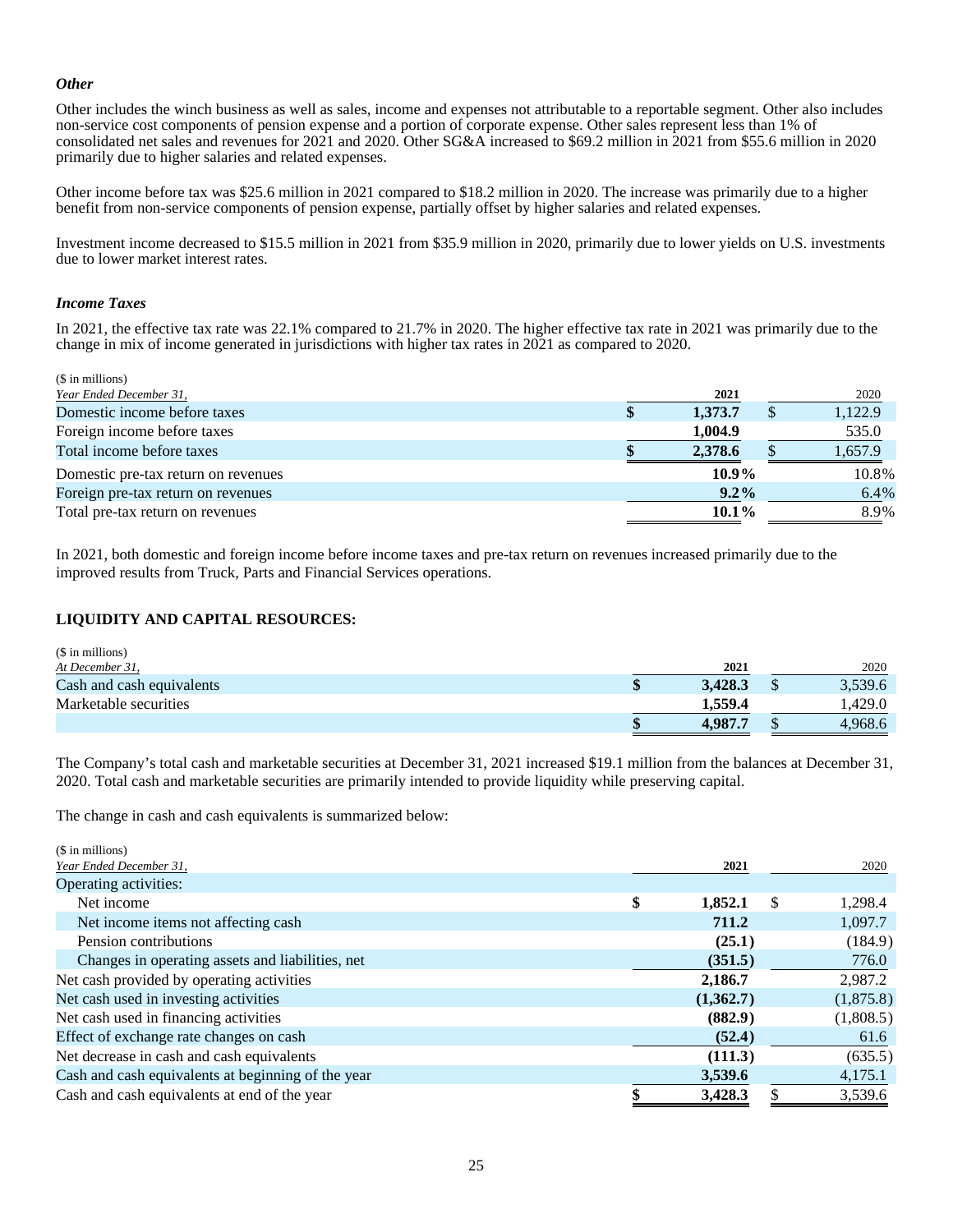*Operating activities:* Cash provided by operations decreased by \$800.5 million to \$2.19 billion in 2021 from \$2.99 billion in 2020. Lower operating cash flows reflect lower cash receipts from wholesale receivables in the Financial Services segment of \$780.4 million, higher cash usage of \$562.1 million for inventories and lower cash receipts from accounts receivables of \$534.7 million as there were fewer receipts in 2021 compared to collections exceeding sales in 2020. Additionally, lower operating cash flows reflect higher cash outflows for payment of income taxes of \$387.1 million. This was partially offset by higher cash inflows of \$747.0 million from accounts payable and accrued expenses as purchases of goods and services exceeded payments in 2021 compared to 2020 when payments exceeded purchases. Additionally, the lower operating cash flows were offset by higher net income of \$553.7 million and lower pension contributions of \$159.8 million compared to 2020.

*Investing activities:* Cash used in investing activities decreased by \$513.1 million to \$1.36 billion in 2021 from \$1.88 billion in 2020. Lower net cash used in investing activities primarily reflects higher proceeds from asset disposals of \$302.2 million and lower net originations from retail loans and financing leases of \$208.0 million.

*Financing activities:* Cash used in financing activities decreased \$925.6 million to \$882.9 million in 2021 compared to \$1,808.5 million in 2020. Cash used by borrowing activities in 2021 was \$210.9 million, \$369.4 million lower than the cash used by borrowing activities of \$580.3 million in 2020. The Company repurchased .02 million shares of common stock for \$1.5 million in 2021 compared to the repurchase of .7 million shares for \$42.1 million in 2020. In addition, the Company paid \$708.0 million in dividends in 2021 compared to \$1,239.8 million in 2020 due to a lower extra dividend paid in January 2021.

The Company expects to continue paying dividends, although there is no assurance as to future dividends because they are dependent upon future earnings, capital requirements and financial conditions. Cash dividends declared for the last two years were as follows:

| <b>QUARTER</b>                                         |   | 2021 | 2020 |
|--------------------------------------------------------|---|------|------|
| First                                                  | ъ | .32  | .32  |
| Second                                                 |   | .34  | .32  |
| Third                                                  |   | .34  | .32  |
| Fourth                                                 |   | .34  |      |
| Year-End Extra (paid in January of the following year) |   | 1.50 | .70  |
| Total dividends declared per share                     |   | 2.84 | 1.98 |

#### **Credit Lines and Other:**

The Company has line of credit arrangements of \$3.60 billion, of which \$3.32 billion were unused at December 31, 2021. Included in these arrangements are \$3.00 billion of committed bank facilities, of which \$1.00 billion expires in June 2022, \$1.00 billion expires in June 2024 and \$1.00 billion expires in June 2026. The Company intends to extend or replace these credit facilities on or before expiration to maintain facilities of similar amounts and duration. These credit facilities are maintained primarily to provide backup liquidity for commercial paper borrowings and maturing medium-term notes. There were no borrowings under the committed bank facilities for the year ended December 31, 2021.

On December 4, 2018, PACCAR's Board of Directors approved the repurchase of up to \$500.0 million of the Company's outstanding common stock. As of December 31, 2021, the Company has repurchased \$110.0 million of shares under this plan. There were no repurchases made under this plan during the year ended December 31, 2021.

#### *Truck, Parts and Other*

The Company provides funding for working capital, capital expenditures, R&D, dividends, stock repurchases and other business initiatives and commitments primarily from cash provided by operations. Management expects this method of funding to continue in the future.

Investments for manufacturing property, plant and equipment in 2021 were \$495.6 million compared to \$558.8 million in 2020. Over the past decade, the Company's combined investments in worldwide capital projects and R&D totaled \$7.21 billion and have significantly increased the operating capacity and efficiency of its facilities and enhanced the quality and operating efficiency of the Company's premium products.

Capital investments in 2022 are expected to be \$425 to \$475 million, and R&D is expected to be \$350 to \$400 million. The Company is increasing its investment in clean diesel and zero emissions powertrain technologies, autonomous systems, connected vehicle services, next-generation manufacturing and distribution capabilities.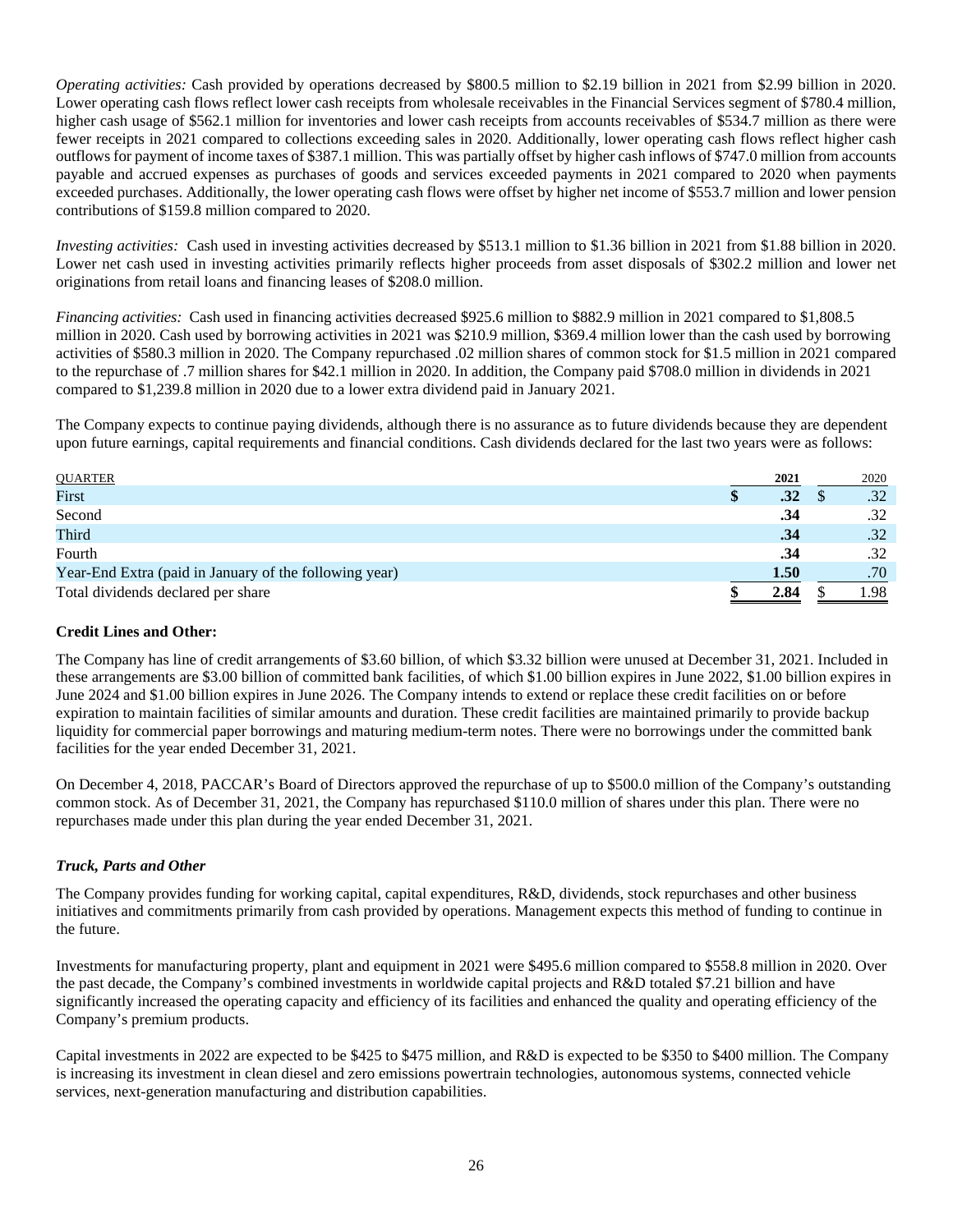#### *Financial Services*

The Company funds its financial services activities primarily from collections on existing finance receivables and borrowings in the capital markets. The primary sources of borrowings in the capital markets are commercial paper and medium-term notes issued in the public markets and, to a lesser extent, bank loans.

In November 2021, the Company's U.S. finance subsidiary, PACCAR Financial Corp. (PFC), filed a shelf registration under the Securities Act of 1933. The total amount of medium-term notes outstanding for PFC as of December 31, 2021 was \$5.50 billion. In February 2022, PFC issued \$300.0 million of medium-term notes under this registration. The registration expires in November 2024 and does not limit the principal amount of debt securities that may be issued during that period.

As of December 31, 2021, the Company's European finance subsidiary, PACCAR Financial Europe, had €1.60 billion available for issuance under a €2.50 billion medium-term note program listed on the Euro MTF Market of the Luxembourg Stock Exchange. This program renews annually and expires in July 2022.

In August 2021, PACCAR Financial Mexico registered a 10.00 billion Mexican peso program with the Comision Nacional Bancaria y de Valores to issue medium-term notes and commercial paper. The registration expires in August 2026 and limits the amount of Commercial paper (up to one year) to 5.00 billion Mexican pesos. At December 31, 2021, 9.54 billion Mexican pesos were available for issuance.

In August 2018, the Company's Australian subsidiary, PACCAR Financial Pty. Ltd. (PFPL), registered a medium-term note program. The program does not limit the principal amount of debt securities that may be issued under the program. The total amount of medium-term notes outstanding for PFPL as of December 31, 2021 was 700.0 million Australian dollars.

In May 2021, the Company's Canadian subsidiary, PACCAR Financial Ltd. (PFL Canada), established a medium-term note program. The program does not limit the principal amount of debt securities that may be issued under the program. The total amount of medium-term notes outstanding for PFL Canada as of December 31, 2021 was 150.0 million Canadian dollars.

The Company believes its cash balances and investments, collections on existing finance receivables, committed bank facilities, and current investment-grade credit ratings of A+/A1 will continue to provide it with sufficient resources and access to capital markets at competitive interest rates and therefore contribute to the Company maintaining its liquidity and financial stability. In the event of a decrease in the Company's credit ratings or a disruption in the financial markets, the Company may not be able to refinance its maturing debt in the financial markets. In such circumstances, the Company would be exposed to liquidity risk to the degree that the timing of debt maturities differs from the timing of receivable collections from customers. The Company believes its various sources of liquidity, including committed bank facilities, would continue to provide it with sufficient funding resources to service its maturing debt obligations.

#### *Commitments*

The following summarizes the Company's contractual cash commitments at December 31, 2021:

|                                | <b>MATURITY</b> |                 |  |              |  |              |  |                  |  |              |
|--------------------------------|-----------------|-----------------|--|--------------|--|--------------|--|------------------|--|--------------|
|                                |                 | <b>WITHIN 1</b> |  | $1 - 3$      |  | $3 - 5$      |  | <b>MORE THAN</b> |  |              |
| (\$ in millions)               |                 | <b>YEAR</b>     |  | <b>YEARS</b> |  | <b>YEARS</b> |  | 5 YEARS          |  | <b>TOTAL</b> |
| Borrowings*                    |                 | 5,302.9         |  | 4,075.4      |  | 1,075.1      |  |                  |  | \$10,453.4   |
| Purchase obligations           |                 | 94.6            |  | 10.4         |  | 4.2          |  |                  |  | 109.2        |
| Interest on debt <sup>**</sup> |                 | 85.6            |  | 66.8         |  | 5.6          |  |                  |  | 158.0        |
| Lease liabilities              |                 | 15.0            |  | 14.7         |  | 4.5          |  | 3.4              |  | 37.6         |
| Other obligations              |                 | 39.5            |  | 6.0          |  | $\cdot$      |  |                  |  | 46.2         |
|                                |                 | 5.537.6         |  | 4,173.3      |  | 1,090.1      |  | 3.4              |  | 10.804.4     |

\* Commercial paper included in borrowings is at par value.

Interest on floating-rate debt is based on the applicable market rates at December 31, 2021.

Total cash commitments for borrowings and interest on term debt were \$10.61 billion and were related to the Financial Services segment. As described in Note J of the consolidated financial statements, borrowings consist primarily of term notes and commercial paper issued by the Financial Services segment. The Company expects to fund its maturing Financial Services debt obligations principally from funds provided by collections from customers on loans and lease contracts, as well as from the proceeds of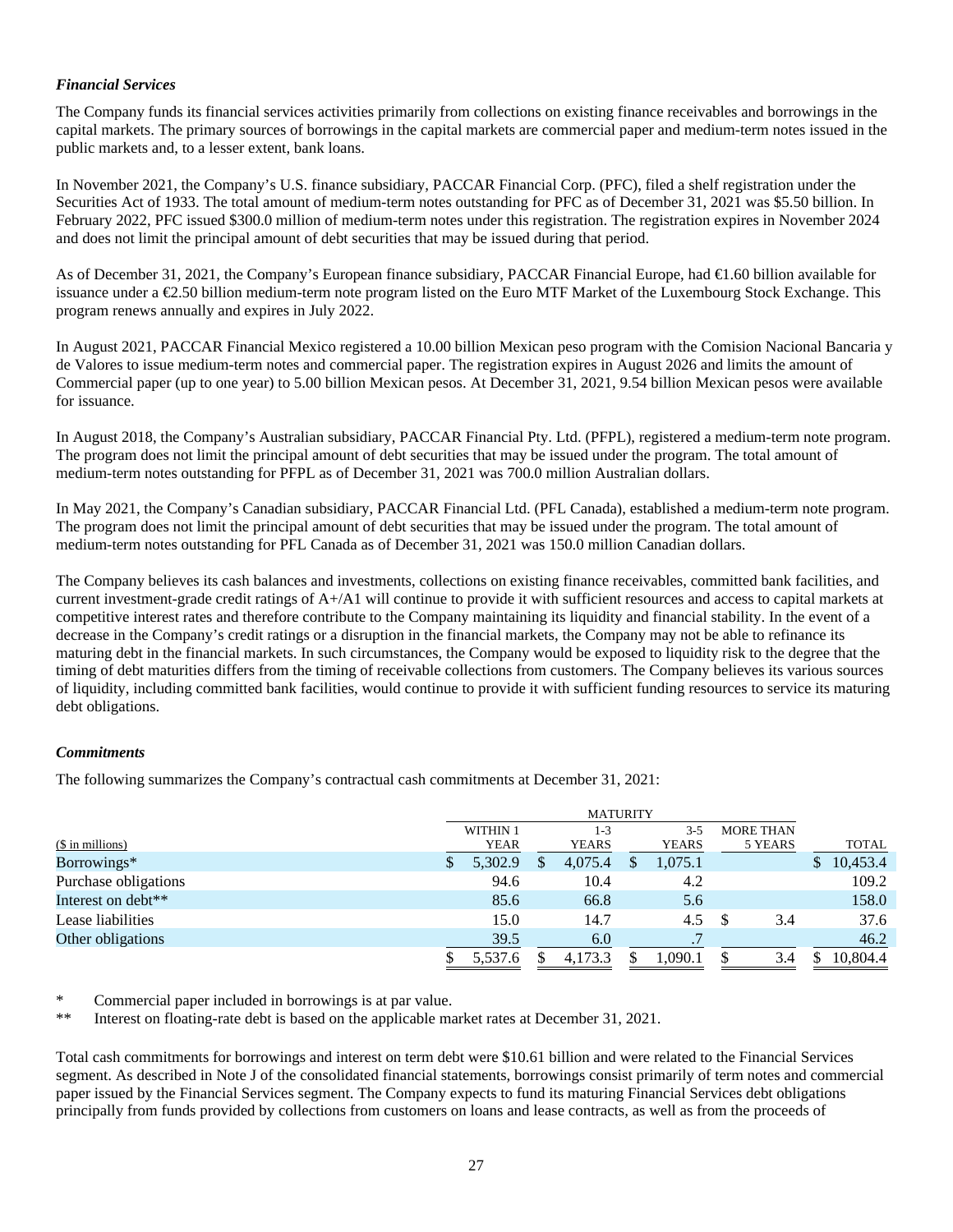commercial paper and medium-term note borrowings. Purchase obligations are the Company's contractual commitments to acquire future production inventory and capital equipment. Other obligations primarily include commitments to purchase energy.

The Company's other commitments include the following at December 31, 2021:

|                            | <b>COMMITMENT EXPIRATION</b> |         |  |       |  |       |  |                  |         |
|----------------------------|------------------------------|---------|--|-------|--|-------|--|------------------|---------|
|                            | WITHIN 1                     |         |  | $1-3$ |  | 3-5   |  | <b>MORE THAN</b> |         |
| (\$ in millions)           |                              | YEAR    |  | YEARS |  | YEARS |  | 5 YEARS          | TOTAL   |
| Loan and lease commitments |                              | 2,085.8 |  |       |  |       |  |                  | 2,085.8 |
| Residual value guarantees  |                              | 592.9   |  | 673.6 |  | 170.2 |  | 24.7             | 1.461.4 |
| Letters of credit          |                              | 10.1    |  |       |  |       |  | 12.1             | 22.5    |
|                            |                              | 2,688.8 |  | 673.9 |  | 170.2 |  | 36.8             | 3.569.7 |

Loan and lease commitments are for funding new retail loan and lease contracts. Residual value guarantees represent the Company's commitment to acquire trucks at a guaranteed value if the customer decides to return the truck at a specified date in the future.

#### **IMPACT OF ENVIRONMENTAL MATTERS:**

The Company, its competitors and industry in general are subject to various domestic and foreign requirements relating to the environment. The Company believes its policies, practices and procedures are designed to prevent unreasonable risk of environmental damage and that its handling, use and disposal of hazardous or toxic substances have been in accordance with environmental laws and regulations in effect at the time such use and disposal occurred.

The Company is involved in various stages of investigations and cleanup actions in different countries related to environmental matters. In certain of these matters, the Company has been designated as a "potentially responsible party" by domestic and foreign environmental agencies. The Company has accrued the estimated costs to investigate and complete cleanup actions where it is probable that the Company will incur such costs in the future. Expenditures related to environmental activities in the years ended December 31, 2021 and 2020 were \$4.0 million and \$1.9 million, respectively. While the timing and amount of the ultimate costs associated with future environmental cleanup cannot be determined, management expects that these matters will not have a significant effect on the Company's consolidated cash flow, liquidity or financial condition.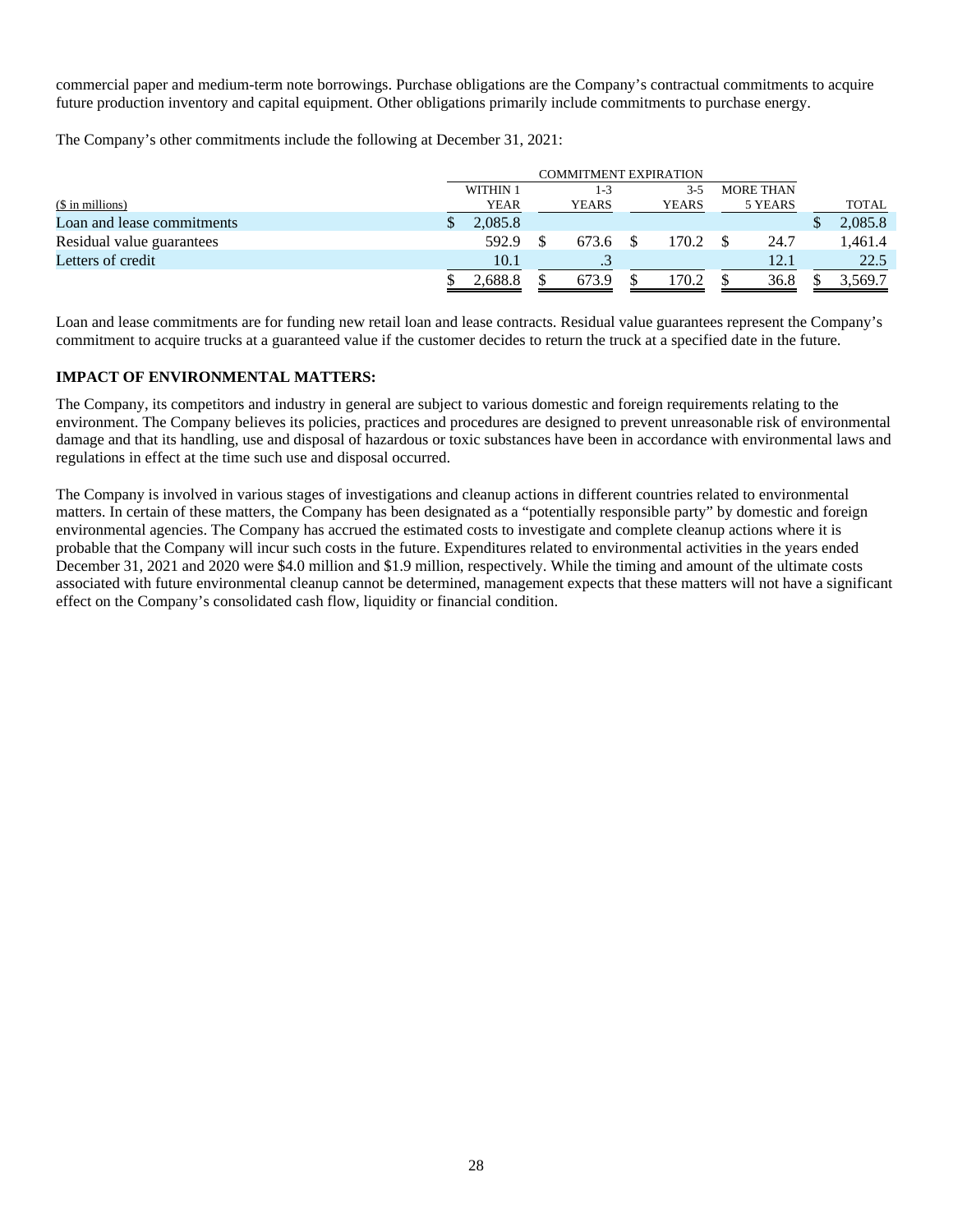#### **CRITICAL ACCOUNTING POLICIES:**

The Company's significant accounting policies are disclosed in Note A of the consolidated financial statements. In the preparation of the Company's financial statements, in accordance with U.S. generally accepted accounting principles, management uses estimates and makes judgments and assumptions that affect asset and liability values and the amounts reported as income and expense during the periods presented. The following are accounting policies which, in the opinion of management, are particularly sensitive and which, if actual results are different from estimates used by management, may have a material impact on the financial statements.

#### *Operating Leases*

Trucks sold pursuant to agreements accounted for as operating leases are disclosed in Note F of the consolidated financial statements. In determining its estimate of the residual value of such vehicles, the Company considers the length of the lease term, the truck model, the expected usage of the truck and anticipated market demand. Operating lease terms generally range from three to five years. The resulting residual values on operating leases generally range between 30% and 70% of the original equipment cost. If the sales price of a truck at the end of the term of the agreement differs from the Company's estimated residual value, a gain or loss will result.

Future market conditions, changes in government regulations and other factors outside the Company's control could impact the ultimate sales price of trucks returned under these contracts. Residual values are reviewed regularly and adjusted if market conditions warrant. A decrease in the estimated equipment residual values would increase annual depreciation expense over the remaining lease term.

During 2021, market values on equipment returning upon operating lease maturity were generally higher than the residual values on the equipment, resulting in a decrease in depreciation expense of \$21.8 million.

At December 31, 2021, the aggregate residual value of equipment on operating leases in the Financial Services segment and residual value guarantee on trucks accounted for as operating leases in the Truck segment was \$2.17 billion. A 10% decrease in used truck values worldwide, if expected to persist over the remaining maturities of the Company's operating leases, would reduce residual value estimates and result in the Company recording additional depreciation expense of approximately \$84.1 million in 2022, \$53.1 in 2023, \$55.0 in 2024, \$16.7 in 2025 and \$8.5 in 2026 and thereafter.

#### *Allowance for Credit Losses*

The allowance for credit losses related to the Company's loans and finance leases is disclosed in Note E of the consolidated financial statements. The Company has developed a systematic methodology for determining the allowance for credit losses for its two portfolio segments, retail and wholesale. The retail segment consists of retail loans and finance leases, net of unearned interest. The wholesale segment consists of truck inventory financing loans to dealers that are collateralized by trucks and other collateral. The wholesale segment generally has less risk than the retail segment. Wholesale receivables generally are shorter in duration than retail receivables, and the Company requires periodic reporting of the wholesale dealer's financial condition, conducts periodic audits of the trucks being financed and in many cases obtains guarantees or other security such as dealership assets. In determining the allowance for credit losses, retail loans and finance leases are evaluated together since they relate to a similar customer base, their contractual terms require regular payment of principal and interest, generally over three to five years, and they are secured by the same type of collateral. The allowance for credit losses consists of both specific and general reserves.

The Company individually evaluates certain finance receivables for impairment. Finance receivables that are evaluated individually for impairment consist of all wholesale accounts and certain large retail accounts with past due balances or otherwise determined to be at a higher risk of loss. A finance receivable is impaired if it is considered probable the Company will be unable to collect all contractual interest and principal payments as scheduled. In addition, all retail loans and leases which have been classified as TDRs and all customer accounts over 90 days past due are considered impaired. Generally, impaired accounts are on non-accrual status. Impaired accounts classified as TDRs which have been performing for 90 consecutive days are placed on accrual status if it is deemed probable that the Company will collect all principal and interest payments.

Impaired receivables are generally considered collateral dependent. Large balance retail and all wholesale impaired receivables are individually evaluated to determine the appropriate reserve for losses. The determination of reserves for large balance impaired receivables considers the fair value of the associated collateral. When the underlying collateral fair value exceeds the Company's amortized cost basis, no reserve is recorded. Small balance impaired receivables with similar risk characteristics are evaluated as a separate pool to determine the appropriate reserve for losses using the historical loss and economic forecasts information discussed below.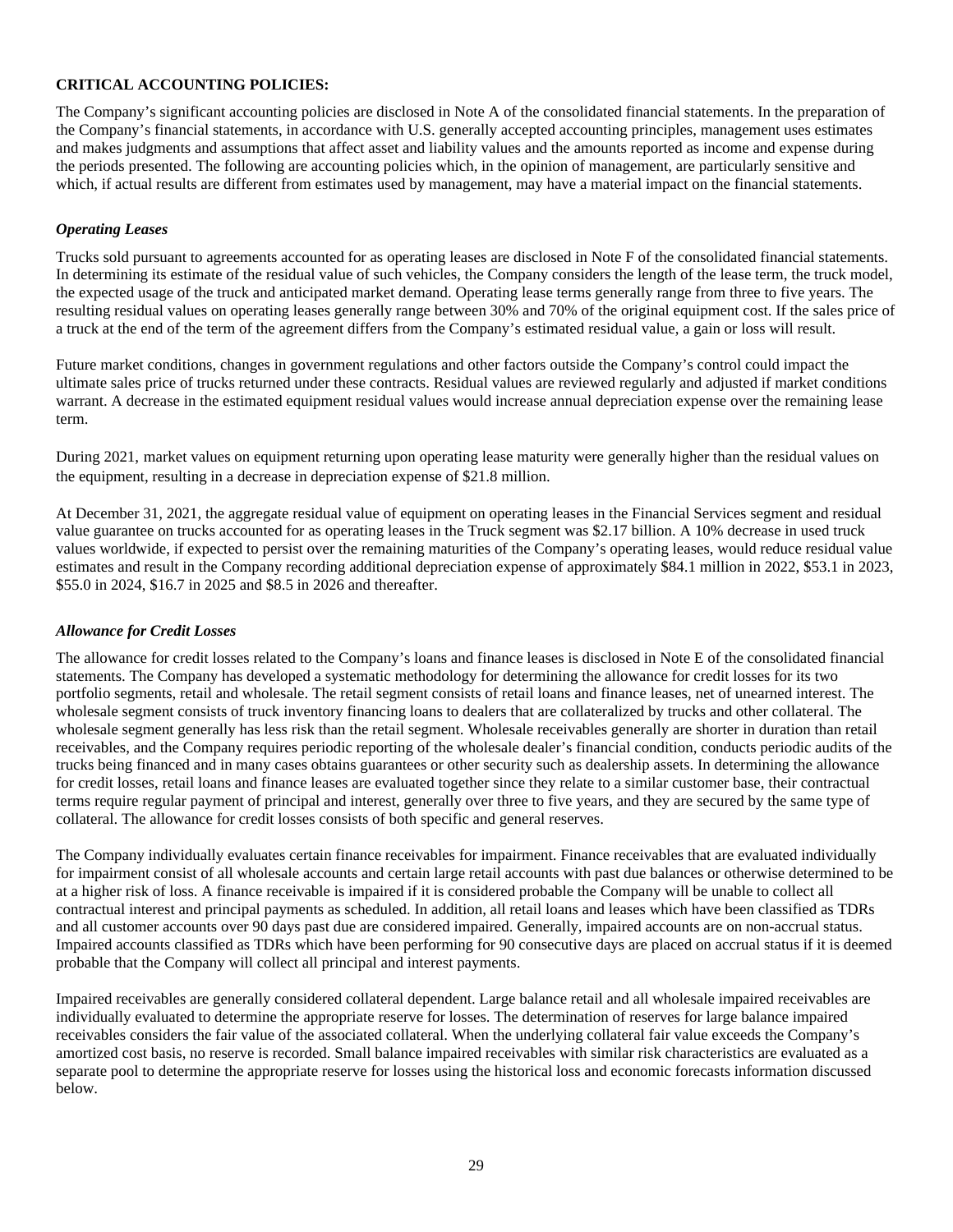The Company evaluates finance receivables that are not individually impaired and share similar risk characteristics on a collective basis and determines the general allowance for credit losses for both retail and wholesale receivables based on historical loss information, using past due account data, current market conditions, and expected changes in future macroeconomic conditions that affect collectability. Historical credit loss information provides relevant information of expected credit losses. The historical information used includes assumptions regarding the likelihood of collecting current and past due accounts, repossession rates, and the recovery rate on the underlying collateral based on used truck values and other pledged collateral or recourse.

The Company has developed a range of loss estimates for each of its country portfolios based on historical experience, taking into account loss frequency and severity in both strong and weak truck market conditions. A projection is made of the range of estimated credit losses inherent in the portfolio from which an amount is determined based on current market conditions and other factors impacting the creditworthiness of the Company's borrowers and their ability to repay. Adjustments to historical loss information are made for changes in forecasted economic conditions that are specific to the industry and markets in which the Company conducts business. The Company utilizes economic forecasts from third party sources and determines expected losses based on historical experience under similar market conditions. After determining the appropriate level of the allowance for credit losses, a provision for losses on finance receivables is charged to income as necessary to reflect management's estimate of expected credit losses, net of recoveries, inherent in the portfolio.

The adequacy of the allowance is evaluated quarterly based on the most recent past due account information and current and future market conditions. As accounts become past due, the likelihood that they will not be fully collected increases. The Company's experience indicates the probability of not fully collecting past due accounts ranges between 30% and 70%. Over the past two years, the Company's year-end 30+ days past due accounts have ranged between .3% and .5% of loan and lease receivables. Historically, a 100 basis point increase in the 30+ days past due percentage has resulted in an increase in credit losses of 3 to 44 basis points of receivables. At December 31, 2021, 30+ days past dues were .3%. If past dues were 100 basis points higher or 1.3% as of December 31, 2021, the Company's estimate of credit losses would likely have increased by a range of \$3 to \$44 million depending on the extent of the past dues, the estimated value of the collateral as compared to amounts owed and general economic factors.

#### *Product Warranty*

Product warranty, including changes in estimates for pre-existing warranties, is disclosed in Note I of the consolidated financial statements. The expenses related to product warranty are estimated and recorded at the time products are sold based on historical and current data and reasonable expectations for the future regarding the frequency and cost of warranty claims, net of recoveries. Estimates consider product type, geographical differences, labor rates, and any other known factors affecting the number or amount of expected claim payments. For new products with no historical experience, reference to similar products is utilized. Management takes actions to minimize warranty costs through quality-improvement programs; however, actual claim costs incurred could materially differ from the estimated amounts and require adjustments to the reserve. Historically those adjustments have not been material. Over the past two years, warranty expense as a percentage of Truck, Parts and Other net sales and revenues has ranged between 1.6% and 2.2%. If the 2021 warranty expense had been .2% higher as a percentage of net sales and revenues in 2021, warranty expense would have increased by approximately \$44 million.

#### **FORWARD-LOOKING STATEMENTS:**

This report contains "forward-looking statements" within the meaning of the Private Securities Litigation Reform Act of 1995. Forward-looking statements include statements relating to future results of operations or financial position and any other statement that does not relate to any historical or current fact. Such statements are based on currently available operating, financial and other information and are subject to risks and uncertainties that may affect actual results. Risks and uncertainties include, but are not limited to: a significant decline in industry sales; competitive pressures; reduced market share; reduced availability of or higher prices for fuel; increased safety, emissions, or other regulations or tariffs resulting in higher costs and/or sales restrictions; currency or commodity price fluctuations; lower used truck prices; insufficient or under-utilization of manufacturing capacity; supplier interruptions; insufficient liquidity in the capital markets; fluctuations in interest rates; changes in the levels of the Financial Services segment new business volume due to unit fluctuations in new PACCAR truck sales or reduced market shares; changes affecting the profitability of truck owners and operators; price changes impacting truck sales prices and residual values; insufficient supplier capacity or access to raw materials and components, including semiconductors; labor disruptions; shortages of commercial truck drivers; increased warranty costs; pandemics; litigation, including European Commission (EC) settlement-related claims; or legislative and governmental regulations. A more detailed description of these and other risks is included under the heading Part I, Item 1A, "Risk Factors" and in Note L in the Notes to Consolidated Financial Statements of this Annual Report on Form 10-K.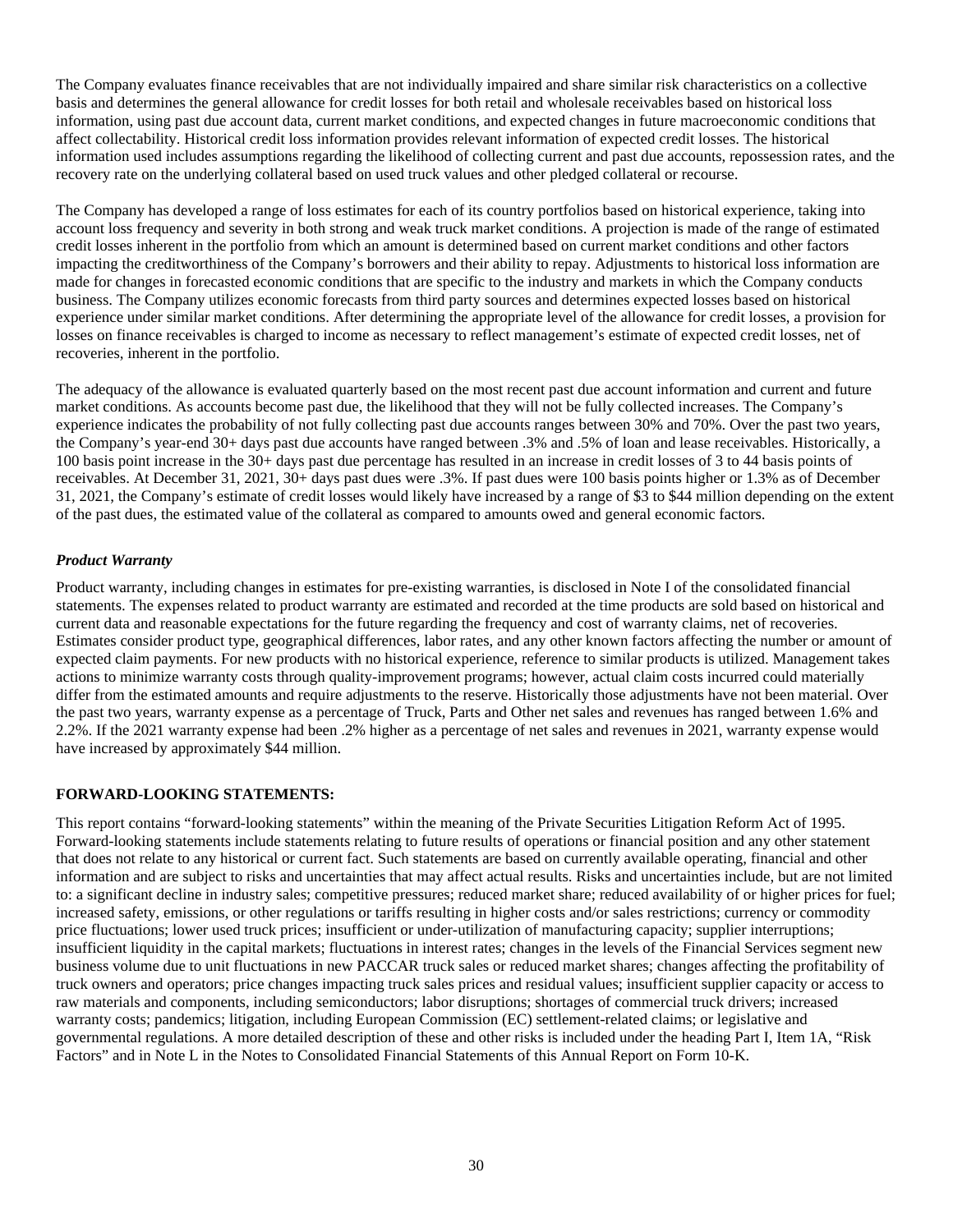#### <span id="page-30-0"></span>**ITEM 7A. QUANTITATIVE AND QUALITATIVE DISCLOSURES ABOUT MARKET RISK.**

Currencies are presented in millions for the market risks and derivative instruments sections below.

**Interest-Rate Risks -** *See Note P for a description of the Company's hedging programs and exposure to interest rate fluctuations.*  The Company measures its interest-rate risk by estimating the amount by which the fair value of interest-rate sensitive assets and liabilities, including derivative financial instruments, would change assuming an immediate 100 basis point increase across the yield curve as shown in the following table:

| Fair Value (Losses) Gains                       | 2021              | 2020    |
|-------------------------------------------------|-------------------|---------|
| <b>CONSOLIDATED:</b>                            |                   |         |
| Assets                                          |                   |         |
| Cash equivalents and marketable debt securities | \$<br>$(26.7)$ \$ | (26.9)  |
| <b>FINANCIAL SERVICES:</b>                      |                   |         |
| Assets                                          |                   |         |
| Fixed rate loans                                | (110.5)           | (105.7) |
| Liabilities                                     |                   |         |
| Fixed rate term debt                            | 127.6             | 124.3   |
| Interest-rate swaps                             | 4.5               | 14.2    |
| Total                                           | (5.1)             | 5.9     |

**Currency Risks -** The Company enters into foreign currency exchange contracts to hedge its exposure to exchange rate fluctuations of foreign currencies, particularly the Canadian dollar, the euro, the British pound, the Australian dollar, the Brazilian real and the Mexican peso *(see Note P for additional information concerning these hedges)*. Based on the Company's sensitivity analysis, the potential loss in fair value for such financial instruments from a 10% unfavorable change in quoted foreign currency exchange rates would be a loss of \$210.8 related to contracts outstanding at December 31, 2021, compared to a loss of \$155.2 at December 31, 2020. These amounts would be largely offset by changes in the values of the underlying hedged exposures.

**Commodity Price Risks -** The Company enters into commodity forward contracts to hedge the prices of certain commodities used in the production of trucks *(see Note P for additional information concerning these hedges)*. The objective is to reduce the fluctuation in earnings and cash flows associated with adverse movement in commodity prices. Based on the Company's sensitivity analysis, the potential loss in fair value for such financial instruments from a 10% unfavorable change in quoted commodity prices would be a loss of \$18.4 related to contracts outstanding at December 31, 2021. These amounts would be largely offset by changes in the values of the underlying hedged exposures.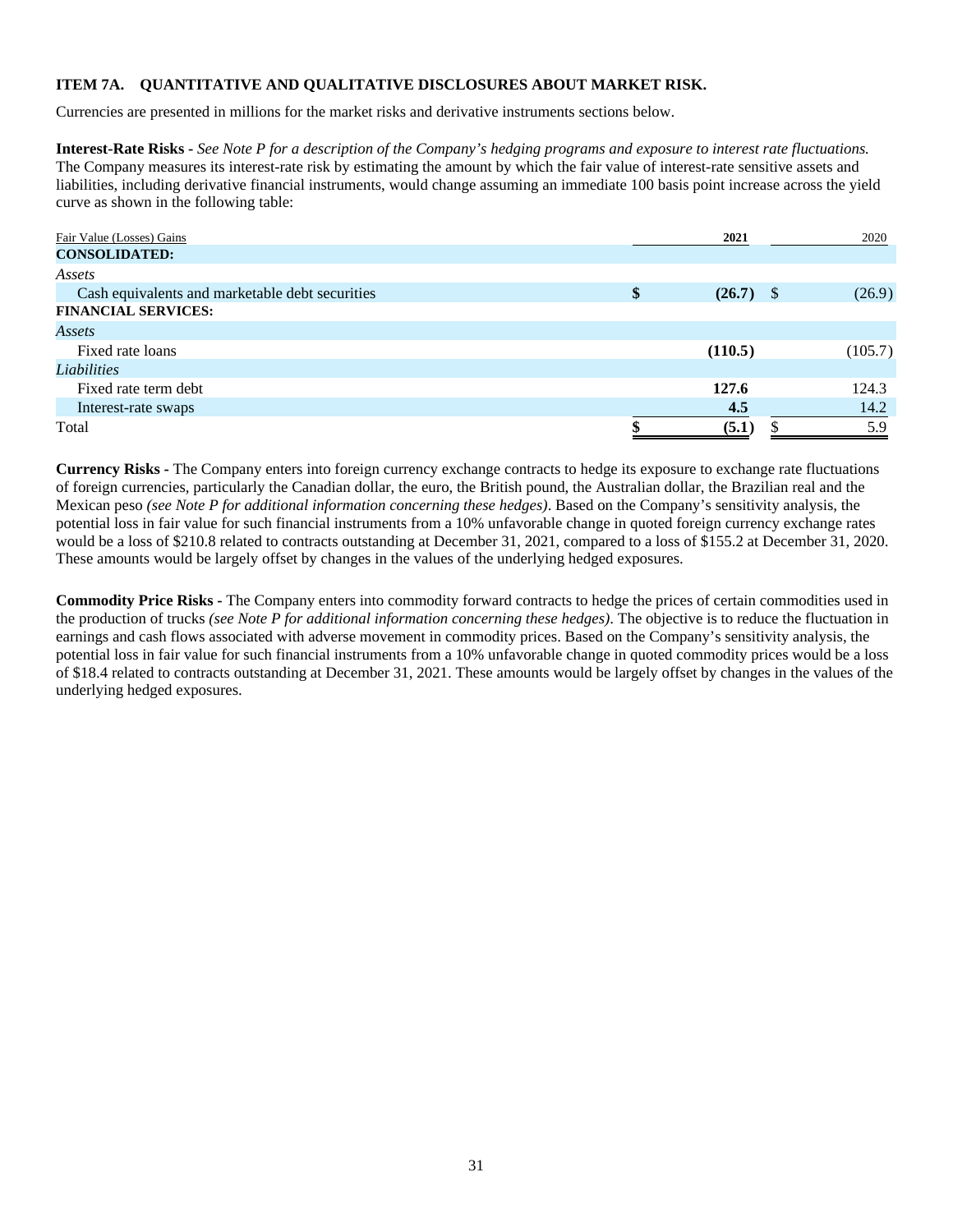#### **ITEM 8. FINANCIAL STATEMENTS AND SUPPLEMENTARY DATA.**

#### <span id="page-31-0"></span>**CONSOLIDATED STATEMENTS OF INCOME**

| Year Ended December 31,                              | 2021           | 2020<br>(millions, except per share data) |                                   | 2019     |
|------------------------------------------------------|----------------|-------------------------------------------|-----------------------------------|----------|
| TRUCK, PARTS AND OTHER:                              |                |                                           |                                   |          |
| Net sales and revenues                               | \$<br>21,834.5 | \$<br>17,154.3                            | \$                                | 24,119.7 |
|                                                      |                |                                           |                                   |          |
| Cost of sales and revenues                           | 19,110.1       | 15,076.4                                  |                                   | 20,555.6 |
| Research and development                             | 324.1          | 273.9                                     |                                   | 326.6    |
| Selling, general and administrative                  | 547.4          | 459.2                                     |                                   | 561.5    |
| Interest and other (income), net                     | (72.6)         | (54.1)                                    |                                   | (42.0)   |
|                                                      | 19,909.0       | 15,755.4                                  |                                   | 21,401.7 |
| Truck, Parts and Other Income Before Income Taxes    | 1,925.5        | 1,398.9                                   |                                   | 2,718.0  |
|                                                      |                |                                           |                                   |          |
| <b>FINANCIAL SERVICES:</b>                           |                |                                           |                                   |          |
| Interest and fees                                    | 524.4          | 527.4                                     |                                   | 583.0    |
| Operating lease, rental and other revenues           | 1,163.4        | 1,046.8                                   |                                   | 897.0    |
| Revenues                                             | 1,687.8        | 1,574.2                                   |                                   | 1,480.0  |
|                                                      |                |                                           |                                   |          |
| Interest and other borrowing expenses                | 150.9          | 192.1                                     |                                   | 230.5    |
| Depreciation and other expenses                      | 969.4          | 1,008.0                                   |                                   | 798.2    |
| Selling, general and administrative                  | 129.4          | 122.2                                     |                                   | 137.0    |
| Provision for losses on receivables                  | .5             | 28.8                                      |                                   | 15.4     |
|                                                      | 1,250.2        | 1,351.1                                   |                                   | 1,181.1  |
| Financial Services Income Before Income Taxes        | 437.6          | 223.1                                     |                                   | 298.9    |
|                                                      |                |                                           |                                   |          |
| Investment income                                    | 15.5           | 35.9                                      |                                   | 82.3     |
| Total Income Before Income Taxes                     | 2,378.6        | 1,657.9                                   |                                   | 3,099.2  |
| Income taxes                                         | 526.5          | 359.5                                     |                                   | 711.3    |
| Net Income                                           | \$<br>1,852.1  | \$<br>1,298.4                             | \$                                | 2,387.9  |
|                                                      |                |                                           |                                   |          |
| Net Income Per Share                                 |                |                                           |                                   |          |
| <b>Basic</b>                                         | \$<br>5.33     | \$<br>3.74                                | $\frac{\mathcal{L}}{\mathcal{L}}$ | 6.88     |
| Diluted                                              | \$<br>5.32     | \$<br>3.74                                | \$                                | 6.87     |
|                                                      |                |                                           |                                   |          |
| Weighted Average Number of Common Shares Outstanding |                |                                           |                                   |          |
| <b>Basic</b>                                         | 347.8          | 346.8                                     |                                   | 346.9    |
|                                                      |                |                                           |                                   |          |
| Diluted                                              | 348.4          | 347.4                                     |                                   | 347.5    |

*See notes to consolidated financial statements.*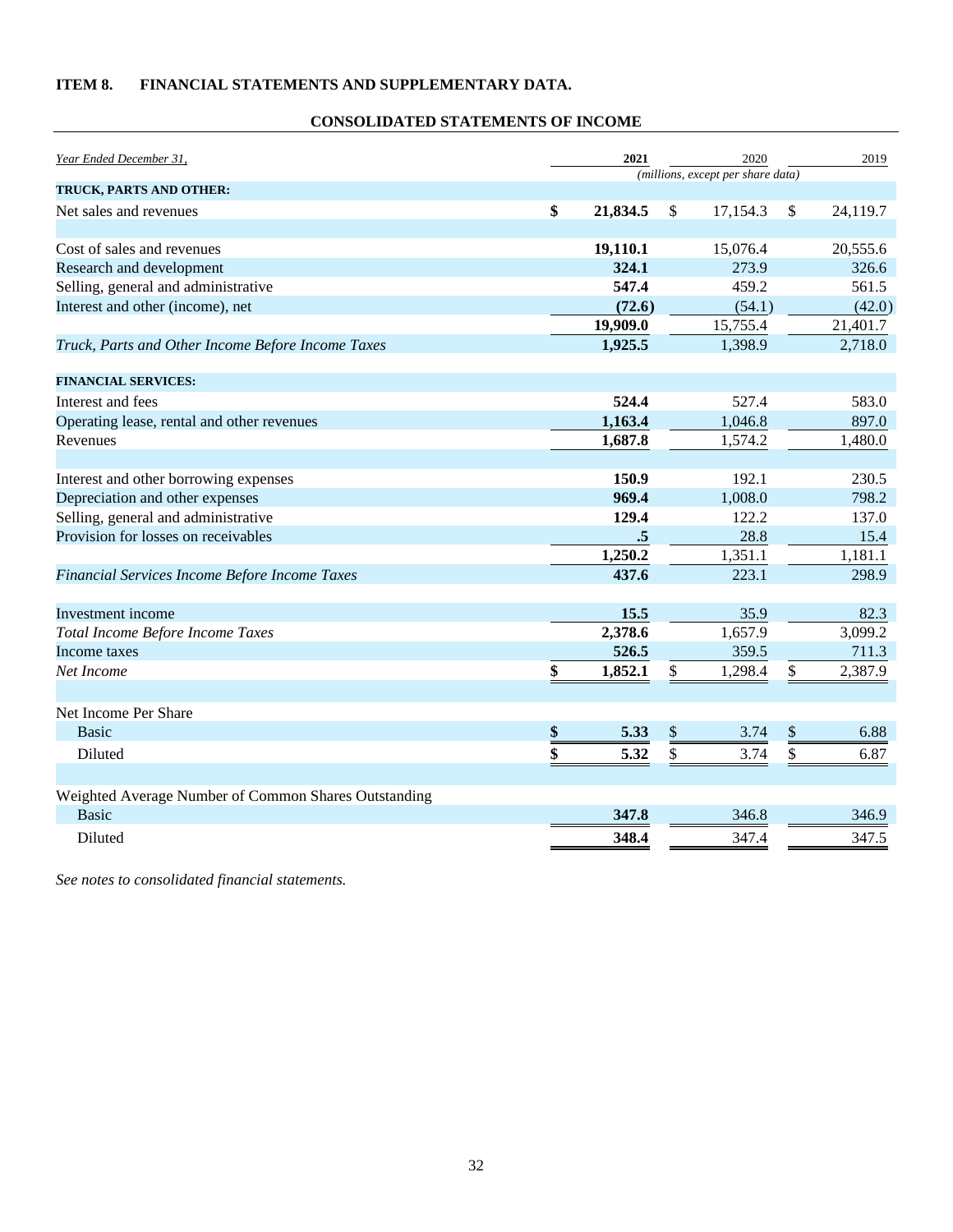# **CONSOLIDATED STATEMENTS OF COMPREHENSIVE INCOME**

| 2021          |              | 2020          | 2019      |
|---------------|--------------|---------------|-----------|
|               |              | (millions)    |           |
| 1,852.1       | $\mathbb{S}$ | $\mathcal{S}$ | 2,387.9   |
|               |              |               |           |
|               |              |               |           |
| 54.2          |              | (105.3)       | (76.1)    |
| (14.3)        |              | 26.9          | 19.1      |
| (33.7)        |              | 87.6          | 51.7      |
| 9.5           |              | (23.1)        | (12.0)    |
| 15.7          |              | (13.9)        | (17.3)    |
|               |              |               |           |
| (18.8)        |              | 13.6          | 11.6      |
| 4.7           |              | (3.3)         | (2.9)     |
| (2.1)         |              | (2.4)         | (.4)      |
| $\cdot$ 5     |              | .6            | $\cdot^1$ |
| (15.7)        |              | 8.5           | 8.4       |
|               |              |               |           |
| 343.2         |              | (132.4)       | (74.8)    |
| (80.3)        |              | 28.4          | 18.0      |
| 59.5          |              | 57.3          | 21.9      |
| (14.1)        |              | (13.7)        | (5.0)     |
| 308.3         |              | (60.4)        | (39.9)    |
| (179.1)       |              | 115.6         | 47.2      |
| 129.2         |              | 49.8          | (1.6)     |
| \$<br>1,981.3 | \$           | \$<br>1,348.2 | 2,386.3   |
| \$            |              |               | 1,298.4   |

*See notes to consolidated financial statements.*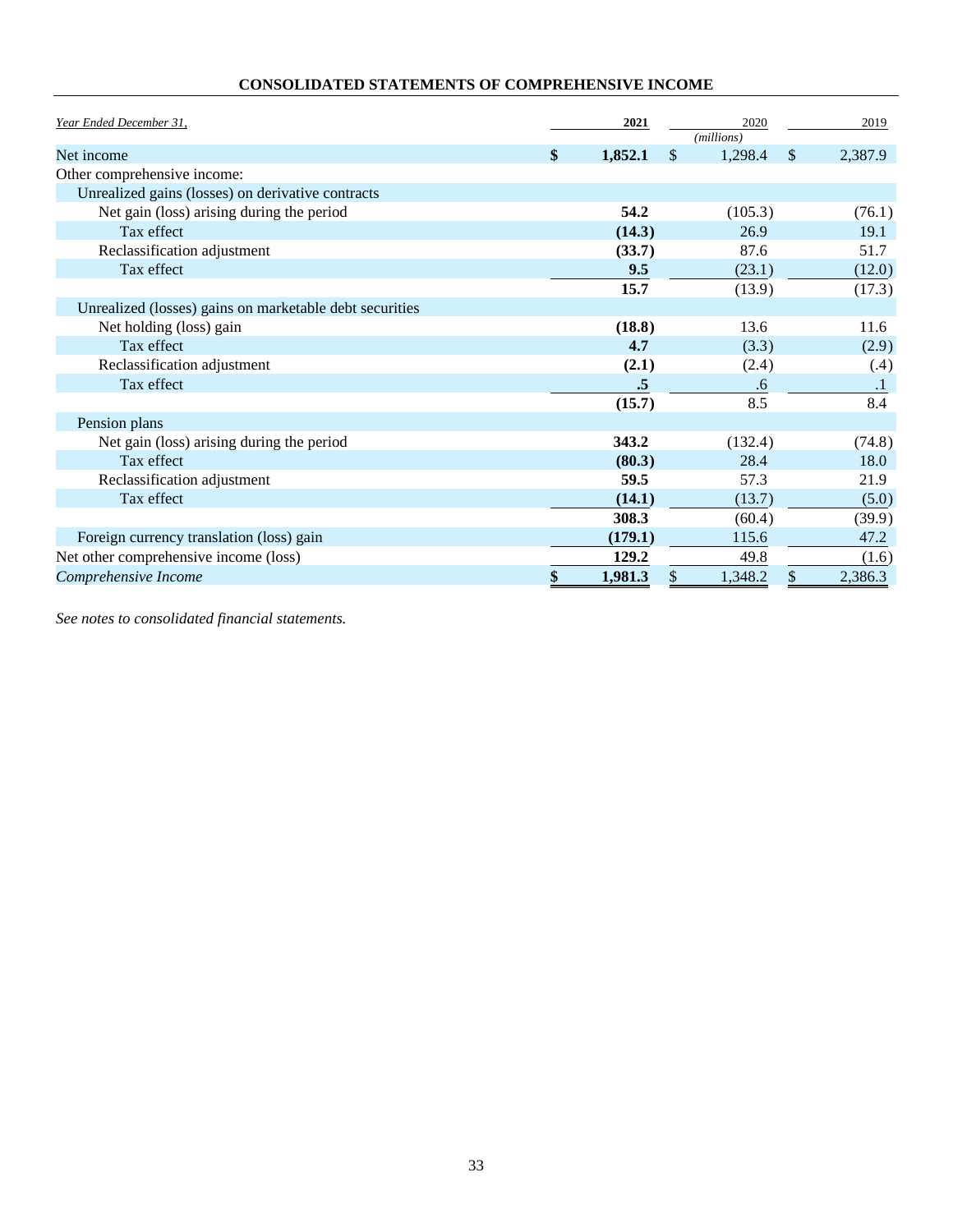## **CONSOLIDATED BALANCE SHEETS**

| December 31,                                                                              | 2021<br>( <i>millions</i> ) |              | 2020     |
|-------------------------------------------------------------------------------------------|-----------------------------|--------------|----------|
| <b>ASSETS</b>                                                                             |                             |              |          |
| TRUCK, PARTS AND OTHER:                                                                   |                             |              |          |
| <b>Current Assets</b>                                                                     |                             |              |          |
| Cash and cash equivalents                                                                 | \$<br>3,253.6               | $\mathbb{S}$ | 3,405.0  |
| Trade and other receivables, net (allowance for losses: 2021 - \$.6, 2020 - \$.6)         | 1,575.1                     |              | 1,197.5  |
| Marketable securities                                                                     | 1,559.4                     |              | 1,429.0  |
| Inventories, net                                                                          | 1,768.3                     |              | 1,221.9  |
| Other current assets                                                                      | 732.9                       |              | 515.6    |
| <b>Total Truck, Parts and Other Current Assets</b>                                        | 8,889.3                     |              | 7,769.0  |
|                                                                                           |                             |              |          |
| Equipment on operating leases, net                                                        | 302.4                       |              | 421.9    |
| Property, plant and equipment, net                                                        | 3,398.1                     |              | 3,270.4  |
| Other noncurrent assets, net                                                              | 1,293.0                     |              | 998.9    |
| <b>Total Truck, Parts and Other Assets</b>                                                | 13,882.8                    |              | 12,460.2 |
|                                                                                           |                             |              |          |
| <b>FINANCIAL SERVICES:</b>                                                                |                             |              |          |
| Cash and cash equivalents                                                                 | 174.7                       |              | 134.6    |
| Finance and other receivables, net (allowance for losses: 2021 - \$116.9, 2020 - \$127.0) | 11,920.8                    |              | 11,820.7 |
| Equipment on operating leases, net                                                        | 2,886.5                     |              | 3,162.8  |
| Other assets                                                                              | 436.9                       |              | 681.7    |
| <b>Total Financial Services Assets</b>                                                    | 15,418.9                    |              | 15,799.8 |
|                                                                                           | \$<br>29,301.7              | \$           | 28,260.0 |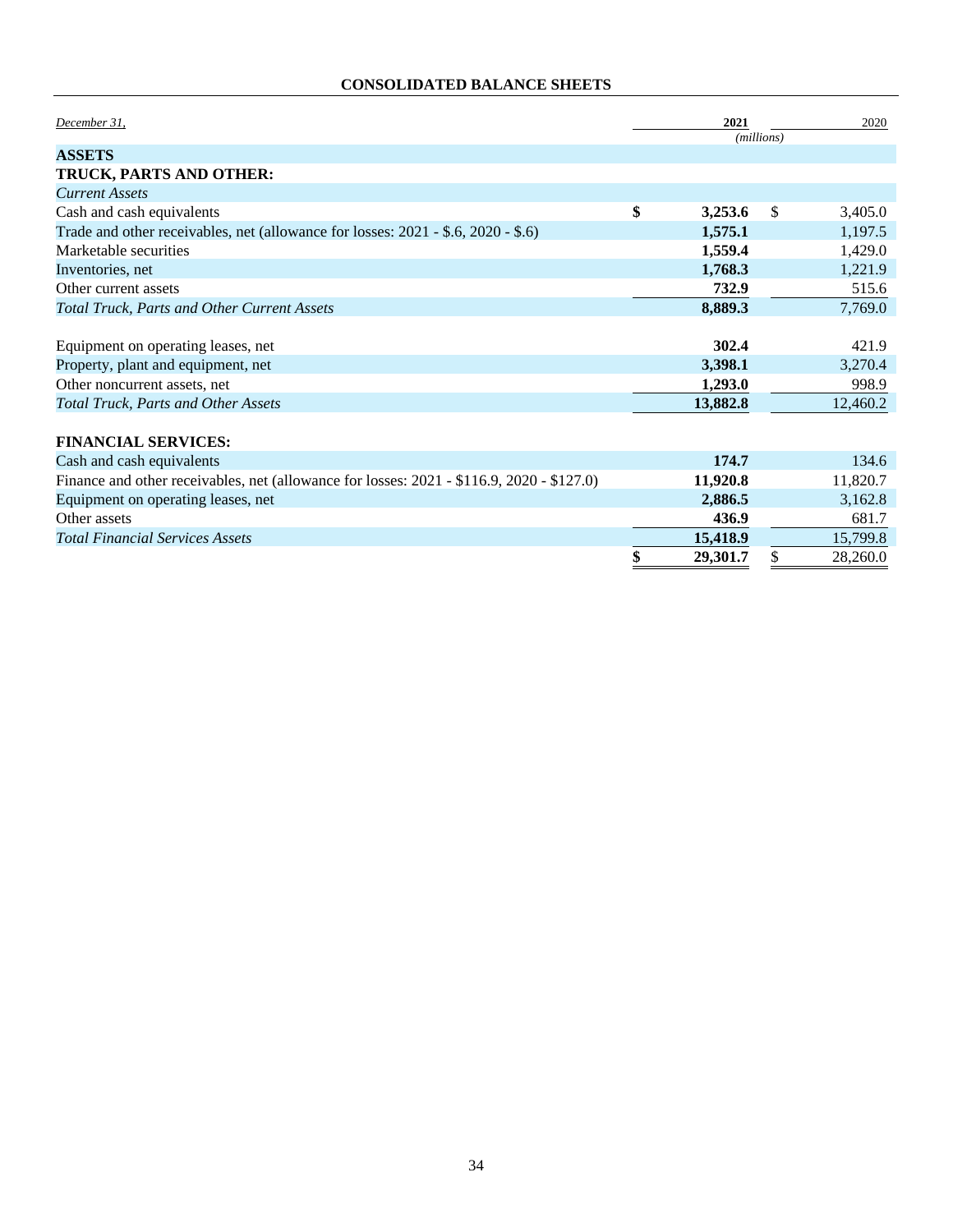# **CONSOLIDATED BALANCE SHEETS**

| December 31,                                                               | 2021           | 2020 |           |
|----------------------------------------------------------------------------|----------------|------|-----------|
| <b>LIABILITIES AND STOCKHOLDERS' EQUITY</b>                                | (millions)     |      |           |
| TRUCK, PARTS AND OTHER:                                                    |                |      |           |
| <b>Current Liabilities</b>                                                 |                |      |           |
| Accounts payable, accrued expenses and other                               | \$<br>3,930.9  | \$   | 3,413.9   |
| Dividend payable                                                           | 521.1          |      | 242.6     |
| Total Truck, Parts and Other Current Liabilities                           | 4,452.0        |      | 3,656.5   |
| Residual value guarantees and deferred revenues                            | 329.1          |      | 457.4     |
| Other liabilities                                                          | 1,436.5        |      | 1,487.2   |
| <b>Total Truck. Parts and Other Liabilities</b>                            | 6,217.6        |      | 5,601.1   |
|                                                                            |                |      |           |
| <b>FINANCIAL SERVICES:</b>                                                 |                |      |           |
| Accounts payable, accrued expenses and other                               | 624.5          |      | 561.0     |
| Commercial paper and bank loans                                            | 3,303.0        |      | 3,344.4   |
| Term notes                                                                 | 7,128.8        |      | 7,508.9   |
| Deferred taxes and other liabilities                                       | 590.4          |      | 854.6     |
| <b>Total Financial Services Liabilities</b>                                | 11,646.7       |      | 12,268.9  |
|                                                                            |                |      |           |
| <b>STOCKHOLDERS' EQUITY:</b>                                               |                |      |           |
| Preferred stock, no par value - authorized 1.0 million shares, none issued |                |      |           |
| Common stock, \$1 par value - authorized 1.2 billion shares;               |                |      |           |
| issued 347.3 million and 346.6 million shares                              | 347.3          |      | 346.6     |
| Additional paid-in capital                                                 | 142.0          |      | 88.5      |
| Retained earnings                                                          | 11,869.2       |      | 11,005.2  |
| Accumulated other comprehensive loss                                       | (921.1)        |      | (1,050.3) |
| <b>Total Stockholders' Equity</b>                                          | 11,437.4       |      | 10,390.0  |
|                                                                            | \$<br>29,301.7 | \$   | 28,260.0  |

*See notes to consolidated financial statements.*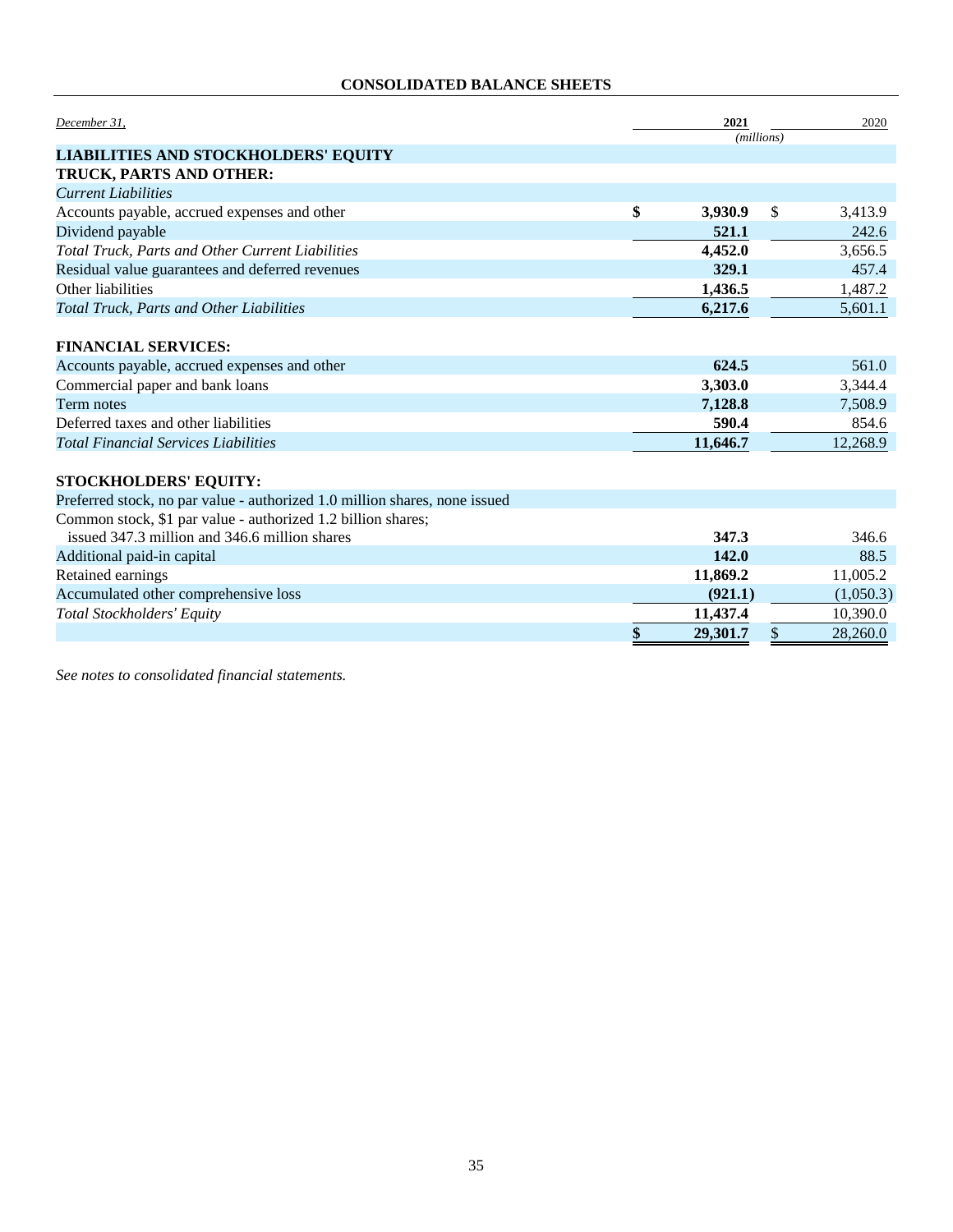## **CONSOLIDATED STATEMENTS OF CASH FLOWS**

| Year Ended December 31,                                                      | 2021          |              | 2020       |                           | 2019       |
|------------------------------------------------------------------------------|---------------|--------------|------------|---------------------------|------------|
| <b>OPERATING ACTIVITIES:</b>                                                 |               |              | (millions) |                           |            |
| Net Income                                                                   | \$<br>1,852.1 | \$           | 1,298.4    | \$                        | 2,387.9    |
| Adjustments to reconcile net income to cash provided by operations:          |               |              |            |                           |            |
| Depreciation and amortization:                                               |               |              |            |                           |            |
| Property, plant and equipment                                                | 270.0         |              | 249.6      |                           | 322.2      |
| Equipment on operating leases and other                                      | 633.3         |              | 799.4      |                           | 755.1      |
| Provision for losses on financial services receivables                       | .5            |              | 28.8       |                           | 15.4       |
| Deferred taxes                                                               | (212.9)       |              | (.5)       |                           | 70.8       |
| Other, net                                                                   | 20.3          |              | 20.4       |                           | 26.6       |
| Pension contributions                                                        | (25.1)        |              | (184.9)    |                           | (35.7)     |
| Change in operating assets and liabilities:                                  |               |              |            |                           |            |
| (Increase) decrease in assets other than cash and cash equivalents:          |               |              |            |                           |            |
| Receivables:                                                                 |               |              |            |                           |            |
| Trade and other receivables                                                  | (412.9)       |              | 121.8      |                           | (72.3)     |
| Wholesale receivables on new trucks                                          | 90.8          |              | 871.2      |                           | (520.2)    |
| Inventories                                                                  | (610.3)       |              | (48.2)     |                           | 24.6       |
| Other assets, net                                                            | (129.8)       |              | (133.8)    |                           |            |
| Increase (decrease) in liabilities:                                          |               |              |            |                           | (365.4)    |
|                                                                              |               |              |            |                           |            |
| Accounts payable and accrued expenses                                        | 693.4         |              | (53.6)     |                           | (27.6)     |
| Residual value guarantees and deferred revenues<br>Other liabilities, net    | (82.4)        |              | (127.8)    |                           | (179.7)    |
|                                                                              | 99.7          |              | 146.4      |                           | 458.6      |
| Net Cash Provided by Operating Activities                                    | 2,186.7       |              | 2,987.2    |                           | 2,860.3    |
| <b>INVESTING ACTIVITIES:</b>                                                 |               |              |            |                           |            |
| Originations of retail loans and finance leases                              | (4,570.6)     |              | (3,917.3)  |                           | (4,081.8)  |
| Collections on retail loans and finance leases                               | 4,113.3       |              | 3,252.0    |                           | 3,388.8    |
| Net decrease (increase) in wholesale receivables on used equipment           | 12.2          |              | 53.3       |                           | (47.7)     |
| Purchases of marketable debt securities                                      | (903.1)       |              | (842.4)    |                           | (850.6)    |
| Proceeds from sales and maturities of marketable debt securities             | 727.0         |              | 597.8      |                           | 715.5      |
| Payments for property, plant and equipment                                   | (559.1)       |              | (550.4)    |                           | (574.0)    |
| Acquisitions of equipment for operating leases                               | (1,073.7)     |              | (1,088.0)  |                           | (1,396.8)  |
| Proceeds from asset disposals                                                | 904.1         |              | 601.9      |                           | 638.1      |
| Other, net                                                                   | (12.8)        |              | 17.3       |                           | 1.1        |
| Net Cash Used in Investing Activities                                        | (1,362.7)     |              | (1,875.8)  |                           | (2,207.4)  |
|                                                                              |               |              |            |                           |            |
| <b>FINANCING ACTIVITIES:</b>                                                 |               |              |            |                           |            |
| Payments of cash dividends                                                   | (708.0)       |              | (1,239.8)  |                           | (1, 138.6) |
| Purchases of treasury stock                                                  | (1.5)         |              | (42.1)     |                           | (110.2)    |
| Proceeds from stock compensation transactions                                | 37.5          |              | 53.7       |                           | 60.8       |
| Net increase (decrease) in commercial paper, short-term bank loans and other | 24.7          |              | (831.9)    |                           | 557.1      |
| Proceeds from term debt                                                      | 2,101.1       |              | 2,150.1    |                           | 2,504.3    |
| Payments on term debt                                                        | (2,336.7)     |              | (1,898.5)  |                           | (1,790.0)  |
| Net Cash (Used in) Provided by Financing Activities                          | (882.9)       |              | (1,808.5)  |                           | 83.4       |
| Effect of exchange rate changes on cash                                      | (52.4)        |              | 61.6       |                           | 2.9        |
| Net (Decrease) Increase in Cash and Cash Equivalents                         | (111.3)       |              | (635.5)    |                           | 739.2      |
| Cash and cash equivalents at beginning of year                               | 3,539.6       |              | 4,175.1    |                           | 3,435.9    |
| Cash and cash equivalents at end of year                                     | \$<br>3,428.3 | $\mathbb{S}$ | 3,539.6    | $\boldsymbol{\mathsf{S}}$ | 4,175.1    |
|                                                                              |               |              |            |                           |            |

*See notes to consolidated financial statements.*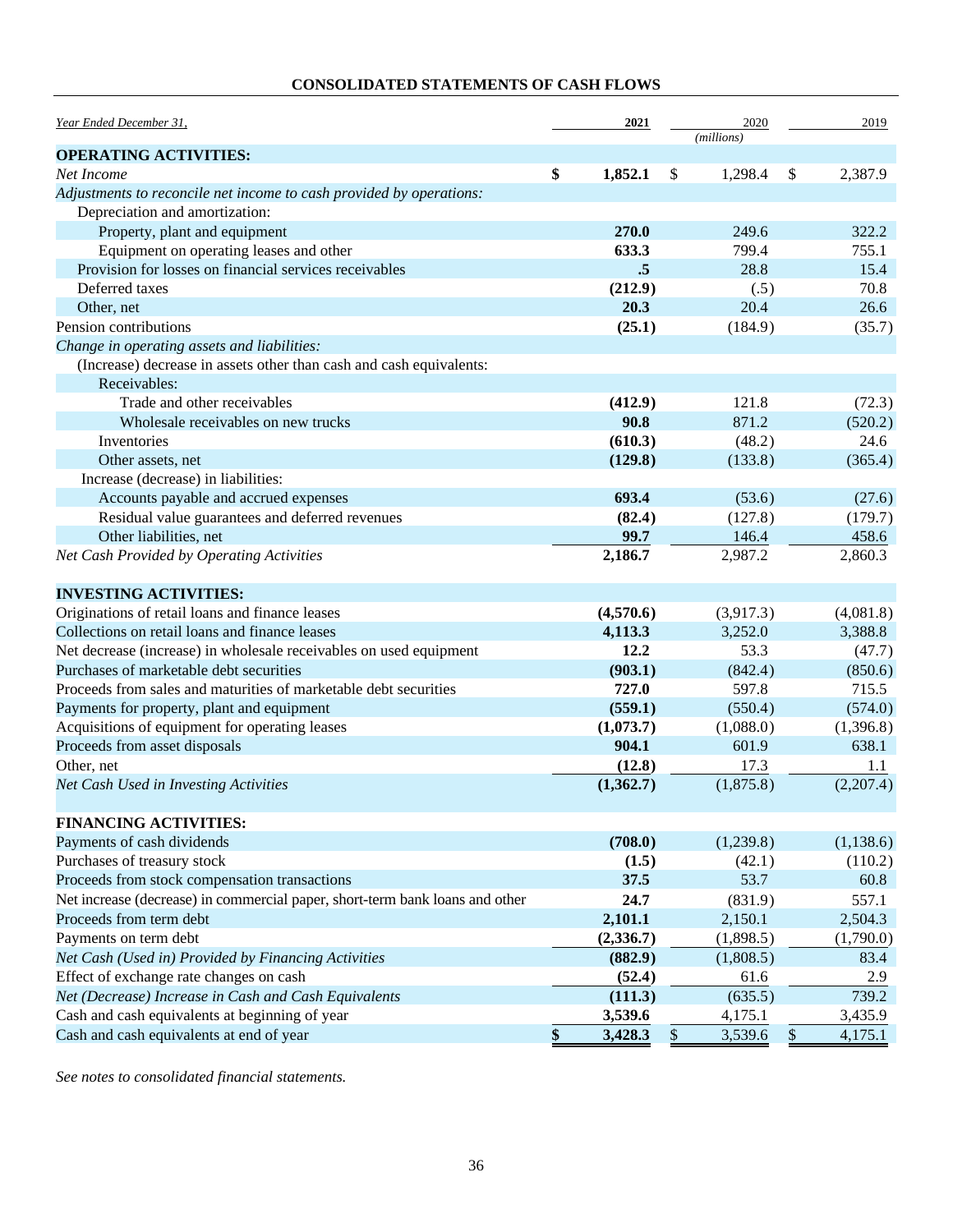# **CONSOLIDATED STATEMENTS OF STOCKHOLDERS' EQUITY**

| December 31,                                                                        |                                   | 2021      |    | 2020      |    | 2019                |
|-------------------------------------------------------------------------------------|-----------------------------------|-----------|----|-----------|----|---------------------|
|                                                                                     | (millions, except per share data) |           |    |           |    |                     |
| <b>COMMON STOCK, \$1 PAR VALUE:</b>                                                 |                                   |           |    |           |    |                     |
| Balance at beginning of year                                                        | \$                                | 346.6     | \$ | 346.3     | \$ | 346.6               |
| Treasury stock retirement                                                           |                                   |           |    | (.7)      |    | (1.7)               |
| Stock compensation                                                                  |                                   | $\cdot^7$ |    | 1.0       |    | 1.4                 |
| Balance at end of year                                                              |                                   | 347.3     |    | 346.6     |    | 346.3               |
| <b>ADDITIONAL PAID-IN CAPITAL:</b>                                                  |                                   |           |    |           |    |                     |
| Balance at beginning of year                                                        |                                   | 88.5      |    | 61.4      |    | 69.4                |
| Treasury stock retirement                                                           |                                   | (1.5)     |    | (41.4)    |    | (85.7)              |
| Stock compensation                                                                  |                                   | 55.0      |    | 68.5      |    | 77.7                |
| Balance at end of year                                                              |                                   | 142.0     |    | 88.5      |    | 61.4                |
| TREASURY STOCK, AT COST:                                                            |                                   |           |    |           |    |                     |
| Balance at beginning of year                                                        |                                   |           |    |           |    |                     |
| Purchases, shares: 2021 - .02; 2020 - .71; 2019 - 1.68                              |                                   | (1.5)     |    | (42.1)    |    | (110.2)             |
| <b>Retirements</b>                                                                  |                                   | 1.5       |    | 42.1      |    | 110.2               |
| Balance at end of year                                                              |                                   |           |    |           |    |                     |
| <b>RETAINED EARNINGS:</b>                                                           |                                   |           |    |           |    |                     |
| Balance at beginning of year                                                        |                                   | 11,005.2  |    | 10,398.5  |    | 9,275.4             |
| Net income                                                                          |                                   | 1,852.1   |    | 1,298.4   |    | 2,387.9             |
| Cash dividends declared on common stock,                                            |                                   | (988.1)   |    | (687.1)   |    |                     |
| per share: 2021 - \$2.84; 2020 - \$1.98; 2019 - \$3.58<br>Treasury stock retirement |                                   |           |    |           |    | (1,242.0)<br>(22.8) |
| Cumulative effect of change in accounting principles                                |                                   |           |    | (4.6)     |    |                     |
| Balance at end of year                                                              |                                   | 11,869.2  |    | 11,005.2  |    | 10,398.5            |
|                                                                                     |                                   |           |    |           |    |                     |
| <b>ACCUMULATED OTHER COMPREHENSIVE LOSS:</b>                                        |                                   |           |    |           |    |                     |
| Balance at beginning of year                                                        |                                   | (1,050.3) |    | (1,100.1) |    | (1,098.5)           |
| Other comprehensive income (loss)                                                   |                                   | 129.2     |    | 49.8      |    | (1.6)               |
| Balance at end of year                                                              |                                   | (921.1)   |    | (1,050.3) |    | (1,100.1)           |
| <b>Total Stockholders' Equity</b>                                                   | \$                                | 11,437.4  | \$ | 10,390.0  | \$ | 9,706.1             |

*See notes to consolidated financial statements.*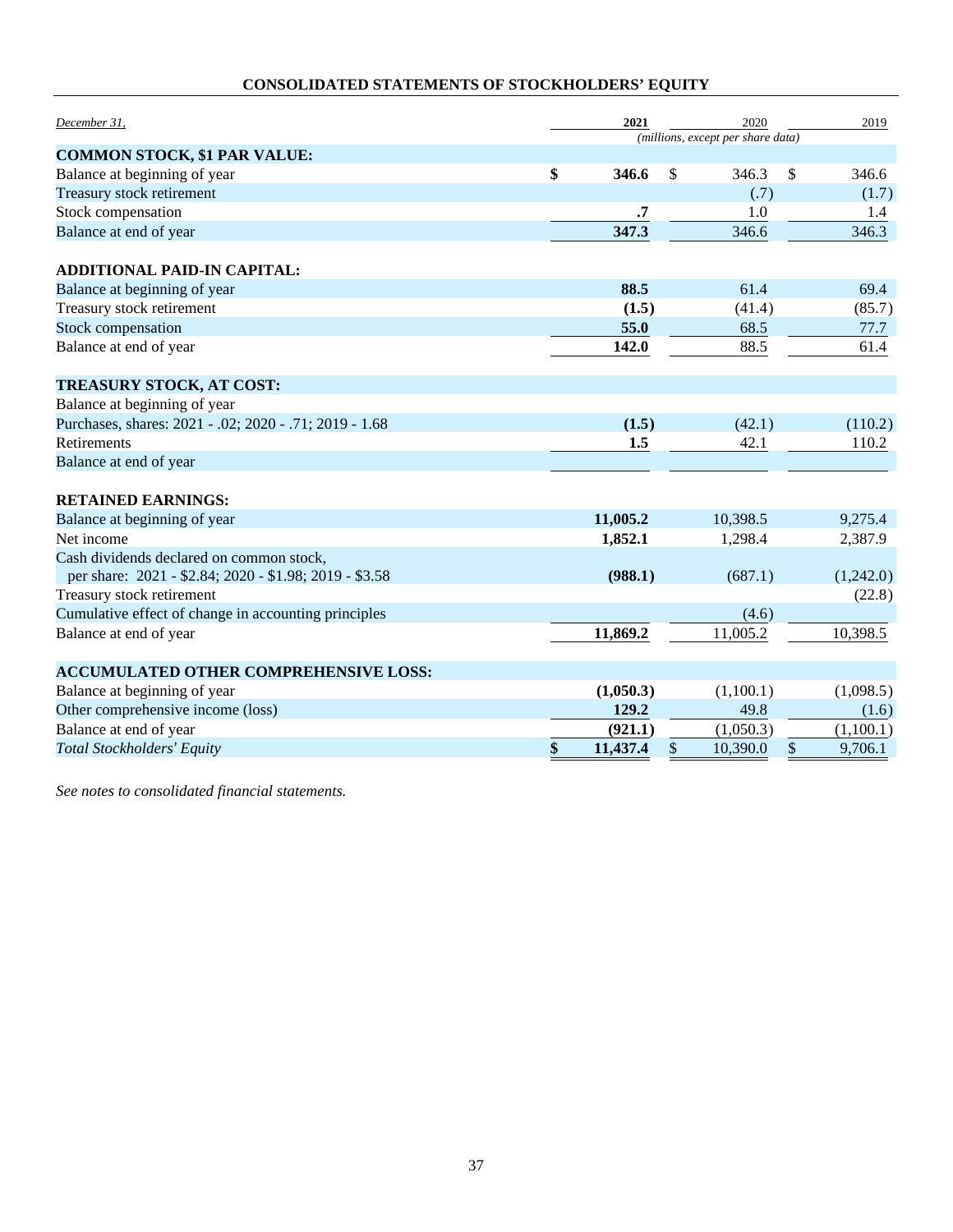# **A. SIGNIFICANT ACCOUNTING POLICIES**

*Description of Operations:* PACCAR Inc (the Company or PACCAR) is a multinational company operating in three principal segments: (1) the Truck segment includes the design and manufacture of high-quality, light-, medium- and heavy-duty commercial trucks; (2) the Parts segment includes the distribution of aftermarket parts for trucks and related commercial vehicles; and (3) the Financial Services segment (PFS) includes finance and leasing products and services provided to customers and dealers. PACCAR's finance and leasing activities are principally related to PACCAR products and associated equipment. PACCAR's sales and revenues are derived primarily from North America and Europe. The Company also operates in Australia and Brasil and sells trucks and parts to customers in Asia, Africa, the Middle East and South America.

*Principles of Consolidation:* The consolidated financial statements include the accounts of the Company and its wholly owned domestic and foreign subsidiaries. All significant intercompany accounts and transactions are eliminated in consolidation.

*Use of Estimates:* The preparation of financial statements in conformity with U.S. generally accepted accounting principles requires management to make estimates and assumptions that affect the amounts reported in the financial statements and accompanying notes. Actual results could differ from those estimates.

## *Revenue Recognition:*

*Truck, Parts and Other:* The Company enters into sales contracts with customers associated with purchases of the Company's products and services including trucks, parts, product support, and other related services. Generally, the Company recognizes revenue for the amount of consideration it will receive for delivering a product or service to a customer. Revenue is recognized when the customer obtains control of the product or receives benefits of the service. The Company excludes sales taxes, value added taxes and other related taxes assessed by government agencies from revenue. There are no significant financing components included in product or services revenue since generally customers pay shortly after the products or services are transferred. In the Truck and Parts segment, when the Company grants extended payment terms on selected receivables and charges interest, interest income is recognized when earned.

The Company recognizes truck and parts sales as revenue when control of the products is transferred to customers which generally occurs upon shipment, except for certain truck sales which are subject to a residual value guarantee (RVG) by the Company. The standard payment term for trucks and aftermarket parts is typically within 30 days, but the Company may grant extended payment terms on selected receivables. The Company recognizes revenue for the invoice amount adjusted for estimated sales incentives and returns. Sales incentives and returns are estimated based on historical experience and are adjusted to current period revenue when the most likely amount of consideration the Company expects to receive changes or becomes fixed. Truck and part sales include a standard product warranty which is included in cost of sales. The Company has elected to treat delivery services as a fulfillment activity with revenues recognized when the customer obtains control of the product. Delivery revenue is included in revenues and the related costs are included in cost of sales. As a practical expedient, the Company is not disclosing truck order backlog, as a significant majority of the backlog has a duration of less than one year.

Truck sales with RVGs that allow customers the option to return their truck are accounted for as a sale when the customer does not have an economic incentive to return the truck to the Company, or as an operating lease when the customer does have an economic incentive to return the truck. The estimate of customers' economic incentive to return the trucks is based on an analysis of historical guaranteed buyback value and estimated market value. When truck sales with RVGs are accounted for as a sale, revenue is recognized when the truck is transferred to the customer less an amount for expected returns. Expected return rates are estimated by using a historical weighted average return rate over an eight-year period.

Aftermarket parts sales allow for returns which are estimated at the time of sale based on historical data. Parts dealer services and other revenues are recognized as services are performed.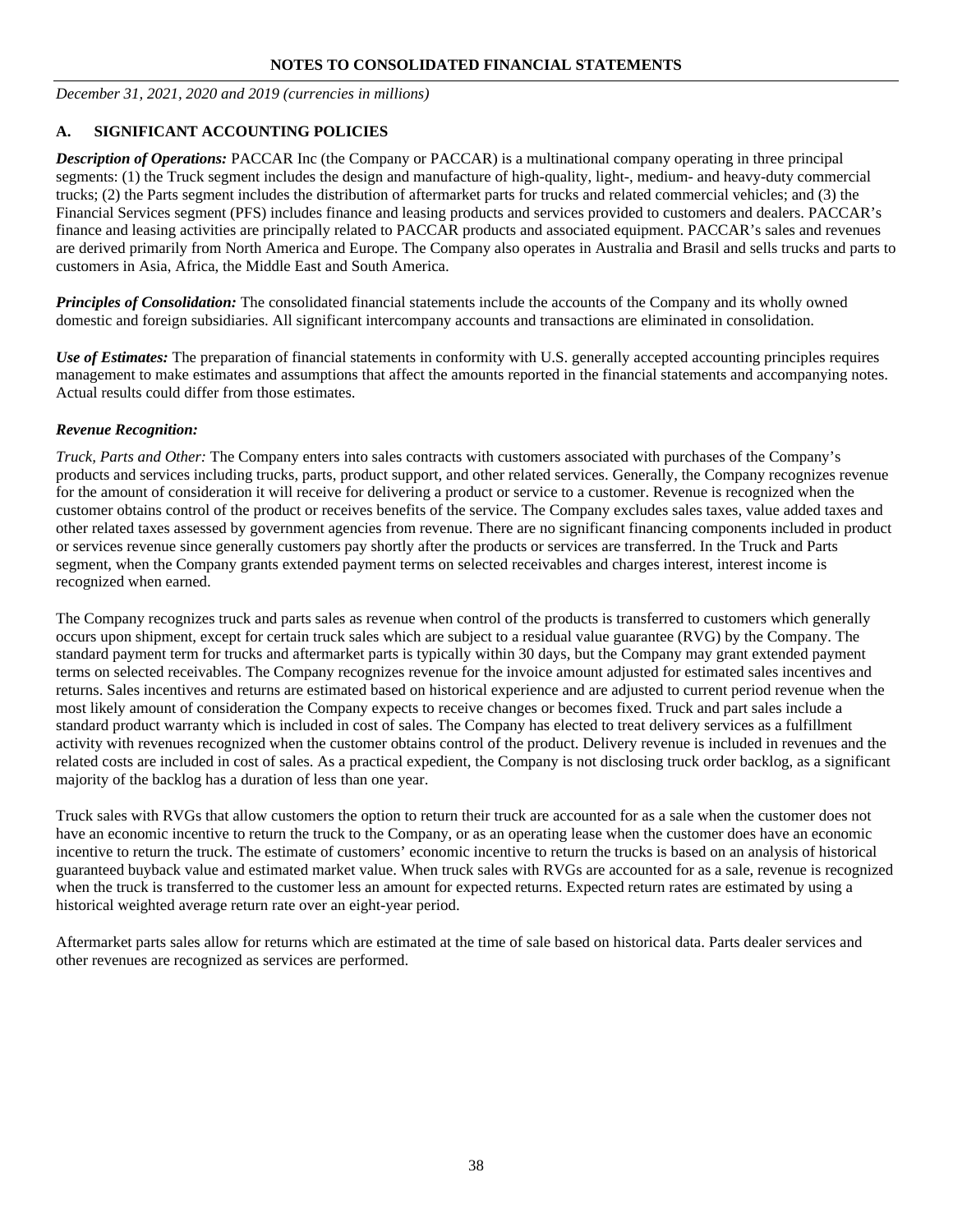The following table presents the balance sheet classification of the estimated value of the returned goods assets and the related return liabilities:

| At December 31,                              | 2021          |    |                    | 2020    |               |   |                    |
|----------------------------------------------|---------------|----|--------------------|---------|---------------|---|--------------------|
|                                              | <b>ASSETS</b> |    | <b>LIABILITIES</b> |         | <b>ASSETS</b> |   | <b>LIABILITIES</b> |
| Trucks:                                      |               |    |                    |         |               |   |                    |
| Other current assets                         | \$<br>255.7   |    |                    | \$      | 179.0         |   |                    |
| Accounts payable, accrued expenses and other |               | \$ | 264.0              |         |               | S | 195.2              |
| Other noncurrent assets, net                 | 403.6         |    |                    |         | 448.9         |   |                    |
| Other liabilities                            |               |    | 423.9              |         |               |   | 468.9              |
|                                              | 659.3         | \$ | 687.9              | S       | 627.9         |   | 664.1              |
| Parts                                        |               |    |                    |         |               |   |                    |
| Other current assets                         | 72.9          |    |                    | ¢<br>۰D | 62.2          |   |                    |
| Accounts payable, accrued expenses and other |               | \$ | 172.1              |         |               |   | 142.0              |
|                                              | 72.9          | ¢  | 172.1              |         | 62.2          |   | 142.0              |

The Company's total commitment to acquire trucks at a guaranteed value for contracts accounted for as a sale was \$1,214.4 at December 31, 2021.

Revenues from extended warranties, operating leases and other include optional extended warranty and repair and maintenance (R&M) service contracts which can be purchased for periods generally ranging up to five years. The Company defers revenue based on stand-alone observable selling prices when it receives payments in advance and generally recognizes the revenue on a straight-line basis over the warranty or R&M contract periods. See Note I, Product Support Liabilities, in the Notes to the Consolidated Financial Statements for further information. Also included are truck sales with an RVG accounted for as an operating lease. A liability is created for the residual value obligation with the remainder of the proceeds recorded as deferred revenue. The deferred revenue is recognized on a straight-line basis over the guarantee period, which typically ranges from three to five years. Total operating lease revenue from truck sales with RVGs for the years ended December 31, 2021, 2020 and 2019 was \$113.8, \$104.2 and \$159.7, respectively.

Revenue from winch sales and other is primarily derived from the industrial winch business. Winch sales are recognized when the product is transferred to a customer, which generally occurs upon shipment. Also within this category are other revenues not attributable to a reportable segment.

*Financial Services:* The Company's Financial Services segment products include loans to customers collateralized by the vehicles being financed, finance leases for retail customers and dealers, dealer wholesale financing which includes floating-rate wholesale loans to PACCAR dealers for new and used trucks, and operating leases which include rentals on Company owned equipment. Interest income from finance and other receivables is recognized using the interest method. Certain loan origination costs are deferred and amortized to interest income over the expected life of the contracts using the straight-line method which approximates the interest method.

Operating lease rental revenue is recognized on a straight-line basis over the term of the lease. Customer contracts may include additional services such as excess mileage, repair and maintenance and other services on which revenue is recognized when earned. The Company's full-service lease arrangements bundle these additional services. Rents for full-service lease contracts are allocated between lease and non-lease components based on the relative stand-alone price of each component. Taxes, such as sales and use and value added, which are collected by the Company from a customer, are excluded from the measurement of lease income and expenses. Rental revenues for the years ended December 31, 2021, 2020 and 2019 were \$831.6, \$802.3 and \$798.2, respectively. Depreciation and related leased unit operating expenses were \$665.7, \$776.5 and \$721.6 for the years ended December 31, 2021, 2020 and 2019, respectively.

Recognition of interest income and rental revenue is suspended (put on non-accrual status) when the receivable becomes more than 90 days past the contractual due date or earlier if some other event causes the Company to determine that collection is not probable. Accordingly, no finance receivables more than 90 days past due were accruing interest at December 31, 2021 or December 31, 2020. Recognition is resumed if the receivable becomes current by the payment of all amounts due under the terms of the existing contract and collection of remaining amounts is considered probable (if not contractually modified) or if the customer makes scheduled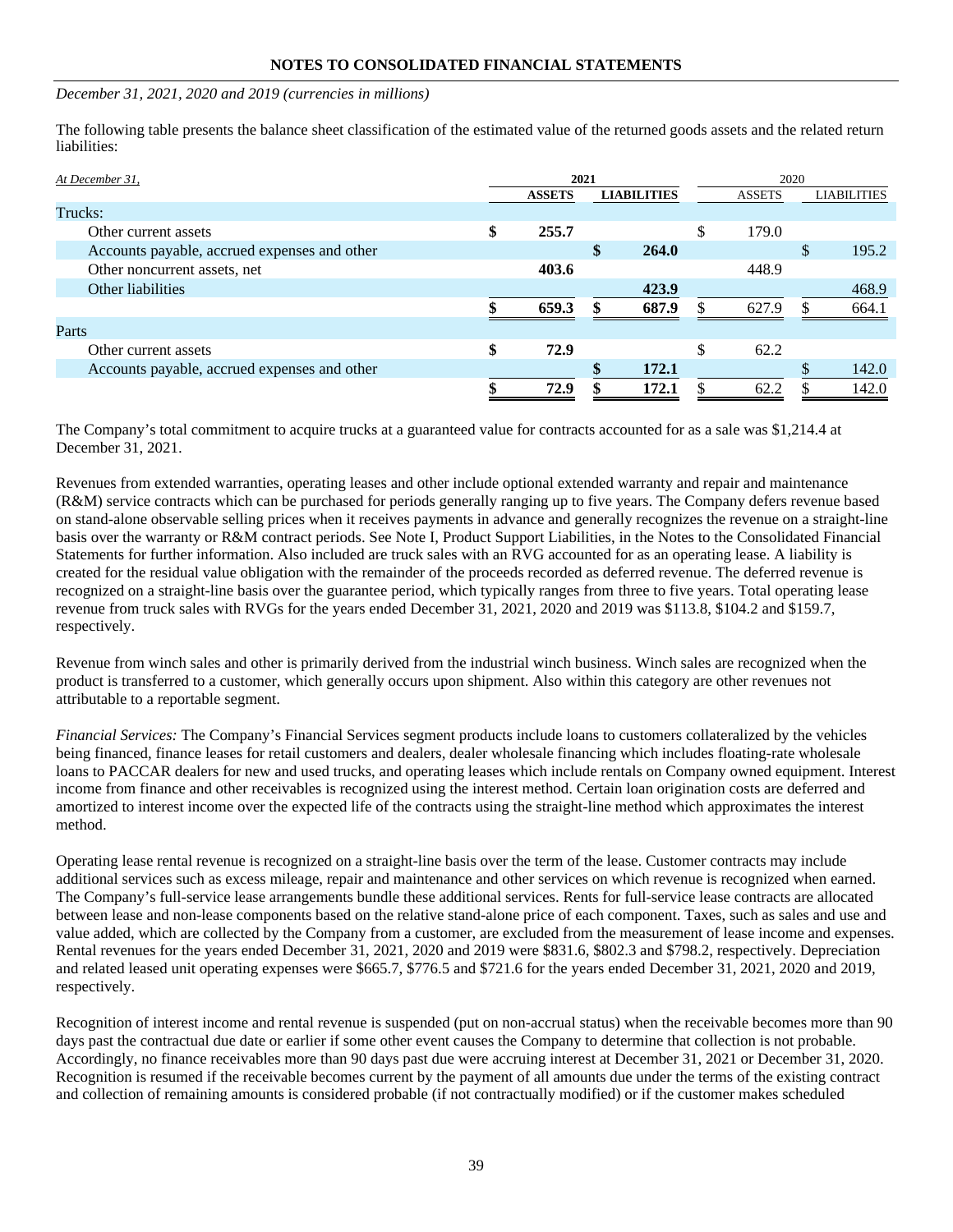#### *December 31, 2021, 2020 and 2019 (currencies in millions)*

payments for three months and collection of remaining amounts is considered probable (if contractually modified). Payments received while the finance receivable is on non-accrual status are applied to interest and principal in accordance with the contractual terms.

Finance leases are secured by the trucks and related equipment being leased and the lease terms generally range from three to five years depending on the type and use of the equipment. The lessee is required to either purchase the equipment or guarantee to the Company a stated residual value upon the disposition of the equipment at the end of the finance lease term.

Operating lease terms generally range from three to five years. At the end of the operating lease term, the lessee has the option to return the equipment to the Company or purchase the equipment at its fair market value.

The Company determines its estimate of the residual value of leased vehicles by considering the length of the lease term, the truck model, the expected usage of the truck and anticipated market demand. If the sales price of the truck at the end of the agreement differs from the Company's estimated residual value, a gain or loss will result. Future market conditions, changes in government regulations and other factors outside the Company's control could impact the ultimate sales price of trucks returned under these contracts. Residual values are reviewed regularly and adjusted if market conditions warrant.

*Cash and Cash Equivalents:* Cash equivalents consist of liquid investments with a maturity at date of purchase of 90 days or less.

## *Investments in Marketable Securities:*

*Debt Securities:* The Company's investments in marketable debt securities are classified as available-for-sale. These investments are stated at fair value and may include an allowance for credit losses. Changes in the allowance for credit losses are recognized in the current period earnings and any unrealized gains or losses, net of tax, are included as a component of accumulated other comprehensive income (loss) (AOCI).

The Company utilizes third-party pricing services for all of its marketable debt security valuations. The Company reviews the pricing methodology used by the third-party pricing services, including the manner employed to collect market information. On a quarterly basis, the Company also performs review and validation procedures on the pricing information received from the third-party providers. These procedures help ensure the fair value information used by the Company is determined in accordance with applicable accounting guidance.

The Company evaluates its investment in marketable debt securities at the end of each reporting period to determine if a decline in fair value is the result of credit losses or unrealized losses. In assessing credit losses, the Company considers the collectability of principal and interest payments by monitoring changes to issuers' credit ratings, specific credit events associated with individual issuers as well as the credit ratings of any financial guarantor. The Company considers its intent for selling the security and whether it is more likely than not the Company will be able to hold the security until the recovery of any credit losses and unrealized losses. Charges against the allowance for credit losses occur when a security with credit losses is sold or the Company no longer intends to hold that security.

*Equity Securities:* Marketable equity securities are traded on active exchanges and are measured at fair value. The realized and unrealized gains (losses) are recognized in investment income.

## *Receivables:*

*Trade and Other Receivables:* The Company's trade and other receivables are recorded at cost, net of allowances. At December 31, 2021 and 2020, respectively, trade and other receivables included trade receivables from dealers and customers of \$1,276.4 and \$942.7 and other receivables of \$298.7 and \$254.8 relating primarily to value added tax receivables and supplier allowances and rebates.

#### *Finance and Other Receivables:*

*Loans* – Loans represent fixed or floating-rate loans to customers collateralized by the vehicles purchased and are recorded at amortized cost.

*Finance leases* – Finance leases are sales-type finance leases, which lease equipment to retail customers and dealers. These leases are reported as the sum of minimum lease payments receivable and estimated residual value of the property subject to the contracts, reduced by unearned interest.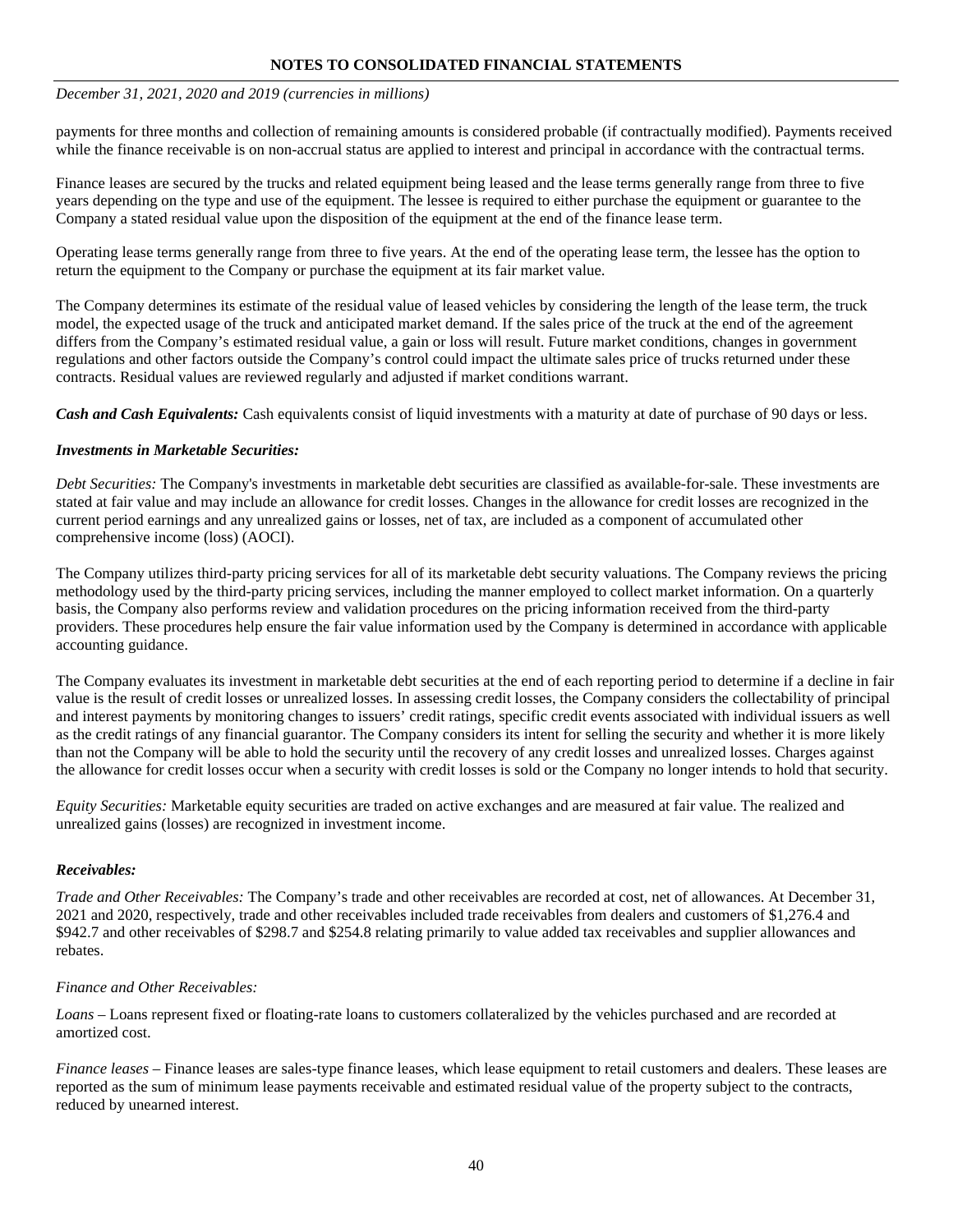*Dealer wholesale financing* – Dealer wholesale financing is floating-rate wholesale loans to PACCAR dealers for new and used trucks and are recorded at amortized cost. The loans are collateralized by the trucks being financed.

*Operating lease receivables and other* – Operating lease receivables and other include monthly rentals due on operating leases, unamortized loan and lease origination costs, interest on loans and other amounts due within one year in the normal course of business.

#### *Allowance for Credit Losses:*

*Truck, Parts and Other:* The Company historically has not experienced significant losses or past due amounts on trade and other receivables in its Truck, Parts and Other businesses. Accounts are considered past due once the unpaid balance is over 30 days outstanding based on contractual payment terms. Accounts are charged off against the allowance for credit losses when, in the judgment of management, they are considered uncollectible. The allowance for credit losses for Truck, Parts and Other were \$.6 for the years ended December 31, 2021 and 2020. Net charge-offs were nil for the years ended December 31, 2021 and 2020 and \$.3 for 2019.

*Financial Services:* The Company continuously monitors the payment performance of its finance receivables. For large retail finance customers and dealers with wholesale financing, the Company regularly reviews their financial statements and makes site visits and phone contact as appropriate. If the Company becomes aware of circumstances that could cause those customers or dealers to face financial difficulty, whether or not they are past due, the customers are placed on a watch list.

The Company modifies loans and finance leases in the normal course of its Financial Services operations. The Company may modify loans and finance leases for commercial reasons or for credit reasons. Modifications for commercial reasons are changes to contract terms for customers that are not considered to be in financial difficulty. Insignificant delays are modifications extending terms up to three months for customers experiencing some short-term financial stress, but not considered to be in financial difficulty. Modifications for credit reasons are changes to contract terms for customers considered to be in financial difficulty. The Company's modifications typically result in granting more time to pay the contractual amounts owed and charging a fee and interest for the term of the modification.

When considering whether to modify customer accounts for credit reasons, the Company evaluates the creditworthiness of the customers and modifies those accounts that the Company considers likely to perform under the modified terms. When the Company modifies a loan or finance lease for credit reasons and grants a concession, the modification is classified as a troubled debt restructuring (TDR). The Company does not typically grant credit modifications for customers that do not meet minimum underwriting standards since the Company normally repossesses the financed equipment in these circumstances. When such modifications do occur, they are considered TDRs. In accordance with FASB statement, *Prudential Regulator Guidance Concerning Troubled Debt Restructurings*, issued on March 22, 2020, short-term modifications granted to customers were not considered TDRs if they were not past due and were seeking to manage their liquidity needs because of the effects of the COVID-19 pandemic.

On average, modifications extended contractual terms by approximately eight months in 2021 and three months in 2020 and did not have a significant effect on the weighted average term or interest rate of the total portfolio at December 31, 2021 and 2020.

The Company has developed a systematic methodology for determining the allowance for credit losses for its two portfolio segments, retail and wholesale. The retail segment consists of retail loans and sales-type finance leases, net of unearned interest. The wholesale segment consists of truck inventory financing loans to dealers that are collateralized by trucks and other collateral. The wholesale segment generally has less risk than the retail segment. Wholesale receivables generally are shorter in duration than retail receivables, and the Company requires periodic reporting of the wholesale dealer's financial condition, conducts periodic audits of the trucks being financed and in many cases, obtains guarantees or other security such as dealership assets. In determining the allowance for credit losses, retail loans and finance leases are evaluated together since they relate to a similar customer base, their contractual terms require regular payment of principal and interest, generally over three to five years, and they are secured by the same type of collateral. The allowance for credit losses consists of both specific and general reserves.

The Company individually evaluates certain finance receivables for impairment. Finance receivables that are evaluated individually for impairment consist of all wholesale accounts and certain large retail accounts with past due balances or otherwise determined to be at a higher risk of loss. A finance receivable is impaired if it is considered probable the Company will be unable to collect all contractual interest and principal payments as scheduled. In addition, all retail loans and leases which have been classified as TDRs and all customer accounts over 90 days past due are considered impaired. Generally, impaired accounts are on non-accrual status.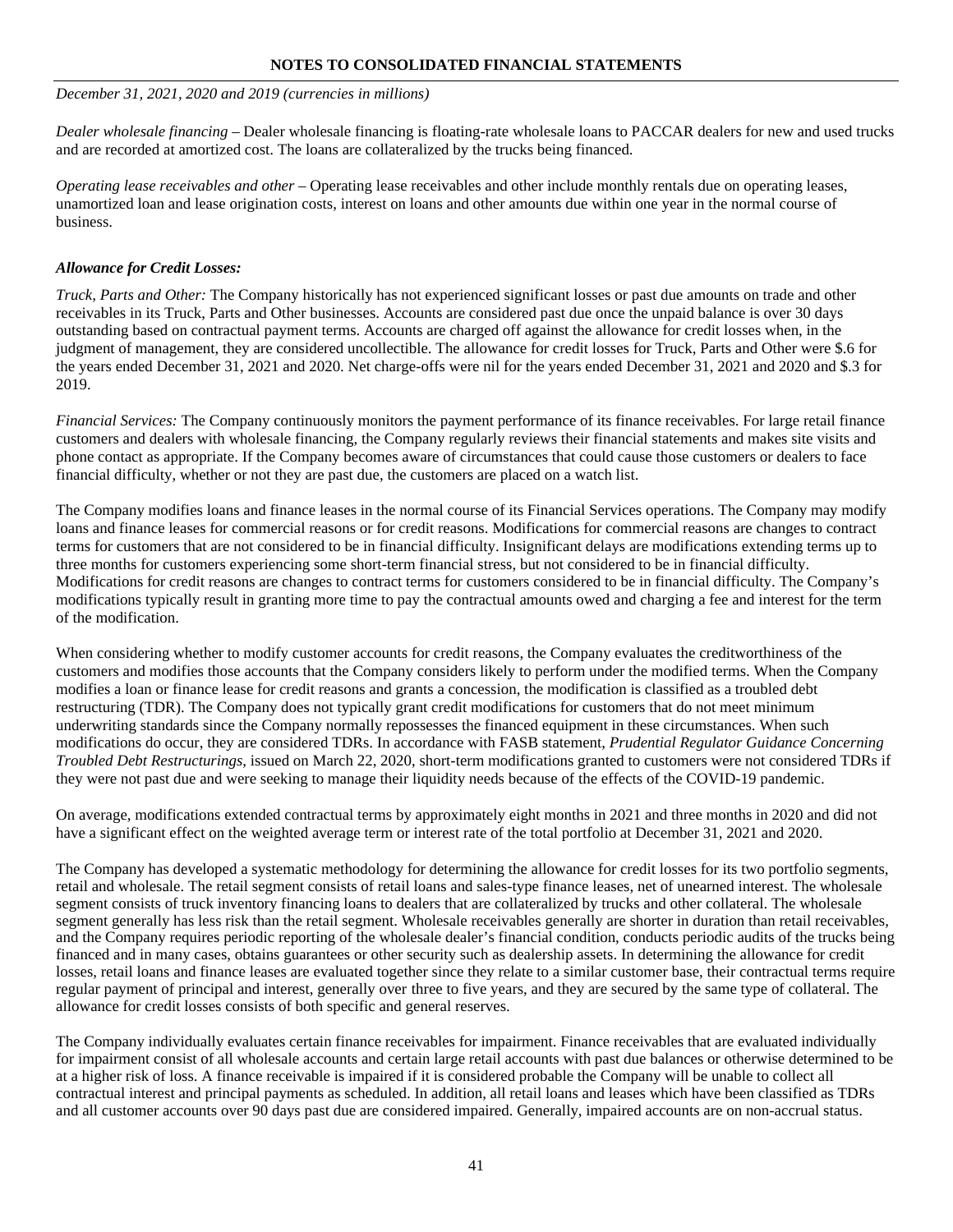Impaired accounts classified as TDRs which have been performing for 90 consecutive days are placed on accrual status if it is deemed probable that the Company will collect all principal and interest payments.

Impaired receivables are generally considered collateral dependent. Large balance retail and all wholesale impaired receivables are individually evaluated to determine the appropriate reserve for losses. The determination of reserves for large balance impaired receivables considers the fair value of the associated collateral. When the underlying collateral fair value exceeds the Company's amortized cost basis, no reserve is recorded. Small balance impaired receivables with similar risk characteristics are evaluated as a separate pool to determine the appropriate reserve for losses using the historical loss information discussed below.

The Company evaluates finance receivables that are not individually impaired and share similar risk characteristics on a collective basis and determines the general allowance for credit losses for both retail and wholesale receivables based on historical loss information, using past due account data, current market conditions, and expected changes in future macroeconomic conditions that affect collectability. Historical credit loss data provides relevant information of expected credit losses. The historical information used includes assumptions regarding the likelihood of collecting current and past due accounts, repossession rates, and the recovery rate on the underlying collateral based on used truck values and other pledged collateral or recourse.

The Company has developed a range of loss estimates for each of its country portfolios based on historical experience, taking into account loss frequency and severity in both strong and weak truck market conditions. A projection is made of the range of estimated credit losses inherent in the portfolio from which an amount is determined based on current market conditions and other factors impacting the creditworthiness of the Company's borrowers and their ability to repay. Adjustments to historical loss information are made for changes in forecasted economic conditions that are specific to the industry and markets in which the Company conducts business. The Company utilizes economic forecasts from third party sources and determines expected losses based on historical experience under similar market conditions. After determining the appropriate level of the allowance for credit losses, a provision for losses on finance receivables is charged to income as necessary to reflect management's estimate of expected credit losses, net of recoveries, inherent in the portfolio.

In determining the fair value of the collateral, the Company uses a pricing matrix and categorizes the fair value as Level 2 in the hierarchy of fair value measurement. The pricing matrix is reviewed quarterly and updated as appropriate. The pricing matrix considers the make, model and year of the equipment as well as recent sales prices of comparable equipment sold individually, which is the lowest unit of account, through wholesale channels to the Company's dealers (principal market). The fair value of the collateral also considers the overall condition of the equipment.

Accounts are charged off against the allowance for credit losses when, in the judgment of management, they are considered uncollectible, which generally occurs upon repossession of the collateral. Typically the timing between the repossession and chargeoff is not significant. In cases where repossession is delayed (e.g., for legal proceedings), the Company records a partial charge-off. The charge-off is determined by comparing the fair value of the collateral, less cost to sell, to the amortized cost basis.

*Inventories:* Inventories are stated at the lower of cost or market. Cost of inventories in the U.S. is determined by the last-in, first-out (LIFO) method. Cost of all other inventories is determined principally by the first-in, first-out (FIFO) method. Cost of sales and revenues include shipping and handling costs incurred to deliver products to dealers and customers.

*Equipment on Operating Leases:* The Company's Financial Services segment leases equipment under operating leases to its customers. In addition, in the Truck segment, equipment sold to customers in Europe subject to an RVG by the Company may be accounted for as an operating lease. Equipment is recorded at cost and is depreciated on the straight-line basis to the lower of the estimated residual value or guarantee value. Lease and guarantee periods generally range from three to five years. Estimated useful lives of the equipment range from three to ten years. The Company reviews residual values of equipment on operating leases periodically to determine that recorded amounts are appropriate.

*Property, Plant and Equipment:* Property, plant and equipment are stated at cost. Depreciation is computed by the straight-line method based on the estimated useful lives of various classes of assets. Certain production tooling and equipment are amortized on a unit of production basis.

*Long-lived Assets and Goodwill:* The Company evaluates the carrying value of property, plant and equipment when events and circumstances warrant a review. Goodwill is tested for impairment at least on an annual basis. There were no significant impairment charges for the three years ended December 31, 2021. Goodwill was \$110.6 and \$118.8 at December 31, 2021 and 2020, respectively. The decrease in value was due to currency translation.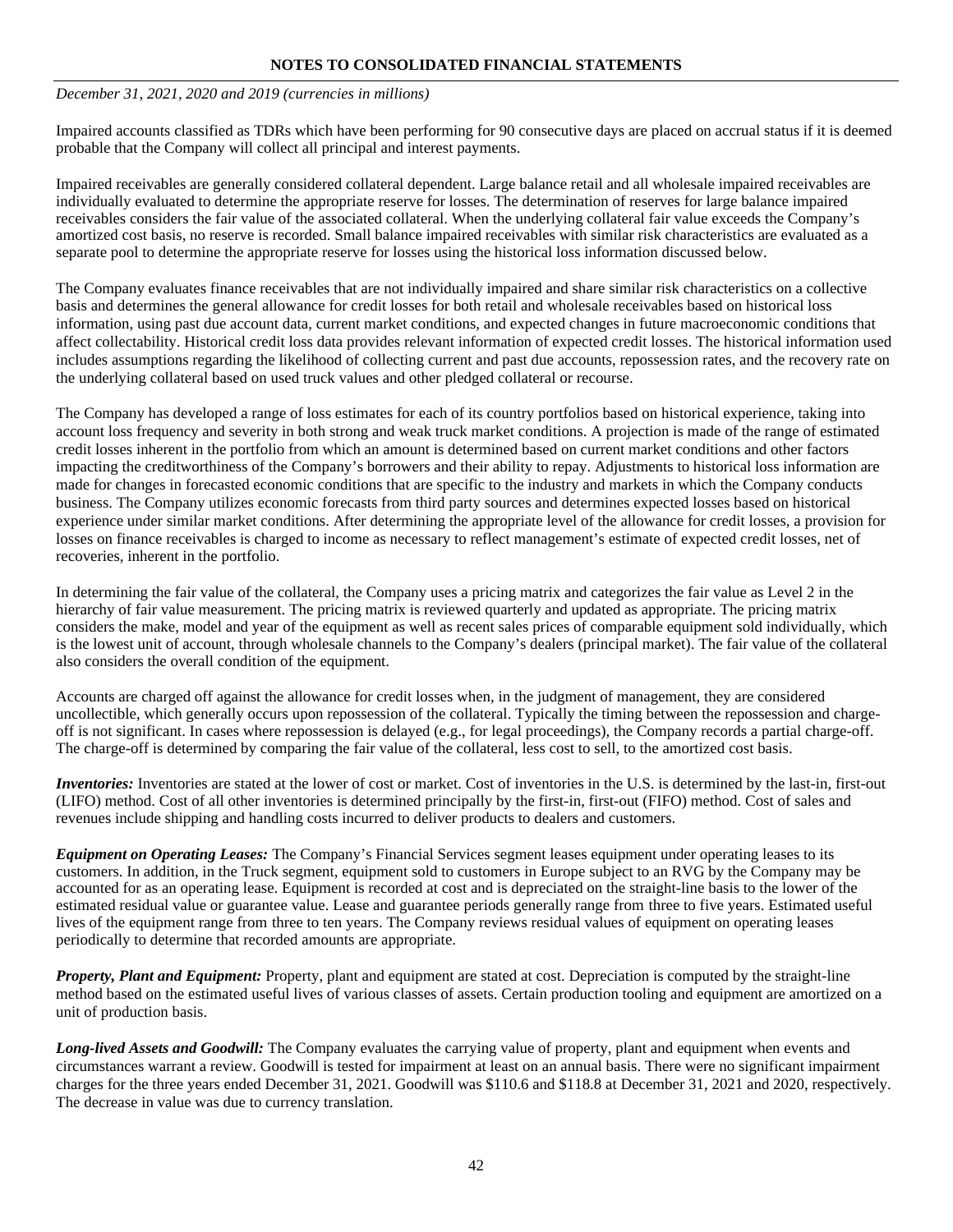#### *December 31, 2021, 2020 and 2019 (currencies in millions)*

*Product Support Liabilities:* Product support liabilities include estimated future payments related to product warranties and deferred revenues on optional extended warranties and R&M contracts. The Company generally offers one year warranties covering most of its vehicles and related aftermarket parts. For vehicles equipped with engines manufactured by PACCAR, the Company generally offers two year warranties on the engine. Specific terms and conditions vary depending on the product and the country of sale. Optional extended warranty and R&M contracts can be purchased for periods which generally range up to five years. Warranty expenses and reserves are estimated and recorded at the time products or contracts are sold based on historical and current data and reasonable expectations for the future regarding the frequency and cost of warranty claims, net of any recoveries. The Company periodically assesses the adequacy of its recorded liabilities and adjusts them as appropriate to reflect actual experience. Revenue from extended warranty and R&M contracts is deferred and recognized to income generally on a straight-line basis over the contract period. Warranty and R&M costs on these contracts are recognized as incurred.

*Derivative Financial Instruments:* As part of its risk management strategy, the Company enters into derivative contracts to hedge against the risks of interest rate, foreign currency rates and commodity prices. Certain derivative instruments designated as fair value hedges, cash flow hedges or net investment hedges are subject to hedge accounting. Derivative instruments that are not subject to hedge accounting are held as derivatives not designated as hedged instruments. The Company's policies prohibit the use of derivatives for speculation or trading. At the inception of each hedge relationship, the Company documents its risk management objectives, procedures and accounting treatment. All of the Company's interest-rate, commodity as well as certain foreign-exchange contracts are transacted under International Swaps and Derivatives Association (ISDA) master agreements. Each agreement permits the net settlement of amounts owed in the event of default and certain other termination events. For derivative financial instruments, the Company has elected not to offset derivative positions in the balance sheet with the same counterparty under the same agreements and is not required to post or receive collateral.

Exposure limits and minimum credit ratings are used to minimize the risks of counterparty default. The Company's maximum exposure to potential default of its derivative counterparties is limited to the asset position of its derivative portfolio. The asset position of the Company's derivative portfolio was \$59.7 at December 31, 2021.

The Company assesses hedges at inception and on an ongoing basis to determine the designated derivatives are highly effective in offsetting changes in fair values or cash flow of the hedged items. Hedge accounting is discontinued prospectively when the Company determines a derivative financial instrument has ceased to be a highly effective hedge. Cash flows from derivative instruments are included in operating activities in the Consolidated Statements of Cash Flows.

*Foreign Currency Translation:* For most of the Company's foreign subsidiaries, the local currency is the functional currency. All assets and liabilities are translated at year-end exchange rates and all income statement amounts are translated at the weighted average rates for the period. Translation adjustments are recorded in AOCI. The Company uses the U.S. dollar as the functional currency for all but one of its Mexican subsidiaries, which uses the local currency. For the U.S. functional currency entities in Mexico, inventories, cost of sales, property, plant and equipment and depreciation are remeasured at historical rates and resulting adjustments are included in net income.

*Earnings per Share:* Basic earnings per common share are computed by dividing earnings by the weighted average number of common shares outstanding, plus the effect of any participating securities. Diluted earnings per common share are computed assuming that all potentially dilutive securities are converted into common shares under the treasury stock method.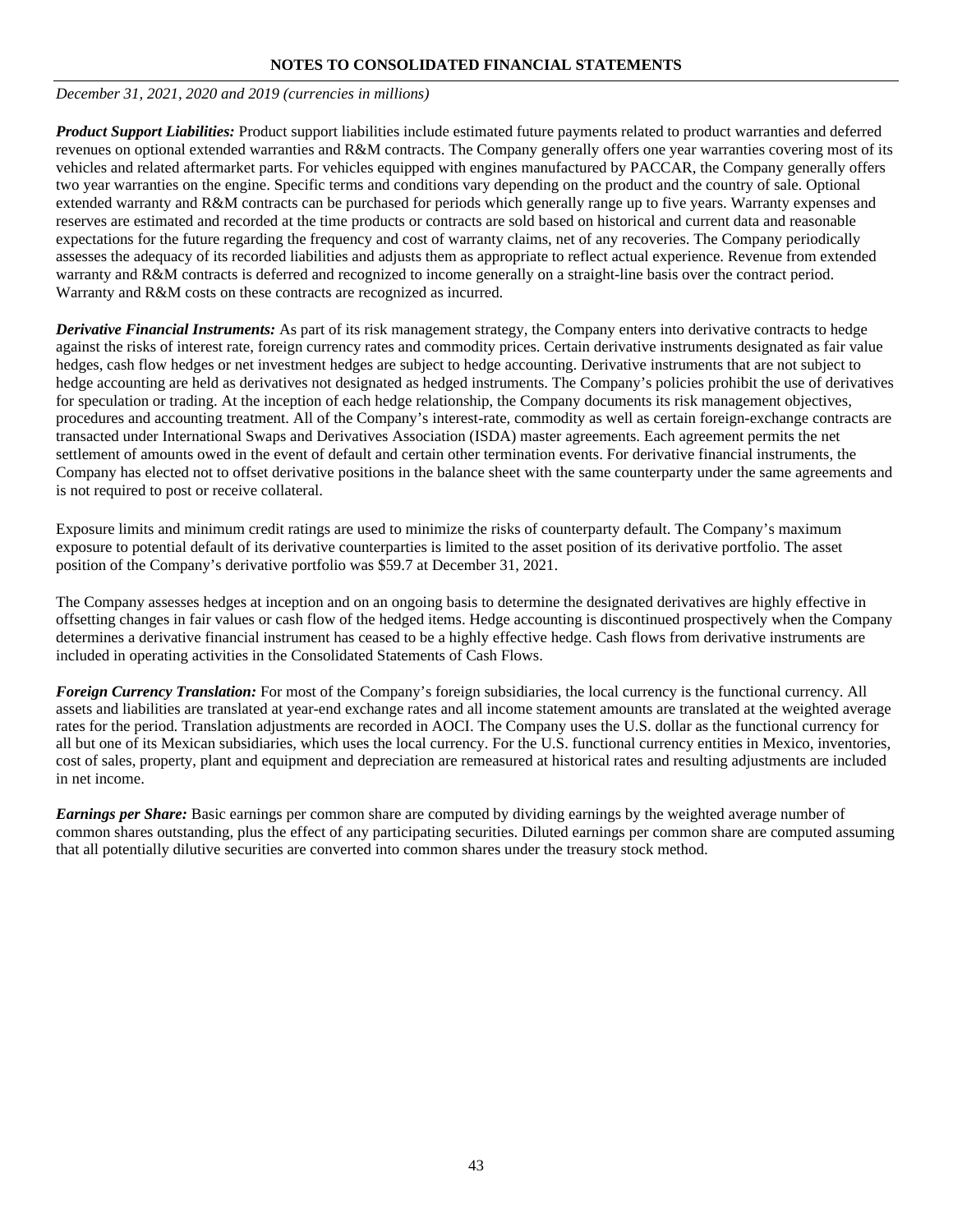*December 31, 2021, 2020 and 2019 (currencies in millions)*

### *New Accounting Pronouncements*

The Company adopted the following standard on January 1, 2021, which had no material impact on the Company's consolidated financial statements.

**STANDARD DESCRIPTION**

2018-14 *Compensation – Retirement Benefits – Defined Benefit Plans – General (Topic 715-20): Disclosure Framework – Changes to the Disclosure Requirements for Defined Benefit Plans*

The Financial Accounting Standards Board (FASB) also issued the following standard, which is not expected to have a material impact on the Company's consolidated financial statements.

| <b>STANDARD</b> | <b>DESCRIPTION</b>                                                            | <b>EFFECTIVE DATE</b> |
|-----------------|-------------------------------------------------------------------------------|-----------------------|
| $2021 - 05*$    | Leases (Topic 842) – Lessors – Certain Leases with Variable Lease Payments    | January 1, 2022       |
| $2021 - 10*$    | Government Assistance (Topic $832$ ) – Disclosures by Business Entities about | January 1, 2022       |
|                 | Government Assistance                                                         |                       |

\* The Company will adopt on the effective date.

# **B. SALES AND REVENUES**

The following table disaggregates Truck, Parts and Other revenues by major sources:

| Year Ended December 31,                                       | 2021            | 2020           | 2019           |
|---------------------------------------------------------------|-----------------|----------------|----------------|
| Truck                                                         |                 |                |                |
| Truck sales                                                   | 15,989.7<br>\$  | 12,466.9<br>S. | 19,225.2<br>S. |
| Revenues from extended warranties, operating leases and other | 810.0           | 697.9          | 764.3          |
|                                                               | 16,799.7        | 13,164.8       | 19,989.5       |
| Parts                                                         |                 |                |                |
| Parts sales                                                   | 4,809.7         | 3,803.3        | 3,912.1        |
| Revenues from dealer services and other                       | 134.6           | 109.6          | 112.8          |
|                                                               | 4,944.3         | 3.912.9        | 4,024.9        |
| Winch sales and other                                         | 90.5            | 76.6           | 105.3          |
| Truck, Parts and Other sales and revenues                     | 21,834.5<br>SS. | 17,154.3       | 24,119.7       |

The following table summarizes Financial Services lease revenues by lease type:

| Year Ended December 31,  | 2021    | 2020  | 2019  |
|--------------------------|---------|-------|-------|
| Finance lease revenues   | 187.0   | 189.2 | 199.7 |
| Operating lease revenues | 831.6   | 802.3 | 798.2 |
| Total lease revenues     | 1.018.6 | 991.  | 997.9 |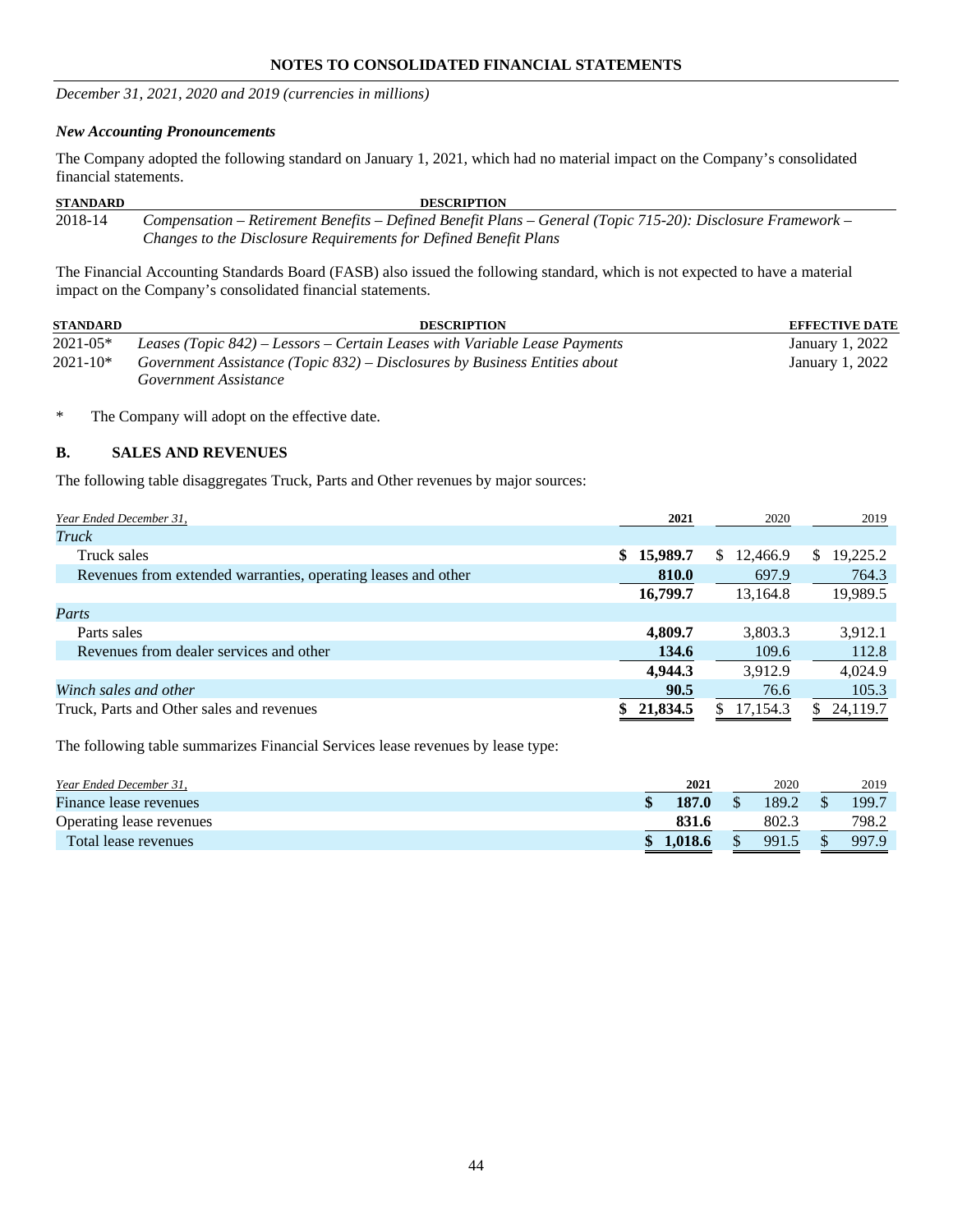# **C. INVESTMENTS IN MARKETABLE SECURITIES**

Marketable securities consisted of the following at December 31:

|                                       |             | <b>UNREALIZED</b>   | <b>UNREALIZED</b>          |               | <b>FAIR</b>  |
|---------------------------------------|-------------|---------------------|----------------------------|---------------|--------------|
| 2021                                  | <b>COST</b> | <b>GAINS</b>        | <b>LOSSES</b>              |               | <b>VALUE</b> |
| <b>Marketable debt securities</b>     |             |                     |                            |               |              |
| U.S. tax-exempt securities            | \$<br>431.4 | 1.5<br>\$           | - \$<br>$\cdot$ 4          | \$            | 432.5        |
| U.S. corporate securities             | 208.3       | $\cdot$ 6           | 1.5                        |               | 207.4        |
| U.S. government and agency securities | 95.9        | .6                  | .1                         |               | 96.4         |
| <b>Non-U.S. corporate securities</b>  | 443.9       | 1.4                 | 2.5                        |               | 442.8        |
| Non-U.S. government securities        | 75.2        | $\cdot$             | $\cdot$ 3                  |               | 75.0         |
| Other debt securities                 | 292.6       | .9                  | 1.9                        |               | 291.6        |
| <b>Marketable equity securities</b>   | 15.4        | 1.3                 | 3.0                        |               | 13.7         |
| <b>Total marketable securities</b>    | 1,562.7     | 6.4<br>\$           | \$<br>9.7                  |               | 1,559.4      |
|                                       |             |                     |                            |               |              |
|                                       |             | <b>UNREALIZED</b>   | <b>UNREALIZED</b>          |               | <b>FAIR</b>  |
| 2020                                  | COST        | <b>GAINS</b>        | <b>LOSSES</b>              |               | VALUE        |
| U.S. tax-exempt securities            | \$<br>388.1 | $\mathbb{S}$<br>4.4 | $\mathcal{S}$<br>$\cdot$ 1 | <sup>\$</sup> | 392.4        |
| U.S. corporate securities             | 229.6       | 3.3                 |                            |               | 232.9        |
| U.S. government and agency securities | 92.1        | 2.3                 |                            |               | 94.4         |
| Non-U.S. corporate securities         | 406.0       | 5.5                 |                            |               | 411.5        |
| Non-U.S. government securities        | 77.0        | .5                  |                            |               | 77.5         |
| Other debt securities                 | 216.9       | 3.4                 |                            |               | 220.3        |
| Total marketable securities           | 1,409.7     | \$<br>19.4          | \$<br>$\cdot$ 1            | $\mathbb{S}$  | 1,429.0      |

The cost of marketable debt securities is adjusted for amortization of premiums and accretion of discounts to maturity. Amortization, accretion, interest and dividend income and realized gains and losses are included in investment income. The cost of securities sold is based on the specific identification method. Gross realized gains were \$2.1, \$2.7 and \$1.3, and gross realized losses were \$.4, \$.3 and \$.4 for the years ended December 31, 2021, 2020 and 2019, respectively.

There were no realized gains (losses) on marketable equity securities for the year ended December 31, 2021.

Marketable debt securities with continuous unrealized losses and their related fair values were as follows:

| At December 31.   | 2021             |    |                  |  |                  |  | 2020          |  |
|-------------------|------------------|----|------------------|--|------------------|--|---------------|--|
|                   | <b>LESS THAN</b> |    | <b>TWELVE</b>    |  | <b>LESS THAN</b> |  | <b>TWELVE</b> |  |
|                   | <b>TWELVE</b>    |    | <b>MONTHS OR</b> |  | <b>TWELVE</b>    |  | <b>MONTHS</b> |  |
|                   | <b>MONTHS</b>    |    | <b>GREATER</b>   |  | <b>MONTHS</b>    |  | OR GREATER    |  |
| Fair value        | 911.2            | \$ | 1.3              |  | 81.1             |  | ر. د          |  |
| Unrealized losses | -6.7             |    |                  |  |                  |  |               |  |

The unrealized losses on marketable debt securities above were due to higher yields on certain securities. The Company did not identify any indicators of a credit loss in its assessments. Accordingly, no allowance for credit losses was recorded at December 31, 2021 and December 31, 2020. The Company does not currently intend, and it is more likely than not that it will not be required to sell the investment securities before recovery of the unrealized losses. The Company expects the contractual principal and interest will be received on the investment securities.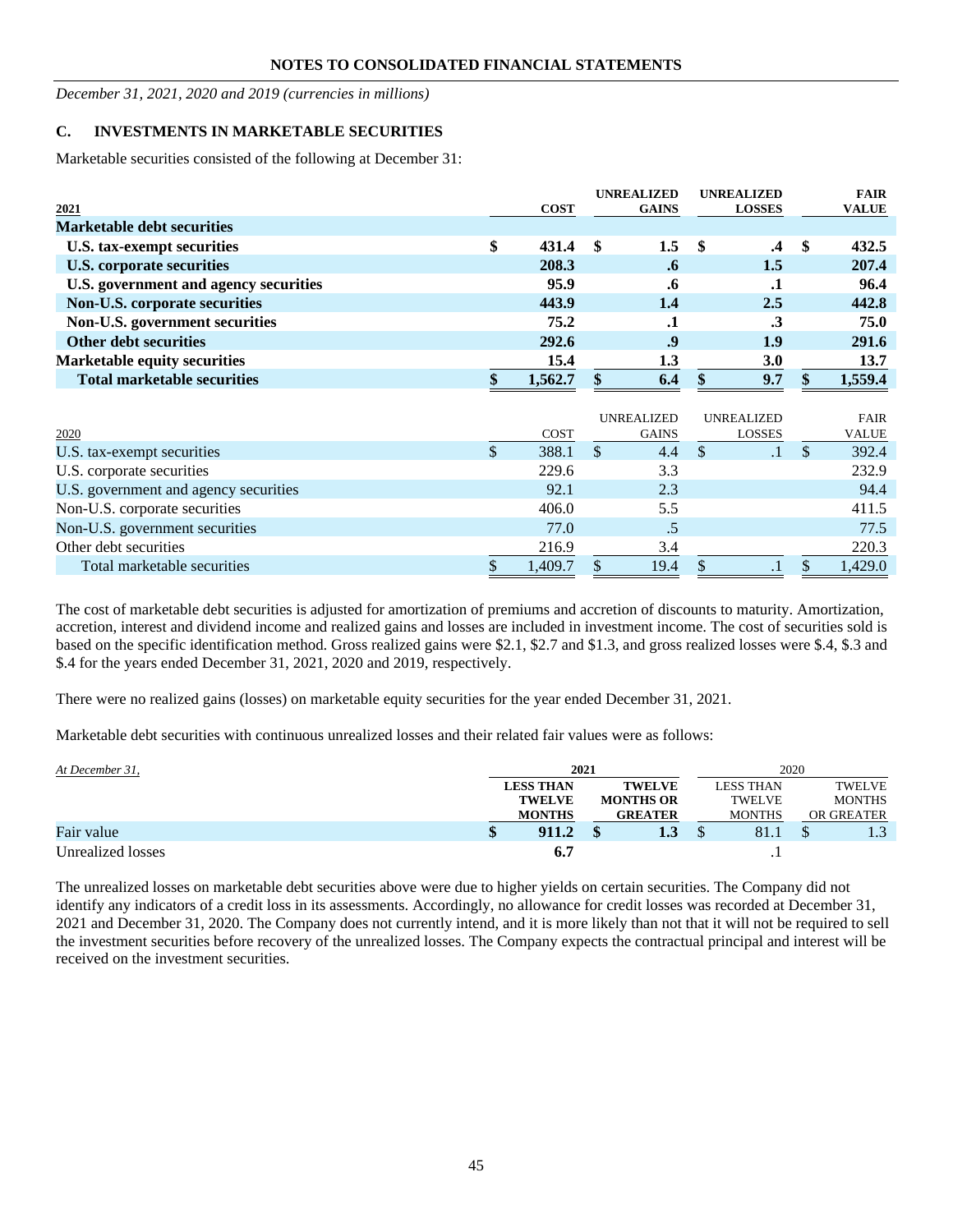# Contractual maturities on marketable debt securities at December 31, 2021 were as follows:

|                     |   | <b>AMORTIZED</b> | FAIR         |
|---------------------|---|------------------|--------------|
| Maturities:         |   | <b>COST</b>      | <b>VALUE</b> |
| Within one year     | D | 424.3            | 425.6        |
| One to five years   |   | 1,099.7          | 1,097.1      |
| Six to ten years    |   | 9.8              | 9.7          |
| More than ten years |   | 13.5             | 13.3         |
|                     |   | 1,547.3          | 1,545.7      |

## **D. INVENTORIES**

Inventories include the following:

| At December 31,                   | 2021    | 2020    |
|-----------------------------------|---------|---------|
| Finished products                 | 676.0   | 610.0   |
| Work in process and raw materials | 1,300.0 | 801.9   |
|                                   | 1,976.0 | 1,411.9 |
| Less LIFO reserve                 | (207.7) | (190.0) |
|                                   | 1,768.3 | .221.9  |

Inventories valued using the LIFO method comprised 41% and 42% of consolidated inventories before deducting the LIFO reserve at December 31, 2021 and 2020, respectively.

# **E. FINANCE AND OTHER RECEIVABLES**

Finance and other receivables include the following:

| At December 31,                       | 2021           |              | 2020     |
|---------------------------------------|----------------|--------------|----------|
| Loans                                 | \$<br>6,424.7  | $\mathbb{S}$ | 5,839.1  |
| Finance leases                        | 3,620.6        |              | 3,944.7  |
| Dealer wholesale financing            | 1,865.8        |              | 2,012.4  |
| Operating lease receivables and other | 126.6          |              | 151.5    |
|                                       | \$<br>12,037.7 | \$           | 11,947.7 |
| Less allowance for losses:            |                |              |          |
| Loans and leases                      | (111.5)        |              | (120.4)  |
| Dealer wholesale financing            | (3.3)          |              | (3.4)    |
| Operating lease receivables and other | (2.1)          |              | (3.2)    |
|                                       | 11,920.8       |              | 11,820.7 |

Included in Finance and other receivables, net on the Consolidated Balance Sheets is accrued interest receivable (net of allowance for credit losses) of \$27.7 and \$35.6 as of December 31, 2021 and December 31, 2020, respectively. The net activity of dealer direct loans and dealer wholesale financing on new trucks is shown in the operating section of the Consolidated Statements of Cash Flows since those receivables finance the sale of Company inventory.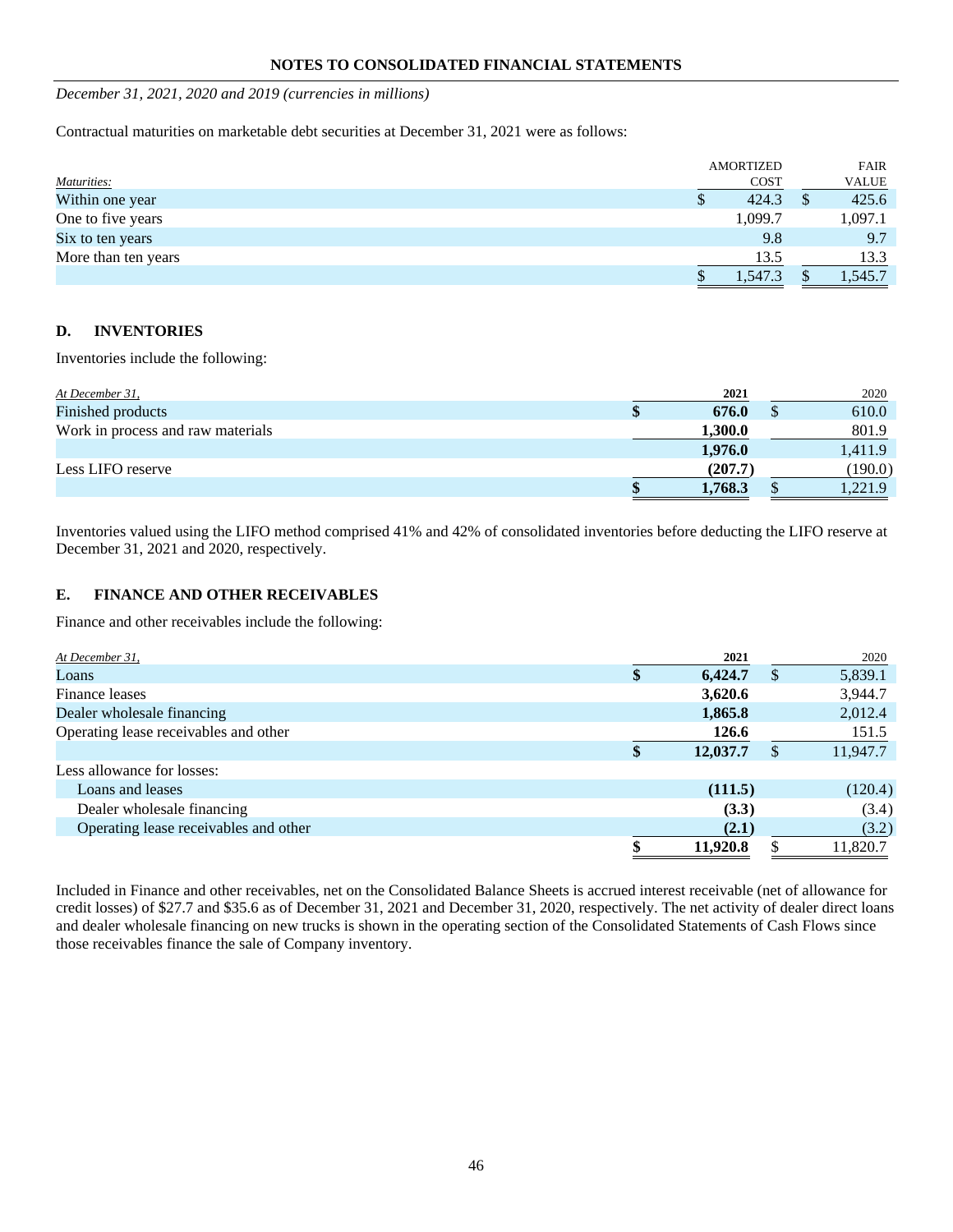Annual minimum payments due on loans are as follows:

| <b>Beginning January 1.</b> | <b>LOANS</b>  |
|-----------------------------|---------------|
| 2022                        | \$<br>2,084.9 |
| 2023                        | 1,620.5       |
| 2024                        | 1,344.4       |
| 2025                        | 843.3         |
| 2026                        | 434.5         |
| Thereafter                  | 97.1          |
|                             | \$<br>6,424.7 |

Annual minimum payments due on finance lease receivables and a reconciliation of the undiscounted cash flows to the net investment in finance leases are as follows:

|                                     | <b>FINANCE</b> |
|-------------------------------------|----------------|
| Beginning January 1,                | <b>LEASES</b>  |
| 2022                                | \$<br>1,234.0  |
| 2023                                | 1,013.4        |
| 2024                                | 701.8          |
| 2025                                | 440.9          |
| 2026                                | 203.8          |
| Thereafter                          | 72.9           |
|                                     | 3,666.8        |
| Unguaranteed residual values        | 301.4          |
| Unearned interest on finance leases | (347.6)        |
| Net investment in finance leases    | \$<br>3,620.6  |

Experience indicates substantially all of dealer wholesale financing will be repaid within one year. In addition, repayment experience indicates that some loans, leases and other finance receivables will be paid prior to contract maturity, while others may be extended or modified.

For the following credit quality disclosures, finance receivables are classified into two portfolio segments, wholesale and retail. The retail portfolio is further segmented into dealer retail and customer retail. The dealer wholesale segment consists of truck inventory financing to PACCAR dealers. The dealer retail segment consists of loans and leases to participating dealers and franchises that use the proceeds to fund customers' acquisition of commercial vehicles and related equipment. The customer retail segment consists of loans and leases directly to customers for the acquisition of commercial vehicles and related equipment. Customer retail receivables are further segregated between fleet and owner/operator classes. The fleet class consists of customer retail accounts operating more than five trucks. All other customer retail accounts are considered owner/operator. These two classes have similar measurement attributes, risk characteristics and common methods to monitor and assess credit risk.

*Allowance for Credit Losses:* The allowance for credit losses is summarized as follows:

|                                       |                  |     |               | 2021            |    |        |              |
|---------------------------------------|------------------|-----|---------------|-----------------|----|--------|--------------|
|                                       | <b>DEALER</b>    |     |               | <b>CUSTOMER</b> |    |        |              |
|                                       | <b>WHOLESALE</b> |     | <b>RETAIL</b> | <b>RETAIL</b>   |    | OTHER* | <b>TOTAL</b> |
| <b>Balance at January 1</b>           | \$<br>3.4        | \$. | 8.4           | 112.0           | -S | 3.2    | 127.0        |
| <b>Provision for losses</b>           |                  |     | (1.3)         | .0              |    | 1.2    | .5           |
| <b>Charge-offs</b>                    |                  |     |               | (12.3)          |    | (2.5)  | (14.8)       |
| <b>Recoveries</b>                     |                  |     |               | 6.2             |    | .3     | 6.5          |
| <b>Currency translation and other</b> | (.1)             |     |               | (2.1)           |    | (.1)   | (2.3)        |
| <b>Balance at December 31</b>         | 3.3              |     | 7.1           | 104.4           |    | 2.1    | 116.9        |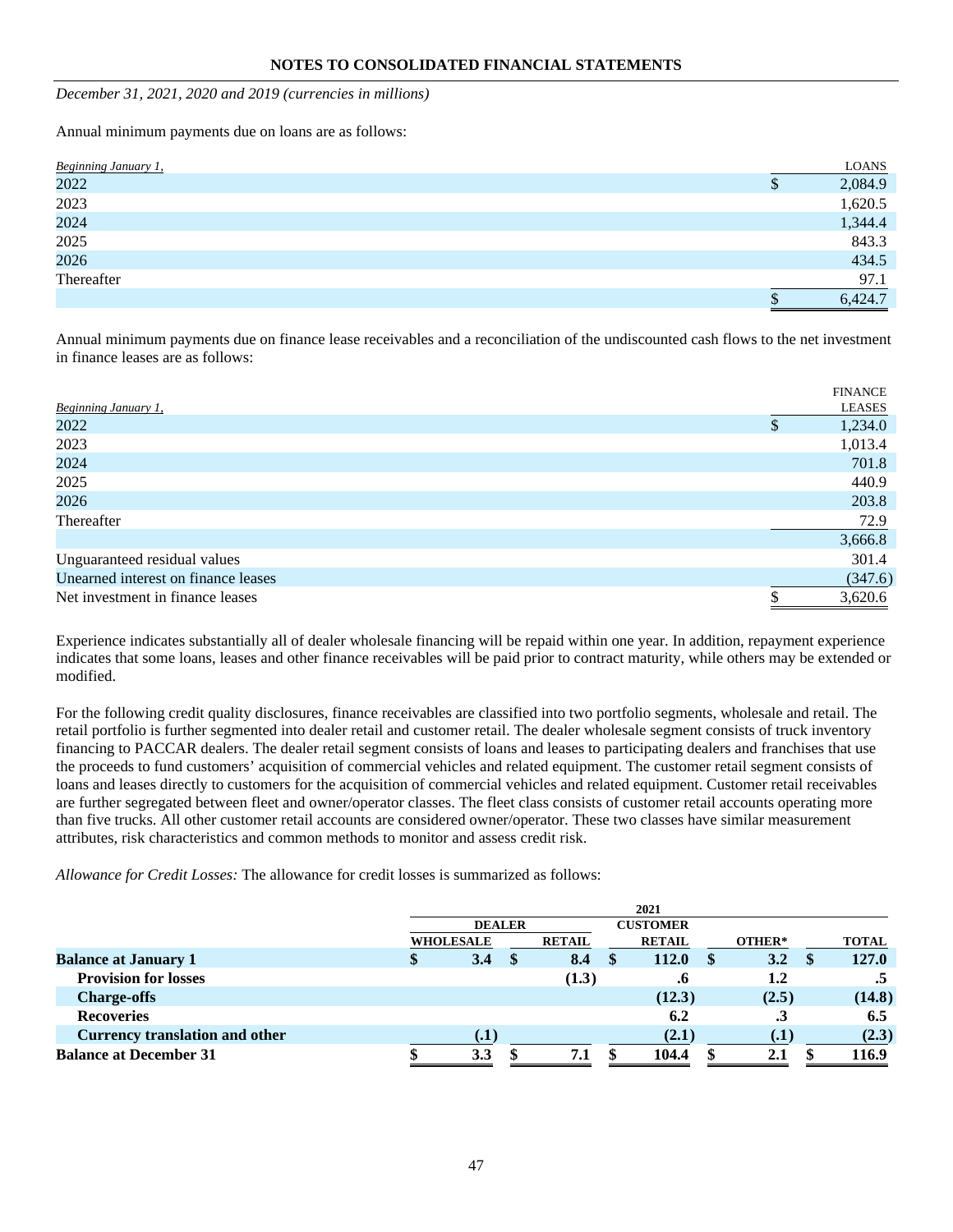# *December 31, 2021, 2020 and 2019 (currencies in millions)*

|                                |                  |               |               | 2020            |          |        |              |
|--------------------------------|------------------|---------------|---------------|-----------------|----------|--------|--------------|
|                                |                  | <b>DEALER</b> |               | <b>CUSTOMER</b> |          |        |              |
|                                | <b>WHOLESALE</b> |               | <b>RETAIL</b> | <b>RETAIL</b>   |          | OTHER* | <b>TOTAL</b> |
| Balance at January 1 **        | 4.3              |               | 9.2           | 101.4           | <b>S</b> | 3.7    | 118.6        |
| Provision for losses           | (1.0)            |               | (0.8)         | 30.1            |          | ت      | 28.8         |
| Charge-offs                    |                  |               |               | (26.6)          |          | (1.4)  | (28.0)       |
| Recoveries                     |                  |               |               | 5.3             |          |        | 5.7          |
| Currency translation and other | $\cdot$ 1        |               |               | 1.8             |          |        | 1.9          |
| Balance at December 31         | 3.4              |               | 8.4           | 12.0            |          | 3.2    | 127.0        |

Operating lease and other trade receivables.

\*\* The beginning balance has been adjusted for the adoption of ASU 2016-13.

|                                |   |                  |    |        | 2019            |               |        |         |
|--------------------------------|---|------------------|----|--------|-----------------|---------------|--------|---------|
|                                |   | <b>DEALER</b>    |    |        | <b>CUSTOMER</b> |               |        |         |
|                                |   | <b>WHOLESALE</b> |    | RETAIL | <b>RETAIL</b>   |               | OTHER* | TOTAL   |
| <b>Balance at January 1</b>    | D | 6.8              | -S | 10.0   | 93.8            | <sup>\$</sup> | 3.2    | 113.8   |
| Provision for losses           |   | (1.6)            |    | (1.0)  | 14.2            |               | 3.8    | 15.4    |
| Charge-offs                    |   | (.6)             |    |        | (24.2)          |               | (3.6)  | (28.4)  |
| Recoveries                     |   |                  |    |        | 10.7            |               |        | 11.0    |
| Currency translation and other |   | (.3)             |    |        | .7              |               |        | $\cdot$ |
| Balance at December 31         |   | 4.3              |    | 9.2    | 95.2            |               | 3.7    | 112.4   |

\* Operating lease and other trade receivables.

*Credit Quality:* The Company's customers are principally concentrated in the transportation industry in North America, Europe and Australia. The Company's portfolio assets are diversified over a large number of customers and dealers with no single customer or dealer balances representing over 5% of the total portfolio assets. The Company retains as collateral a security interest in the related equipment.

At the inception of each contract, the Company considers the credit risk based on a variety of credit quality factors including prior payment experience, customer financial information, credit-rating agency ratings, loan-to-value ratios and other internal metrics. On an ongoing basis, the Company monitors credit quality based on past due status and collection experience as there is a meaningful correlation between the past due status of customers and the risk of loss.

The Company has three credit quality indicators: performing, watch and at-risk. Performing accounts pay in accordance with the contractual terms and are not considered high-risk. Watch accounts include accounts 31 to 90 days past due and large accounts that are performing but are considered to be high-risk. Watch accounts are not impaired. At-risk accounts are accounts that are impaired, including TDRs, accounts over 90 days past due and other accounts on non-accrual status.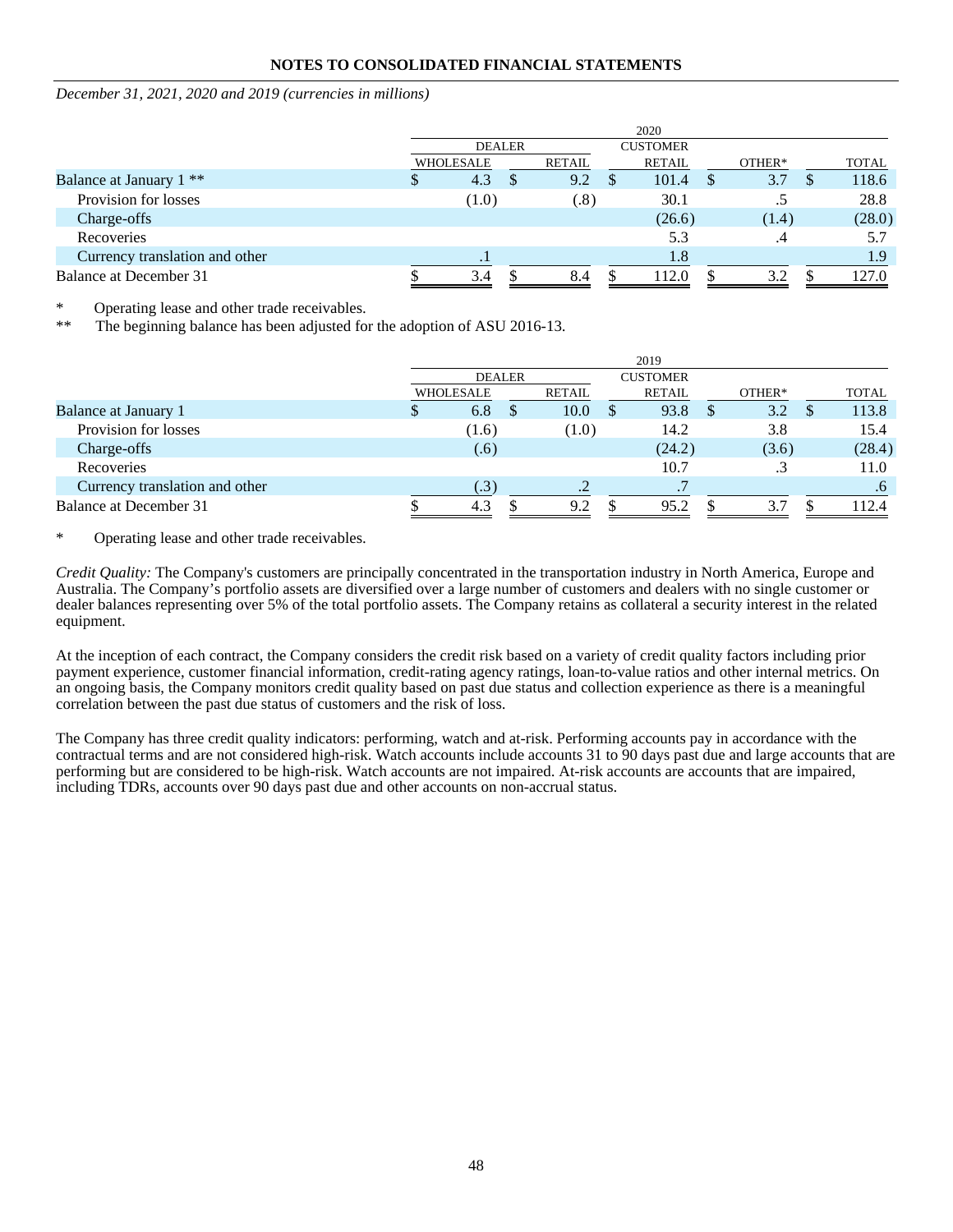The table below summarizes the amortized cost basis of the Company's finance receivables within each credit quality indicator by year of origination and portfolio class.

|                       | <b>REVOLVING</b> |               |           |               |           |               |               |       |               |         |               |              |               |
|-----------------------|------------------|---------------|-----------|---------------|-----------|---------------|---------------|-------|---------------|---------|---------------|--------------|---------------|
| At December 31, 2021  | <b>LOANS</b>     |               | 2021      |               | 2020      | 2019          |               | 2018  |               | 2017    |               | <b>PRIOR</b> | <b>TOTAL</b>  |
| Dealer:               |                  |               |           |               |           |               |               |       |               |         |               |              |               |
| Wholesale:            |                  |               |           |               |           |               |               |       |               |         |               |              |               |
| Performing            | \$<br>1,859.7    |               |           |               |           |               |               |       |               |         |               |              | \$1,859.7     |
| Watch                 | 6.1              |               |           |               |           |               |               |       |               |         |               |              | 6.1           |
|                       | \$<br>1,865.8    |               |           |               |           |               |               |       |               |         |               |              | \$1,865.8     |
| Retail:               |                  |               |           |               |           |               |               |       |               |         |               |              |               |
| Performing            | \$<br>201.9      | \$            | 434.4     | $\mathcal{S}$ | 315.4     | \$<br>311.7   | <sup>\$</sup> | 176.0 | $\mathcal{S}$ | 118.2   | $\mathcal{S}$ | 96.9         | \$1,654.5     |
| Watch                 |                  |               | 7.0       |               | 3.6       | 9.1           |               | 4.6   |               | 1.1     |               |              | 25.4          |
| At-risk               |                  |               |           |               |           |               |               |       |               |         |               | 1.1          | 1.1           |
|                       | \$<br>201.9      | \$            | 441.4     | \$            | 319.0     | \$<br>320.8   | \$            | 180.6 | \$            | 119.3   | \$            | 98.0         | \$<br>1,681.0 |
| Total dealer          | \$<br>2,067.7    | \$            | 441.4     | \$            | 319.0     | \$<br>320.8   | \$            | 180.6 | \$            | 119.3   | \$            | 98.0         | \$3,546.8     |
| Customer retail:      |                  |               |           |               |           |               |               |       |               |         |               |              |               |
| Fleet:                |                  |               |           |               |           |               |               |       |               |         |               |              |               |
| Performing            |                  |               | \$2,851.7 |               | \$1,913.3 | \$1,227.0     | \$.           | 608.4 | \$            | 220.4   | \$            | 66.5         | \$6,887.3     |
| Watch                 |                  |               | 2.6       |               | 6.5       | 4.3           |               | 5.3   |               | .6      |               | $\cdot$ .2   | 19.5          |
| At-risk               |                  |               | 6.0       |               | 8.5       | 26.0          |               | 10.6  |               | 3.3     |               | $\cdot$ 4    | 54.8          |
|                       |                  |               | \$2,860.3 |               | \$1,928.3 | \$1,257.3     | $\mathcal{S}$ | 624.3 | $\mathcal{S}$ | 224.3   | $\mathcal{S}$ | 67.1         | \$6,961.6     |
| Owner/operator:       |                  |               |           |               |           |               |               |       |               |         |               |              |               |
| Performing            |                  | $\mathcal{S}$ | 611.9     | \$            | 389.9     | \$<br>228.1   | $\mathcal{S}$ | 116.0 | $\mathbb{S}$  | 38.6    | $\mathbb{S}$  | 10.1         | \$1,394.6     |
| Watch                 |                  |               | .7        |               | .5        | .7            |               | .4    |               | $\cdot$ |               |              | 2.4           |
| At-risk               |                  |               | $\cdot$   |               | 1.3       | 1.5           |               | 2.0   |               | .5      |               | $\cdot$      | 5.7           |
|                       |                  | \$            | 612.8     | \$            | 391.7     | \$<br>230.3   | \$            | 118.4 | \$            | 39.2    | \$            | 10.3         | \$<br>1,402.7 |
| Total customer retail |                  | \$            | 3,473.1   | \$            | 2,320.0   | \$<br>1,487.6 | \$            | 742.7 | \$            | 263.5   | \$            | 77.4         | \$<br>8,364.3 |
| Total                 | \$<br>2,067.7    |               | \$3,914.5 | \$            | 2,639.0   | \$<br>1,808.4 | \$            | 923.3 |               | 382.8   |               | 175.4        | \$11,911.1    |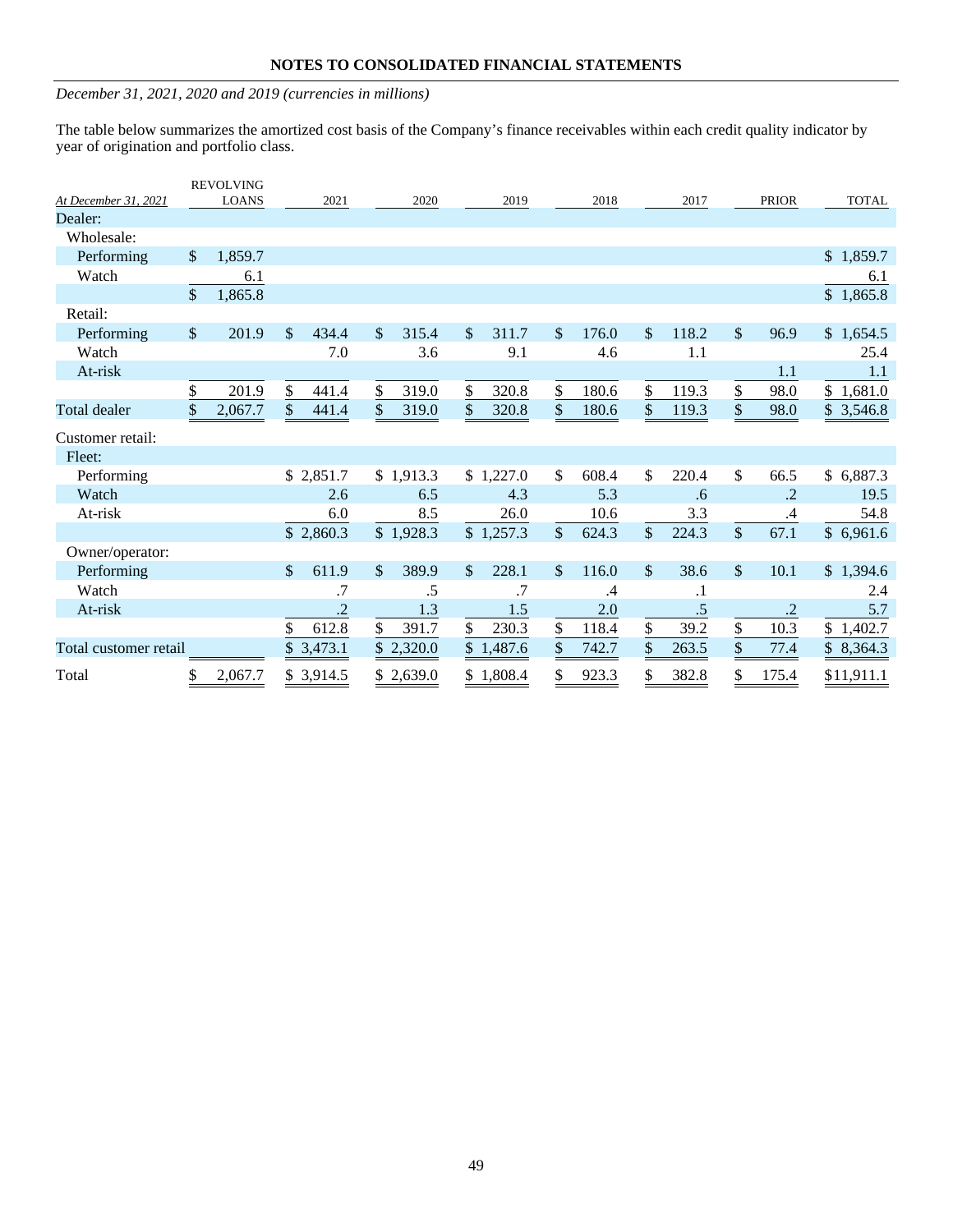*December 31, 2021, 2020 and 2019 (currencies in millions)*

|                       |               | <b>REVOLVING</b> |               |           |               |           |               |           |               |       |               |         |               |              |               |
|-----------------------|---------------|------------------|---------------|-----------|---------------|-----------|---------------|-----------|---------------|-------|---------------|---------|---------------|--------------|---------------|
| At December 31, 2020  |               | <b>LOANS</b>     |               | 2020      |               | 2019      |               | 2018      |               | 2017  |               | 2016    |               | <b>PRIOR</b> | <b>TOTAL</b>  |
| Dealer:               |               |                  |               |           |               |           |               |           |               |       |               |         |               |              |               |
| Wholesale:            |               |                  |               |           |               |           |               |           |               |       |               |         |               |              |               |
| Performing            | $\mathbb{S}$  | 2,004.5          |               |           |               |           |               |           |               |       |               |         |               |              | \$2,004.5     |
| Watch                 |               | 7.9              |               |           |               |           |               |           |               |       |               |         |               |              | 7.9           |
|                       | $\mathcal{S}$ | 2,012.4          |               |           |               |           |               |           |               |       |               |         |               |              | \$2,012.4     |
| Retail:               |               |                  |               |           |               |           |               |           |               |       |               |         |               |              |               |
| Performing            | $\mathbb{S}$  | 20.7             | $\mathcal{S}$ | 504.2     | \$            | 474.9     | \$            | 268.0     | \$            | 180.1 | \$            | 100.4   | $\mathcal{S}$ | 132.0        | \$1,680.3     |
| Watch                 |               |                  |               | 5.2       |               | 10.5      |               | 4.5       |               | 1.4   |               |         |               |              | 21.6          |
| At-risk               |               |                  |               |           |               |           |               |           |               |       |               | 1.2     |               |              | 1.2           |
|                       | \$            | 20.7             | \$            | 509.4     | \$            | 485.4     | \$            | 272.5     | \$            | 181.5 | \$            | 101.6   | \$            | 132.0        | \$1,703.1     |
| <b>Total dealer</b>   | \$            | 2,033.1          | \$            | 509.4     | \$            | 485.4     | \$            | 272.5     | \$            | 181.5 | \$            | 101.6   | \$            | 132.0        | \$3,715.5     |
| Customer retail:      |               |                  |               |           |               |           |               |           |               |       |               |         |               |              |               |
| Fleet:                |               |                  |               |           |               |           |               |           |               |       |               |         |               |              |               |
| Performing            |               |                  |               | \$2,664.9 |               | \$1,921.6 |               | \$1,203.7 | \$            | 533.7 | \$            | 234.2   | \$            | 65.2         | \$6,623.3     |
| Watch                 |               |                  |               | 13.5      |               | 17.8      |               | 11.8      |               | 5.9   |               | 1.5     |               | 1.2          | 51.7          |
| At-risk               |               |                  |               | 8.0       |               | 37.0      |               | 18.2      |               | 12.2  |               | 2.4     |               | .8           | 78.6          |
|                       |               |                  |               | \$2,686.4 |               | \$1,976.4 |               | \$1,233.7 | $\mathcal{S}$ | 551.8 | $\mathbb{S}$  | 238.1   | \$            | 67.2         | \$6,753.6     |
| Owner/operator:       |               |                  |               |           |               |           |               |           |               |       |               |         |               |              |               |
| Performing            |               |                  | $\mathcal{S}$ | 554.6     | $\mathcal{S}$ | 376.4     | $\mathcal{S}$ | 225.1     | \$            | 105.2 | <sup>\$</sup> | 41.2    | $\mathcal{S}$ | 9.1          | \$1,311.6     |
| Watch                 |               |                  |               | 1.6       |               | 2.7       |               | 2.0       |               | .7    |               | .2      |               | $\cdot$      | 7.4           |
| At-risk               |               |                  |               | .9        |               | 2.1       |               | 3.2       |               | 1.2   |               | $\cdot$ |               | .3           | 8.1           |
|                       |               |                  | \$            | 557.1     | \$            | 381.2     | \$            | 230.3     | \$            | 107.1 | \$            | 41.8    | \$            | 9.6          | \$1,327.1     |
| Total customer retail |               |                  | \$            | 3,243.5   | \$            | 2,357.6   |               | 1,464.0   | \$            | 658.9 | \$            | 279.9   | \$            | 76.8         | \$<br>8,080.7 |
| Total                 | \$            | 2,033.1          |               | \$3,752.9 | \$            | 2,843.0   |               | \$1,736.5 | \$            | 840.4 | \$            | 381.5   |               | 208.8        | \$11,796.2    |

The tables below summarize the Company's finance receivables by aging category. In determining past due status, the Company considers the entire contractual account balance past due when any installment is over 30 days past due. Substantially all customer accounts that were greater than 30 days past due prior to credit modification became current upon modification for aging purposes.

|                                    | <b>DEALER</b>    |               |               | <b>CUSTOMER RETAIL</b> |                        |    |                 |     |              |
|------------------------------------|------------------|---------------|---------------|------------------------|------------------------|----|-----------------|-----|--------------|
|                                    |                  |               |               |                        |                        |    | OWNER/          |     |              |
| At December 31, 2021               | <b>WHOLESALE</b> |               | <b>RETAIL</b> |                        | <b>FLEET</b>           |    | <b>OPERATOR</b> |     | <b>TOTAL</b> |
| Current and up to 30 days past due | \$<br>1,865.4    |               | 1,681.0       | \$.                    | 6.939.7                | S  | 1,396.4         | \$. | 11,882.5     |
| $31 - 60$ days past due            | .4               |               |               |                        | 9.3                    |    | 1.8             |     | 11.5         |
| Greater than 60 days past due      |                  |               |               |                        | 12.6                   |    | 4.5             |     | <b>17.1</b>  |
|                                    | 1,865.8          |               | 1,681.0       |                        | 6,961.6                |    | 1,402.7         |     | 11,911.1     |
|                                    |                  | <b>DEALER</b> |               |                        | <b>CUSTOMER RETAIL</b> |    |                 |     |              |
|                                    |                  |               |               |                        |                        |    | OWNER/          |     |              |
| At December 31, 2020               | <b>WHOLESALE</b> |               | <b>RETAIL</b> |                        | <b>FLEET</b>           |    | <b>OPERATOR</b> |     | <b>TOTAL</b> |
| Current and up to 30 days past due | \$<br>2,012.4    | \$.           | 1,703.1       | S                      | 6,718.3                | S. | 1,314.7         | S   | 11,748.5     |
| $31 - 60$ days past due            |                  |               |               |                        | 12.3                   |    | 6.5             |     | 18.8         |
| Greater than 60 days past due      |                  |               |               |                        | 23.0                   |    | 5.9             |     | 28.9         |
|                                    | \$<br>2.012.4    |               | 1.703.1       |                        | 6,753.6                |    | 1.327.1         |     | 11.796.2     |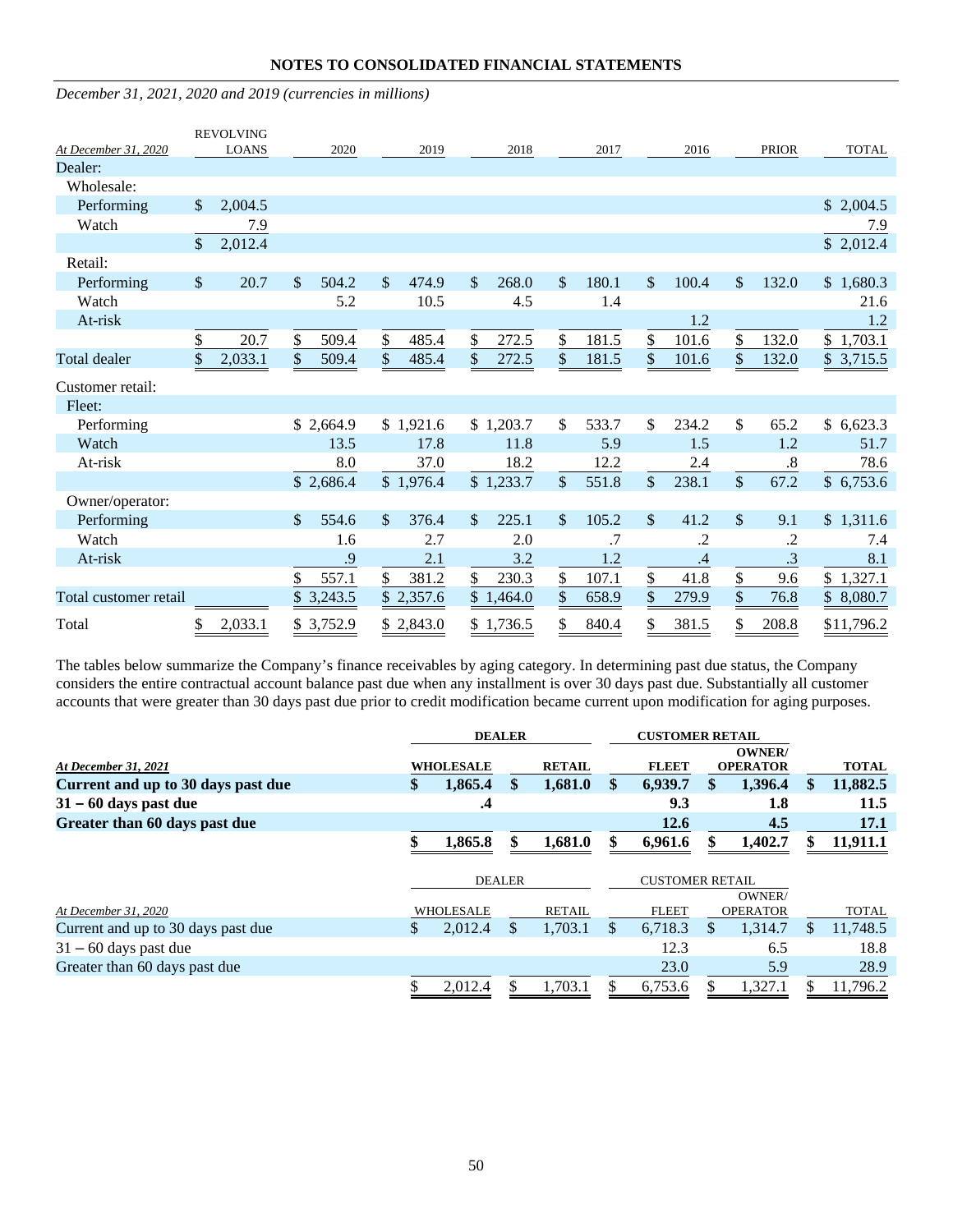The amortized cost basis of finance receivables that are on non-accrual status was as follows:

|                                               | <b>DEALER</b>    |    |               | <b>CUSTOMER RETAIL</b> |                        |          |                 |          |              |
|-----------------------------------------------|------------------|----|---------------|------------------------|------------------------|----------|-----------------|----------|--------------|
|                                               |                  |    |               |                        |                        |          | <b>OWNER</b>    |          |              |
| At December 31, 2021                          | <b>WHOLESALE</b> |    | <b>RETAIL</b> |                        | <b>FLEET</b>           |          | <b>OPERATOR</b> |          | <b>TOTAL</b> |
| Amortized cost basis with a specific reserve  |                  |    |               | S                      | 40.3                   | S        | 5.7             | <b>S</b> | 46.0         |
| Amortized cost basis with no specific reserve |                  | \$ | 1.1           |                        | 4.7                    |          |                 |          | 5.8          |
| <b>Total</b>                                  |                  |    | 1.1           |                        | 45.0                   |          | 5.7             |          | 51.8         |
|                                               |                  |    |               |                        |                        |          |                 |          |              |
|                                               | <b>DEALER</b>    |    |               |                        | <b>CUSTOMER RETAIL</b> |          |                 |          |              |
|                                               |                  |    |               |                        |                        |          | OWNER/          |          |              |
| At December 31, 2020                          | <b>WHOLESALE</b> |    | <b>RETAIL</b> |                        | <b>FLEET</b>           |          | <b>OPERATOR</b> |          | <b>TOTAL</b> |
| Amortized cost basis with a specific reserve  |                  |    |               | ъĐ                     | 76.9                   | <b>S</b> | 8.1             |          | 85.0         |
| Amortized cost basis with no specific reserve |                  |    | 1.2           |                        | 1.7                    |          |                 |          | 2.9          |
| Total                                         |                  |    | 1.2           |                        | 78.6                   |          | 8.1             |          | 87.9         |

Interest income recognized on a cash basis for finance receivables that are on non-accrual status was as follows:

| Year Ended December 31, | 2021                 | 2020    | 2019    |
|-------------------------|----------------------|---------|---------|
| Dealer:                 |                      |         |         |
| Retail                  | $\cdot$ <sup>2</sup> | ت       |         |
| Customer retail:        |                      |         |         |
| Fleet                   | 3.1                  | 1.0     |         |
| Owner/operator          | $\bullet$            | $\cdot$ | $\cdot$ |
|                         | <b>3.8</b>           | 2.0     |         |

*Troubled Debt Restructurings:* The balance of TDRs was \$41.6 and \$63.1 at December 31, 2021 and 2020, respectively. At modification date, the pre-modification and post-modification amortized cost basis balances for finance receivables modified during the period by portfolio class were as follows:

|                | 2021                        |     |                     |                     | 2020                 |  |
|----------------|-----------------------------|-----|---------------------|---------------------|----------------------|--|
|                | <b>AMORTIZED COST BASIS</b> |     |                     |                     | AMORTIZED COST BASIS |  |
|                | POST-<br>PRE-               |     |                     | PRE-                | POST-                |  |
|                | <b>MODIFICATION</b>         |     | <b>MODIFICATION</b> | <b>MODIFICATION</b> | MODIFICATION         |  |
| Fleet          |                             | 7.1 | 7.0                 | 72.5                | 72.5                 |  |
| Owner/operator |                             |     |                     | 2.2                 | 2.2                  |  |
|                |                             | 8.1 | 8.0                 | 74.7                | 74.7                 |  |

The effect on the allowance for credit losses from such modifications was not significant at December 31, 2021 and 2020.

TDRs modified during the previous twelve months that subsequently defaulted (i.e., became more than 30 days past due) in the years ended December 31, 2021 and 2020 were nil and \$4.1, respectively.

There were nil and \$2.0 of finance receivables modified as TDRs during the previous twelve months that subsequently defaulted and were charged off for the years ended December 31, 2021 and 2020, respectively.

*Repossessions:* When the Company determines a customer is not likely to meet its contractual commitments, the Company repossesses the vehicles which serve as collateral for the loans, finance leases and equipment under operating leases. The Company records the vehicles as used truck inventory included in Financial Services Other assets on the Consolidated Balance Sheets. The balance of repossessed inventory at December 31, 2021 and 2020 was \$4.7 and \$18.1, respectively. Proceeds from the sales of repossessed assets were \$45.3, \$85.6 and \$62.4 for the years ended December 31, 2021, 2020 and 2019, respectively. These amounts are included in Proceeds from asset disposals in the Consolidated Statements of Cash Flows. Write-downs of repossessed equipment on operating leases are recorded as impairments and included in Financial Services Depreciation and other expenses on the Consolidated Statements of Income.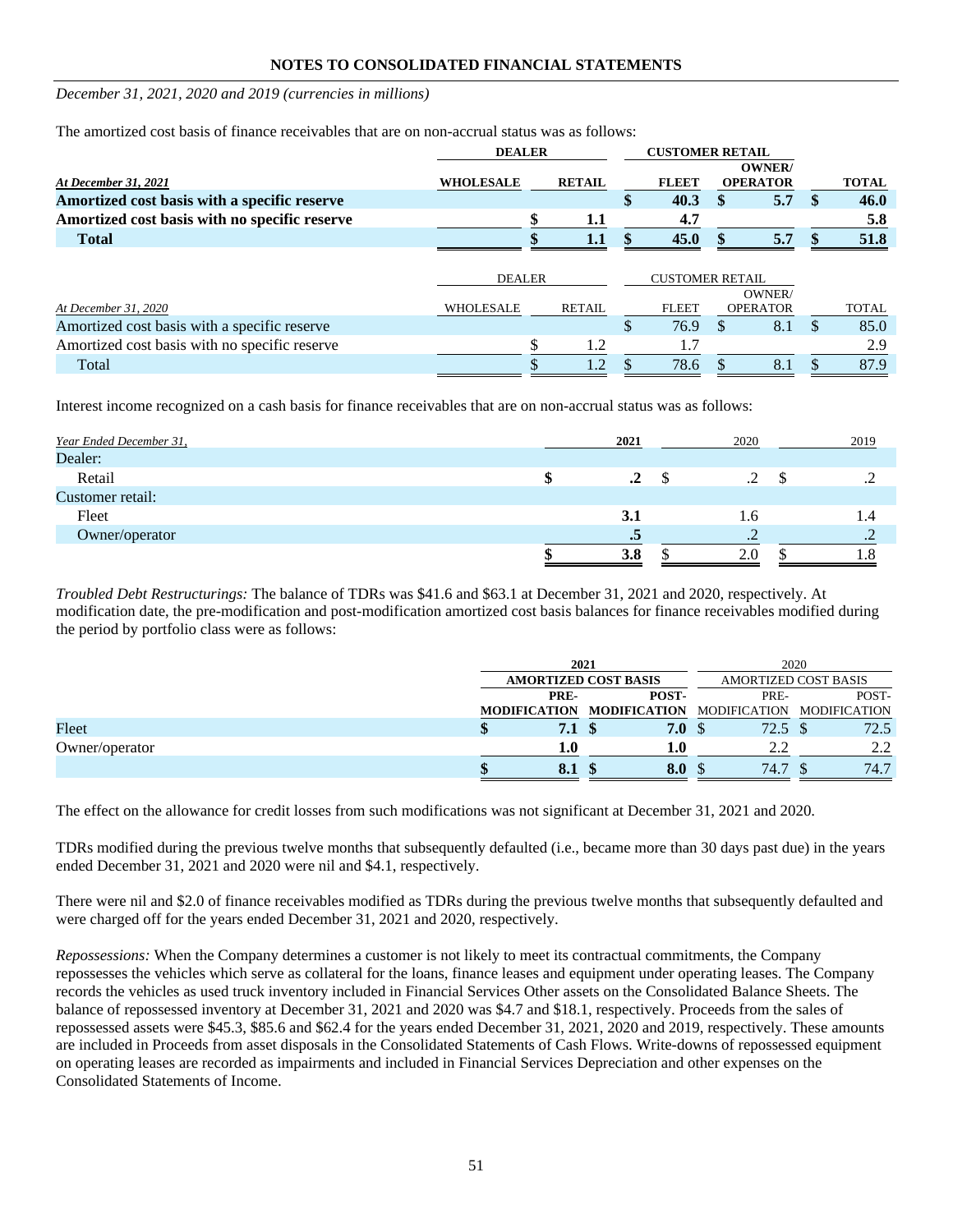## **F. EQUIPMENT ON OPERATING LEASES**

A summary of equipment on operating leases for Truck, Parts and Other and for the Financial Services segment is presented below.

|                                 | TRUCK. PARTS AND OTHER |        |  |        |  |          | <b>FINANCIAL SERVICES</b> |          |  |
|---------------------------------|------------------------|--------|--|--------|--|----------|---------------------------|----------|--|
| At December 31.                 |                        | 2021   |  | 2020   |  | 2021     |                           | 2020     |  |
| Equipment on operating leases   |                        | 400.9  |  | 576.8  |  | 4.285.6  |                           | 4.493.9  |  |
| Less allowance for depreciation |                        | (98.5) |  | 154.9) |  | (1.399.1 |                           | 1,331.1) |  |
|                                 |                        | 302.4  |  | 421.9  |  | 2,886.5  |                           | 3.162.8  |  |

Annual minimum lease payments due on Financial Services operating leases beginning January 1, 2022 are \$599.7, \$397.9, \$206.5, \$82.5, \$22.8 and \$1.9 thereafter.

When the equipment is sold subject to an RVG, the full sales price is received from the customer. A liability is established for the residual value obligation with the remainder of the proceeds recorded as deferred lease revenue. These amounts are summarized below:

|                           | TRUCK, PARTS AND OTHER |       |  |  |  |  |
|---------------------------|------------------------|-------|--|--|--|--|
| At December 31,           | 2021                   | 2020  |  |  |  |  |
| Residual value guarantees | 247.0                  | 358.4 |  |  |  |  |
| Deferred lease revenues   | 82.1                   | 99.0  |  |  |  |  |
|                           | 329.1                  | 457.4 |  |  |  |  |

Annual maturities of the RVGs beginning January 1, 2022 are \$113.3, \$45.6, \$59.8, \$14.5, \$13.8 and nil thereafter. The deferred lease revenue is amortized on a straight-line basis over the RVG contract period. At December 31, 2021, the annual amortization of deferred revenues beginning January 1, 2022 is \$36.2, \$22.0, \$12.8, \$11.1 and nil thereafter.

## **G. PROPERTY, PLANT AND EQUIPMENT**

Property, plant and equipment included the following:

| At December 31,                             | <b>USEFUL LIVES</b> | 2021      | 2020      |
|---------------------------------------------|---------------------|-----------|-----------|
| Land                                        |                     | 277.6     | 286.4     |
| Buildings and improvements                  | $10 - 40$ years     | 1.596.8   | 1.474.7   |
| Machinery, equipment and production tooling | $3 - 20$ years      | 5,076.0   | 4,234.4   |
| Construction in progress                    |                     | 313.9     | 1,081.8   |
|                                             |                     | 7.264.3   | 7,077.3   |
| Less allowance for depreciation             |                     | (3,866.2) | (3,806.9) |
|                                             |                     | 3,398.1   | 3.270.4   |

## **H. ACCOUNTS PAYABLE, ACCRUED EXPENSES AND OTHER**

Accounts payable, accrued expenses and other include the following:

| At December 31,              | 2021          | 2020    |
|------------------------------|---------------|---------|
| Truck, Parts and Other:      |               |         |
| Accounts payable             | \$<br>1,393.5 | 1,176.2 |
| Product support liabilities  | 475.0         | 514.6   |
| Accrued expenses             | 611.5         | 446.5   |
| Right-of-return liabilities  | 436.1         | 337.3   |
| Accrued capital expenditures | 242.2         | 288.8   |
| Salaries and wages           | 310.4         | 260.8   |
| Other                        | 462.2         | 389.7   |
|                              | 3.930.9       | 3.413.9 |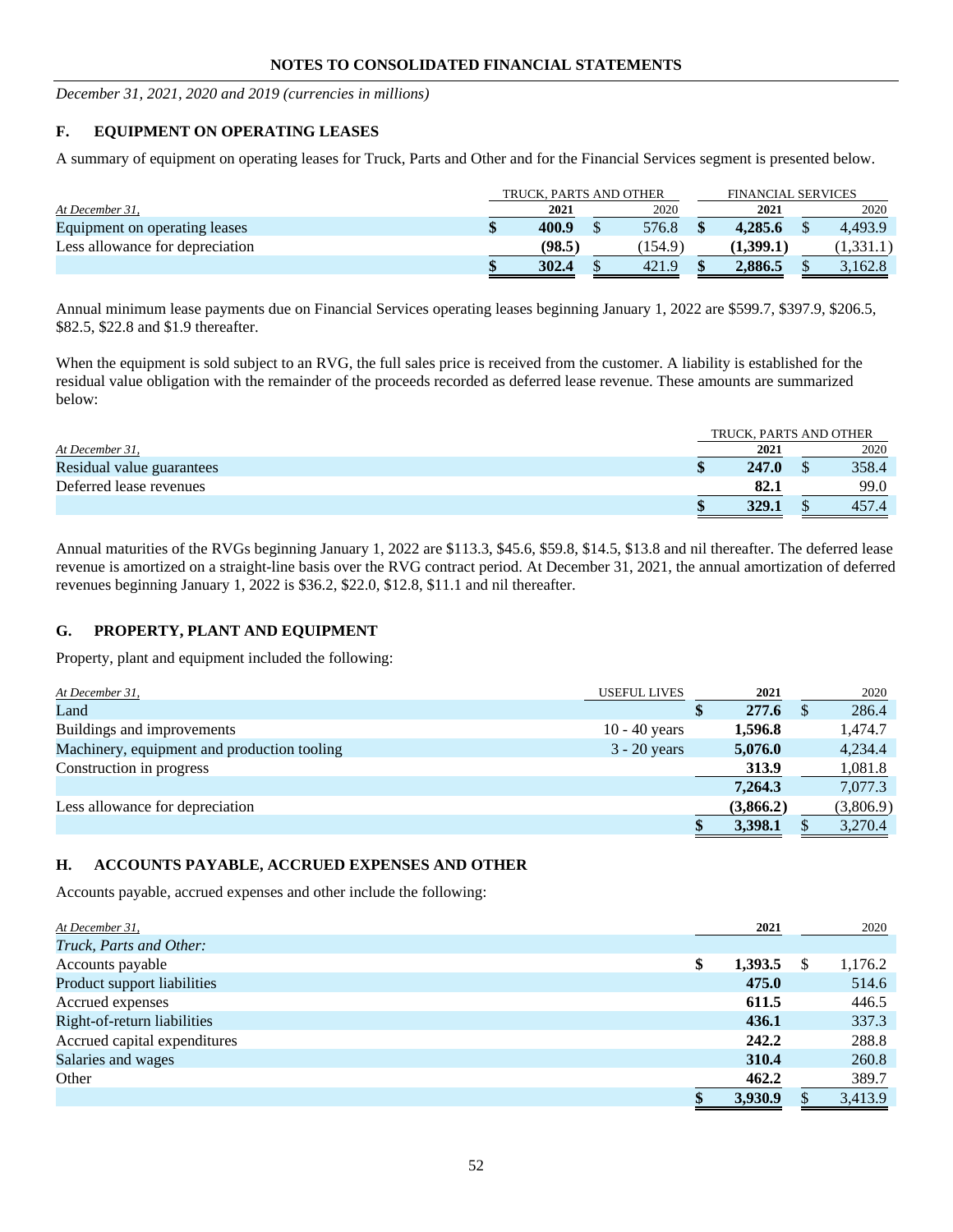# **I. PRODUCT SUPPORT LIABILITIES**

Changes in product support liabilities are summarized as follows:

| 2021        |               | 2020    |               | 2019    |
|-------------|---------------|---------|---------------|---------|
| \$<br>389.7 | <sup>\$</sup> | 440.0   | <sup>\$</sup> | 380.2   |
| 298.2       |               | 295.0   |               | 386.3   |
| (396.3)     |               | (437.2) |               | (343.7) |
| 58.3        |               | 84.1    |               | 19.8    |
| (5.6)       |               | 7.8     |               | (2.6)   |
| 344.3       |               | 389.7   |               | 440.0   |
| 2021        |               | 2020    |               | 2019    |
| \$<br>795.8 | $\mathcal{S}$ | 801.4   | -S            | 699.9   |
| 487.1       |               | 409.9   |               | 499.1   |
| (487.8)     |               | (438.9) |               | (396.4) |
| (19.9)      |               | 23.4    |               | (1.2)   |
| 775.2       |               | 795.8   |               | 801.4   |
|             |               |         |               |         |

The Company expects to recognize approximately \$261.0 of the remaining deferred revenues on extended warranties and R&M contracts in 2022, \$246.3 in 2023, \$155.9 in 2024, \$75.1 in 2025, \$32.2 in 2026 and \$4.7 thereafter.

Product support liabilities are included in the accompanying Consolidated Balance Sheets as follows:

|                                              | <b>WARRANTY RESERVES</b> |       |       | <b>DEFERRED REVENUES</b> |       |
|----------------------------------------------|--------------------------|-------|-------|--------------------------|-------|
| At December 31,                              | 2021                     | 2020  | 2021  |                          | 2020  |
| Truck, Parts and Other:                      |                          |       |       |                          |       |
| Accounts payable, accrued expenses and other | 215.5                    | 245.6 | 259.5 |                          | 269.0 |
| Other liabilities                            | 128.8                    | 144.1 | 503.2 |                          | 513.1 |
| <b>Financial Services:</b>                   |                          |       |       |                          |       |
| Accounts payable, accrued expenses and other |                          |       | 4.6   |                          | 5.7   |
| Deferred taxes and other liabilities         |                          |       | 7.9   |                          | 8.0   |
|                                              | 344.3                    | 389.7 | 775.2 |                          | 795.8 |

## **J. BORROWINGS AND CREDIT ARRANGEMENTS**

Financial Services borrowings include the following:

|                   | 2021             |  |                   |          | 2020             |  |                   |  |
|-------------------|------------------|--|-------------------|----------|------------------|--|-------------------|--|
|                   | <b>EFFECTIVE</b> |  |                   |          | <b>EFFECTIVE</b> |  |                   |  |
| At December 31,   | <b>RATE</b>      |  | <b>BORROWINGS</b> |          | RATE             |  | <b>BORROWINGS</b> |  |
| Commercial paper  | $.2\%$ \$        |  |                   | 3,025.1  | $.4\%$           |  | 3,113.5           |  |
| <b>Bank loans</b> | $4.1\%$          |  |                   | 277.9    | 5.9%             |  | 230.9             |  |
|                   |                  |  |                   | 3,303.0  |                  |  | 3,344.4           |  |
| Term notes        | $1.5\%$          |  |                   | 7,128.8  | 1.7%             |  | 7,508.9           |  |
|                   | $1.2\%$          |  |                   | 10,431.8 | 1.4%             |  | 10,853.3          |  |

Commercial paper and term notes borrowings were \$10,153.9 and \$10,622.4 at December 31, 2021 and 2020, respectively. Unamortized debt issuance costs, unamortized discounts and the net effect of fair value hedges were \$(21.6) and \$(12.7) at December 31, 2021 and 2020, respectively. The effective rate is the weighted average rate as of December 31, 2021 and 2020 and includes the effects of interest-rate contracts.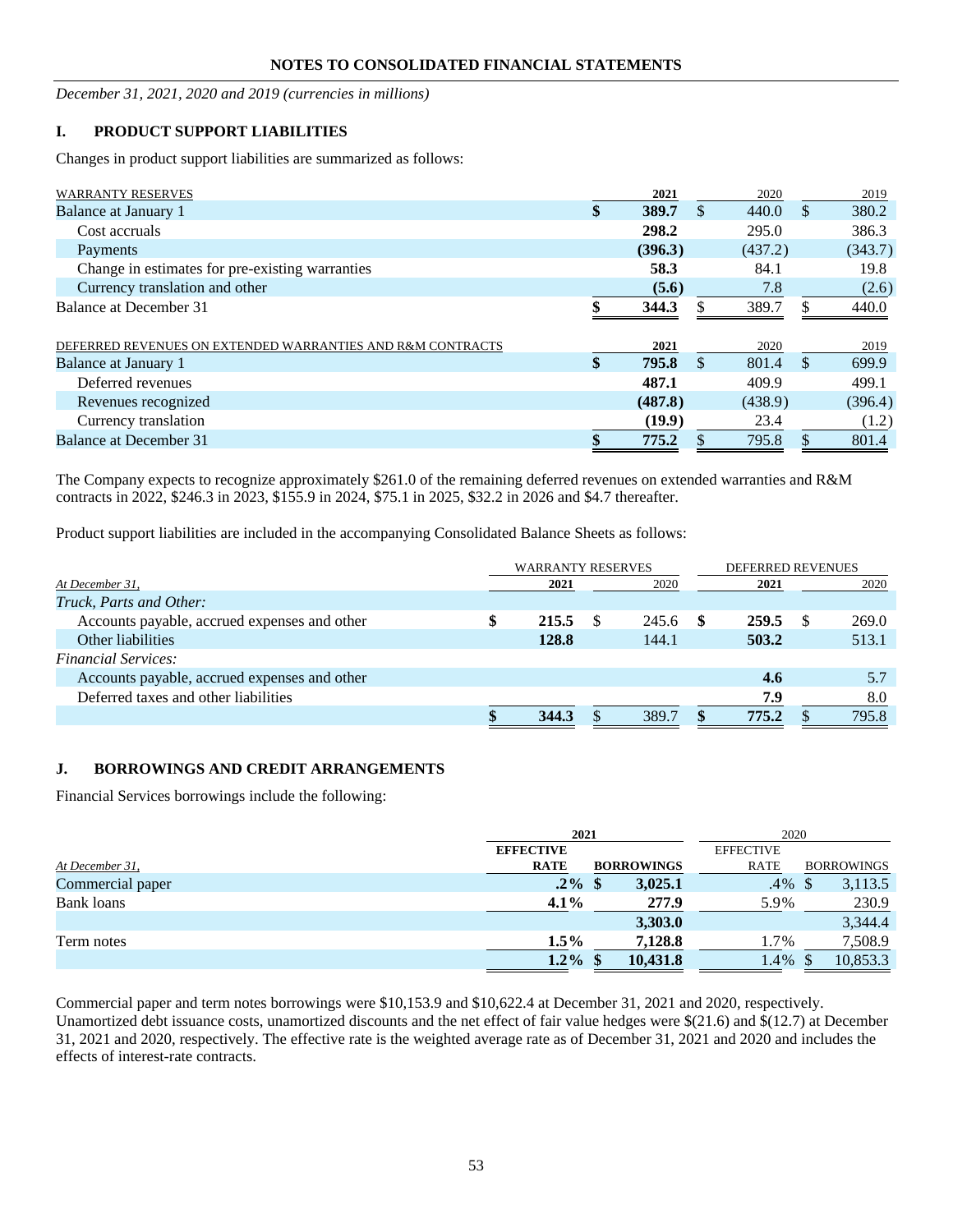#### *December 31, 2021, 2020 and 2019 (currencies in millions)*

The annual maturities of the Financial Services borrowings are as follows:

|                      | <b>COMMERCIAL</b> |              |    | <b>BANK</b>  |  | <b>TERM</b>  |              |
|----------------------|-------------------|--------------|----|--------------|--|--------------|--------------|
| Beginning January 1, |                   | <b>PAPER</b> |    | <b>LOANS</b> |  | <b>NOTES</b> | <b>TOTAL</b> |
| 2022                 |                   | 3,025.2      | \$ | 77.7         |  | 2,200.0      | 5,302.9      |
| 2023                 |                   |              |    | 18.5         |  | 2,200.0      | 2,218.5      |
| 2024                 |                   |              |    | 147.7        |  | 1,709.2      | 1,856.9      |
| 2025                 |                   |              |    | 34.0         |  | 400.0        | 434.0        |
| 2026                 |                   |              |    |              |  | 641.1        | 641.1        |
|                      |                   | 3,025.2      | \$ | 277.9        |  | 7,150.3      | 10.453.4     |

Interest paid on borrowings was \$104.8, \$164.5 and \$203.8 in 2021, 2020 and 2019, respectively.

The primary sources of borrowings in the capital markets are commercial paper and medium-term notes issued in the public markets, and to a lesser extent, bank loans. The medium-term notes are issued by PACCAR Financial Corp. (PFC), PACCAR Financial Europe (PFE), PACCAR Financial Mexico (PFM), PACCAR Financial Pty. Ltd. (PFPL) and PACCAR Financial Ltd. (PFL Canada).

In November 2021, the Company's U.S. finance subsidiary, PFC, filed a shelf registration under the Securities Act of 1933. The total amount of medium-term notes outstanding for PFC as of December 31, 2021 was \$5,500.0. In February 2022, PFC issued \$300.0 of medium-term notes under this registration. The registration expires in November 2024 and does not limit the principal amount of debt securities that may be issued during that period.

As of December 31, 2021, the Company's European finance subsidiary, PFE, had €1,600.0 available for issuance under a €2,500.0 medium-term note program listed on the Euro MTF Market of the Luxembourg Stock Exchange. This program renews annually and expires in July 2022.

In August 2021, PFM registered a 10,000.0 Mexican pesos medium-term note and commercial paper program with the Comision Nacional Bancaria y de Valores. The registration expires in August 2026 and limits the amount of commercial paper (up to one year) to 5,000.0 Mexican pesos. At December 31, 2021, 9,540.1 Mexican pesos were available for issuance.

In August 2018, the Company's Australian subsidiary, PFPL, established a medium-term note program. The program does not limit the principal amount of debt securities that may be issued under the program. The total amount of medium-term notes outstanding for PFPL as of December 31, 2021 was 700.0 Australian dollars.

In May 2021, the Company's Canadian subsidiary, PFL Canada, established a medium-term note program. The program does not limit the principal amount of debt securities that may be issued under the program. The total amount of medium-term notes outstanding for PFL Canada as of December 31, 2021 was 150.0 Canadian dollars.

The Company has line of credit arrangements of \$3,597.0, of which \$3,319.1 were unused at December 31, 2021. Included in these arrangements are \$3,000.0 of committed bank facilities, of which \$1,000.0 expires in June 2022, \$1,000.0 expires in June 2024 and \$1,000.0 expires in June 2026. The Company intends to replace these credit facilities on or before expiration with facilities of similar amounts and duration. These credit facilities are maintained primarily to provide backup liquidity for commercial paper borrowings and maturing medium-term notes. There were no borrowings under the committed bank facilities for the year ended December 31, 2021.

## **K. LEASES**

The Company leases certain facilities and equipment. The Company determines whether an arrangement is or contains a lease at inception. The Company accounts for lease and non-lease components separately. The consideration in the contract is allocated to each separate lease and non-lease component of the contract generally based on the relative stand-alone price of the components. The lease component is accounted for in accordance with the lease standard and the non-lease component is accounted for in accordance with other standards. The Company uses its incremental borrowing rate in determining the present value of lease payments unless the rate implicit in the lease is available. The lease term may include options to extend or terminate the lease if it is reasonably certain that the Company will exercise that option. Leases that have a term of 12 months or less at the commencement date ("short-term leases") are not included in the right-of-use assets and the lease liabilities. Lease expense for the short-term leases are recognized on a straightline basis over the lease term.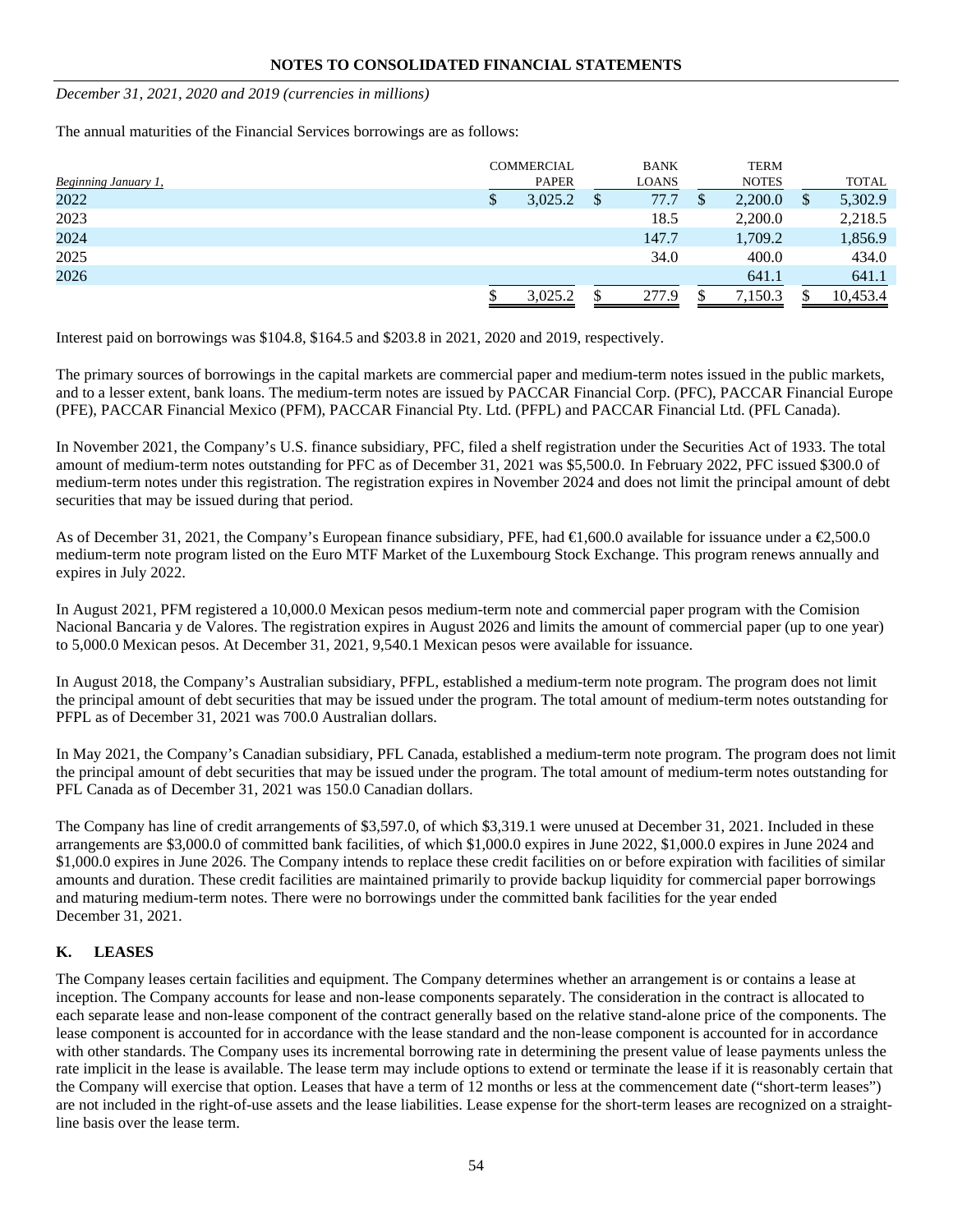The components of lease expense were as follows:

| Year Ended December 31,             | 2021          | 2020    | 2019 |
|-------------------------------------|---------------|---------|------|
| Finance lease cost                  |               |         |      |
| Amortization of right-of-use assets | \$<br>$\cdot$ | .9      |      |
| Interest on lease liabilities       |               | $\cdot$ |      |
| Operating lease cost                | 16.3          | 16.6    | 16.9 |
| Short-term lease cost               | <b>3.0</b>    | .8      |      |
| Variable lease cost                 | 1.5           | 1.7     | 1.8  |
| Total lease cost                    | 21.4          | 20.1    | 20.4 |

For the years ended December 31, 2021, 2020 and 2019, total rental expenses for all leases were \$21.4, \$20.1 and \$20.4, respectively.

Balance sheet information related to leases was as follows:

|                                              |               | 2021             |     |                |                  |               |     |                |
|----------------------------------------------|---------------|------------------|-----|----------------|------------------|---------------|-----|----------------|
|                                              |               | <b>OPERATING</b> |     | <b>FINANCE</b> | <b>OPERATING</b> |               |     | <b>FINANCE</b> |
| At December 31,                              | <b>LEASES</b> |                  |     | <b>LEASES</b>  |                  | <b>LEASES</b> |     | <b>LEASES</b>  |
| TRUCK, PARTS AND OTHER:                      |               |                  |     |                |                  |               |     |                |
| Other noncurrent assets                      | \$            | 29.8             | \$  | .9             | \$.              | 30.9          | \$  | 1.0            |
| <b>FINANCIAL SERVICES:</b>                   |               |                  |     |                |                  |               |     |                |
| Other assets                                 |               | 6.0              |     |                |                  | 9.0           |     |                |
| Total right-of-use assets                    | \$            | 35.8             | \$  | .9             | \$               | 39.9          | \$  | 1.0            |
|                                              |               |                  |     |                |                  |               |     |                |
| TRUCK, PARTS AND OTHER:                      |               |                  |     |                |                  |               |     |                |
| Accounts payable, accrued expenses and other | \$            | 12.8             | -\$ | $\cdot$        | <sup>\$</sup>    | 11.4          | -\$ | .5             |
| Other liabilities                            |               | 17.6             |     |                |                  | 20.3          |     | .5             |
| <b>FINANCIAL SERVICES:</b>                   |               |                  |     |                |                  |               |     |                |
| Accounts payable, accrued expenses and other |               | 1.5              |     |                |                  | 2.0           |     |                |
| Deferred taxes and other liabilities         |               | 4.2              |     |                |                  | 6.6           |     |                |
| Total lease liabilities                      |               | 36.1             |     | .9             |                  | 40.3          |     | 1.0            |

The weighted-average remaining lease term and discount rate were as follows at December 31:

|                                       | 2021             |                | 2020             |                |  |
|---------------------------------------|------------------|----------------|------------------|----------------|--|
|                                       | <b>OPERATING</b> | <b>FINANCE</b> | <b>OPERATING</b> | <b>FINANCE</b> |  |
|                                       | <b>LEASES</b>    | <b>LEASES</b>  | LEASES           | LEASES         |  |
| Weighted-average remaining lease term | 4.6 years        | 2.2 years      | 5.7 years        | 2.3 years      |  |
| Weighted-average discount rate        | $1.1\%$          | $2.0\%$        | $.4\%$           | 2.5%           |  |

Maturities of lease liabilities are as follows:

| Beginning January 1,    | <b>OPERATING</b><br><b>LEASES</b> | <b>FINANCE</b><br>LEASES |
|-------------------------|-----------------------------------|--------------------------|
| 2022                    | 14.5                              | د.                       |
| 2023                    | 9.3                               | .3                       |
| 2024                    | 5.0                               | $\cdot$ 1                |
| 2025                    | 2.9                               |                          |
| 2026                    | 1.6                               |                          |
| Thereafter              | 3.4                               |                          |
| Total lease payments    | 36.7                              | .9                       |
| Less: interest          | (.6)                              |                          |
| Total lease liabilities | 36.1                              | $\mathbf Q$              |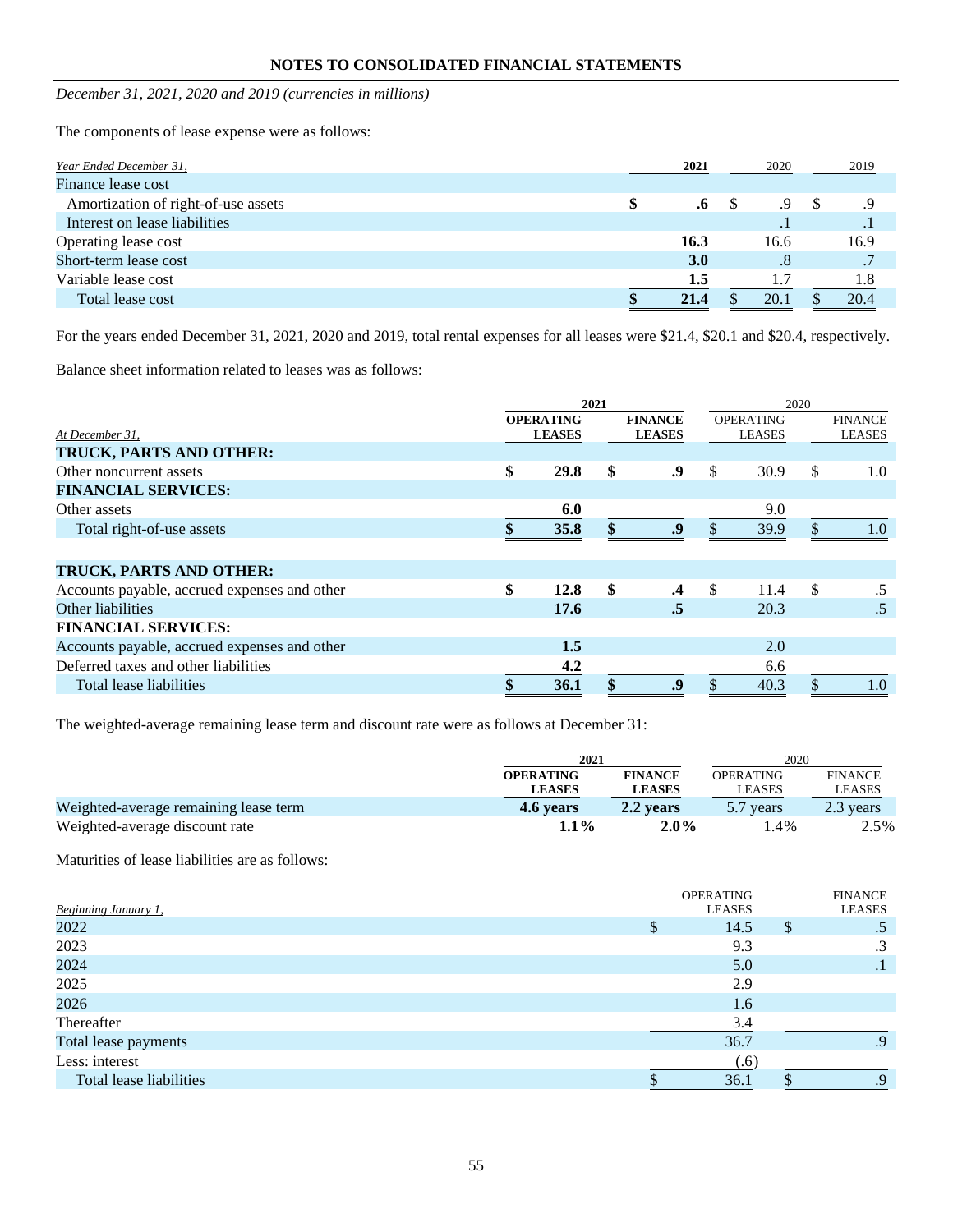Cash flow information related to leases was as follows:

| Year Ended December 31,                                                | 2021 | 2020 | 2019 |
|------------------------------------------------------------------------|------|------|------|
| Cash paid for amounts included in the measurement of lease liabilities |      |      |      |
| Operating cash flows from operating leases                             | 16.7 |      | 17.0 |
| Operating cash flows from finance leases                               |      |      |      |
| Financing cash flows from finance leases                               | .ი   |      | 1.O  |
|                                                                        |      |      |      |
| Right-of-use assets obtained in exchange for lease liabilities         |      |      |      |
| <b>Operating leases</b>                                                | 8.1  | 19.9 | 8.9  |
| Finance leases                                                         |      |      |      |

#### **L. COMMITMENTS AND CONTINGENCIES**

At December 31, 2021, PACCAR had standby letters of credit and surety bonds totaling \$32.9, from third-party financial institutions, in the normal course of business, which guarantee various insurance, financing and other activities. At December 31, 2021, PACCAR's financial services companies, in the normal course of business, had outstanding commitments to fund new loan and lease transactions amounting to \$2,085.8. The commitments generally expire in 90 days. The Company had other commitments, primarily to purchase production inventory, equipment and energy amounting to \$132.9, \$11.3, \$3.8, \$2.1, \$2.1 and nil for 2022, 2023, 2024, 2025, 2026 and beyond, respectively.

The Company is involved in various stages of investigations and cleanup actions in different countries related to environmental matters. In certain of these matters, the Company has been designated as a "potentially responsible party" by domestic and foreign environmental agencies. The Company has accrued the estimated costs to investigate and complete cleanup actions where it is probable that the Company will incur such costs in the future. Expenditures related to environmental activities for the years ended December 31, 2021, 2020 and 2019 were \$4.0, \$1.9 and \$1.3, respectively.

While the timing and amount of the ultimate costs associated with future environmental cleanup cannot be determined, management expects that these matters will not have a significant effect on the Company's consolidated financial position.

On July 19, 2016, the European Commission (EC) concluded its investigation of all major European truck manufacturers and reached a settlement with DAF Trucks N.V., DAF Trucks Deutschland GmbH and PACCAR Inc (collectively "the Company"). Following the settlement, certain EC-related claims and lawsuits have been filed in various European jurisdictions against all major European truck manufacturers including the Company and certain subsidiaries. These claims and lawsuits include a number of collective proceedings, including proposed class actions in the United Kingdom, alleging EC-related claims and seeking unspecified damages. In certain jurisdictions, the limitations period has not yet expired and additional claimants may bring EC-related claims and lawsuits against the Company or its subsidiaries.

The legal proceedings are continuing to move through the court systems in the various jurisdictions with some larger cases scheduled for trial in 2022. While the Company believes it has meritorious defenses to all EC-related claims and lawsuits, the final disposition of all such claims and lawsuits will likely take a significant period of time to resolve and the final outcomes are highly uncertain. The Company cannot at this time reasonably estimate a range of loss, if any, that may result. An adverse final decision involving significant numbers of DAF truck sales could have a material impact on the Company's results of operations and cash flows.

PACCAR is also a defendant in various other legal proceedings and, in addition, there are various other contingent liabilities arising in the normal course of business. After consultation with legal counsel, management does not anticipate that disposition of these various other proceedings and contingent liabilities will have a material effect on the consolidated financial statements.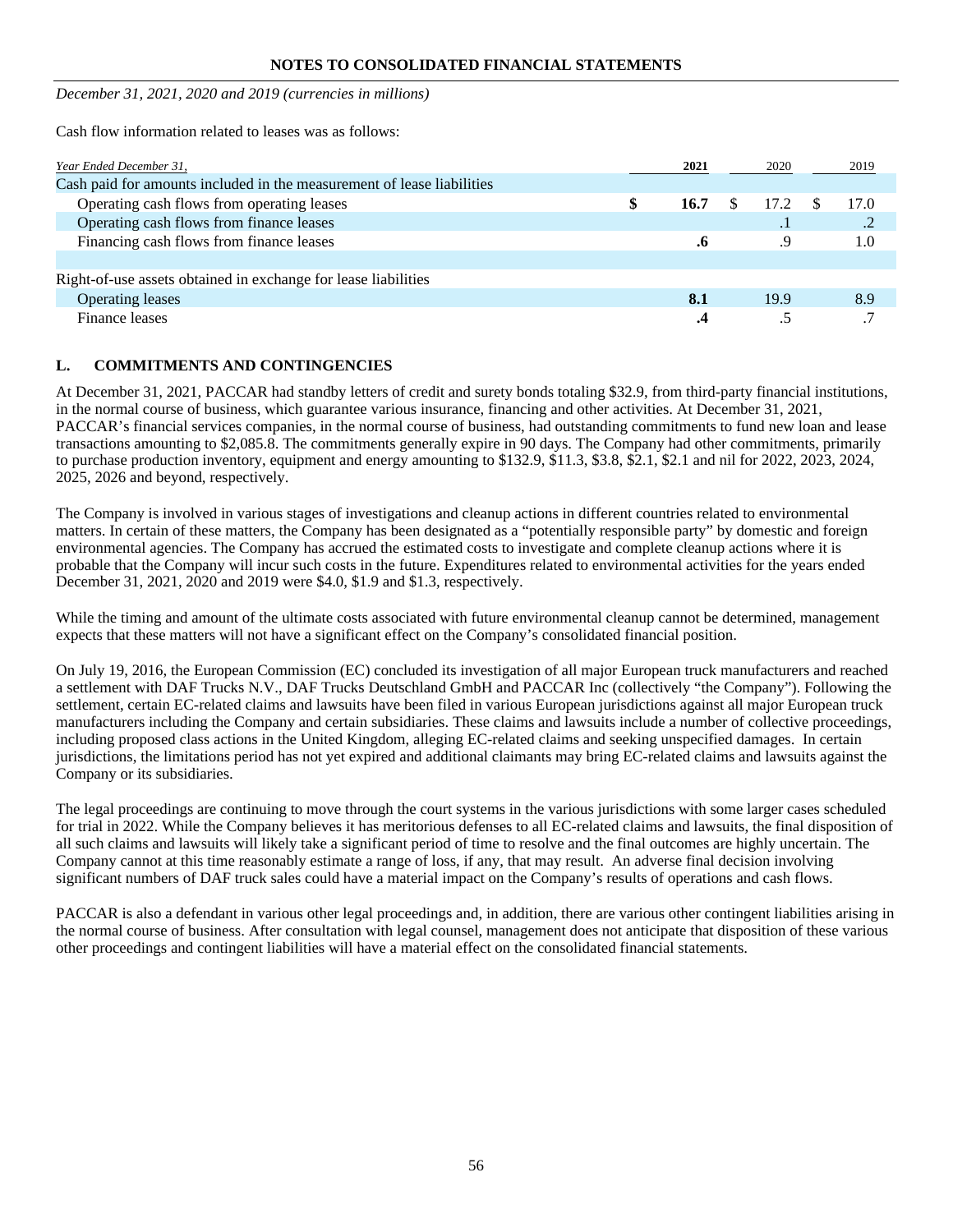*December 31, 2021, 2020 and 2019 (currencies in millions)*

# **M. EMPLOYEE BENEFITS**

*Severance Costs:* The Company incurred severance expense in 2021, 2020 and 2019 of \$2.6, \$6.1 and \$5.8 respectively.

*Defined Benefit Pension Plans:* The Company has several defined benefit pension plans, which cover a majority of its employees. The Company evaluates its actuarial assumptions on an annual basis and considers changes based upon market conditions and other factors.

The expected return on plan assets is determined by using a market-related value of assets, which is calculated based on an average of the previous five years of asset gains and losses.

Generally, accumulated unrecognized actuarial gains and losses are amortized using the 10% corridor approach. The corridor is defined as the greater of either 10% of the projected benefit obligation or the market-related value of plan assets. The amortization amount is the excess beyond the corridor divided by the average remaining estimated service life of participants on a straight-line basis.

The Company funds its pensions in accordance with applicable employee benefit and tax laws. The Company contributed \$25.1 to its pension plans in 2021 and \$184.9 in 2020. The Company expects to contribute in the range of \$50 to \$75 to its pension plans in 2022, of which \$22.4 is estimated to satisfy minimum funding requirements. Annual benefits expected to be paid beginning January 1, 2022 are \$120.1, \$113.0, \$121.7, \$125.9, \$132.4 and a total of \$756.1 for the five years thereafter.

Plan assets are invested in global equity and debt securities through professional investment managers with the objective to achieve targeted risk adjusted returns and maintain liquidity sufficient to fund current benefit payments. Typically, each defined benefit plan has an investment policy that includes a target for asset mix, including maximum and minimum ranges for allocation percentages by investment category. The actual allocation of assets may vary at times based upon rebalancing policies and other factors. The Company periodically assesses the target asset mix by evaluating external sources of information regarding the long-term historical return, volatilities and expected future returns for each investment category. In addition, the long-term rates of return assumptions for pension accounting are reviewed annually to ensure they are appropriate. Target asset mix and forecast long-term returns by asset category are considered in determining the assumed long-term rates of return, although historical returns realized are given some consideration.

The fair value of mutual funds, common stocks and U.S. treasuries is determined using the market approach and is based on the quoted prices in active markets. These securities are categorized as Level 1. The fair value of debt securities is determined using the market approach and is based on the quoted market prices of the securities or other observable inputs. These securities are categorized as Level 2.

The fair value of commingled and pooled trust funds is determined using the market approach and is based on the unadjusted net asset value (NAV) per unit as determined by the sponsor of the fund based on the fair values of underlying investments. These assets are collective investment trusts and pooled funds, and substantially all of these investments have no redemption restrictions or unfunded commitments. Securities measured at NAV per unit as a practical expedient are not classified in the fair value hierarchy.

The following information details the allocation of plan assets by investment type. See Note Q for definitions of fair value levels.

|                           |               | <b>FAIR VALUE HIERARCHY</b> |                |    |                |     |              |    |                                  |               |
|---------------------------|---------------|-----------------------------|----------------|----|----------------|-----|--------------|----|----------------------------------|---------------|
| At December 31, 2021      | <b>TARGET</b> |                             | <b>LEVEL 1</b> |    | <b>LEVEL 2</b> |     | <b>TOTAL</b> |    | <b>MEASURED</b><br><b>AT NAV</b> | <b>TOTAL</b>  |
| Equities:                 |               |                             |                |    |                |     |              |    |                                  |               |
| <b>U.S. equities</b>      |               |                             |                |    |                |     |              | \$ | 1,125.7                          | \$<br>1,125.7 |
| <b>Global equities</b>    |               |                             |                |    |                |     |              |    | 1,240.8                          | 1,240.8       |
| <b>Total equities</b>     | $50 - 70%$    |                             |                |    |                |     |              |    | 2,366.5                          | 2,366.5       |
|                           |               |                             |                |    |                |     |              |    |                                  |               |
| <b>Fixed income:</b>      |               |                             |                |    |                |     |              |    |                                  |               |
| <b>U.S. fixed income</b>  |               | \$                          | 75.9           | \$ | <b>303.0</b>   | \$. | 378.9        | \$ | 803.9                            | \$<br>1,182.8 |
| Non-U.S. fixed income     |               |                             |                |    | 35.1           |     | 35.1         |    | 412.2                            | 447.3         |
| <b>Total fixed income</b> | $30 - 50\%$   |                             | 75.9           |    | 338.1          |     | 414.0        |    | 1,216.1                          | 1,630.1       |
| <b>Cash and other</b>     |               |                             | 7.1            |    | 89.7           |     | 96.8         |    | 1.1                              | 97.9          |
| <b>Total plan assets</b>  |               |                             | 83.0           |    | 427.8          |     | 510.8        |    | 3,583.7                          | \$<br>4,094.5 |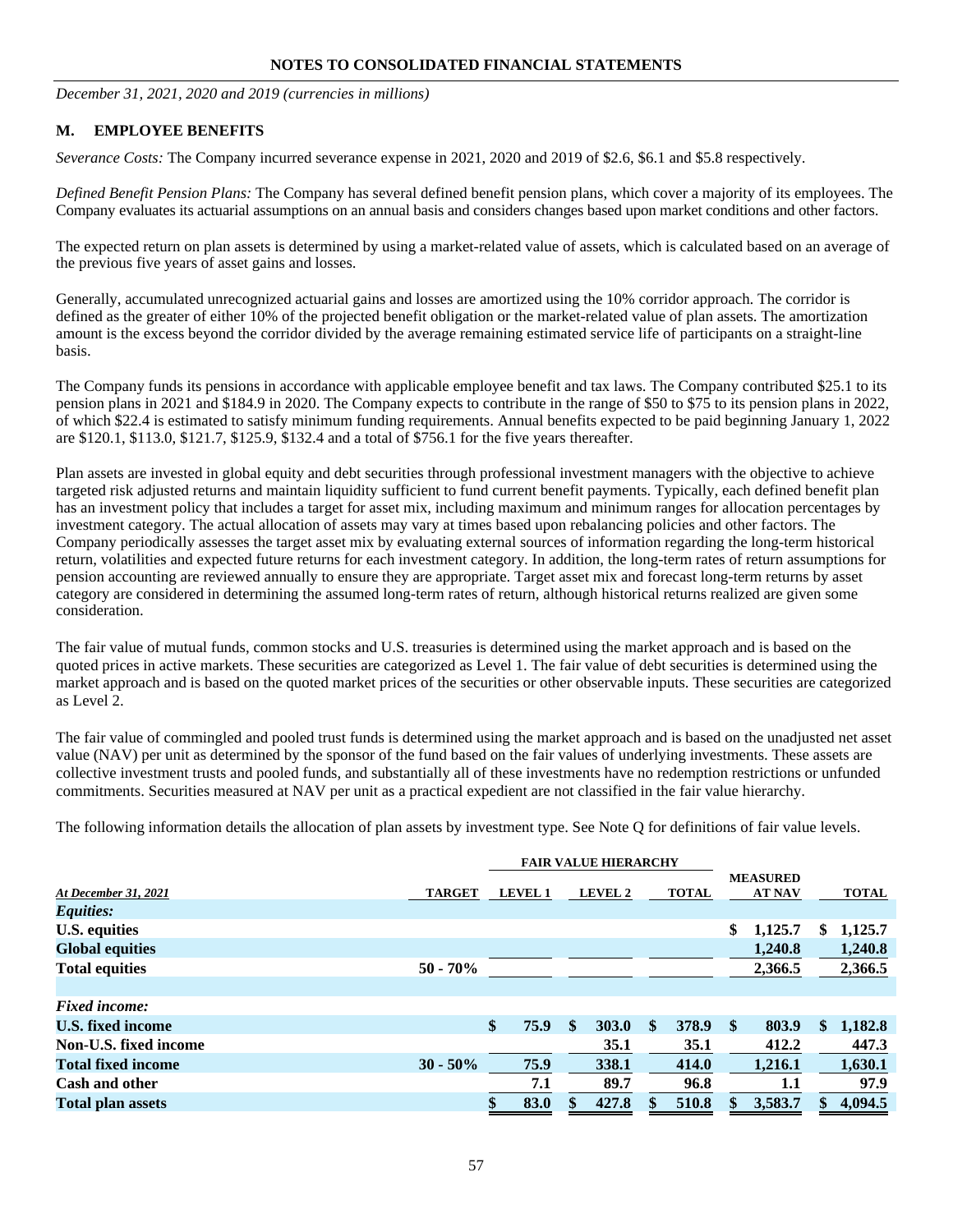|                                   |               |            | <b>FAIR VALUE HIERARCHY</b> |    |              |     |                                  |              |              |
|-----------------------------------|---------------|------------|-----------------------------|----|--------------|-----|----------------------------------|--------------|--------------|
| At December 31, 2020<br>Equities: | <b>TARGET</b> | LEVEL 1    | LEVEL 2                     |    | <b>TOTAL</b> |     | <b>MEASURED</b><br><b>AT NAV</b> |              | <b>TOTAL</b> |
| U.S. equities                     |               |            |                             |    |              | \$  | 1,047.0                          | S.           | 1,047.0      |
| Global equities                   |               |            |                             |    |              |     | 1,140.6                          |              | 1,140.6      |
| Total equities                    | $50 - 70%$    |            |                             |    |              |     | 2,187.6                          |              | 2,187.6      |
|                                   |               |            |                             |    |              |     |                                  |              |              |
| Fixed income:                     |               |            |                             |    |              |     |                                  |              |              |
| U.S. fixed income                 |               | \$<br>83.9 | \$<br>296.0                 | \$ | 379.9        | \$. | 719.9                            | $\mathbb{S}$ | 1,099.8      |
| Non-U.S. fixed income             |               |            | 30.4                        |    | 30.4         |     | 372.8                            |              | 403.2        |
| Total fixed income                | $30 - 50\%$   | 83.9       | 326.4                       |    | 410.3        |     | 1,092.7                          |              | 1,503.0      |
| Cash and other                    |               | 2.6        | 99.8                        |    | 102.4        |     | .4                               |              | 102.8        |
| Total plan assets                 |               | \$<br>86.5 | 426.2                       |    | 512.7        | S   | 3,280.7                          | S.           | 3,793.4      |

The following weighted average assumptions relate to all pension plans of the Company:

| At December 31,                                 | 2021    | 2020    |
|-------------------------------------------------|---------|---------|
| Discount rate                                   | $2.6\%$ | $2.2\%$ |
| Rate of increase in future compensation levels  | $3.8\%$ | 3.7%    |
| Assumed long-term rate of return on plan assets | $5.9\%$ | $6.2\%$ |

The components of the change in projected benefit obligation and change in plan assets are as follows:

| At December 31,                             |    | 2021    | 2020    |
|---------------------------------------------|----|---------|---------|
| Change in projected benefit obligation:     |    |         |         |
| Benefit obligation at January 1             | S. | 3,761.9 | 3,234.4 |
| Service cost                                |    | 148.4   | 130.4   |
| Interest cost                               |    | 65.3    | 83.0    |
| Benefits paid                               |    | (102.0) | (120.2) |
| Actuarial (gain) loss                       |    | (146.9) | 379.5   |
| Currency translation and other              |    | (17.6)  | 54.4    |
| Participant contributions                   |    | .5      | .4      |
| Projected benefit obligation at December 31 |    | 3,709.6 | 3,761.9 |

| Change in plan assets:                   |           |         |
|------------------------------------------|-----------|---------|
| Fair value of plan assets at January 1   | \$3,793.4 | 3,226.4 |
| <b>Employer contributions</b>            | 25.1      | 184.9   |
| Actual return on plan assets             | 395.8     | 453.4   |
| Benefits paid                            | (102.0)   | (120.2) |
| Currency translation and other           | (18.3)    | 48.5    |
| Participant contributions                |           |         |
| Fair value of plan assets at December 31 | 4,094.5   | 3,793.4 |
| Funded status at December 31             | 384.9     | 31.5    |

| At December 31,                              |   | 2021  | 2020  |
|----------------------------------------------|---|-------|-------|
| Amounts recorded on Balance Sheet:           |   |       |       |
| Other noncurrent assets                      | S | 553.2 | 222.1 |
| Accounts payable, accrued expenses and other |   | 19.6  | 25.5  |
| Other liabilities                            |   | 148.7 | 165.1 |
| Accumulated other comprehensive loss:        |   |       |       |
| Actuarial loss                               |   | 264.0 | 571.7 |
| Prior service cost                           |   | 5.8   | 6.3   |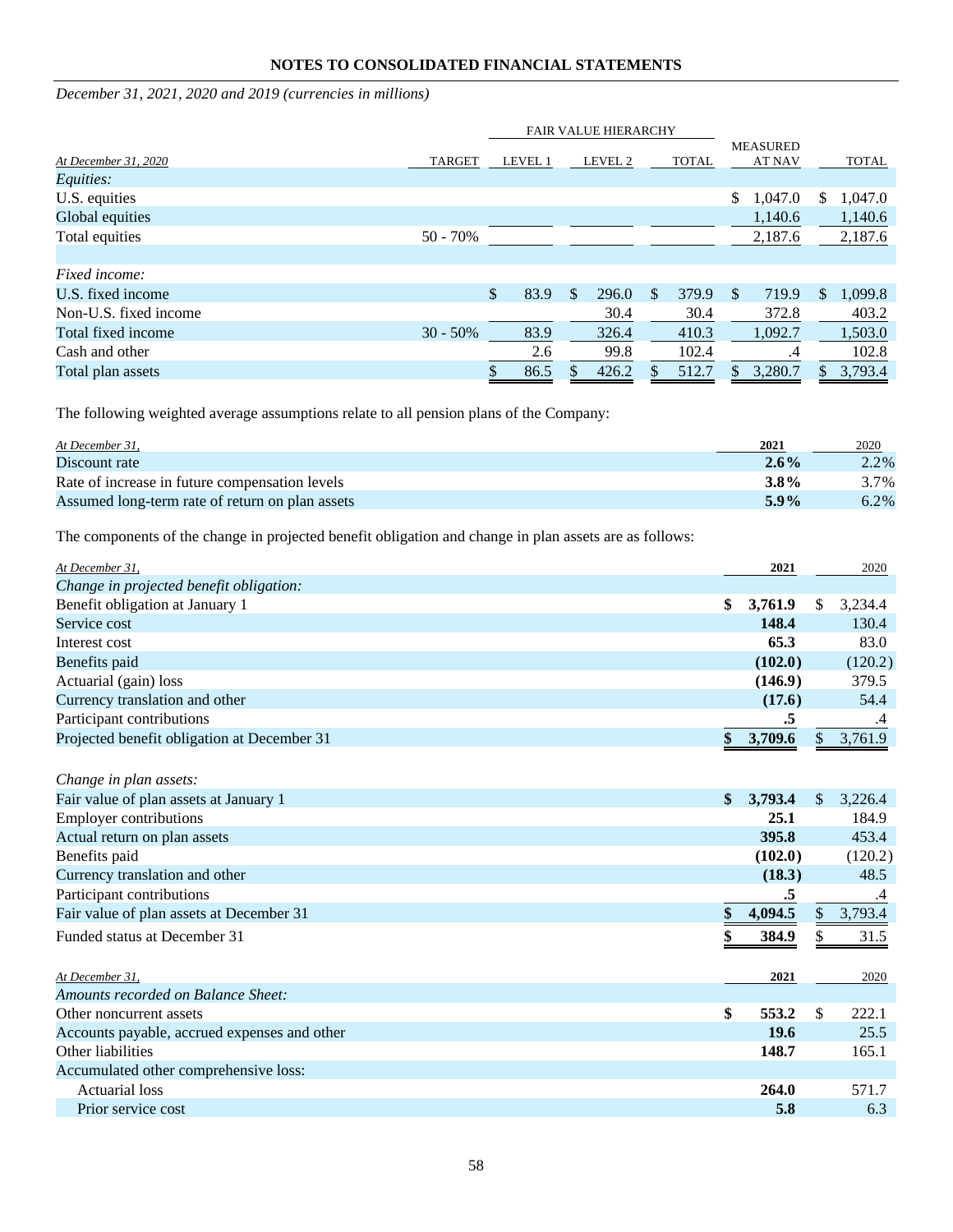*December 31, 2021, 2020 and 2019 (currencies in millions)*

Of the December 31, 2021 amounts in accumulated other comprehensive loss, \$24.7 of unrecognized actuarial loss and \$.7 of unrecognized prior service cost are expected to be amortized into net pension expense in 2022.

The accumulated benefit obligation for all pension plans of the Company was \$3,276.0 and \$3,321.5 at December 31, 2021 and 2020, respectively.

Information for all plans with an accumulated benefit obligation in excess of plan assets is as follows:

| At December 31,                | 2021  | 2020  |
|--------------------------------|-------|-------|
| Projected benefit obligation   | 171.5 | 167.9 |
| Accumulated benefit obligation | 153.3 | 148.7 |
| Fair value of plan assets      | 13.3  |       |

The components of pension expense are as follows:

| Year Ended December 31,                  |   | 2021    | 2020    | 2019    |
|------------------------------------------|---|---------|---------|---------|
| Service cost                             | S | 148.4   | 130.4   | 102.0   |
| Interest on projected benefit obligation |   | 65.3    | 83.0    | 95.6    |
| Expected return on assets                |   | (203.3) | (190.6) | (176.6) |
| Amortization of prior service costs      |   | .8      |         | 1.4     |
| Recognized actuarial loss                |   | 58.7    | 44.2    | 20.5    |
| Settlement loss                          |   |         | 11.6    |         |
| Net pension expense                      |   | 69.9    | 80.1    | 42.9    |
|                                          |   |         |         |         |

The components of net pension expense other than service cost are included in Interest and other (income), net on the Consolidated Statements of Income.

*Multi-employer Plans:* The Company participates in multi-employer plans in the U.S. and Europe. These are typically under collective bargaining agreements and cover its union-represented employees. The Company's participation in the following multi-employer plans for the years ended December 31 are as follows:

|                                                        | PENSION PLAN |         |           |                   | <b>COMPANY CONTRIBUTIONS</b> |      |
|--------------------------------------------------------|--------------|---------|-----------|-------------------|------------------------------|------|
| PENSION PLAN                                           | EIN          | NUMBER: | SURCHARGE | 2021              | 2020                         | 2019 |
| Metal and Electrical Engineering Industry Pension Fund |              | 135668  | Yes       | <b>38.1</b> \$    | 33.9 \$                      | 27.8 |
| Western Metal Industry Pension Plan                    | 91-6033499   | 001     | Yes       | 4.0               | 3.0                          | 3.8  |
| Other plans                                            |              |         |           |                   |                              |      |
|                                                        |              |         |           | 43.2 <sup>°</sup> | 37.8 S                       | 32.8 |

The Company contributions shown in the table above approximate the multi-employer pension expense for each of the years ended December 31, 2021, 2020 and 2019, respectively.

Metal and Electrical Engineering Industry Pension Fund is a multi-employer union plan incorporating all DAF employees in the Netherlands and is covered by a collective bargaining agreement that will expire on November 30, 2022. The Company's contributions were less than 5% of the total contributions to the plan for the last two reporting periods ending December 2021. The plan is required by law (the Netherlands Pension Act) to have a coverage ratio in excess of 104.3%. Because the coverage ratio of the plan was 103.2% at December 31, 2021, a funding improvement plan effective through 2029 is in place. The funding improvement plan includes a possible reduction in pension benefits and delays in future benefit increases.

The Western Metal Industry Pension Plan is located in the U.S. and is covered by a collective bargaining agreement that will expire on November 2, 2025. In accordance with the U.S. Pension Protection Act of 2006, the plan continued to be certified as critical (red) status as of December 31, 2021, and a funding improvement plan has been implemented requiring additional contributions through 2022 as long as the plan remains in critical status. Contributions by the Company were 20% and 15% of the total contributions to the plan for the years ended December 31, 2021 and 2020, respectively.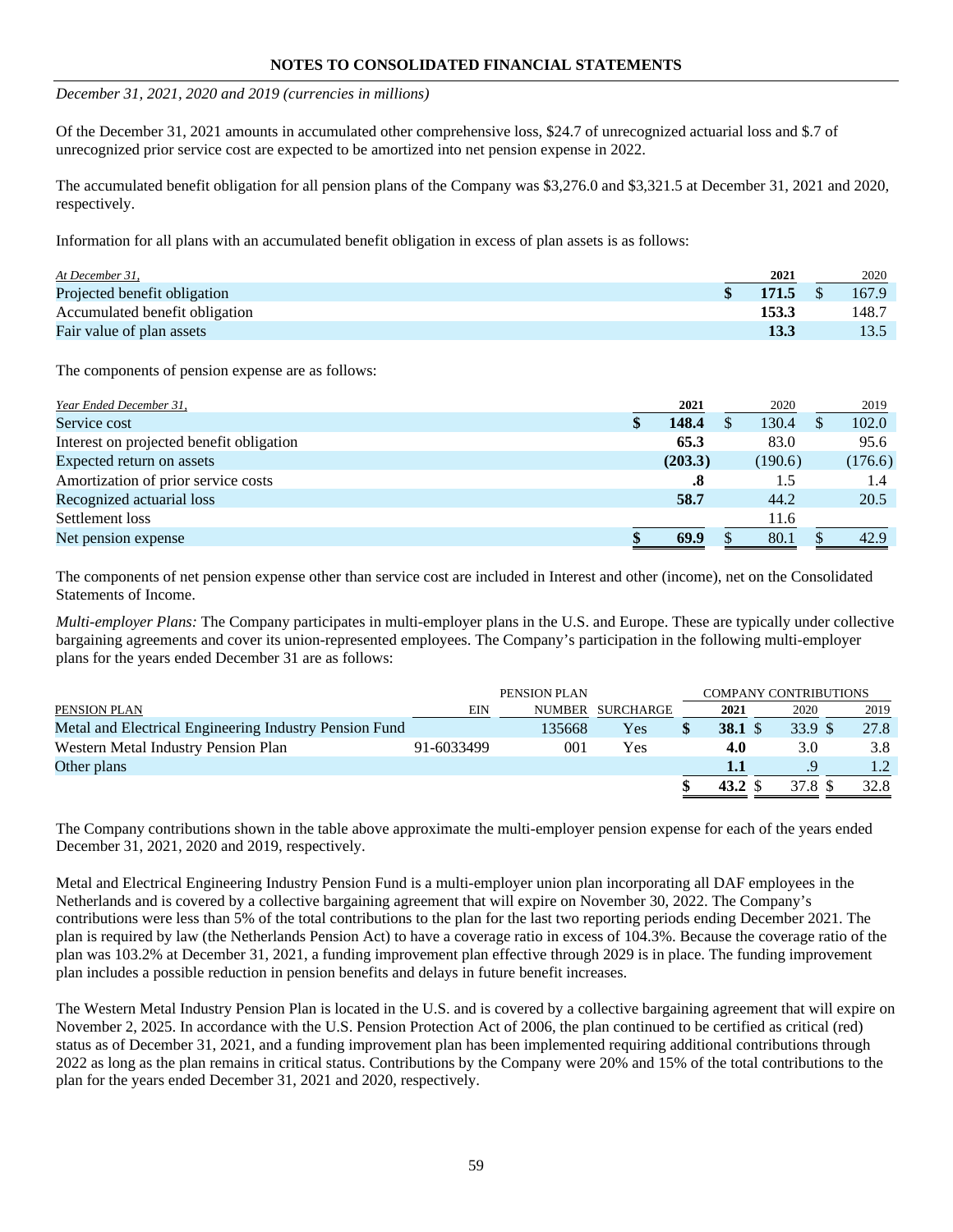### *December 31, 2021, 2020 and 2019 (currencies in millions)*

Other plans are principally located in the U.S. and the Company's contributions to these plans for the years ended December 31, 2021 and 2020 were less than 5% of each plan's total contributions. As of December 31, 2021, one of the other plans was under a funding rehabilitation plan requiring an increase to the mandated employer surcharge from 5% to 10%, which will be applicable for each succeeding year in which the plan remains in a critical status.

There were no significant changes for the multi-employer plans in the periods presented that affected comparability between periods.

*Defined Contribution Plans:* The Company maintains several defined contribution benefit plans whereby it contributes designated amounts on behalf of participant employees. The largest plan is for U.S. salaried employees where the Company matches a percentage of employee contributions up to an annual limit. The match was 5% of eligible pay in 2021, 2020 and 2019. Other plans are located in Australia, the Netherlands, Canada, United Kingdom and Germany. Expenses for these plans were \$50.0, \$42.5 and \$48.3 in 2021, 2020 and 2019, respectively.

## **N. INCOME TAXES**

The Company's tax rate is based on income and statutory tax rates in the various jurisdictions in which the Company operates. Tax law requires certain items to be included in the Company's tax returns at different times than the items reflected in the Company's financial statements. As a result, the Company's annual tax rate reflected in its financial statements is different than that reported in its tax returns. Some of these differences are permanent, such as expenses that are not deductible in the Company's tax return, and some differences reverse over time, such as depreciation expense. These temporary differences create deferred tax assets and liabilities. The Company establishes valuation allowances for its deferred tax assets if, based on the available evidence, it is more likely than not that some portion or all of the deferred tax assets will not be realized.

The components of the Company's income before income taxes include the following:

| Year Ended December 31, |    | 2021    | 2020                                   | 2019    |
|-------------------------|----|---------|----------------------------------------|---------|
| Domestic                | Φ  | 1,373.7 | 1229<br>$\cdots$ . $\cdots$ . $\cdots$ | 2,201.1 |
| Foreign                 |    | 1.004.9 | 535.0                                  | 898.1   |
|                         | ۱D | 2,378.6 | 1,657.9                                | 3,099.2 |

The components of the Company's provision for income taxes include the following:

| Year Ended December 31,       | 2021        | 2020        | 2019                   |
|-------------------------------|-------------|-------------|------------------------|
| Current provision:            |             |             |                        |
| Federal                       | \$<br>410.0 | 182.5<br>\$ | 352.3<br><sup>\$</sup> |
| <b>State</b>                  | 85.9        | 44.9        | 96.8                   |
| Foreign                       | 243.5       | 132.6       | 191.4                  |
|                               | 739.4       | 360.0       | 640.5                  |
| Deferred (benefit) provision: |             |             |                        |
| Federal                       | (179.5)     | (11.2)      | 40.7                   |
| <b>State</b>                  | (30.4)      | 1.7         | (4.3)                  |
| Foreign                       | (3.0)       | 9.0         | 34.4                   |
|                               | (212.9)     | (.5)        | 70.8                   |
|                               | \$<br>526.5 | 359.5       | 711.3                  |

Tax benefits recognized for net operating loss carryforwards were \$5.1, \$17.8 and \$12.4 for the years ended 2021, 2020 and 2019, respectively.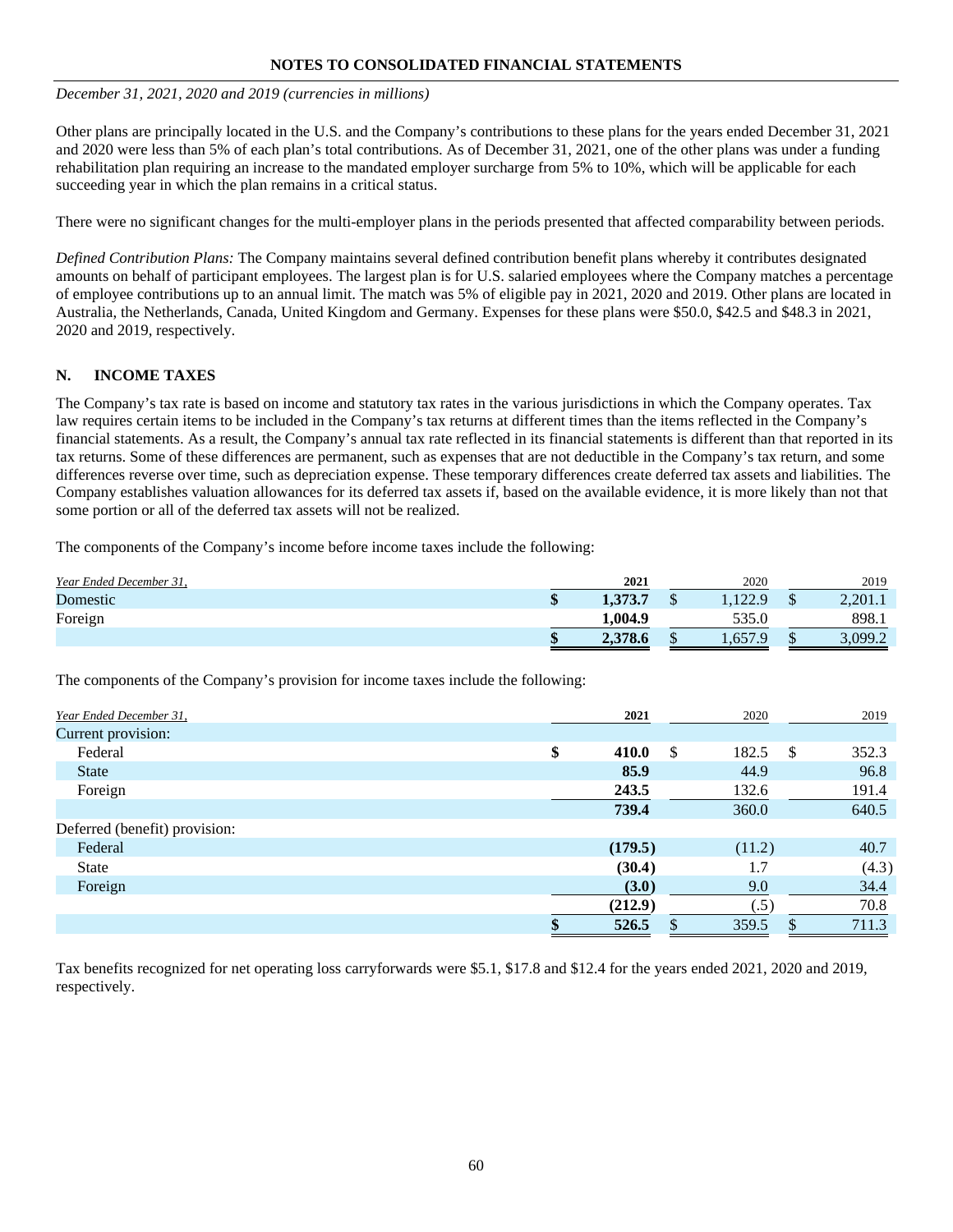A reconciliation of the statutory U.S. federal tax rate to the effective income tax rate is as follows:

|                                     | 2021       | 2020  | 2019  |
|-------------------------------------|------------|-------|-------|
| Statutory rate                      | $21.0\%$   | 21.0% | 21.0% |
| Effect of:                          |            |       |       |
| <b>State</b>                        | <b>2.0</b> | 2.3   | 2.3   |
| Research and development tax credit | (1.2)      | (1.4) | (9)   |
| Tax on foreign earnings             | 1.1        | .8    | .9    |
| Other, net                          | (.8)       | (1.0) | (3)   |
|                                     | $22.1\%$   | 21.7% | 23.0% |

Based on the Company's current operations, the Company does not expect that the repatriation of future foreign earnings will be subject to significant income tax as a result of the U.S. modified territorial system.

At December 31, 2021, the Company had net operating loss carryforwards of \$398.2, of which \$335.9 related to foreign subsidiaries and \$62.3 related to states in the U.S. The related deferred tax asset was \$113.5, for which a \$96.4 valuation allowance has been provided. The carryforward periods range from four years to indefinite, subject to certain limitations under applicable laws. The future tax benefits of net operating loss carryforwards are evaluated on a regular basis, including a review of historical and projected operating results.

The tax effects of temporary differences representing deferred tax assets and liabilities are as follows:

| At December 31,                                 | 2021          | 2020          |
|-------------------------------------------------|---------------|---------------|
| Assets:                                         |               |               |
| Accrued expenses                                | \$<br>210.9   | \$.<br>205.3  |
| Net operating loss and tax credit carryforwards | 124.9         | 140.1         |
| Inventory adjustments                           | 39.7          | 34.3          |
| Allowance for losses on receivables             | 36.5          | 36.0          |
| Goodwill and intangibles                        | 5.8           | 10.0          |
| Other                                           | 66.1          | 88.6          |
|                                                 | 483.9         | 514.3         |
| Valuation allowance                             | (109.3)       | (102.1)       |
|                                                 | 374.6         | 412.2         |
| Liabilities:                                    |               |               |
| Financial Services leasing depreciation         | (547.1)       | (765.1)       |
| Depreciation and amortization                   | (169.0)       | (168.0)       |
| Postretirement benefit plans                    | (86.5)        | (3.0)         |
| Other                                           | (31.1)        | (46.1)        |
|                                                 | (833.7)       | (982.2)       |
| Net deferred tax liability                      | \$<br>(459.1) | \$<br>(570.0) |

The balance sheet classifications of the Company's deferred tax assets and liabilities are as follows:

| At December 31,                      |    | 2021    | 2020    |
|--------------------------------------|----|---------|---------|
| Truck, Parts and Other:              |    |         |         |
| Other noncurrent assets, net         | ۰D | 51.5    | 90.4    |
| Other liabilities                    |    | (40.4)  | (3.5)   |
| <b>Financial Services:</b>           |    |         |         |
| Other assets                         |    | 48.4    | 46.8    |
| Deferred taxes and other liabilities |    | (518.6) | (703.7) |
| Net deferred tax liability           |    | (459.1) | (570.0) |

Cash paid for income taxes was \$761.1, \$374.0 and \$586.0 in 2021, 2020 and 2019, respectively.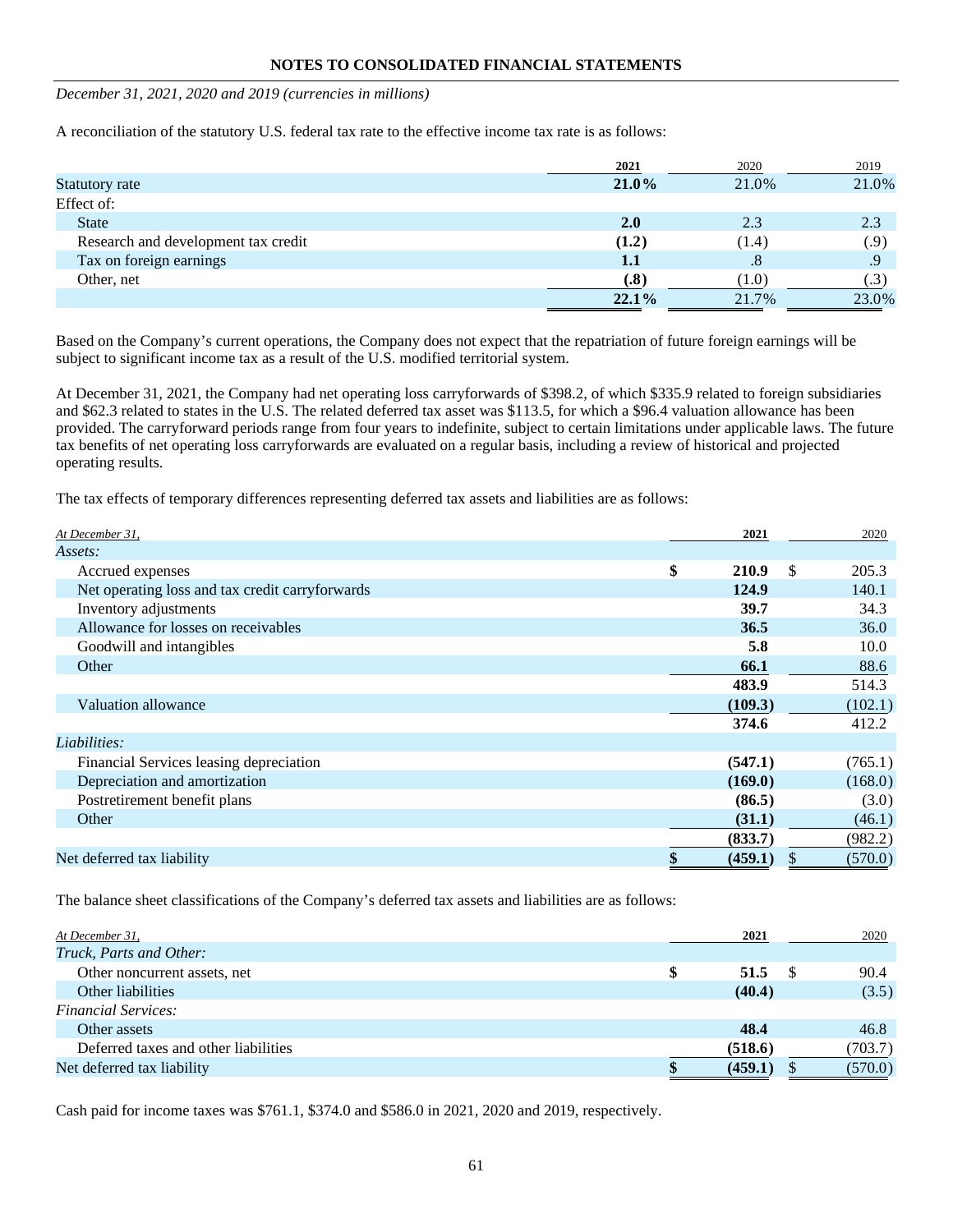A reconciliation of the beginning and ending amounts of unrecognized tax benefits is as follows:

|                                                         | 2021        | 2020  | 2019 |
|---------------------------------------------------------|-------------|-------|------|
| <b>Balance at January 1</b>                             | 24.5        | 30.7  | 21.2 |
| Additions for tax positions related to the current year | 6.1         | 5.5   | 6.5  |
| Additions for tax positions related to prior years      | .8          |       | 3.0  |
| Reductions for tax positions related to prior years     |             | (4.2) |      |
| Lapse of statute of limitations                         | (5.4)       | (7.8) |      |
| Balance at December 31                                  | <b>26.0</b> | 24.5  | 30.7 |

The Company had \$26.0, \$24.5 and \$30.7 of unrecognized tax benefits, of which \$25.3, \$23.2 and \$28.4 would impact the effective tax rate, if recognized, as of December 31, 2021, 2020 and 2019, respectively.

The Company recognized \$(.4), \$(.7) and \$.8 of (income) expense related to interest in 2021, 2020 and 2019, respectively. Accrued interest expense and penalties were \$.8, \$1.2 and \$1.9 as of December 31, 2021, 2020 and 2019, respectively. Interest and penalties are classified as income taxes in the Consolidated Statements of Income.

The Company believes it is reasonably possible that approximately \$5.7 of unrecognized tax benefits, resulting primarily from research and development tax credits, will be resolved within the next 12 months. As of December 31, 2021, the United States Internal Revenue Service has completed examinations of the Company's tax returns for all years through 2014. The Company's tax returns for other major jurisdictions remain subject to examination for the years ranging from 2012 through 2021.

# **O. STOCKHOLDERS' EQUITY**

*Accumulated Other Comprehensive Income (Loss):* The components of AOCI and the changes in AOCI, net of tax, included in the Consolidated Balance Sheets and the Consolidated Statements of Stockholders' Equity, consisted of the following:

|                                       |   | <b>DERIVATIVE</b><br><b>CONTRACTS</b> | <b>MARKETABLE</b><br><b>SECURITIES</b> | <b>DEBT</b> | <b>PENSION</b><br><b>PLANS</b> | <b>FOREIGN</b><br><b>CURRENCY</b><br><b>TRANSLATION</b> | <b>TOTAL</b> |
|---------------------------------------|---|---------------------------------------|----------------------------------------|-------------|--------------------------------|---------------------------------------------------------|--------------|
| <b>Balance at January 1, 2021</b>     | S | $(29.2)$ \$                           |                                        | <b>14.6</b> | $(578.1)$ \$                   | $(457.6)$ \$                                            | (1,050.3)    |
| <b>Recorded into AOCI</b>             |   | <b>39.9</b>                           |                                        | (14.1)      | 262.9                          | (179.1)                                                 | 109.6        |
| <b>Reclassified out of AOCI</b>       |   | (24.2)                                |                                        | (1.6)       | 45.4                           |                                                         | <b>19.6</b>  |
| Net other comprehensive income (loss) |   | 15.7                                  |                                        | (15.7)      | 308.3                          | (179.1)                                                 | 129.2        |
| <b>Balance at December 31, 2021</b>   |   | $(13.5)$ \$                           |                                        | $(1.1)$ \$  | $(269.8)$ \$                   | $(636.7)$ \$                                            | (921.1)      |

|                                       | <b>DERIVATIVE</b><br><b>CONTRACTS</b> | MARKETABLE<br><b>DEBT</b><br><b>SECURITIES</b> | <b>PENSION</b><br><b>PLANS</b> | <b>FOREIGN</b><br><b>CURRENCY</b><br><b>TRANSLATION</b> | <b>TOTAL</b> |
|---------------------------------------|---------------------------------------|------------------------------------------------|--------------------------------|---------------------------------------------------------|--------------|
| Balance at January 1, 2020            | $(15.3)$ \$<br>\$                     | 6.1                                            | $(517.7)$ \$                   | (573.2)                                                 | (1,100.1)    |
| Recorded into AOCI                    | (78.4)                                | 10.3                                           | (104.0)                        | 115.6                                                   | (56.5)       |
| Reclassified out of AOCI              | 64.5                                  | (1.8)                                          | 43.6                           |                                                         | 106.3        |
| Net other comprehensive (loss) income | (13.9)                                | 8.5                                            | (60.4)                         | 115.6                                                   | 49.8         |
| Balance at December 31, 2020          | (29.2) \$<br>S                        | 14.6                                           | $(578.1)$ \$                   | (457.6)                                                 | (1,050.3)    |

|                                       |                   | MARKETABLE        |                | <b>FOREIGN</b>     |           |
|---------------------------------------|-------------------|-------------------|----------------|--------------------|-----------|
|                                       | <b>DERIVATIVE</b> | <b>DEBT</b>       | <b>PENSION</b> | <b>CURRENCY</b>    |           |
|                                       | <b>CONTRACTS</b>  | <b>SECURITIES</b> | <b>PLANS</b>   | <b>TRANSLATION</b> | TOTAL     |
| Balance at January 1, 2019            | \$<br>2.0         | $(2.3)$ \$        | $(477.8)$ \$   | (620.4)            | (1,098.5) |
| Recorded into AOCI                    | (57.0)            | 8.7               | (56.8)         | 47.2               | (57.9)    |
| Reclassified out of AOCI              | 39.7              | (.3)              | 16.9           |                    | 56.3      |
| Net other comprehensive (loss) income | (17.3)            | 8.4               | (39.9)         | 47.2               | (1.6)     |
| Balance at December 31, 2019          | $(15.3)$ \$       | 6.1               | (517.7)        | (573.2)            | ,100.1    |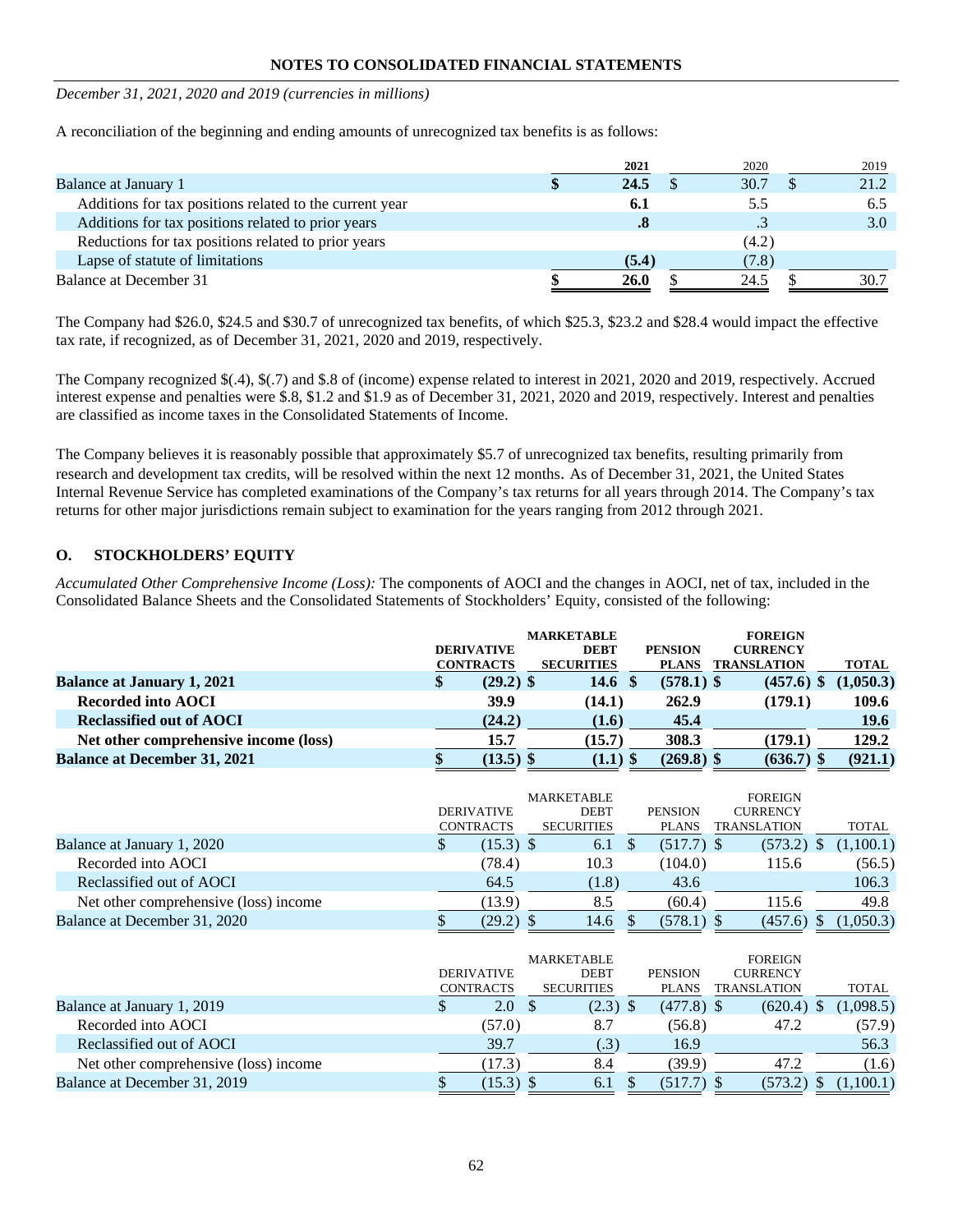Reclassifications out of AOCI during the years ended December 31, 2021, 2020 and 2019 were as follows:

|                                                        |                                        |     | AMOUNT RECLASSIFIED OUT OF AOCI |               |            |            |
|--------------------------------------------------------|----------------------------------------|-----|---------------------------------|---------------|------------|------------|
|                                                        | LINE ITEM IN THE CONSOLIDATED          |     |                                 |               |            |            |
| <b>AOCI COMPONENTS</b>                                 | STATEMENTS OF INCOME                   |     | 2021                            |               | 2020       | 2019       |
| Unrealized losses and (gains) on derivative contracts: |                                        |     |                                 |               |            |            |
| Truck, Parts and Other                                 |                                        |     |                                 |               |            |            |
| Foreign-exchange contracts                             | Net sales and revenues                 | \$. | 16.6                            | <sup>\$</sup> | $(4.0)$ \$ | 21.2       |
|                                                        | Cost of sales and revenues             |     | (1.0)                           |               | 1.7        | (4.1)      |
|                                                        | Interest and other (income), net       |     | (.1)                            |               | (4.6)      | 2.1        |
| Commodity contracts                                    | Cost of sales and revenues             |     | .6                              |               |            |            |
|                                                        |                                        |     |                                 |               |            |            |
| <b>Financial Services</b>                              |                                        |     |                                 |               |            |            |
| Interest-rate contracts                                | Interest and other borrowing expenses  |     | (49.8)                          |               | 94.5       | 32.5       |
|                                                        | Pre-tax expense (reduction) increase   |     | (33.7)                          |               | 87.6       | 51.7       |
|                                                        | Tax expense (benefit)                  |     | 9.5                             |               | (23.1)     | (12.0)     |
|                                                        | After-tax expense (reduction) increase |     | (24.2)                          |               | 64.5       | 39.7       |
| Unrealized gains on marketable debt securities:        |                                        |     |                                 |               |            |            |
| Marketable debt securities                             | Investment income                      |     | (2.1)                           |               | (2.4)      | (.4)       |
|                                                        | Tax expense                            |     | .5                              |               | .6         | $\cdot$    |
|                                                        | After-tax income increase              |     | (1.6)                           |               | (1.8)      | (.3)       |
| Unrealized losses on pension plans:                    |                                        |     |                                 |               |            |            |
| Truck, Parts and Other                                 |                                        |     |                                 |               |            |            |
| <b>Actuarial loss</b>                                  | Interest and other (income), net       |     | 58.7                            |               | 44.2       | 20.5       |
| Prior service costs                                    | Interest and other (income), net       |     | $\boldsymbol{.8}$               |               | 1.5        | 1.4        |
| Settlement loss                                        | Interest and other (income), net       |     |                                 |               | 11.6       |            |
|                                                        | Pre-tax expense increase               |     | 59.5                            |               | 57.3       | 21.9       |
|                                                        | Tax benefit                            |     | (14.1)                          |               | (13.7)     | (5.0)      |
|                                                        | After-tax expense increase             |     | 45.4                            |               | 43.6       | 16.9       |
| Total reclassifications out of AOCI                    |                                        | \$  | 19.6                            | \$            | 106.3      | \$<br>56.3 |

*Other Capital Stock Changes:* The Company purchased and retired treasury shares of nil, .7 and 1.7 million in 2021, 2020 and 2019, respectively.

# **P. DERIVATIVE FINANCIAL INSTRUMENTS**

As part of its risk management strategy, the Company enters into derivative contracts to hedge against the risk of interest rates, foreign currency rates, and commodity prices.

*Interest-Rate Contracts:* The Company enters into various interest-rate contracts, including interest-rate swaps and cross currency interest-rate swaps. Interest-rate swaps involve the exchange of fixed for floating rate or floating for fixed rate interest payments based on the contractual notional amounts in a single currency. Cross currency interest-rate swaps involve the exchange of notional amounts and interest payments in different currencies. The Company is exposed to interest-rate and exchange-rate risk caused by market volatility as a result of its borrowing activities. The objective of these contracts is to mitigate the fluctuations on earnings, cash flows and fair value of borrowings. Net amounts paid or received are reflected as adjustments to interest expense.

At December 31, 2021, the notional amount of the Company's interest-rate contracts was \$3,423.3. Notional maturities for all interestrate contracts are \$905.0 for 2022, \$727.0 for 2023, \$575.6 for 2024, \$628.7 for 2025, \$205.9 for 2026 and \$381.1 thereafter.

*Foreign-Exchange Contracts:* The Company enters into foreign-exchange contracts to hedge certain anticipated transactions and assets and liabilities denominated in foreign currencies, particularly the Canadian dollar, the euro, the British pound, the Australian dollar, the Brazilian real and the Mexican peso. The objective is to reduce fluctuations in earnings and cash flows associated with changes in foreign currency exchange rates. The Company enters into foreign-exchange contracts as net investment hedges to reduce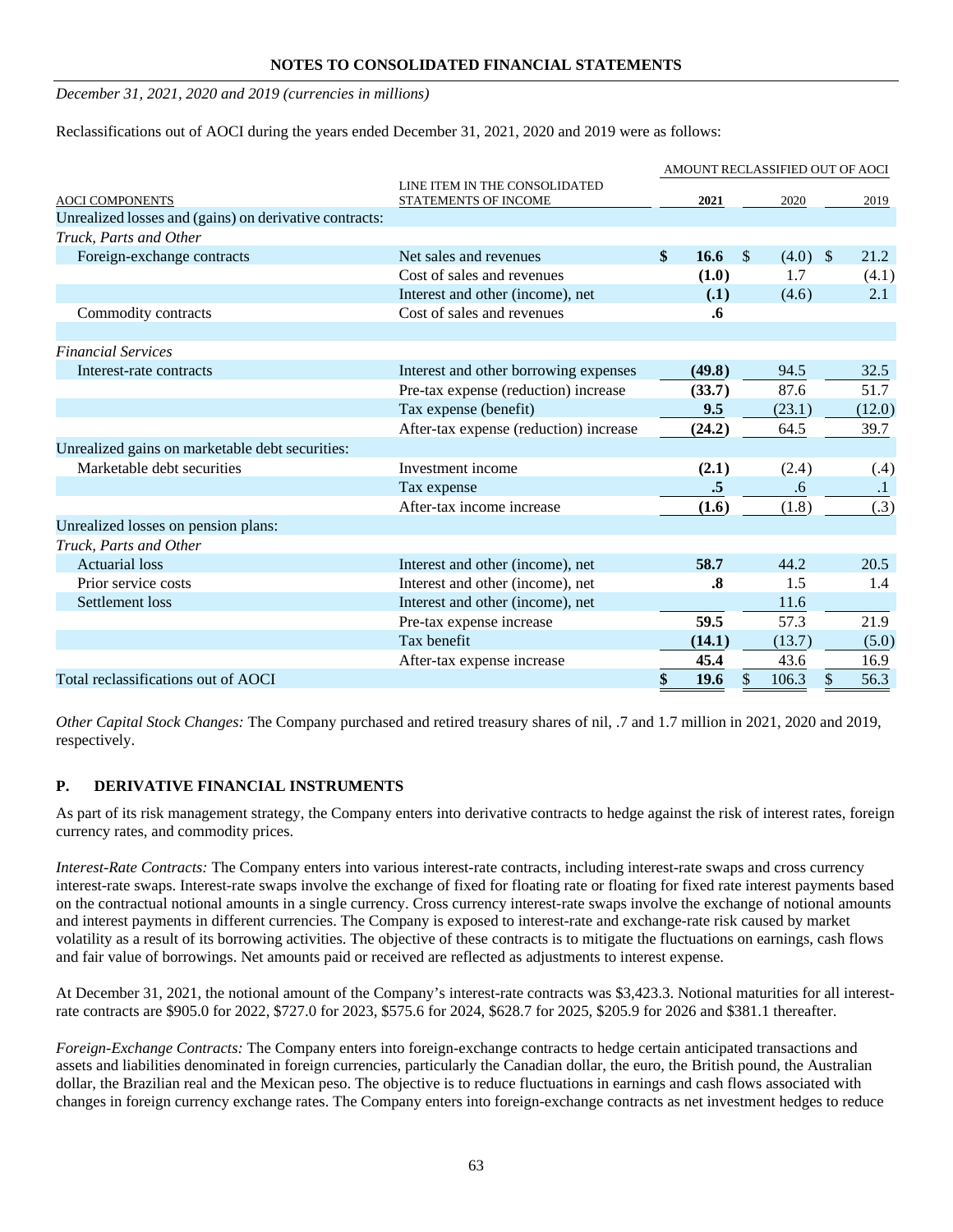*December 31, 2021, 2020 and 2019 (currencies in millions)*

the foreign currency exposure from its investments in foreign subsidiaries. At December 31, 2021, the notional amount of the outstanding foreign-exchange contracts was \$2,039.4. Foreign-exchange contracts mature within one year.

*Commodity Contracts:* The Company enters into commodity forward contracts to hedge the prices of certain commodities used in the production of trucks. The objective is to reduce the fluctuation in earnings and cash flows associated with adverse movement in commodity prices. At December 31, 2021, the notional amount of the outstanding commodity contracts was \$161.3. Commodity contracts mature within one year.

The following table presents the balance sheet classification, fair value, gross and pro forma net amounts of derivative financial instruments:

| At December 31,                                    |                                             | 2021          |                        |               | 2020          |               |                    |  |
|----------------------------------------------------|---------------------------------------------|---------------|------------------------|---------------|---------------|---------------|--------------------|--|
|                                                    |                                             | <b>ASSETS</b> | <b>LIABILITIES</b>     |               | <b>ASSETS</b> |               | <b>LIABILITIES</b> |  |
| Derivatives designated under hedge accounting:     |                                             |               |                        |               |               |               |                    |  |
| Interest-rate contracts:                           |                                             |               |                        |               |               |               |                    |  |
| <b>Financial Services:</b>                         |                                             |               |                        |               |               |               |                    |  |
| Other assets                                       | \$                                          | 30.8          |                        | \$            | 16.4          |               |                    |  |
| Deferred taxes and other liabilities               |                                             |               | \$<br>54.4             |               |               | $\mathcal{S}$ | 116.1              |  |
| Foreign-exchange contracts:                        |                                             |               |                        |               |               |               |                    |  |
| Truck, Parts and Other:                            |                                             |               |                        |               |               |               |                    |  |
| Other current assets                               |                                             | 25.3          |                        |               | 2.7           |               |                    |  |
| Accounts payable, accrued expenses and other       |                                             |               | 15.8                   |               |               |               | 35.9               |  |
| <b>Financial Services:</b>                         |                                             |               |                        |               |               |               |                    |  |
| Other current assets                               |                                             | 2.5           |                        |               |               |               |                    |  |
| Deferred taxes and other liabilities               |                                             |               | $\mathbf{.1}$          |               |               |               | 1.2                |  |
| Commodity contracts:                               |                                             |               |                        |               |               |               |                    |  |
| Truck, Parts and Other:                            |                                             |               |                        |               |               |               |                    |  |
| Accounts payable, accrued expenses and other       |                                             |               | 16.9                   |               |               |               |                    |  |
|                                                    | \$                                          | 58.6          | \$<br>87.2             | \$            | 19.1          | \$            | 153.2              |  |
| Derivatives not designated as hedging instruments: |                                             |               |                        |               |               |               |                    |  |
| Foreign-exchange contracts:                        |                                             |               |                        |               |               |               |                    |  |
| Truck, Parts and Other:                            |                                             |               |                        |               |               |               |                    |  |
| Other current assets                               | \$                                          | 1.0           |                        | \$            | 1.1           |               |                    |  |
| Accounts payable, accrued expenses and other       |                                             |               | \$<br>1.1              |               |               | $\mathcal{S}$ | 3.3                |  |
| <b>Financial Services:</b>                         |                                             |               |                        |               |               |               |                    |  |
| Other assets                                       |                                             | $\mathbf{.1}$ |                        |               | .3            |               |                    |  |
| Deferred taxes and other liabilities               |                                             |               | $\cdot$ <sup>2</sup>   |               |               |               | 3.4                |  |
|                                                    | $\frac{\mathbf{\hat{S}}}{\mathbf{\hat{S}}}$ | 1.1           | $\overline{1.3}$<br>\$ | $\$$          | 1.4           | $\$\,$        | 6.7                |  |
| Gross amounts recognized in Balance Sheet          | $\overline{\$}$                             | 59.7          | \$<br>88.5             | \$            | 20.5          | \$            | 159.9              |  |
| Less amounts not offset in financial instruments:  |                                             |               |                        |               |               |               |                    |  |
| Truck, Parts and Other:                            |                                             |               |                        |               |               |               |                    |  |
| Foreign-exchange contracts                         | \$                                          | $(2.7)$ \$    | $(2.7)$ \$             |               | $(2.1)$ \$    |               | (2.1)              |  |
| <b>Financial Services:</b>                         |                                             |               |                        |               |               |               |                    |  |
| Foreign-exchange contracts                         |                                             | (.2)          | (.2)                   |               |               |               |                    |  |
| Interest-rate contracts                            |                                             | (12.8)        | (12.8)                 |               | (12.0)        |               | (12.0)             |  |
| Pro forma net amount                               | \$                                          | 44.0          | \$<br>72.8             | $\mathcal{S}$ | 6.4           | $\mathcal{S}$ | 145.8              |  |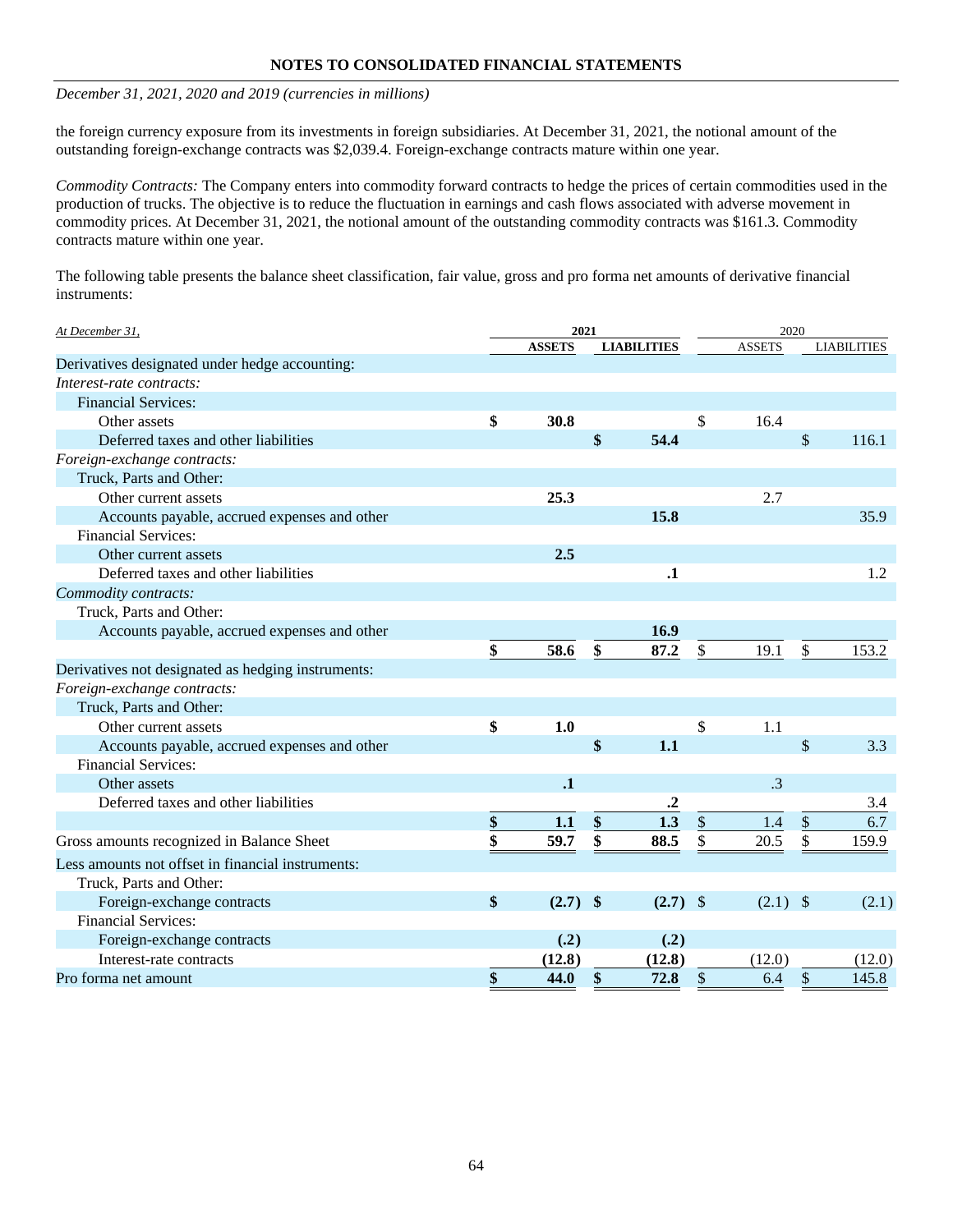The following table presents the amount of loss (gain) from derivative financial instruments recorded in the Consolidated Statements of Comprehensive Income:

| Year Ended December 31,                           | 2021             |             |                 | 2020            |     |                  | 2019            |                   |                  |                 |                 |
|---------------------------------------------------|------------------|-------------|-----------------|-----------------|-----|------------------|-----------------|-------------------|------------------|-----------------|-----------------|
|                                                   | <b>INTEREST-</b> |             |                 | <b>FOREIGN-</b> |     | <b>INTEREST-</b> | FOREIGN-        |                   | <b>INTEREST-</b> | <b>FOREIGN-</b> |                 |
|                                                   |                  | <b>RATE</b> | <b>EXCHANGE</b> |                 |     | <b>RATE</b>      | <b>EXCHANGE</b> |                   | <b>RATE</b>      |                 | <b>EXCHANGE</b> |
| Truck, Parts and Other:                           |                  |             |                 |                 |     |                  |                 |                   |                  |                 |                 |
| Net sales and revenues                            |                  |             |                 |                 |     |                  |                 |                   |                  |                 |                 |
| Cash flow hedges                                  |                  |             | \$              | 16.6            |     |                  | \$              | (4.0)             |                  | \$              | 21.2            |
| Cost of sales and revenues                        |                  |             |                 |                 |     |                  |                 |                   |                  |                 |                 |
| Cash flow hedges                                  |                  |             |                 | (1.0)           |     |                  |                 | 1.7               |                  |                 | (4.1)           |
| Derivatives not designated as hedging instruments |                  |             |                 | 8.9             |     |                  |                 | .7                |                  |                 | $.5\,$          |
| Interest and other (income), net                  |                  |             |                 |                 |     |                  |                 |                   |                  |                 |                 |
| Cash flow hedges                                  |                  |             |                 | (.1)            |     |                  |                 | (4.6)             |                  |                 | 2.1             |
| Net investment hedges                             |                  |             |                 | (3.2)           |     |                  |                 | (5.6)             |                  |                 | (4.6)           |
| Derivatives not designated as hedging instruments |                  |             |                 | 1.9             |     |                  |                 | 2.3               |                  |                 | 5.4             |
|                                                   |                  |             | \$              | 23.1            |     |                  | \$              | (9.5)             |                  | \$              | 20.5            |
| <b>Financial Services:</b>                        |                  |             |                 |                 |     |                  |                 |                   |                  |                 |                 |
| Interest and other borrowing expenses             |                  |             |                 |                 |     |                  |                 |                   |                  |                 |                 |
| Cash flow hedges                                  | \$               | (49.8)      |                 |                 | \$  | 94.5             |                 |                   | \$<br>32.5       |                 |                 |
| Fair value hedges                                 |                  | $\cdot$ 4   |                 |                 |     | 1.1              |                 |                   | 1.5              |                 |                 |
| Derivatives not designated as hedging instruments |                  |             | \$              | (.5)            |     |                  | \$              | 9.4               |                  | \$              | (10.1)          |
| Selling, general and administrative               |                  |             |                 |                 |     |                  |                 |                   |                  |                 |                 |
| Derivatives not designated as hedging instruments |                  |             |                 |                 |     |                  |                 | $\boldsymbol{.8}$ |                  |                 | $\cdot$         |
|                                                   |                  | (49.4)      | S.              | (.5)            | \$. | 95.6             | \$              | 10.2              | 34.0<br>S        | \$              | (10.0)          |
| Total                                             |                  | (49.4)      |                 | 22.6            |     | 95.6             |                 | .7                | 34.0             |                 | 10.5            |

Utilization of commodity hedging was initiated in 2021. The loss from commodity contracts recorded in cost of sales and revenue was \$.6 for the year ended 2021.

## **Fair Value Hedges**

Changes in the fair value of derivatives designated as fair value hedges are recorded in earnings together with the changes in fair value of the hedged item attributable to the risk being hedged. The following table presents the amounts recorded on the Consolidated Balance Sheets related to cumulative basis adjustments for fair value hedges:

| At December 31,                                             | 2021  | 2020 |
|-------------------------------------------------------------|-------|------|
| <b>Financial Services</b>                                   |       |      |
| Term notes:                                                 |       |      |
| Carrying amount of hedged liabilities                       | 472.0 | 90.9 |
| Cumulative basis adjustment included in the carrying amount | -8.7  | .9)  |

The above table excludes the cumulative basis adjustments on discontinued hedge relationships of \$.1 and \$(.4) as of December 31, 2021 and 2020, respectively.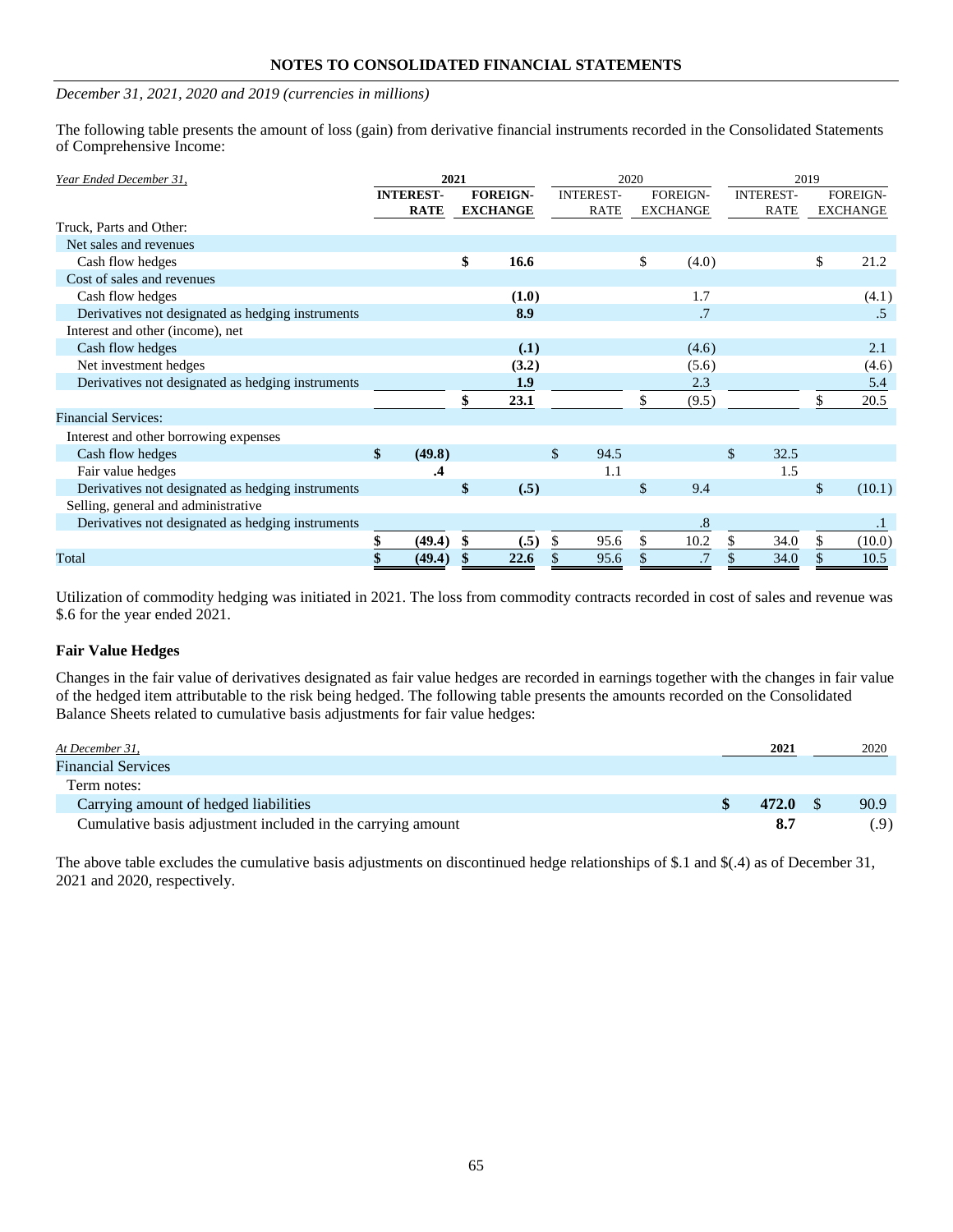## **Cash Flow Hedges**

Substantially all of the Company's interest-rate contracts and some foreign-exchange contracts have been designated as cash flow hedges. Changes in the fair value of derivatives designated as cash flow hedges are recorded in AOCI. Amounts in AOCI are reclassified into net income in the same period in which the hedged transaction affects earnings. The maximum length of time over which the Company is hedging its exposure to the variability in future cash flows is 6.5 years.

The following table presents the pre-tax effects of gain (loss) on cash flow hedges recognized in other comprehensive income (loss) (OCI):

| Year Ended December 31,        | 2021                                |  |        | 2020             |                 |  |                  | 2019   |                 |        |  |  |
|--------------------------------|-------------------------------------|--|--------|------------------|-----------------|--|------------------|--------|-----------------|--------|--|--|
|                                | <b>INTEREST-</b><br><b>FOREIGN-</b> |  |        | <b>INTEREST-</b> | <b>FOREIGN-</b> |  | <b>INTEREST-</b> |        | <b>FOREIGN-</b> |        |  |  |
|                                | <b>EXCHANGE</b><br><b>RATE</b>      |  |        | <b>RATE</b>      | EXCHANGE        |  | <b>RATE</b>      |        | EXCHANGE        |        |  |  |
| Gain (loss) recognized in OCI: |                                     |  |        |                  |                 |  |                  |        |                 |        |  |  |
| Truck, Parts and Other         |                                     |  | (18.5) |                  |                 |  | 2.8              |        |                 | (31.7) |  |  |
| <b>Financial Services</b>      | 83.2                                |  | (1.9)  |                  | (107.3)         |  | .8)              | (44.4) |                 |        |  |  |
|                                | 83.2                                |  | (20.4) |                  | (107.3)         |  | 2.0              | (44.4` |                 | (31.7) |  |  |

The pre-tax effects of loss on commodity hedges recognized in other comprehensive income (loss) (OCI) for Truck, Parts and Other was \$8.6 in 2021.

The amount of loss recorded in AOCI at December 31, 2021 that is estimated to be reclassified into earnings in the following 12 months if interest rates and exchange rates remain unchanged is approximately \$35.0, net of taxes. The fixed interest earned on finance receivables will offset the amount recognized in interest expense, resulting in a stable interest margin consistent with the Company's risk management strategy.

The amount of gains or losses reclassified out of AOCI into net income based on the probability that the original forecasted transactions would not occur was \$.1 for the year ended December 31, 2021 and nil for the years ended December 31, 2020 and 2019.

## **Net Investment Hedges**

Changes in the fair value of derivatives designated as net investment hedges are recorded in AOCI as an adjustment to the Cumulative Translation Adjustment (CTA). At December 31, 2021, the notional amount of the outstanding net investment hedges was \$360.7. For the year ended December 31, 2021, the pre-tax gain recognized in OCI for the net investment hedges was \$26.6.

## **Q. FAIR VALUE MEASUREMENTS**

Fair value represents the price that would be received to sell an asset or paid to transfer a liability in an orderly transaction between market participants at the measurement date. Inputs to valuation techniques used to measure fair value are either observable or unobservable. These inputs have been categorized into the fair value hierarchy described below.

Level 1 – Valuations are based on quoted prices that the Company has the ability to obtain in actively traded markets for identical assets or liabilities. Since valuations are based on quoted prices that are readily and regularly available in an active market or exchange traded market, valuation of these instruments does not require a significant degree of judgment.

Level 2 – Valuations are based on quoted prices for similar instruments in active markets, quoted prices for identical or similar instruments in markets that are not active, and model-based valuation techniques for which all significant assumptions are observable in the market.

Level 3 – Valuations are based on model-based techniques for which some or all of the assumptions are obtained from indirect market information that is significant to the overall fair value measurement and which require a significant degree of management judgment.

There were no transfer of assets or liabilities between Level 1 and Level 2 of the fair value hierarchy during the year ended December 31, 2021. The Company's policy is to recognize transfers between levels at the end of the reporting period.

The Company uses the following methods and assumptions to measure fair value for assets and liabilities subject to recurring fair value measurements.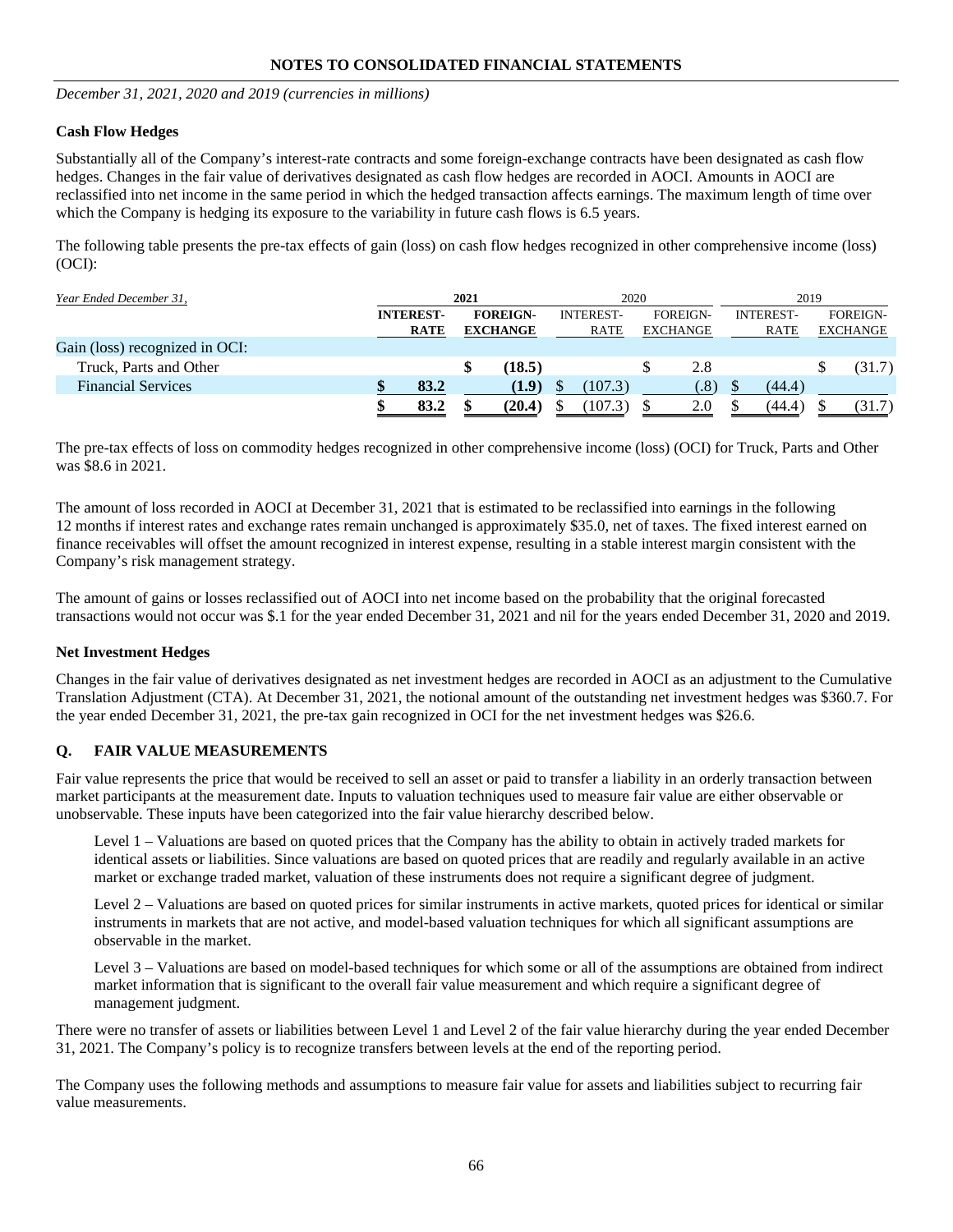## *December 31, 2021, 2020 and 2019 (currencies in millions)*

*Marketable Debt Securities:* The Company's marketable debt securities consist of municipal bonds, government obligations, investment-grade corporate obligations, commercial paper, asset-backed securities and term deposits. The fair value of U.S. government obligations is determined using the market approach and is based on quoted prices in active markets and are categorized as Level 1.

The fair value of U.S. government agency obligations, non-U.S. government bonds, municipal bonds, corporate bonds, asset-backed securities, commercial paper and term deposits is determined using the market approach and is primarily based on matrix pricing as a practical expedient which does not rely exclusively on quoted prices for a specific security. Significant inputs used to determine fair value include interest rates, yield curves, credit rating of the security and other observable market information and are categorized as Level 2.

*Marketable Equity Securities:* The Company's equity securities are traded on active exchanges and are classified as Level 1.

*Derivative Financial Instruments:* The Company's derivative contracts consist of interest-rate swaps, cross currency swaps, foreign currency exchange and commodity contracts. These derivative contracts are traded over the counter and their fair value is determined using industry standard valuation models, which are based on the income approach (i.e., discounted cash flows). The significant observable inputs into the valuation models include interest rates, yield curves, currency exchange rates, credit default swap spreads, forward rates and commodity prices and are categorized as Level 2.

## **Assets and Liabilities Subject to Recurring Fair Value Measurement**

The Company's assets and liabilities subject to recurring fair value measurements are either Level 1 or Level 2 as follows:

| At December 31, 2021                    | <b>LEVEL 1</b> | <b>LEVEL 2</b> |               | <b>TOTAL</b> |
|-----------------------------------------|----------------|----------------|---------------|--------------|
| <b>Assets:</b>                          |                |                |               |              |
| <b>Marketable debt securities</b>       |                |                |               |              |
| <b>U.S. tax-exempt securities</b>       |                | \$<br>432.5    | $\mathbf{\$}$ | 432.5        |
| <b>U.S. corporate securities</b>        |                | 207.4          |               | 207.4        |
| U.S. government and agency securities   | \$<br>96.4     |                |               | 96.4         |
| Non-U.S. corporate securities           |                | 442.8          |               | 442.8        |
| Non-U.S. government securities          |                | 75.0           |               | 75.0         |
| Other debt securities                   |                | 291.6          |               | 291.6        |
| <b>Total marketable debt securities</b> | \$<br>96.4     | \$<br>1,449.3  | \$            | 1,545.7      |
| Marketable equity securities            | \$<br>13.7     |                | \$            | 13.7         |
| <b>Total marketable securities</b>      | \$<br>110.1    | \$<br>1,449.3  | \$            | 1,559.4      |
|                                         |                |                |               |              |
| <b>Derivatives</b>                      |                |                |               |              |
| <b>Cross currency swaps</b>             |                | \$<br>18.2     | \$            | 18.2         |
| Interest-rate swaps                     |                | 12.6           |               | 12.6         |
| Foreign-exchange contracts              |                | 28.9           |               | 28.9         |
| <b>Total derivative assets</b>          |                | \$<br>59.7     | \$            | 59.7         |
|                                         |                |                |               |              |
| <b>Liabilities:</b>                     |                |                |               |              |
| <b>Derivatives</b>                      |                |                |               |              |
| <b>Cross currency swaps</b>             |                | \$<br>33.1     | $\mathbf{\$}$ | 33.1         |
| Interest-rate swaps                     |                | 21.3           |               | 21.3         |
| Foreign-exchange contracts              |                | 17.2           |               | 17.2         |
| <b>Commodity contracts</b>              |                | 16.9           |               | 16.9         |
| <b>Total derivative liabilities</b>     |                | \$<br>88.5     | \$            | 88.5         |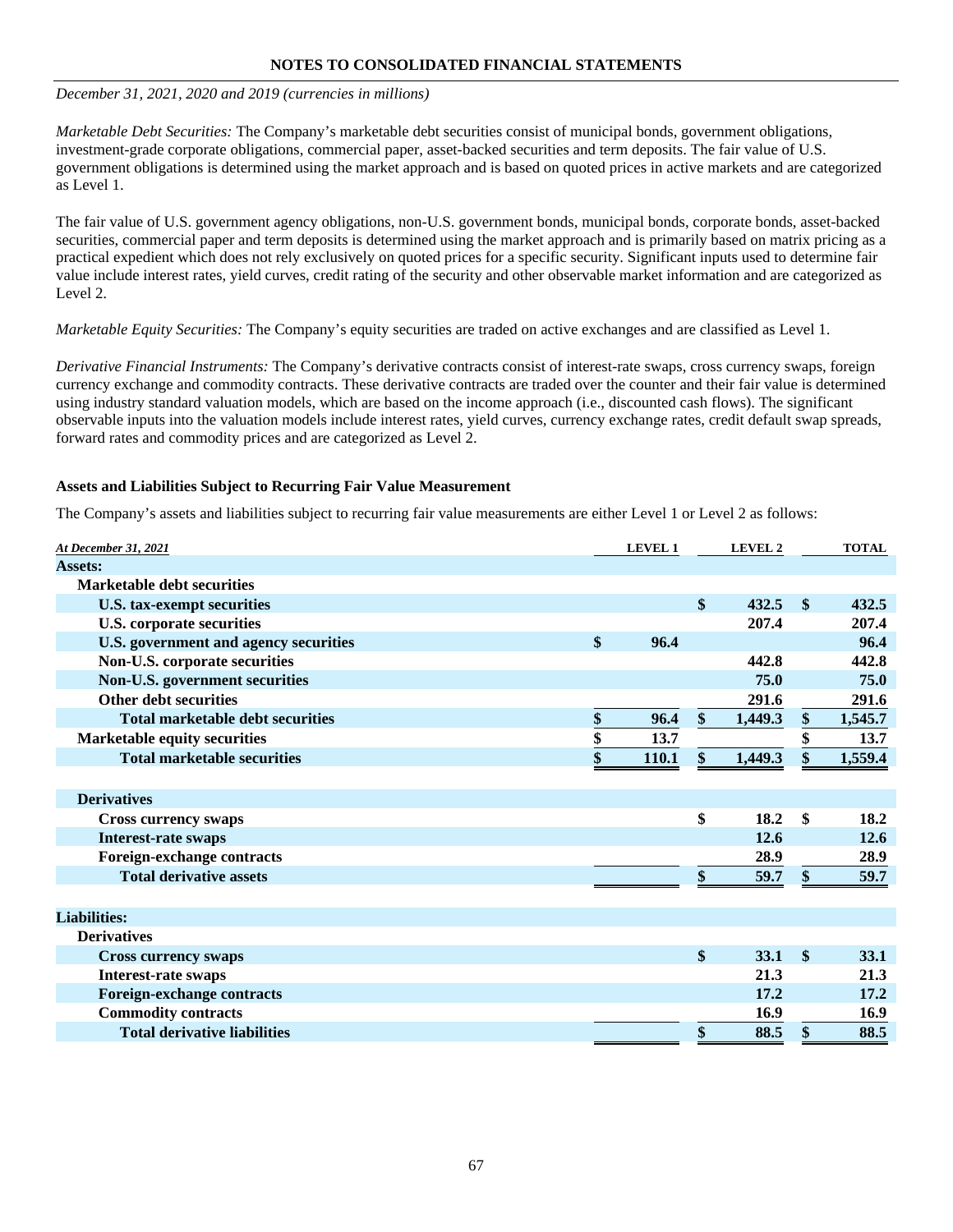# *December 31, 2021, 2020 and 2019 (currencies in millions)*

| At December 31, 2020                  | LEVEL 1    | LEVEL 2       |               | <b>TOTAL</b> |
|---------------------------------------|------------|---------------|---------------|--------------|
| Assets:                               |            |               |               |              |
| Marketable debt securities            |            |               |               |              |
| U.S. tax-exempt securities            |            | \$<br>392.4   | <sup>\$</sup> | 392.4        |
| U.S. corporate securities             |            | 232.9         |               | 232.9        |
| U.S. government and agency securities | \$<br>86.5 | 7.9           |               | 94.4         |
| Non-U.S. corporate securities         |            | 411.5         |               | 411.5        |
| Non-U.S. government securities        |            | 77.5          |               | 77.5         |
| Other debt securities                 |            | 220.3         |               | 220.3        |
| Total marketable debt securities      | \$<br>86.5 | \$<br>1,342.5 | $\mathbb{S}$  | 1,429.0      |
|                                       |            |               |               |              |
| Derivatives                           |            |               |               |              |
| Cross currency swaps                  |            | \$<br>14.8    | -\$           | 14.8         |
| Interest-rate swaps                   |            | 1.6           |               | 1.6          |
| Foreign-exchange contracts            |            | 4.1           |               | 4.1          |
| Total derivative assets               |            | \$<br>20.5    | $\mathcal{S}$ | 20.5         |
|                                       |            |               |               |              |
| Liabilities:                          |            |               |               |              |
| Derivatives                           |            |               |               |              |
| Cross currency swaps                  |            | \$<br>77.6    | <sup>\$</sup> | 77.6         |
| Interest-rate swaps                   |            | 38.5          |               | 38.5         |
| Foreign-exchange contracts            |            | 43.8          |               | 43.8         |
| Total derivative liabilities          |            | 159.9         | S             | 159.9        |

#### **Fair Value Disclosure of Other Financial Instruments**

For financial instruments that are not recognized at fair value, the Company uses the following methods and assumptions to determine the fair value. These instruments are categorized as Level 2, except cash which is categorized as Level 1 and fixed rate loans which are categorized as Level 3.

*Cash and Cash Equivalents:* Carrying amounts approximate fair value.

*Financial Services Net Receivables:* For floating-rate loans, wholesale financing, and operating lease and other trade receivables, carrying values approximate fair values. For fixed rate loans, fair values are estimated using the income approach by discounting cash flows to their present value based on assumptions regarding the credit and market risks to approximate current rates for comparable loans. Finance lease receivables and related allowance for credit losses have been excluded from the accompanying table.

*Debt:* The carrying amounts of Financial Services commercial paper, variable rate bank loans and variable rate term notes approximate fair value. For fixed rate debt, fair values are estimated using the income approach by discounting cash flows to their present value based on current rates for comparable debt.

The Company's estimate of fair value for fixed rate loans and debt that are not carried at fair value was as follows:

| At December 31,                     | 2021            |               |     |              |          | 2020          |  |              |
|-------------------------------------|-----------------|---------------|-----|--------------|----------|---------------|--|--------------|
|                                     | <b>CARRYING</b> |               |     | <b>FAIR</b>  | CARRYING |               |  | FAIR         |
|                                     |                 | <b>AMOUNT</b> |     | <b>VALUE</b> |          | <b>AMOUNT</b> |  | <b>VALUE</b> |
| Assets:                             |                 |               |     |              |          |               |  |              |
| Financial Services fixed rate loans |                 | 6.011.7       | -SS | 6.018.2      |          | 5.319.2       |  | 5.429.5      |
| Liabilities:                        |                 |               |     |              |          |               |  |              |
| Financial Services fixed rate debt  |                 | 6.905.7       |     | 6.935.1      |          | 6.482.0       |  | 6.648.6      |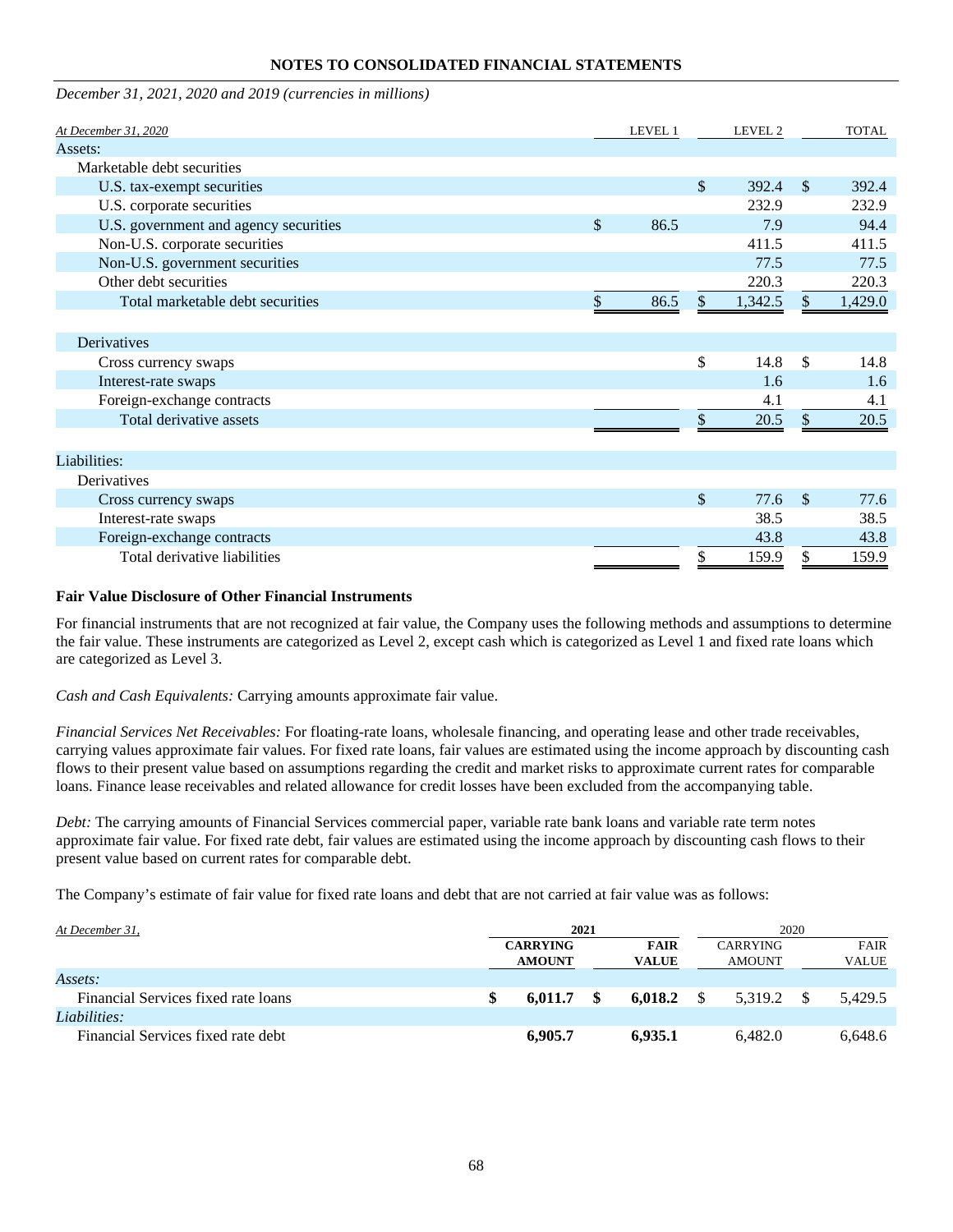*December 31, 2021, 2020 and 2019 (currencies in millions, except per share data)*

# **R. STOCK COMPENSATION PLANS**

PACCAR has certain plans under which officers and key employees may be granted options to purchase shares of the Company's authorized but unissued common stock under plans approved by stockholders. Non-employee directors and certain officers may be granted restricted shares of the Company's common stock under plans approved by stockholders. Options outstanding under these plans were granted with exercise prices equal to the fair market value of the Company's common stock at the date of grant. Options expire no later than ten years from the grant date and generally vest after three years. Restricted stock awards generally vest over three years or earlier upon meeting certain age and service requirements.

The Company recognizes compensation cost on these options and restricted stock awards on a straight-line basis over the requisite period the employee is required to render service less estimated forfeitures based on historical experience. The maximum number of shares of the Company's common stock authorized for issuance under these plans is 46.7 million shares, and as of December 31, 2021, the maximum number of shares available for future grants was 11.3 million.

The assumptions used in determining the fair value of the option awards for each of the grant years are as follows:

|                                                             | 2021    | 2020    | 2019    |
|-------------------------------------------------------------|---------|---------|---------|
| Risk-free interest rate                                     | $.71\%$ | 1.54%   | 2.55%   |
| Expected volatility                                         | 26%     | 23%     | 23%     |
| Expected dividend yield                                     | $3.6\%$ | 4.1%    | 4.9%    |
| Expected term                                               | 6 years | 6 years | 6 years |
| Weighted average grant date fair value of options per share | 14.22   | 10.02   | 8.26    |

The estimated fair value of each option award is determined on the date of grant using the Black-Scholes-Merton option pricing model that uses assumptions noted in the table above. The risk-free interest rate is based on the U.S. Treasury yield curve in effect at the time of grant. Expected volatility is based on historical volatility. The dividend yield is based on an estimated future dividend yield using projected net income for the next five years, implied dividends and Company stock price. The expected term is based on the period of time that options granted are expected to be outstanding based on historical experience.

The fair value of options granted was \$8.1, \$6.4 and \$7.3 for the years ended December 31, 2021, 2020 and 2019, respectively. The fair value of options vested during the years ended December 31, 2021, 2020 and 2019 was \$5.6, \$5.0 and \$5.8, respectively.

A summary of activity under the Company's stock plans is presented below:

|                                                 |   | 2021 | 2020 | 2019 |
|-------------------------------------------------|---|------|------|------|
| Intrinsic value of options exercised            | S | 25.4 | 26.9 | 31.9 |
| Cash received from stock option exercises       |   | 38.4 | 53.8 | 60.9 |
| Tax benefit related to stock award exercises    |   | 4.9  | 3.8  |      |
| Stock-based compensation                        |   | 14.7 | 13.0 |      |
| Tax benefit related to stock-based compensation |   |      |      |      |

The summary of options as of December 31, 2021 and changes during the year then ended are presented below:

|                                           |                  |          | <b>PER SHARE</b> | <b>REMAINING</b>      | <b>AGGREGATE</b> |
|-------------------------------------------|------------------|----------|------------------|-----------------------|------------------|
|                                           | <b>NUMBER</b>    |          | <b>EXERCISE</b>  | <b>CONTRACTUAL</b>    | <b>INTRINSIC</b> |
|                                           | <b>OF SHARES</b> |          | PRICE*           | <b>LIFE IN YEARS*</b> | <b>VALUE</b>     |
| <b>Options outstanding at January 1</b>   | 3,116,500        | <b>S</b> | 64.34            |                       |                  |
| <b>Granted</b>                            | 569,600          |          | 91.89            |                       |                  |
| <b>Exercised</b>                          | (681,100)        |          | 57.21            |                       |                  |
| <b>Cancelled</b>                          | (127,100)        |          | 77.10            |                       |                  |
| <b>Options outstanding at December 31</b> | 2,877,900        | œ.       | 70.90            | 6.51                  | 51.9             |
| Vested and expected to vest               | 2,806,400        |          | 70.52            | 6.46                  | 51.5             |
| <b>Exercisable</b>                        | 1,109,400        |          | 61.36            | 4.10                  | 29.9             |
|                                           |                  |          |                  |                       |                  |

**\* Weighted Average**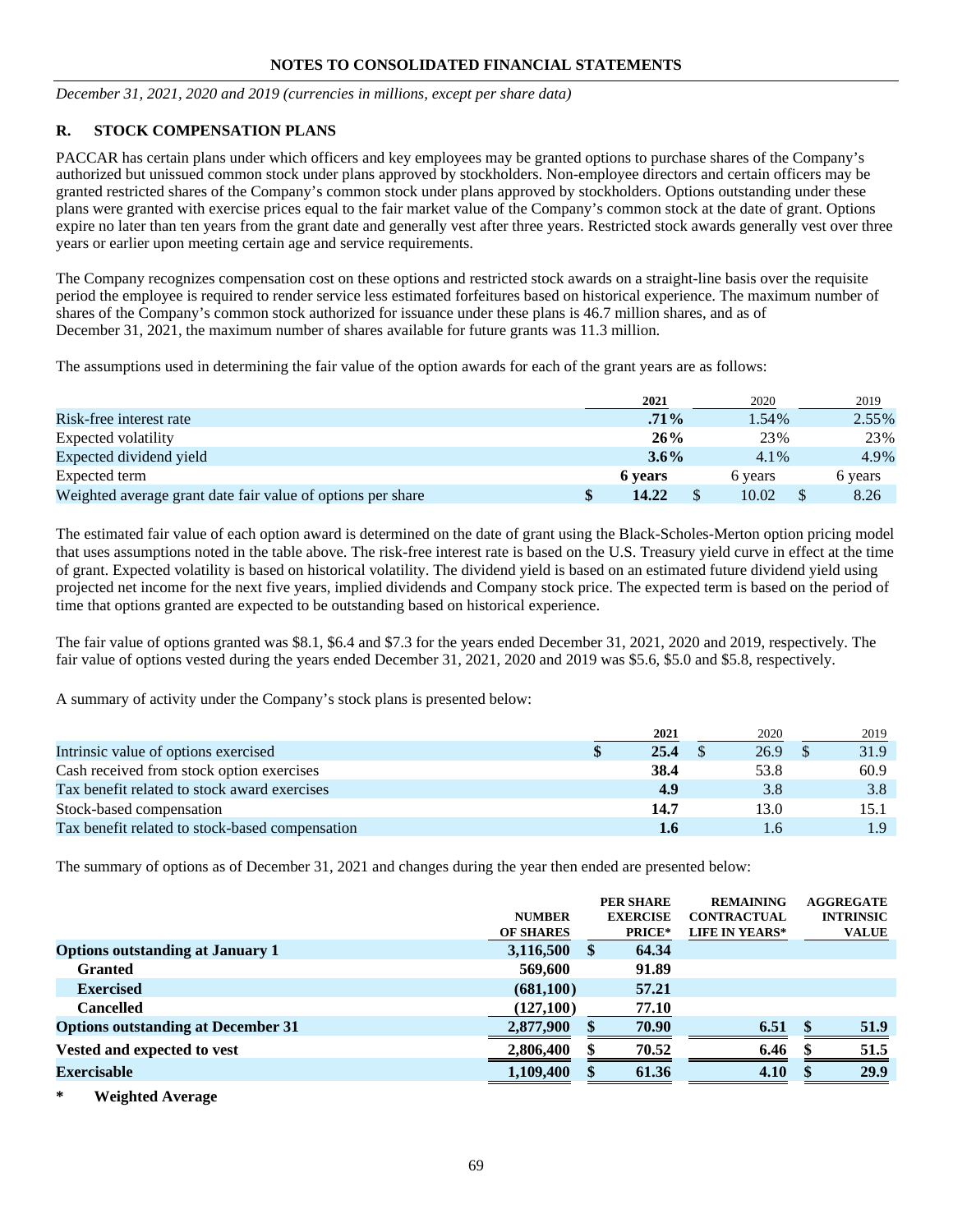#### *December 31, 2021, 2020 and 2019 (currencies in millions, except per share data)*

The fair value of restricted shares is determined based upon the stock price on the date of grant. The summary of nonvested restricted shares as of December 31, 2021 and changes during the year then ended is presented below:

|                                             | <b>NUMBER</b>    | <b>GRANT DATE</b>  |
|---------------------------------------------|------------------|--------------------|
| <b>NONVESTED SHARES</b>                     | <b>OF SHARES</b> | <b>FAIR VALUE*</b> |
| Nonvested awards outstanding at January 1   | 142,400          | 70.49              |
| <b>Granted</b>                              | 102,000          | 90.76              |
| Vested                                      | (87,000)         | 76.39              |
| <b>Forfeited</b>                            | (2,900)          | 91.89              |
| Nonvested awards outstanding at December 31 | 154,500          | 80.16              |

#### **\* Weighted Average**

As of December 31, 2021, there was \$6.0 of total unrecognized compensation cost related to nonvested stock options, which is recognized over a remaining weighted average vesting period of 1.48 years. Unrecognized compensation cost related to nonvested restricted stock awards of \$2.2 is expected to be recognized over a remaining weighted average vesting period of 1.07 years.

The dilutive and antidilutive options are shown separately in the table below:

| Year Ended December 31.  | 2021    | 2020    | 2019     |
|--------------------------|---------|---------|----------|
| <b>Additional shares</b> | 648.900 | 607,800 | 621.300  |
| Antidilutive options     | 589.200 | 686,100 | ,489,400 |

## **S. SEGMENT AND RELATED INFORMATION**

PACCAR operates in three principal segments: Truck, Parts and Financial Services. The Company evaluates the performance of its Truck and Parts segments based on operating profits, which excludes investment income, other income and expense, and income taxes. The Financial Services segment's performance is evaluated based on income before income taxes. Geographic revenues from external customers are presented based on the country of the customer. The accounting policies of the reportable segments are the same as those applied in the consolidated financial statements as described in Note A.

*Truck and Parts:* The Truck segment includes the design and manufacture of high-quality, light-, medium- and heavy-duty commercial trucks and the Parts segment includes the distribution of aftermarket parts for trucks and related commercial vehicles, both of which are sold through the same network of independent dealers. These segments derive a large proportion of their revenues and operating profits from operations in North America and Europe. The Truck segment incurs substantial costs to design, manufacture and sell trucks to its customers. The sale of new trucks provides the Parts segment with the basis for parts sales that may continue over the life of the truck, but are generally concentrated in the first five years after truck delivery. To reflect the benefit the Parts segment receives from costs incurred by the Truck segment, certain expenses are allocated from the Truck segment to the Parts segment. The expenses allocated are based on a percentage of the average annual expenses for factory overhead, engineering, research and development and SG&A expenses for the preceding five years. The allocation is based on the ratio of the average parts direct margin dollars (net sales less material and labor costs) to the total truck and parts direct margin dollars for the previous five years. The Company believes such expenses have been allocated on a reasonable basis. Truck segment assets related to the indirect expense allocation are not allocated to the Parts segment.

*Financial Services:* The Financial Services segment derives its earnings primarily from financing or leasing of PACCAR products and services provided to truck customers and dealers. Revenues are primarily generated from operations in North America and Europe.

In Europe, the Financial Services and Truck segments centralized the marketing of used trucks, including those units sold by the Truck segment subject to an RVG. Beginning in the fourth quarter of 2019, when a customer returns the truck at the end of the RVG contract, the Company's Truck segment records a reduction in an RVG liability and the Company's Financial Services segment records a used truck asset and revenue from the subsequent sale. Certain gains and losses from the sale of these used trucks are shared with the Truck segment. Revenues from the sale of used trucks from the Truck segment in Europe in prior periods are immaterial.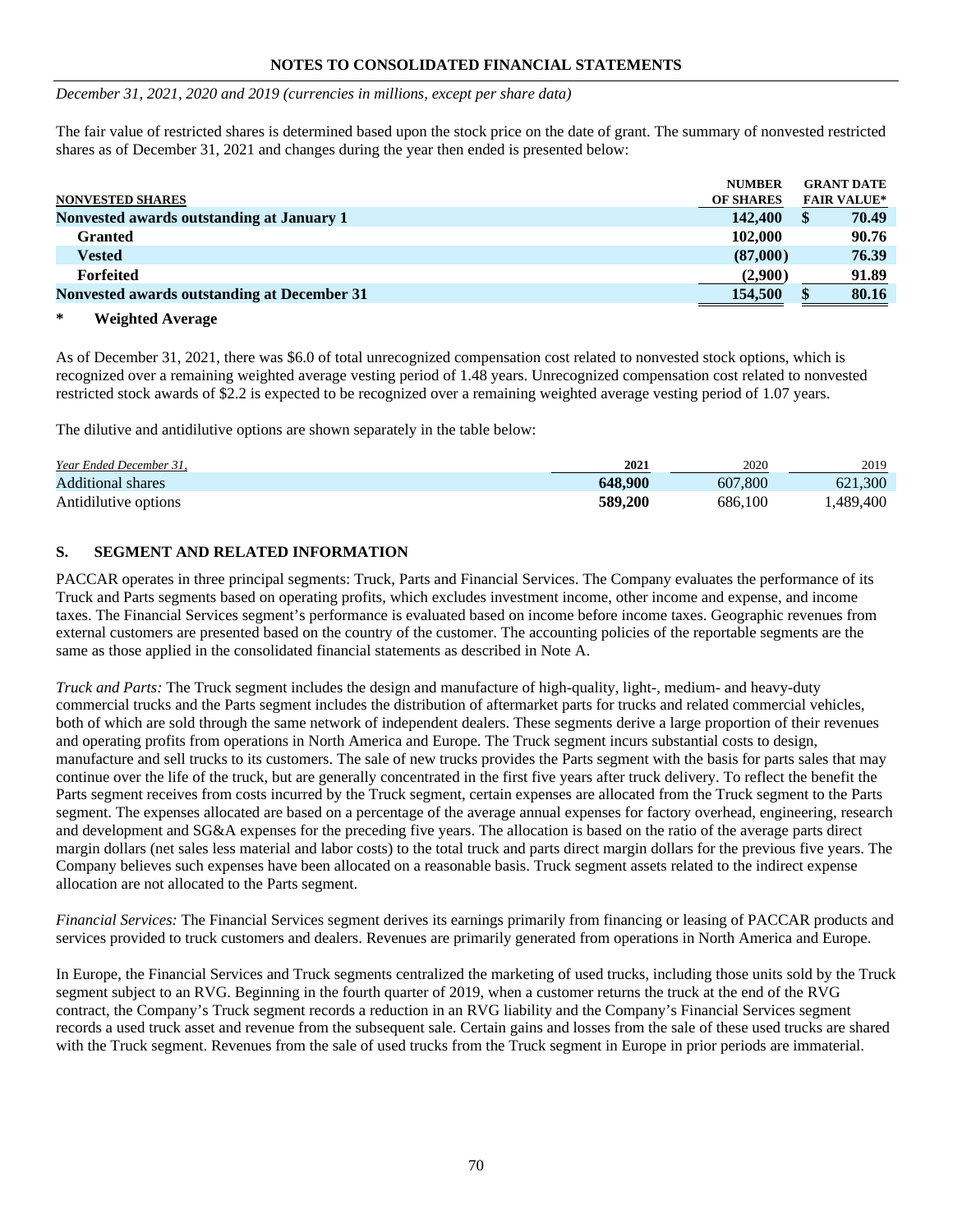*December 31, 2021, 2020 and 2019 (currencies in millions)*

*Other:* Included in Other is the Company's industrial winch manufacturing business as well as sales, income and expenses not attributable to a reportable segment. Other also includes non-service cost components of pension expense and a portion of corporate expenses. Intercompany interest income (expense) on cash advances to the financial services companies is included in Other and was \$.4, \$1.4 and \$.3 for 2021, 2020 and 2019, respectively.

| Geographic Area Data                |                   | 2021     |               | 2020     |               | 2019     |
|-------------------------------------|-------------------|----------|---------------|----------|---------------|----------|
| Net sales and revenues:             |                   |          |               |          |               |          |
| <b>United States</b>                | \$                | 12,388.8 | \$            | 10,526.6 | $\mathbb{S}$  | 15,119.3 |
| Europe                              |                   | 6,325.4  |               | 4,871.2  |               | 6,104.7  |
| Other                               |                   | 4,808.1  |               | 3,330.7  |               | 4,375.7  |
|                                     | \$                | 23,522.3 | $\mathcal{S}$ | 18,728.5 | \$            | 25,599.7 |
| Property, plant and equipment, net: |                   |          |               |          |               |          |
| <b>United States</b>                | \$                | 1,718.5  | \$            | 1,633.0  | $\frac{1}{2}$ | 1,556.4  |
| Belgium                             |                   | 620.5    |               | 596.2    |               | 395.7    |
| The Netherlands                     |                   | 516.1    |               | 499.0    |               | 399.8    |
| Other                               |                   | 543.0    |               | 542.2    |               | 531.9    |
|                                     | \$                | 3,398.1  | $\mathbb{S}$  | 3,270.4  | \$            | 2,883.8  |
| Equipment on operating leases, net: |                   |          |               |          |               |          |
| <b>United States</b>                | $\boldsymbol{\$}$ | 1,003.0  | $\mathbb{S}$  | 1,219.0  | $\mathcal{S}$ | 1,390.1  |
| Poland                              |                   | 337.9    |               | 359.4    |               | 343.5    |
| France                              |                   | 307.1    |               | 349.7    |               | 315.0    |
| Germany                             |                   | 299.7    |               | 346.4    |               | 358.3    |
| Spain                               |                   | 285.7    |               | 310.8    |               | 276.1    |
| Mexico                              |                   | 291.8    |               | 302.3    |               | 320.5    |
| <b>United Kingdom</b>               |                   | 113.7    |               | 125.4    |               | 113.6    |
| Other                               |                   | 550.0    |               | 571.7    |               | 531.0    |
|                                     | \$                | 3,188.9  | \$            | 3,584.7  | \$            | 3,648.1  |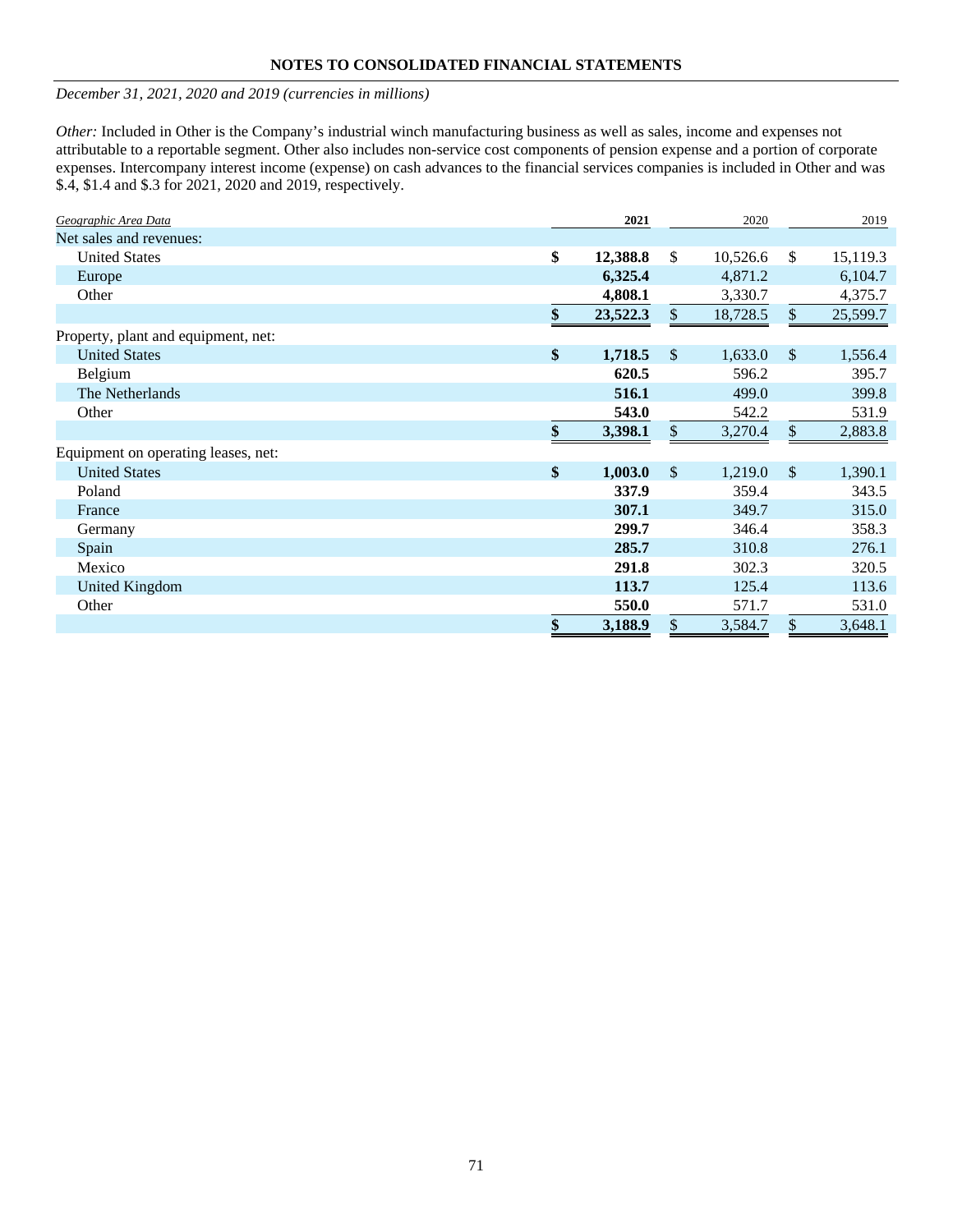| <b>Business Segment Data</b>        |               | 2021     |                           | 2020     |                           | 2019     |
|-------------------------------------|---------------|----------|---------------------------|----------|---------------------------|----------|
| Net sales and revenues:             |               |          |                           |          |                           |          |
| Truck                               | \$            | 17,379.0 | $\mathcal{S}$             | 13,643.0 | $\boldsymbol{\mathsf{S}}$ | 20,403.5 |
| Less intersegment                   |               | (579.3)  |                           | (478.2)  |                           | (414.0)  |
| <b>External customers</b>           |               | 16,799.7 |                           | 13,164.8 |                           | 19,989.5 |
| Parts                               |               | 5,004.8  |                           | 3,962.7  |                           | 4,073.1  |
| Less intersegment                   |               | (60.5)   |                           | (49.8)   |                           | (48.2)   |
| <b>External customers</b>           |               | 4,944.3  |                           | 3,912.9  |                           | 4,024.9  |
| Other                               |               | 90.5     |                           | 76.6     |                           | 105.3    |
|                                     |               | 21,834.5 |                           | 17,154.3 |                           | 24,119.7 |
| <b>Financial Services</b>           |               | 1,687.8  |                           | 1,574.2  |                           | 1,480.0  |
|                                     | \$            | 23,522.3 | $\boldsymbol{\mathsf{S}}$ | 18,728.5 | $\boldsymbol{\mathsf{S}}$ | 25,599.7 |
| Income (loss) before income taxes:  |               |          |                           |          |                           |          |
| Truck                               | \$            | 795.8    | \$                        | 581.4    | $\$\,$                    | 1,904.9  |
| Parts                               |               | 1,104.1  |                           | 799.3    |                           | 830.8    |
| Other                               |               | 25.6     |                           | 18.2     |                           | (17.7)   |
|                                     |               | 1,925.5  |                           | 1,398.9  |                           | 2,718.0  |
| <b>Financial Services</b>           |               | 437.6    |                           | 223.1    |                           | 298.9    |
| Investment income                   |               | 15.5     |                           | 35.9     |                           | 82.3     |
|                                     | \$            | 2,378.6  | $\sqrt$                   | 1,657.9  | $\$$                      | 3,099.2  |
| Depreciation and amortization:      |               |          |                           |          |                           |          |
| <b>Truck</b>                        | \$            | 277.6    | \$                        | 292.2    | $\boldsymbol{\mathsf{S}}$ | 381.9    |
| Parts                               |               | 12.0     |                           | 10.8     |                           | 10.2     |
| Other                               |               | 21.9     |                           | 20.8     |                           | 20.3     |
|                                     |               | 311.5    |                           | 323.8    |                           | 412.4    |
| <b>Financial Services</b>           |               | 591.8    |                           | 725.2    |                           | 664.9    |
|                                     |               | 903.3    |                           | 1,049.0  | \$                        | 1,077.3  |
|                                     | $\frac{\$}{}$ |          | $\frac{1}{2}$             |          |                           |          |
| Expenditures for long-lived assets: |               |          |                           |          |                           |          |
| Truck                               | \$            | 547.2    | \$                        | 556.0    | \$                        | 664.9    |
| Parts                               |               | 29.4     |                           | 18.4     |                           | 46.2     |
| Other                               |               | 24.1     |                           | 36.4     |                           | 51.0     |
|                                     |               | 600.7    |                           | 610.8    |                           | 762.1    |
| <b>Financial Services</b>           |               | 984.8    |                           | 1,046.7  |                           | 1,378.6  |
|                                     | \$            | 1,585.5  | $\boldsymbol{\mathsf{S}}$ | 1,657.5  | $\$$                      | 2,140.7  |
| Segment assets:                     |               |          |                           |          |                           |          |
| Truck                               | \$            | 6,912.1  | \$                        | 5,971.9  | $\boldsymbol{\mathsf{S}}$ | 5,609.0  |
| Parts                               |               | 1,505.1  |                           | 1,255.6  |                           | 1,172.1  |
| Other                               |               | 652.6    |                           | 398.7    |                           | 339.2    |
| Cash and marketable securities      |               | 4,813.0  |                           | 4,834.0  |                           | 5,169.4  |
|                                     |               | 13,882.8 |                           | 12,460.2 |                           | 12,289.7 |
| <b>Financial Services</b>           |               | 15,418.9 |                           | 15,799.8 |                           | 16,071.4 |
|                                     | \$            | 29,301.7 | $\boldsymbol{\mathsf{S}}$ | 28,260.0 | $\$$                      | 28,361.1 |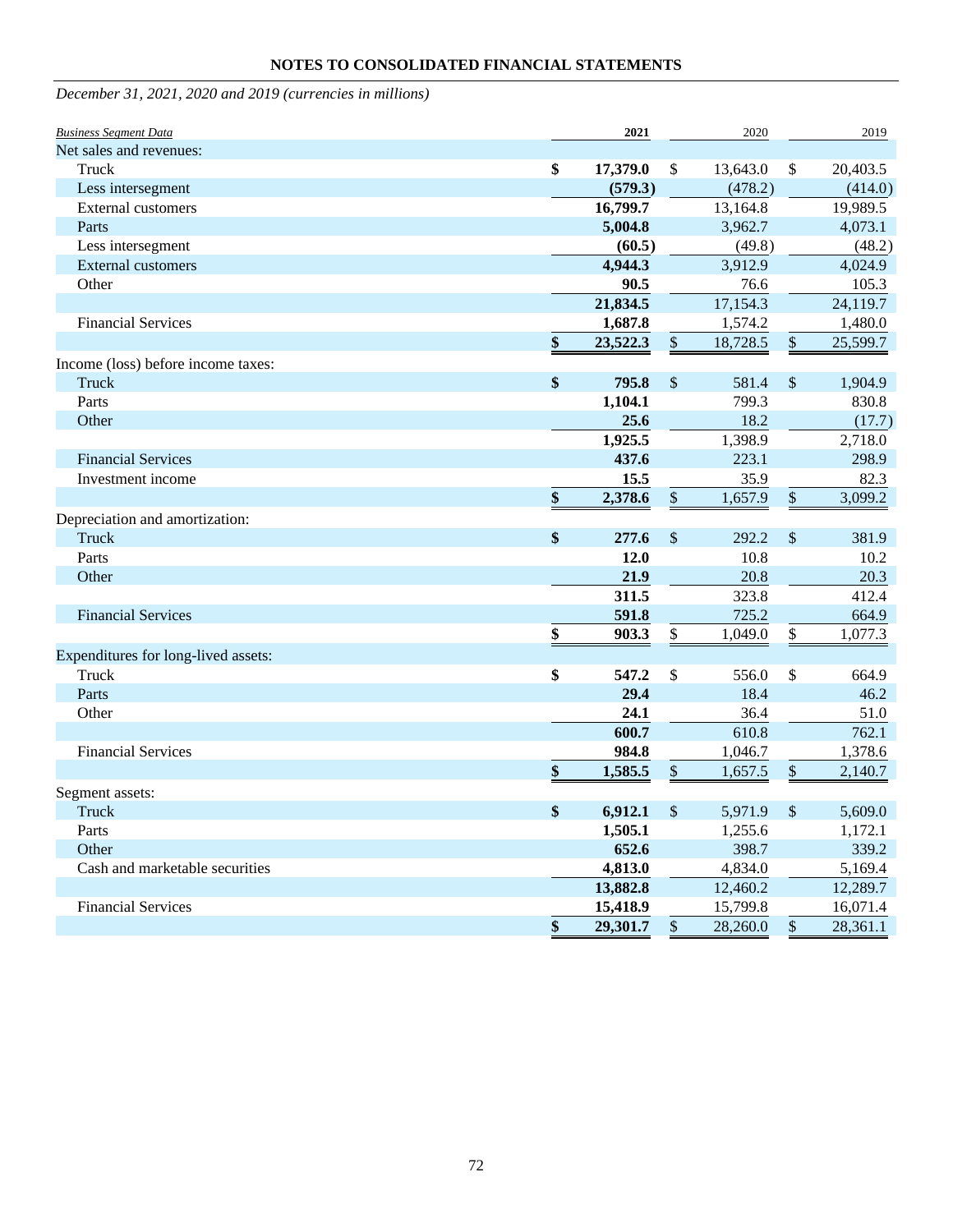### **MANAGEMENT'S REPORT ON INTERNAL CONTROL OVER FINANCIAL REPORTING**

The management of PACCAR Inc (the Company) is responsible for establishing and maintaining adequate internal control over financial reporting. Internal control over financial reporting is a process designed to provide reasonable assurance regarding the reliability of financial reporting and the preparation of financial statements for external purposes in accordance with generally accepted accounting principles.

Internal control over financial reporting may not prevent or detect misstatements because of its inherent limitations. Projections of any evaluation of effectiveness to future periods are subject to the risk that controls may become inadequate because of changes in conditions, or that the degree of compliance with the policies and procedures may deteriorate.

Management assessed the Company's internal control over financial reporting as of December 31, 2021, based on criteria for effective internal control over financial reporting described in Internal Control–Integrated Framework issued by the Committee of Sponsoring Organizations of the Treadway Commission (2013 framework). Based on this assessment, management concluded that the Company maintained effective internal control over financial reporting as of December 31, 2021.

Ernst & Young LLP, the Independent Registered Public Accounting Firm that audited the financial statements included in this Annual Report, has issued an attestation report on the Company's internal control over financial reporting. The attestation report is included on page 75.

> R. Preston Feight *Chief Executive Officer*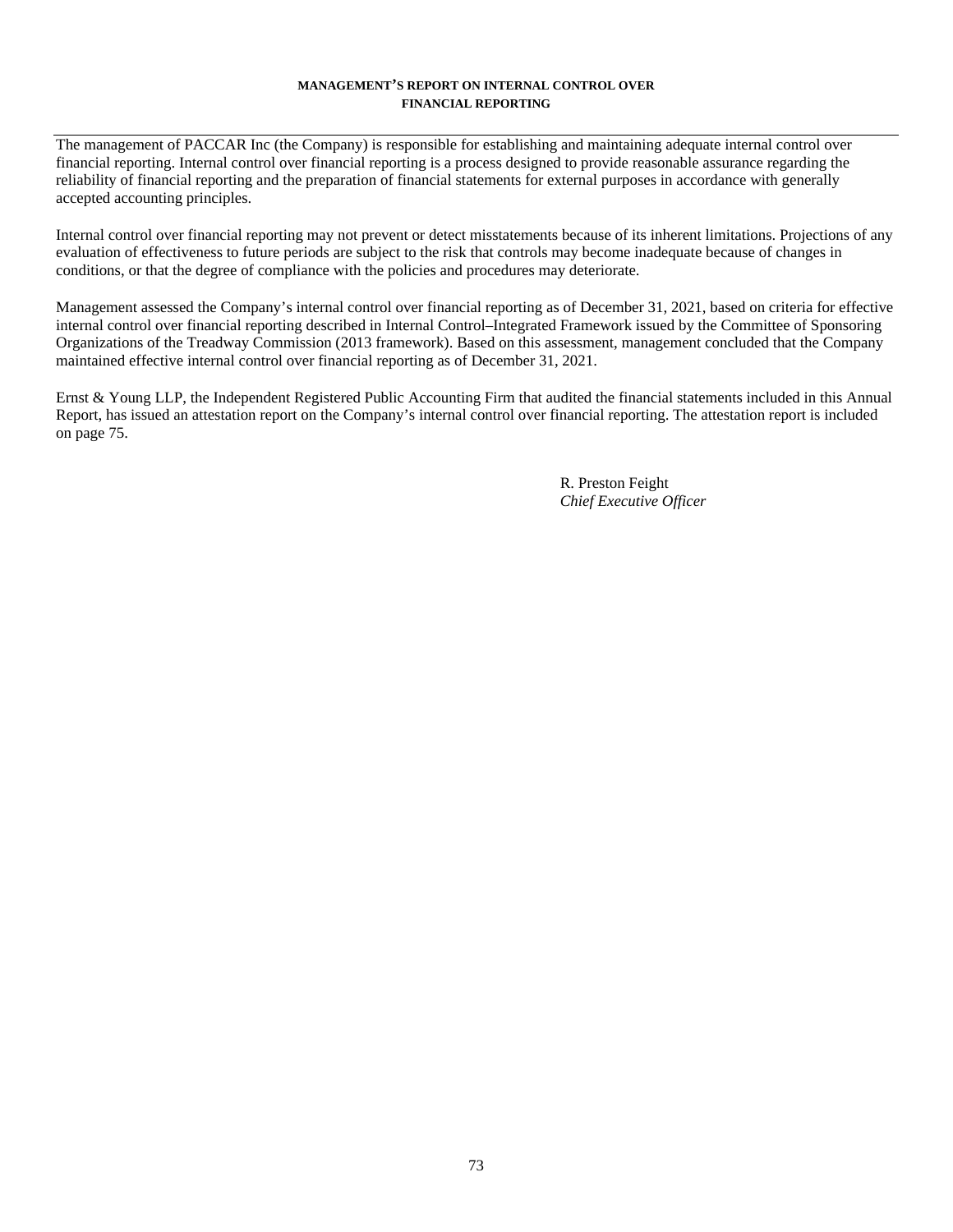To the Stockholders and the Board of Directors of PACCAR Inc

### **Opinion on the Financial Statements**

We have audited the accompanying consolidated balance sheets of PACCAR Inc (the Company) as of December 31, 2021 and 2020, the related consolidated statements of income, comprehensive income, stockholders' equity and cash flows for each of the three years in the period ended December 31, 2021, and the related notes(collectively referred to as the "consolidated financial statements"). In our opinion, the consolidated financial statements present fairly, in all material respects, the financial position of the Company at December 31, 2021 and 2020, and the results of its operations and its cash flows for each of the three years in the period ended December 31, 2021, in conformity with U.S. generally accepted accounting principles.

We also have audited, in accordance with the standards of the Public Company Accounting Oversight Board (United States) (PCAOB), the Company's internal control over financial reporting as of December 31, 2021, based on criteria established in Internal Control— Integrated Framework issued by the Committee of Sponsoring Organizations of the Treadway Commission (2013 framework) and our report dated February 23, 2022, expressed an unqualified opinion thereon.

### **Basis for Opinion**

These financial statements are the responsibility of the Company's management. Our responsibility is to express an opinion on the Company's financial statements based on our audits. We are a public accounting firm registered with the PCAOB and are required to be independent with respect to the Company in accordance with the U.S. federal securities laws and the applicable rules and regulations of the Securities and Exchange Commission and the PCAOB.

We conducted our audits in accordance with the standards of the PCAOB. Those standards require that we plan and perform the audit to obtain reasonable assurance about whether the financial statements are free of material misstatement, whether due to error or fraud. Our audits included performing procedures to assess the risks of material misstatement of the financial statements, whether due to error or fraud, and performing procedures that respond to those risks. Such procedures included examining, on a test basis, evidence regarding the amounts and disclosures in the financial statements. Our audits also included evaluating the accounting principles used and significant estimates made by management, as well as evaluating the overall presentation of the financial statements. We believe that our audits provide a reasonable basis for our opinion.

### **Critical Audit Matter**

The critical audit matter communicated below is a matter arising from the current period audit of the financial statements that was communicated or required to be communicated to the audit committee and that: (1) relates to accounts or disclosures that are material to the financial statements and (2) involved our especially challenging, subjective or complex judgments. The communication of the critical audit matter does not alter in any way our opinion on the consolidated financial statements, taken as a whole, and we are not, by communicating the critical audit matter below, providing a separate opinion on the critical audit matter or on the accounts or disclosures to which it relates.

### *Product Warranty*

*Description of the Matter* The Company's liability for product warranty totaled \$344 million at December 31, 2021. As discussed in Note A of the consolidated financial statements, the Company's liability for product warranty is estimated and recorded at the time products are sold based on historical and current data and reasonable expectations for the future regarding the frequency and cost of warranty claims, net of recoveries. The Company periodically assesses the adequacy of its recorded liabilities and adjusts them as appropriate to reflect actual experience.

> Auditing the Company's liability for product warranty is complex due to the significant measurement uncertainty associated with the estimate and the application of significant management judgment, including the inputs used to estimate the number of and cost of future warranty claims. In addition, management formulates an estimate of recoveries from suppliers.

*How We Addressed*  We evaluated and tested the design and operating effectiveness of internal controls over the warranty reserve process, including management's assessment of the assumptions and data underlying the reserve.

*the Matter in Our Audit* To evaluate the liability for product warranty, our audit procedures included, among others, testing the completeness and accuracy of the underlying claims, supplier recovery data and evaluating the methodologies and assumptions used in the warranty accrual calculation. We also assessed the historical accuracy of management's estimates through a hindsight analysis.

/s/ Ernst & Young LLP

We have served as the Company's auditor since 1945 Seattle, Washington February 23, 2022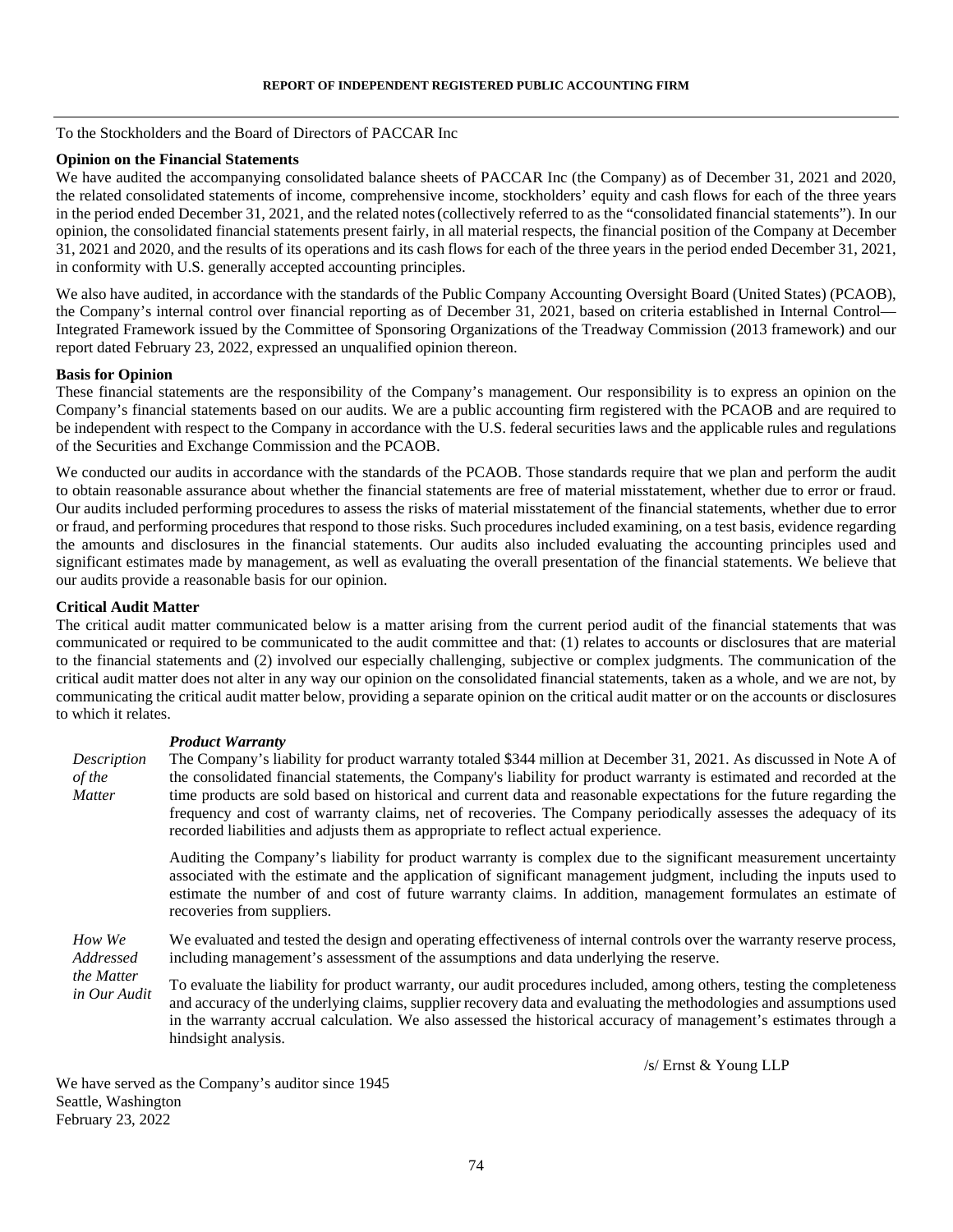To the Stockholders and the Board of Directors of PACCAR Inc

### **Opinion on Internal Control Over Financial Reporting**

We have audited PACCAR Inc's internal control over financial reporting as of December 31, 2021, based on criteria established in Internal Control-Integrated Framework issued by the Committee of Sponsoring Organizations of the Treadway Commission (2013 framework) (the COSO criteria). In our opinion, PACCAR Inc (the Company) maintained, in all material respects, effective internal control over financial reporting as of December 31, 2021, based on the COSO criteria.

We also have audited, in accordance with the standards of the Public Company Accounting Oversight Board (United States) (PCAOB), the consolidated balance sheets of the Company as of December 31, 2021 and 2020, the related consolidated statements of income, comprehensive income, stockholders' equity and cash flows for each of the three years in the period ended December 31, 2021, and the related notes and our report dated February 23, 2022, expressed an unqualified opinion thereon.

### **Basis for Opinion**

The Company's management is responsible for maintaining effective internal control over financial reporting and for its assessment of the effectiveness of internal control over financial reporting included in the accompanying Management's Report on Internal Control Over Financial Reporting. Our responsibility is to express an opinion on the Company's internal control over financial reporting based on our audit. We are a public accounting firm registered with the PCAOB and are required to be independent with respect to the Company in accordance with the U.S. federal securities laws and the applicable rules and regulations of the Securities and Exchange Commission and the PCAOB.

We conducted our audit in accordance with the standards of the PCAOB. Those standards require that we plan and perform the audit to obtain reasonable assurance about whether effective internal control over financial reporting was maintained in all material respects.

Our audit included obtaining an understanding of internal control over financial reporting, assessing the risk that a material weakness exists, testing and evaluating the design and operating effectiveness of internal control based on the assessed risk, and performing such other procedures as we considered necessary in the circumstances. We believe that our audit provides a reasonable basis for our opinion.

### **Definition and Limitations of Internal Control Over Financial Reporting**

A company's internal control over financial reporting is a process designed to provide reasonable assurance regarding the reliability of financial reporting and the preparation of financial statements for external purposes in accordance with generally accepted accounting principles. A company's internal control over financial reporting includes those policies and procedures that (1) pertain to the maintenance of records that, in reasonable detail, accurately and fairly reflect the transactions and dispositions of the assets of the company; (2) provide reasonable assurance that transactions are recorded as necessary to permit preparation of financial statements in accordance with generally accepted accounting principles, and that receipts and expenditures of the company are being made only in accordance with authorizations of management and directors of the company; and (3) provide reasonable assurance regarding prevention or timely detection of unauthorized acquisition, use, or disposition of the company's assets that could have a material effect on the financial statements.

Because of its inherent limitations, internal control over financial reporting may not prevent or detect misstatements. Also, projections of any evaluation of effectiveness to future periods are subject to the risk that controls may become inadequate because of changes in conditions, or that the degree of compliance with the policies or procedures may deteriorate.

/s/ Ernst & Young LLP

Seattle, Washington February 23, 2022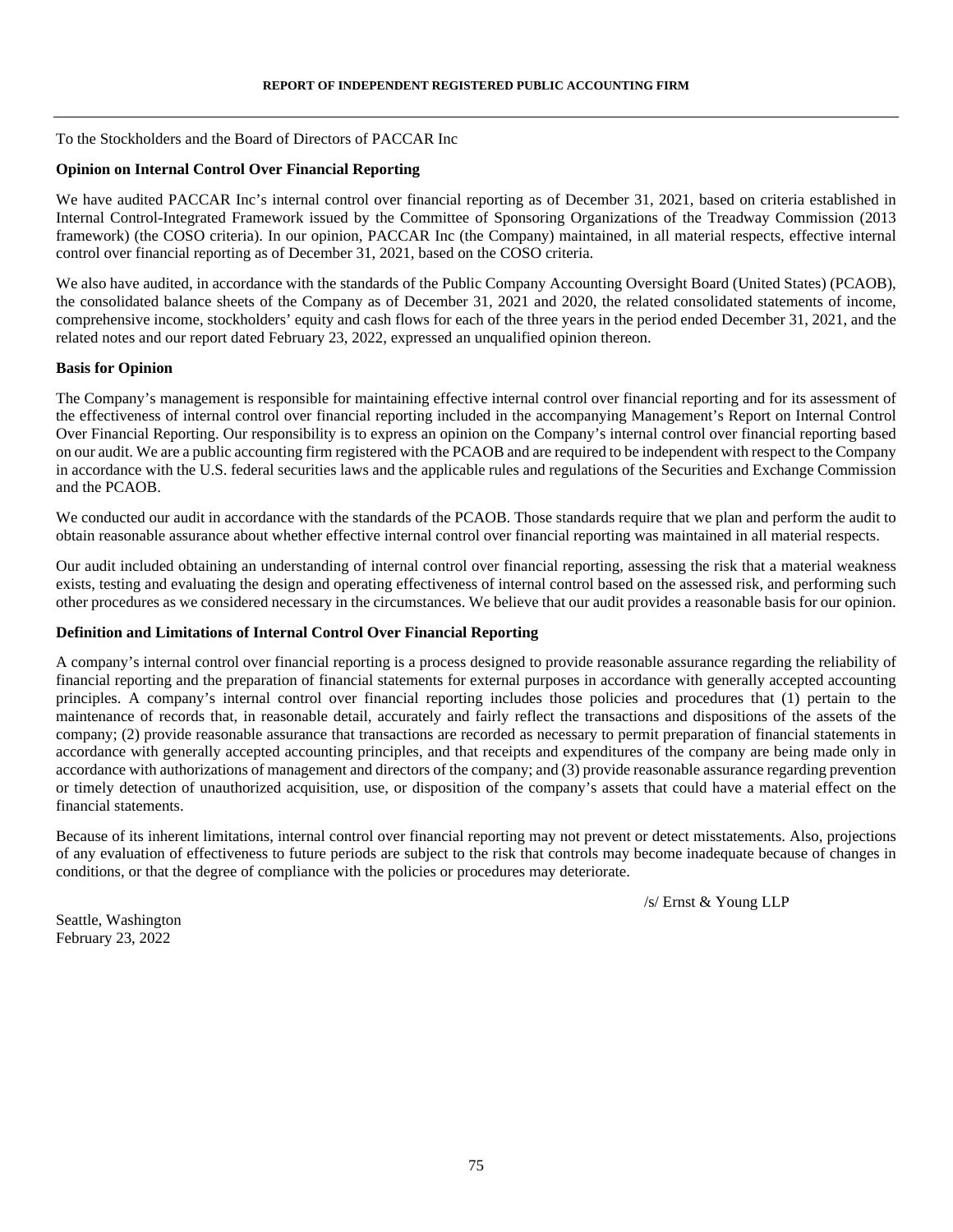## **ITEM 9. CHANGES IN AND DISAGREEMENTS WITH ACCOUNTANTS ON ACCOUNTING AND FINANCIAL DISCLOSURE.**

The registrant has not had any disagreements with its independent auditors on accounting or financial disclosure matters.

## **ITEM 9A. CONTROLS AND PROCEDURES.**

### *Disclosure Controls and Procedures.*

The Company's management, with the participation of the Principal Executive Officer and Principal Financial Officer, conducted an evaluation of the effectiveness of the Company's disclosure controls and procedures (as defined in Exchange Act Rule 13a-15(e)) as of the end of the period covered by this report. Based on that evaluation, the Principal Executive Officer and Principal Financial Officer concluded that the Company's disclosure controls and procedures were effective as of the end of the period covered by this report.

### *Management's Report on Internal Control over Financial Reporting.*

Management's Report on Internal Control over Financial Reporting on page 73 and Report of Independent Registered Public Accounting Firm on the Company's internal control over financial reporting on page 75 for the year ended December 31, 2021, are included in this Form 10-K.

There have been no changes in the Company's internal controls over financial reporting during the fourth quarter of 2021 that have materially affected, or are reasonably likely to materially affect, the Company's internal control over financial reporting.

## **ITEM 9B. OTHER INFORMATION.**

Not applicable.

## **ITEM 9C. DISCLOSURE REGARDING FOREIGN JURISDICTIONS THAT PREVENT INSPECTIONS.**

Not applicable.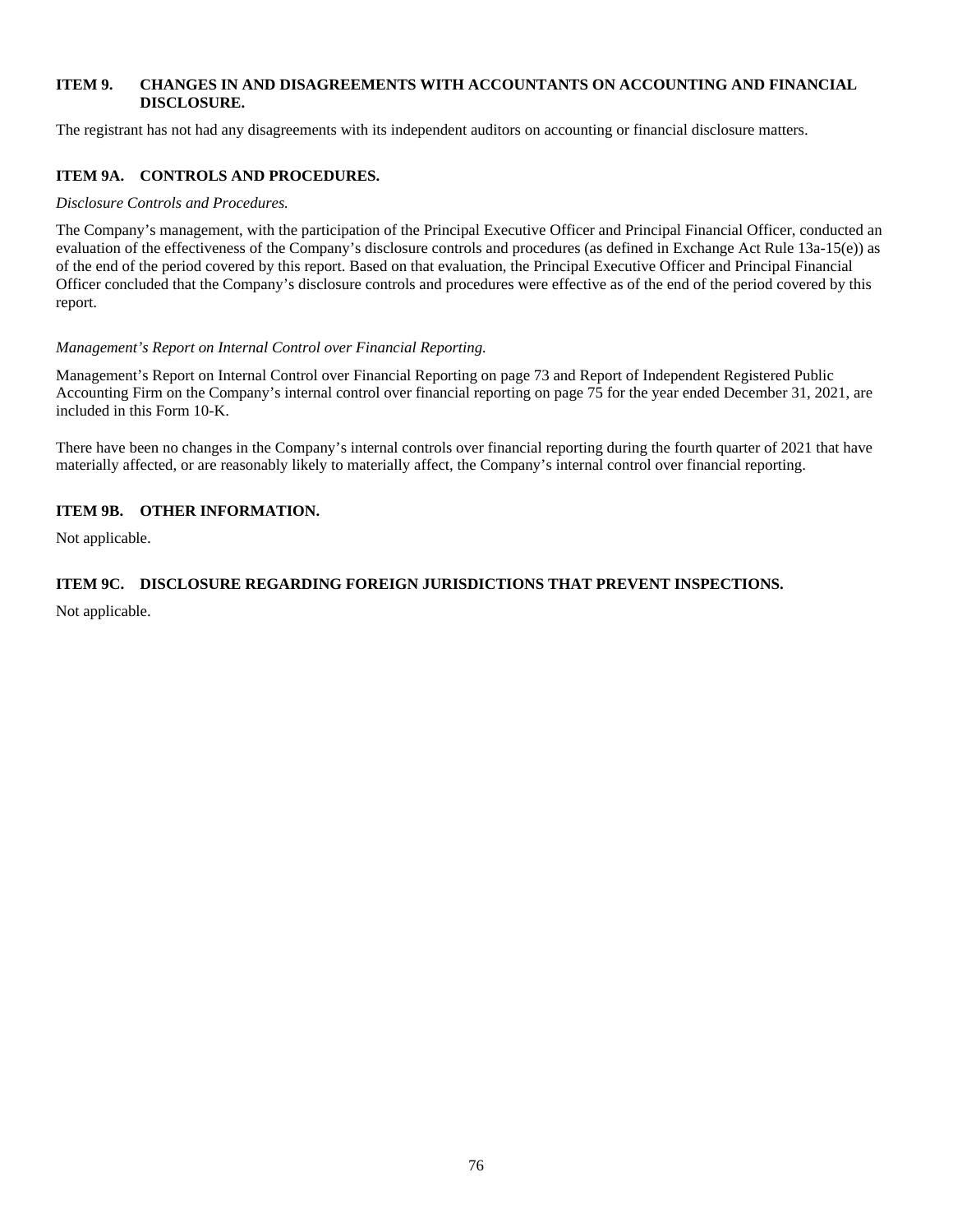## **PART III**

## **ITEM 10. DIRECTORS, EXECUTIVE OFFICERS AND CORPORATE GOVERNANCE.**

## Item  $401(a)$ , (d), and (e) of Regulation S-K:

The following information is included in the proxy statement for the annual stockholders meeting of April 26, 2022 and is incorporated herein by reference:

Identification of directors, family relationships, and business experience is included under the caption "ITEM 1: ELECTION OF DIRECTORS."

Item 401(b) of Regulation S-K:

Information about the Company's executive officers is included in Part I, [Item 1](#page-2-0) of this Form 10-K.

Item 405 of Regulation S-K:

The information required by this item is included in the proxy statement for the annual stockholders meeting of April 26, 2022 and is incorporated herein by reference.

## Item 406 of Regulation S-K:

The Company has adopted a Code of Ethics applicable to the registrant's senior financial officers including the Chief Executive Officer and Chief Financial Officer. The Company, in accordance with Item 406 of Regulation S-K, has posted this Code of Ethics on its website at [www.paccar.com.](file:///C:/Users/Paul.Olsen/Documents/www.paccar.com) The Company intends to disclose on its website any amendments to, or waivers from, its Code of Ethics that are required to be publicly disclosed pursuant to the rules of the Securities and Exchange Commission. The information on the Company's website is not incorporated by reference into this report.

Item  $407(d)(4)$  and  $407(d)(5)$  of Regulation S-K:

The following information is included in the proxy statement for the annual stockholders meeting of April 26, 2022 and is incorporated herein by reference:

- Identification of the audit committee is included under the caption "THE AUDIT COMMITTEE."
- Identification of audit committee financial experts is included under the caption "AUDIT COMMITTEE REPORT."

## **ITEM 11. EXECUTIVE COMPENSATION.**

The following information is included in the proxy statement for the annual stockholders meeting of April 26, 2022 and is incorporated herein by reference:

- Compensation of Directors is included under the caption "COMPENSATION OF DIRECTORS."
- Compensation of Executive Officers and Related Matters is included under the caption "COMPENSATION OF EXECUTIVE OFFICERS."
- Compensation Committee Report is under the caption "COMPENSATION COMMITTEE REPORT."

## **ITEM 12. SECURITY OWNERSHIP OF CERTAIN BENEFICIAL OWNERS AND MANAGEMENT AND RELATED STOCKHOLDER MATTERS.**

Stock ownership information is included under the captions "STOCK OWNERSHIP OF CERTAIN BENEFICIAL OWNERS" and "STOCK OWNERSHIP OF DIRECTORS AND EXECUTIVE OFFICERS" in the proxy statement for the annual stockholders meeting of April 26, 2022 and is incorporated herein by reference.

Information regarding equity compensation plans required by Regulation S-K Item 201(d) is provided in Item 5 of this Form 10-K.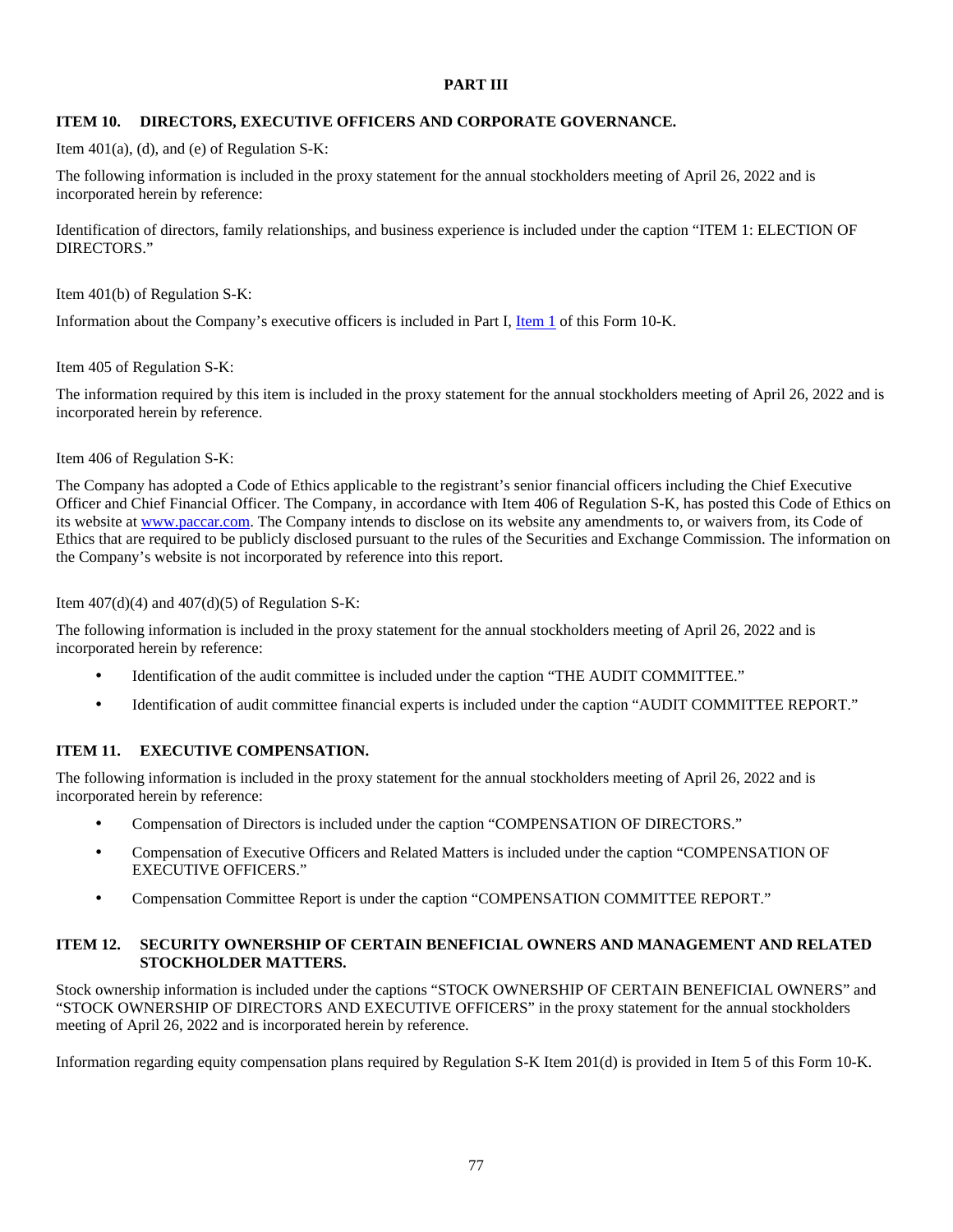## **ITEM 13. CERTAIN RELATIONSHIPS AND RELATED TRANSACTIONS, AND DIRECTOR INDEPENDENCE.**

No transactions with management and others as defined by Item 404 of Regulation S-K occurred in 2021.

Information concerning director independence is included under the caption "BOARD GOVERNANCE" in the proxy statement for the annual stockholders meeting of April 26, 2022 and is incorporated herein by reference.

## **ITEM 14. PRINCIPAL ACCOUNTING FEES AND SERVICES.**

Principal accounting fees and services information is included under the caption "INDEPENDENT AUDITORS" in the proxy statement for the annual stockholders meeting of April 26, 2022 and is incorporated herein by reference.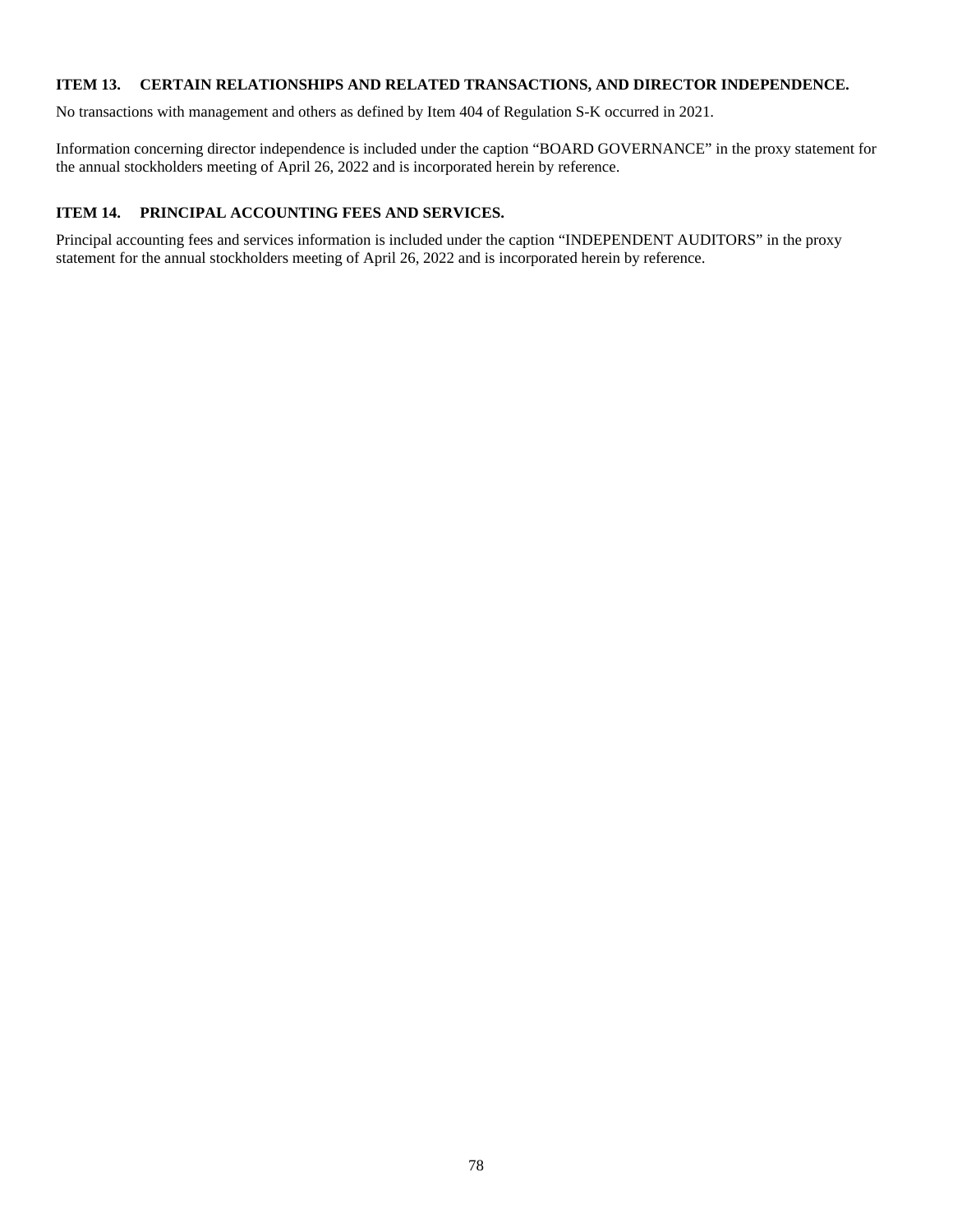#### **PART IV**

## **ITEM 15. EXHIBITS, FINANCIAL STATEMENT SCHEDULES.**

(a) (1) Listing of financial statements

The following consolidated financial statements of PACCAR Inc are included in Item 8:

Consolidated Statements of Income — Years Ended December 31, 2021, 2020 and 2019

Consolidated Statements of Comprehensive Income — Years Ended December 31, 2021, 2020 and 2019

Consolidated Balance Sheets — December 31, 2021 and 2020

Consolidated Statements of Cash Flows — Years Ended December 31, 2021, 2020 and 2019

Consolidated Statements of Stockholders' Equity — Years Ended December 31, 2021, 2020 and 2019

Notes to Consolidated Financial Statements — December 31, 2021, 2020 and 2019

(2) Listing of financial statement schedules

All schedules are omitted because the required matter or conditions are not present or because the information required by the schedules is submitted as part of the consolidated financial statements and notes thereto.

(3) Listing of Exhibits (in order of assigned index numbers):

| <b>Exhibit</b><br><b>Number Exhibit Description</b> |     |                                                                                                                                                                                               | Form   | Date of First Filing | <b>Exhibit</b><br><b>Number</b> | <b>File Number</b> |  |  |
|-----------------------------------------------------|-----|-----------------------------------------------------------------------------------------------------------------------------------------------------------------------------------------------|--------|----------------------|---------------------------------|--------------------|--|--|
| $(3)$ (i)                                           |     | Articles of Incorporation:                                                                                                                                                                    |        |                      |                                 |                    |  |  |
|                                                     |     | Amended and Restated Certificate of Incorporation of<br>PACCAR Inc                                                                                                                            | $8-K$  | May 4, 2018          | 3(i)                            | 001-14817          |  |  |
|                                                     |     | Certificate of Amendment of Amended and Restated<br>Certificate of Incorporation of PACCAR Inc                                                                                                | $8-K$  | April 24, 2020       | 3(i)                            | 001-14817          |  |  |
| (ii)                                                |     | Bylaws:                                                                                                                                                                                       |        |                      |                                 |                    |  |  |
|                                                     |     | Sixth Amended and Restated Bylaws of PACCAR Inc                                                                                                                                               | $8-K$  | December 7,<br>2018  | 3(ii)                           | 001-14817          |  |  |
| (4)                                                 |     | Instruments defining the rights of security holders, including indentures**:                                                                                                                  |        |                      |                                 |                    |  |  |
|                                                     | (a) | Indenture for Senior Debt Securities dated as of November 20, S-3<br>2009 between PACCAR Financial Corp. and The Bank of<br>New York Mellon Trust Company, N.A.                               |        | November 20,<br>2009 | 4.1                             | 333-163273         |  |  |
|                                                     | (b) | Forms of Medium-Term Note, Series O (PACCAR Financial<br>Corp.)                                                                                                                               | $S-3$  | November 5,<br>2015  | 4.2 and 4.3                     | 333-207838         |  |  |
|                                                     | (c) | Forms of Medium-Term Note, Series P (PACCAR Financial<br>Corp.)                                                                                                                               | $S-3$  | November 2,<br>2018  | 4.2 and 4.3                     | 333-228141         |  |  |
|                                                     | (d) | Forms of Medium-Term Note, Series Q (PACCAR Financial<br>Corp.)                                                                                                                               | $S-3$  | November 1,<br>2021  | 4.3 and 4.4                     | 333-260663         |  |  |
|                                                     | (e) | Terms and Conditions of the Notes applicable to the<br>€2,500,000,000 Medium Term Note Programme of PACCAR<br>Financial Europe B.V. set forth in the Listing Particulars dated<br>May 9, 2018 | $10-o$ | August 3, 2018       | 4(h)                            | 001-14817          |  |  |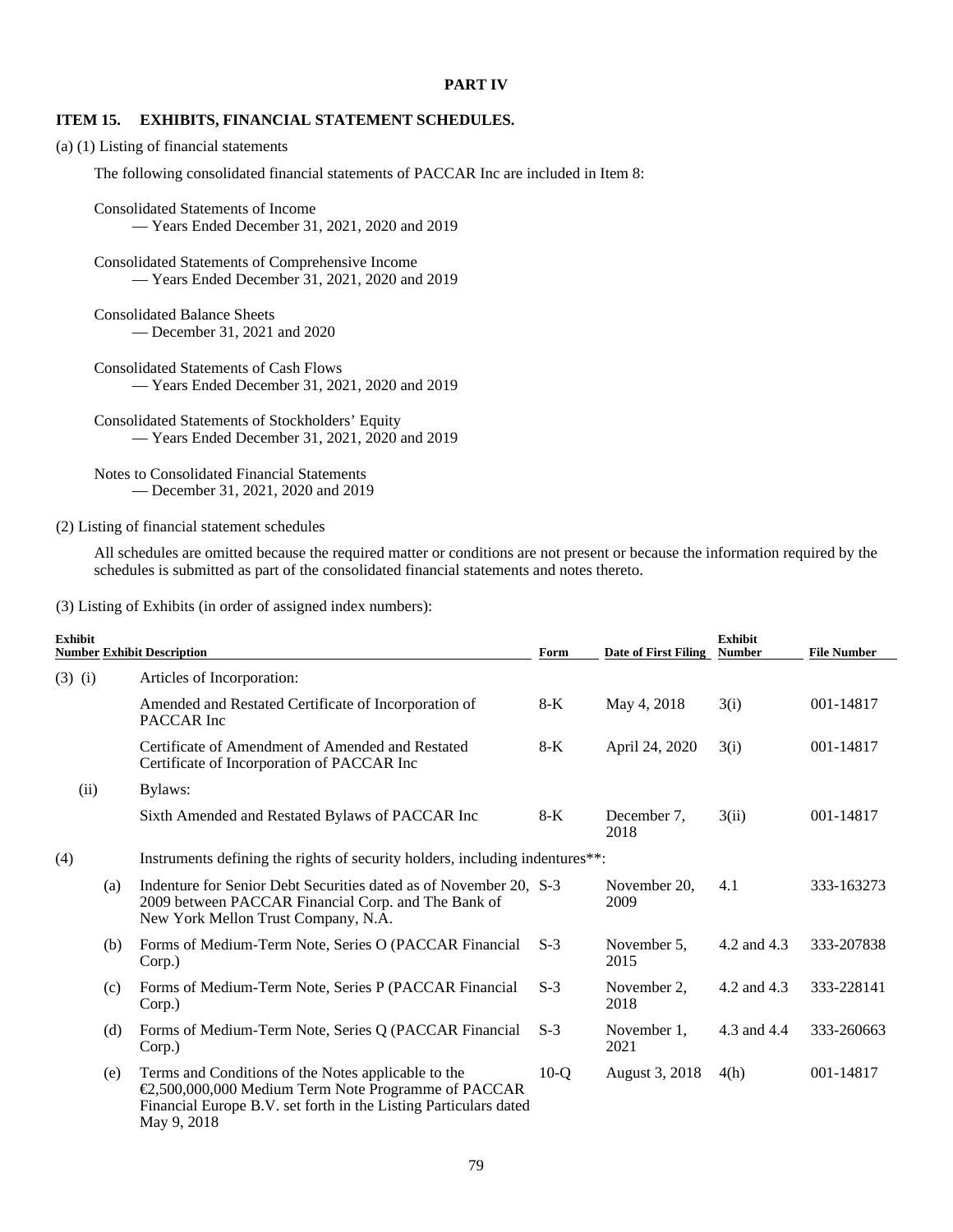| <b>Exhibit</b> |       | <b>Number Exhibit Description</b>                                                                                                                                                                                                                                                                                                                                                                                        | Form   | Date of First Filing      | <b>Exhibit</b><br><b>Number</b> | <b>File Number</b> |
|----------------|-------|--------------------------------------------------------------------------------------------------------------------------------------------------------------------------------------------------------------------------------------------------------------------------------------------------------------------------------------------------------------------------------------------------------------------------|--------|---------------------------|---------------------------------|--------------------|
|                | (f)   | Terms and Conditions of the Notes applicable to the<br>€2,500,000,000 Medium Term Note Programme of PACCAR<br>Financial Europe B.V. set forth in the Listing Particulars dated<br>July 4, 2019                                                                                                                                                                                                                           | $10-Q$ | October 30,<br>2019       | 4(i)                            | 001-14817          |
|                | (g)   | Terms and Conditions of the Notes applicable to the<br>€2,500,000,000 Medium Term Note Programme of PACCAR<br>Financial Europe B.V. set forth in the Information<br>Memorandum dated May 29, 2020                                                                                                                                                                                                                        | $10-Q$ | August 3, 2020            | 4(h)                            | 001-14817          |
|                | (h)   | Terms and Conditions of the Notes applicable to the<br>€2,500,000,000 Medium Term Note Programme of PACCAR<br>Financial Europe B.V. set forth in the Information<br>Memorandum dated July 15, 2021                                                                                                                                                                                                                       | $10-Q$ | August 2, 2021            | 4(g)                            | 01-14817           |
|                | (i)   | Description of the Registrant's Securities Registered Pursuant 10-K<br>to Section 12 of the Securities Exchange Act of 1934                                                                                                                                                                                                                                                                                              |        | February 19,<br>2020      | 4(j)                            | 001-14817          |
|                | $***$ | Pursuant to the Instructions to Exhibits, certain instruments defining the rights of holders of long-term debt securities of<br>the Company and its wholly owned subsidiaries are not filed because the total amount of securities authorized under any<br>such instrument does not exceed 10 percent of the Company's total assets. The Company will file copies of such<br>instruments upon request of the Commission. |        |                           |                                 |                    |
| (10)           |       | <b>Material Contracts:</b>                                                                                                                                                                                                                                                                                                                                                                                               |        |                           |                                 |                    |
|                | (a)   | PACCAR Inc Amended and Restated Supplemental<br><b>Retirement Plan</b>                                                                                                                                                                                                                                                                                                                                                   | $10-K$ | February 27,<br>2009      | 10(a)                           | 001-14817          |
|                | (b)   | Amended and Restated Deferred Compensation Plan                                                                                                                                                                                                                                                                                                                                                                          | $10-Q$ | May 10, 2012              | 10(b)                           | 001-14817          |
|                | (c)   | Deferred Incentive Compensation Plan (Amended and<br>Restated as of December 31, 2004)                                                                                                                                                                                                                                                                                                                                   | $10-K$ | February 27,<br>2006      | 10(b)                           | 001-14817          |
|                | (d)   | Second Amended and Restated PACCAR Inc Restricted Stock DEF14A<br>and Deferred Compensation Plan for Non-Employee Directors                                                                                                                                                                                                                                                                                              |        | March 14, 2014 Appendix A |                                 | 001-14817          |
|                | (e)   | PACCAR Inc Restricted Stock and Deferred Compensation<br>Plan for Non-Employee Directors, Form of Deferred<br>Restricted Stock Unit Agreement for Non-Employee Directors                                                                                                                                                                                                                                                 | $8-K$  | December 10,<br>2007      | 99.3                            | 001-14817          |
|                | (f)   | Amendment to Compensatory Arrangement with Non-<br><b>Employee Directors</b>                                                                                                                                                                                                                                                                                                                                             | $10-K$ | February 26,<br>2015      | 10(g)                           | 001-14817          |
|                | (g)   | PACCAR Inc Senior Executive Yearly Incentive<br><b>Compensation Plan</b>                                                                                                                                                                                                                                                                                                                                                 | $10-K$ | February 19,<br>2020      | 10(g)                           | 001-14817          |
|                | (h)   | PACCAR Inc Long Term Incentive Plan                                                                                                                                                                                                                                                                                                                                                                                      | $10-K$ | February 19,<br>2020      | 10(h)                           | 001-14817          |
|                | (i)   | Amendment One to PACCAR Inc Long Term Incentive Plan,<br>Nonstatutory Stock Option Agreement and Form of Option<br><b>Grant Agreement</b>                                                                                                                                                                                                                                                                                | $10-Q$ | August 7, 2013 10(k)      |                                 | 001-14817          |
|                | (j)   | PACCAR Inc Long Term Incentive Plan, 2018 Form of<br><b>Restricted Stock Award Agreement</b>                                                                                                                                                                                                                                                                                                                             | $10-K$ | February 21,<br>2019      | 10(m)                           | 001-14817          |
|                | (k)   | PACCAR Inc Long Term Incentive Plan, Form of Restricted<br><b>Stock Unit Agreement</b>                                                                                                                                                                                                                                                                                                                                   | $10-K$ | February 21,<br>2019      | 10(n)                           | 001-14817          |
|                | (1)   | PACCAR Inc Savings Investment Plan, Amendment and<br>Restatement effective September 1, 2016                                                                                                                                                                                                                                                                                                                             | $10-Q$ | November<br>4, 2016       | 10(q)                           | 001-14817          |
|                | (m)   | Memorandum of Understanding, dated as of May 11, 2007, by 8-K<br>and among PACCAR Engine Company, the State of<br>Mississippi and certain state and local supporting<br>governmental entities                                                                                                                                                                                                                            |        | May 16, 2007              | 10.1                            | 001-14817          |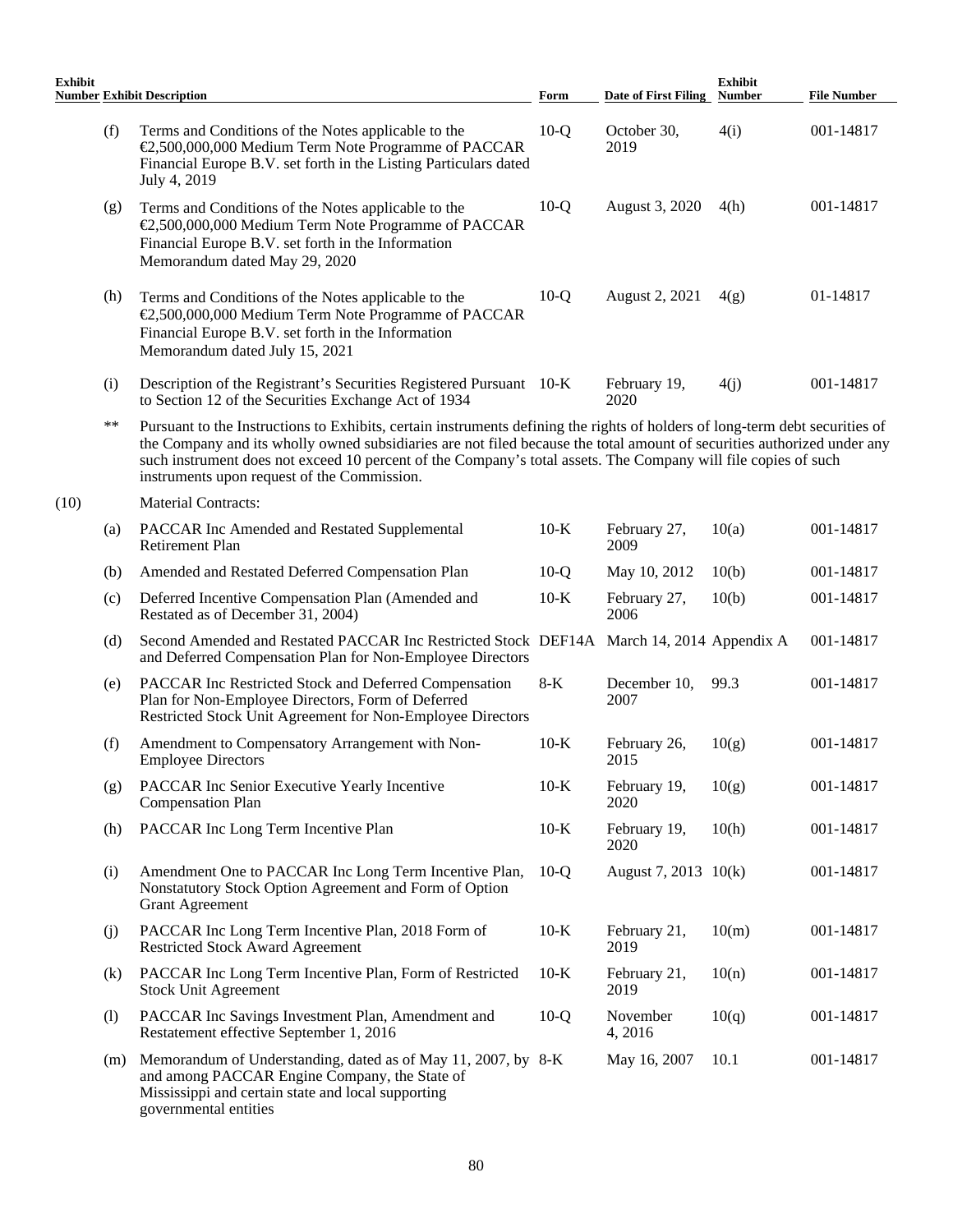| <b>Exhibit</b><br><b>Number Exhibit Description</b>                                                |                                                                                                                                            | Form                                                                                                                                                                                                                                              | Date of First Filing Number | <b>Exhibit</b>       | <b>File Number</b> |           |  |  |  |
|----------------------------------------------------------------------------------------------------|--------------------------------------------------------------------------------------------------------------------------------------------|---------------------------------------------------------------------------------------------------------------------------------------------------------------------------------------------------------------------------------------------------|-----------------------------|----------------------|--------------------|-----------|--|--|--|
|                                                                                                    | (n)                                                                                                                                        | Letter Waiver Dated as of July 22, 2008 amending the<br>Memorandum of Understanding, dated as of May 11, 2007, by<br>and among PACCAR Engine Company, the State of<br>Mississippi and certain state and local supporting<br>governmental entities | $10-Q$                      | October 27,<br>2008  | 10 <sub>(o)</sub>  | 001-14817 |  |  |  |
|                                                                                                    | (0)                                                                                                                                        | Second Amendment to Memorandum of Understanding dated 10-Q<br>as of September 26, 2013, by and among PACCAR Engine<br>Company, the Mississippi Development Authority and the<br>Mississippi Major Economic Impact Authority                       |                             | November 7,<br>2013  | 10(u)              | 001-14817 |  |  |  |
|                                                                                                    | (p)                                                                                                                                        | Third Amendment to Memorandum of Understanding dated as 10-K<br>of November 12, 2019, by and among PACCAR Engine<br>Company, the Mississippi Development Authority and the<br>Mississippi Major Economic Impact Authority                         |                             | February 19,<br>2020 | 10(r)              | 001-14817 |  |  |  |
|                                                                                                    | (q)                                                                                                                                        | Second Amended and Restated PACCAR Inc Restricted Stock 10-K<br>and Deferred Compensation Plan for Non-Employee<br>Directors, Form of Amended Deferred Restricted Stock Unit<br><b>Grant Agreement</b>                                            |                             | February 26,<br>2015 | 10(t)              | 001-14817 |  |  |  |
|                                                                                                    | (r)                                                                                                                                        | Second Amended and Restated PACCAR Inc Restricted Stock 10-K<br>and Deferred Compensation Plan for Non-Employee<br>Directors, Form of Amended Restricted Stock Grant<br>Agreement                                                                 |                             | February 26,<br>2015 | 10(u)              | 001-14817 |  |  |  |
| (21)                                                                                               |                                                                                                                                            | Subsidiaries of the registrant*                                                                                                                                                                                                                   |                             |                      |                    |           |  |  |  |
| (23)                                                                                               |                                                                                                                                            | Consent of the independent registered public accounting firm*                                                                                                                                                                                     |                             |                      |                    |           |  |  |  |
| (24)                                                                                               |                                                                                                                                            | Power of attorney – Powers of attorney of certain directors*                                                                                                                                                                                      |                             |                      |                    |           |  |  |  |
| (31)                                                                                               |                                                                                                                                            | Rule $13a-14(a)/15d-14(a)$ Certifications:                                                                                                                                                                                                        |                             |                      |                    |           |  |  |  |
|                                                                                                    | (a)                                                                                                                                        | Certification of Principal Executive Officer*                                                                                                                                                                                                     |                             |                      |                    |           |  |  |  |
|                                                                                                    | (b)                                                                                                                                        | Certification of Principal Financial Officer*                                                                                                                                                                                                     |                             |                      |                    |           |  |  |  |
| Section 1350 Certifications:<br>(32)                                                               |                                                                                                                                            |                                                                                                                                                                                                                                                   |                             |                      |                    |           |  |  |  |
|                                                                                                    |                                                                                                                                            | Certification pursuant to rule 13a-14(b) and section 906 of the Sarbanes-Oxley Act of 2002 (18 U.S.C. section 1350)*                                                                                                                              |                             |                      |                    |           |  |  |  |
| $(101.$ INS $)$                                                                                    |                                                                                                                                            | Inline XBRL Instance Document – the instance document does not appear in the Interactive Data File because its XBRL<br>tags are embedded within the Inline XBRL document.*                                                                        |                             |                      |                    |           |  |  |  |
|                                                                                                    |                                                                                                                                            | (101.SCH) Inline XBRL Taxonomy Extension Schema Document*                                                                                                                                                                                         |                             |                      |                    |           |  |  |  |
| (101.CAL)                                                                                          |                                                                                                                                            | Inline XBRL Taxonomy Extension Calculation Linkbase Document*                                                                                                                                                                                     |                             |                      |                    |           |  |  |  |
| (101.DEF)<br>Inline XBRL Taxonomy Extension Definition Linkbase Document*                          |                                                                                                                                            |                                                                                                                                                                                                                                                   |                             |                      |                    |           |  |  |  |
| (101.LAB)<br>Inline XBRL Taxonomy Extension Label Linkbase<br>Document*                            |                                                                                                                                            |                                                                                                                                                                                                                                                   |                             |                      |                    |           |  |  |  |
| (101.PRE)                                                                                          |                                                                                                                                            | Inline XBRL Taxonomy Extension Presentation Linkbase Document*                                                                                                                                                                                    |                             |                      |                    |           |  |  |  |
| Cover Page Interactive Data File (formatted as inline XBRL and contained in Exhibit 101)*<br>(104) |                                                                                                                                            |                                                                                                                                                                                                                                                   |                             |                      |                    |           |  |  |  |
| $\ast$<br>(b)                                                                                      | filed herewith<br>Exhibits (Exhibits filed with the Securities and Exchange Commission are not included herein. Copies of exhibits will be |                                                                                                                                                                                                                                                   |                             |                      |                    |           |  |  |  |

- furnished to stockholders at a cost of 25¢ per page upon written request addressed to Corporate Secretary, PACCAR Inc, P.O. Box 1518, Bellevue, Washington 98009).
- (c) Financial Statement Schedules All schedules are omitted because the required matter or conditions are not present or because the information required by the schedules is submitted as part of the consolidated financial statements and notes thereto.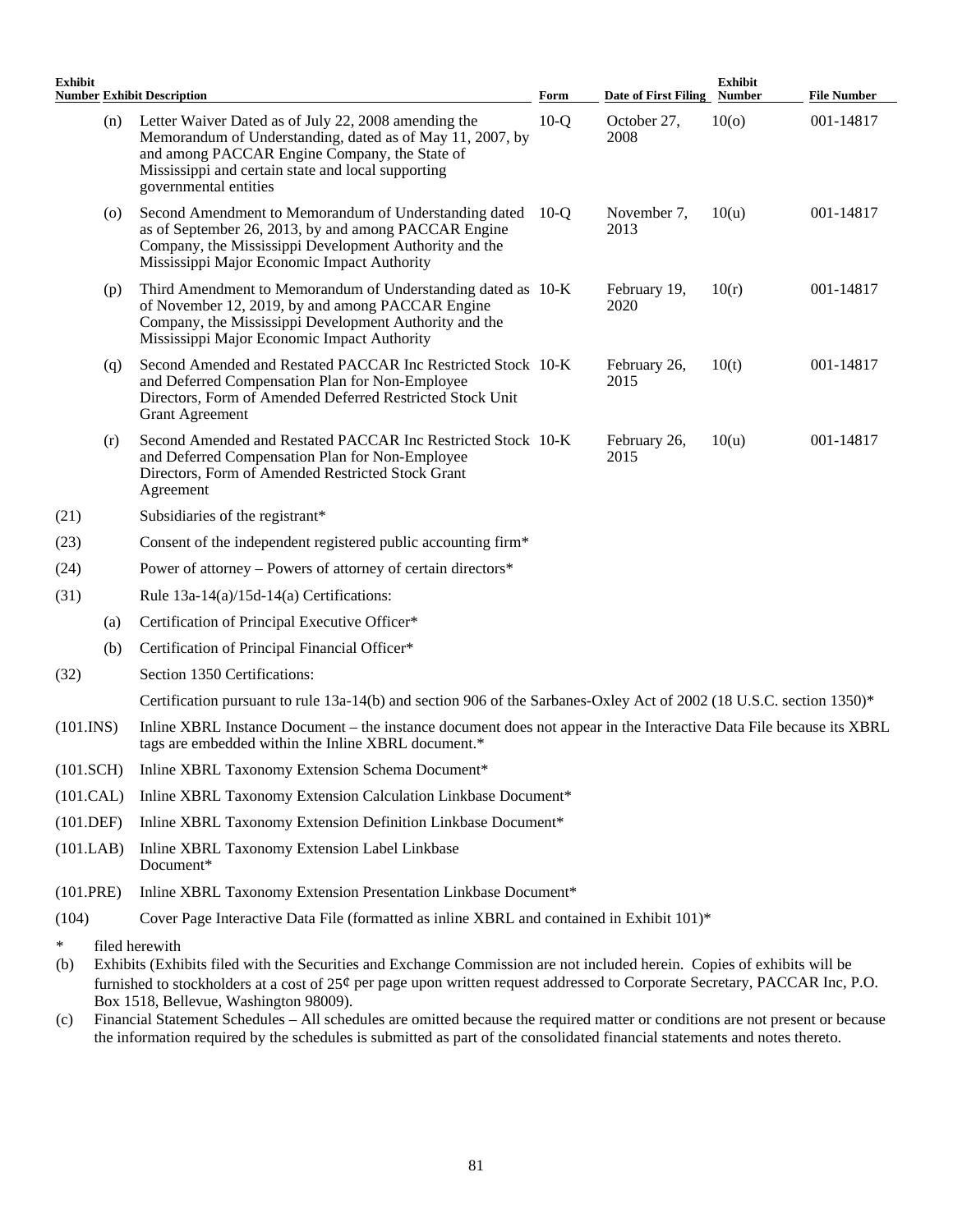### **SIGNATURES**

Pursuant to the requirements of Section 13 or 15(d) of the Securities Exchange Act of 1934, the Registrant has duly caused this report to be signed on its behalf by the undersigned, thereunto duly authorized.

> PACCAR Inc Registrant

Date: February 23, 2022 /s/ R. Preston Feight

R. Preston Feight Chief Executive Officer

Pursuant to the requirements of the Securities Exchange Act of 1934, this report has been signed below by the following persons on behalf of the registrant and in the capacities indicated.

| Signature                                                                                                                                                      | Title                                                                  |
|----------------------------------------------------------------------------------------------------------------------------------------------------------------|------------------------------------------------------------------------|
| $/s/ R$ . P. Feight<br>R. P. Feight                                                                                                                            | Chief Executive Officer and Director<br>(Principal Executive Officer)  |
| /s/ H. C. A. M. Schippers<br>H. C. A. M. Schippers                                                                                                             | President and Chief Financial Officer<br>(Principal Financial Officer) |
| /s/ M. T. Barkley<br><u> 1980 - Johann Barn, amerikansk politiker (d. 1980)</u><br>M. T. Barkley                                                               | Senior Vice President and Controller<br>(Principal Accounting Officer) |
| /s/ M. C. Pigott<br>the control of the control of the control of the control of the control of the control of<br>M. C. Pigott                                  | <b>Executive Chairman and Director</b>                                 |
| */s/ A. J. Carnwath<br><u> 1989 - Johann Barn, mars ann an t-Amhain Aonaich an t-Aonaich an t-Aonaich an t-Aonaich an t-Aonaich an t-Aon</u><br>A. J. Carnwath | Director                                                               |
| */s/ F. L. Feder<br>F. L. Feder                                                                                                                                | Director                                                               |
| $*/s/$ B. E. Ford<br>the control of the control of the control of the control of the control of<br>B. E. Ford                                                  | Director                                                               |
| */s/ K. S. Hachigian<br>K. S. Hachigian                                                                                                                        | Director                                                               |
| */s/ R. C. McGeary<br><u> 1980 - Johann Barn, mars ar breithinn ar chuid ann an t-Alban ann an t-Alban ann an t-Alban ann an t-Alban a</u><br>R. C. McGeary    | Director                                                               |
| $\frac{k}{s}$ J. M. Pigott<br><u> 1989 - Johann Barbara, martxa alemaniar a</u><br>J. M. Pigott                                                                | Director                                                               |
| */s/ G. Ramaswamy<br>G. Ramaswamy                                                                                                                              | Director                                                               |
| */s/ M. A. Schulz<br>M. A. Schulz                                                                                                                              | Director                                                               |
| */s/ G. M. E. Spierkel<br><u> 1989 - Johann Barbara, martin a</u><br>G. M. E. Spierkel                                                                         | Director                                                               |

\*By /s/ M. C. Pigott M. C. Pigott Attorney-in-Fact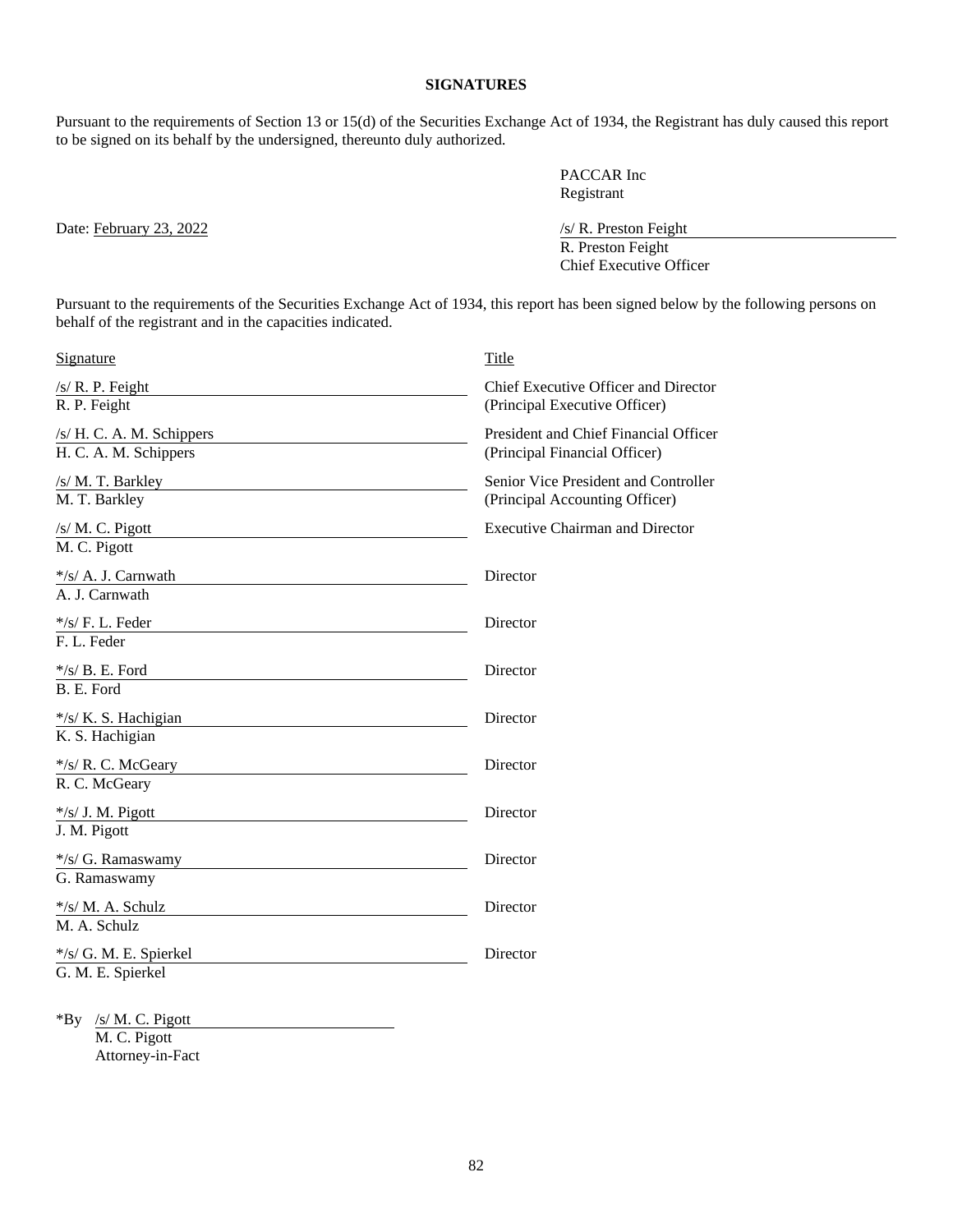# **Exhibit 21**

# **SUBSIDIARIES OF THE REGISTRANT (a)**

| Name                                      | State or<br>Country of<br>Incorporation | Names Under Which Company<br>Or Subsidiaries Do Business                                                                        |
|-------------------------------------------|-----------------------------------------|---------------------------------------------------------------------------------------------------------------------------------|
| PACCAR of Canada Ltd.                     | Canada                                  | PACCAR of Canada Ltd.<br>Canadian Kenworth Company<br>Peterbilt of Canada<br><b>PACCAR Parts of Canada</b><br>Kenworth Montreal |
| PACCAR Australia Pty. Ltd.                | Australia                               | PACCAR Australia Pty. Ltd.<br><b>Kenworth Trucks</b><br><b>PACCAR Parts</b><br><b>DAF Trucks Australia</b>                      |
| PACCAR Financial Pty. Ltd. (b)            | Australia                               | PACCAR Financial Pty. Ltd.                                                                                                      |
| PACCAR Mexico, S.A. de C.V.               | Mexico                                  | PACCAR Mexico, S.A. de C.V.                                                                                                     |
| Kenworth Mexicana, S.A. de C.V. (c)       | Mexico                                  | Kenworth Mexicana, S.A. de C.V. KenMex                                                                                          |
| PACCAR Capital Mexico, S.A. de C.V. (c)   | Mexico                                  | PACCAR Capital Mexico, S.A. de C.V.                                                                                             |
| PACCAR Parts Mexico, S.A. de C.V. (c)     | Mexico                                  | PACCAR Parts Mexico, S.A. de C.V.                                                                                               |
| PacLease Mexicana, S.A. de C.V. (c)       | Mexico                                  | PacLease Mexicana, S.A. de C.V.<br>PacLease                                                                                     |
| PACCAR Financial Mexico, S.A. de C.V. (d) | Mexico                                  | PACCAR Financial Mexico, S.A. de C.V.                                                                                           |
| DAF Caminhões Brasil Indústria Ltda. (e)  | <b>Brasil</b>                           | <b>DAF</b> Brasil                                                                                                               |
| DAF Trucks N.V. (e)                       | Netherlands                             | DAF Trucks N.V.<br><b>PACCAR Parts Europe</b>                                                                                   |
| DAF Trucks Vlaanderen N.V. (f)            | Belgium                                 | DAF Trucks Vlaanderen N.V.                                                                                                      |
| DAF Trucks Limited (U.K.) (f)             | United Kingdom                          | DAF Trucks Limited (U.K.)                                                                                                       |
| DAF Trucks Deutschland GmbH (f)           | Germany                                 | DAF Trucks Deutschland GmbH                                                                                                     |
| DAF Trucks France, S.A.R.L. (f)           | France                                  | DAF Trucks France, S.A.R.L.                                                                                                     |
| DAF Trucks Norge AS (f)                   | Norway                                  | DAF Trucks Norge AS                                                                                                             |
| DAF Vehiculos Industriales S.A.U. (f)     | Spain                                   | DAF Vehiculos Industriales S.A.U.                                                                                               |
| DAF Veicoli Industriali S.P.A. (f)        | Italy                                   | DAF Veicoli Industriali S.P.A.                                                                                                  |
| DAF Trucks Polska SP.Z.O.O. (f)           | Poland                                  | DAF Trucks Polska SP.Z.O.O.                                                                                                     |
| PACCAR Trucks U.K. Ltd. (e)               | <b>England and Wales</b>                | PACCAR Trucks U.K. Ltd.                                                                                                         |
| PACCAR Parts U.K. Limited (g)             | <b>England and Wales</b>                | PACCAR Parts U.K. Limited                                                                                                       |
| Leyland Trucks Limited (h)                | <b>England and Wales</b>                | Leyland Trucks Limited                                                                                                          |
| <b>PACCAR Engine Company</b>              | Mississippi                             | <b>PACCAR Engine Company</b>                                                                                                    |
| PACCAR Winch Inc                          | Delaware                                | PACCAR Winch                                                                                                                    |
| PACCAR Financial Corp.                    | Washington                              | PACCAR Financial Corp.<br><b>PACCAR Leasing Company</b>                                                                         |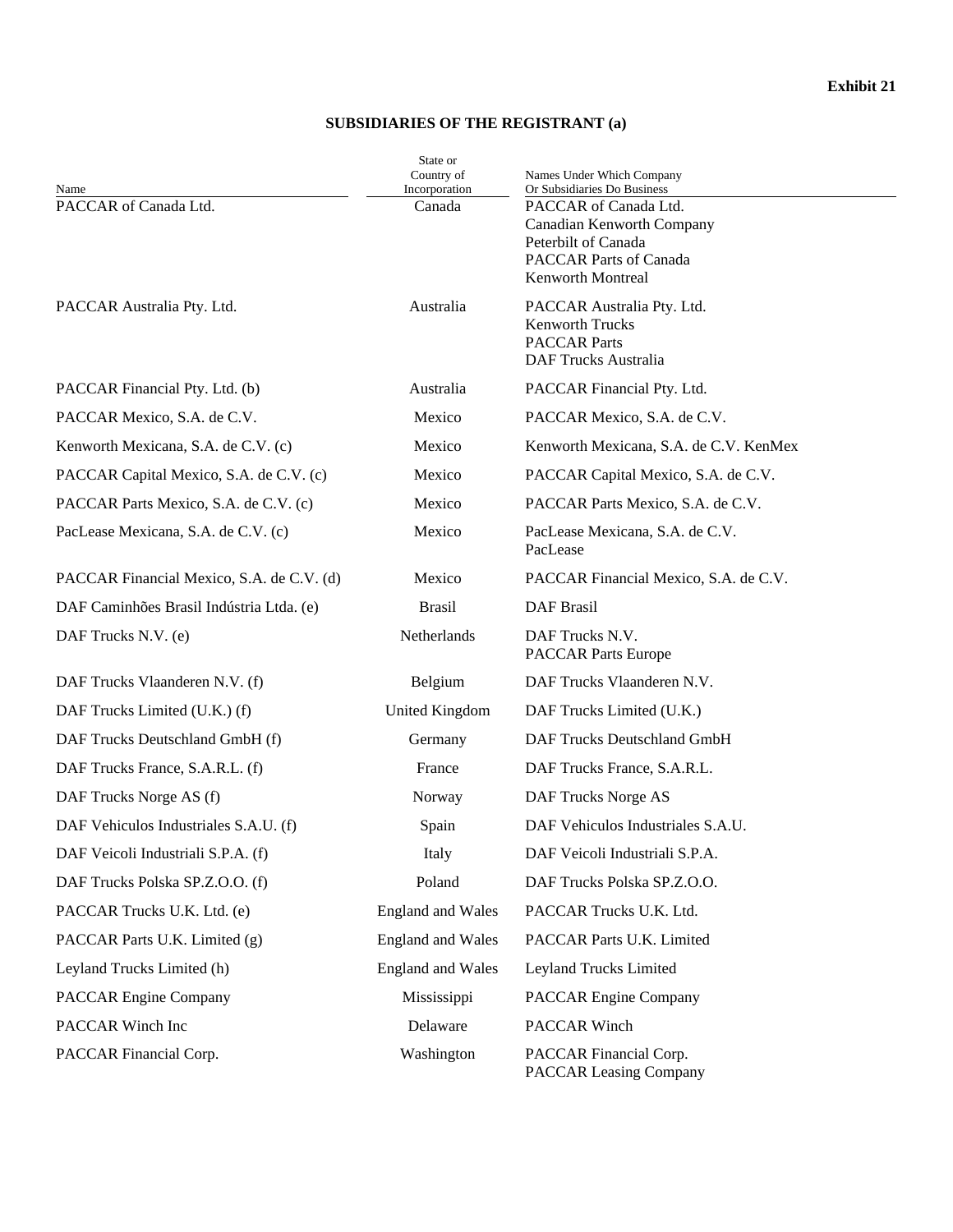### **SUBSIDIARIES OF THE REGISTRANT (a)**

| Name                                      | State or<br>Country of<br>Incorporation | Names Under Which Company<br>Or Subsidiaries Do Business               |
|-------------------------------------------|-----------------------------------------|------------------------------------------------------------------------|
| PACCAR Financial Services Ltd. (i)        | Canada                                  | <b>PACCAR Financial Services Ltd.</b><br><b>PACCAR Leasing Company</b> |
| PACCAR Financial Ltd. (j)                 | Canada                                  | PACCAR Financial Ltd.                                                  |
| PACCAR Sales North America, Inc.          | Delaware                                | PACCAR Sales North America, Inc.                                       |
| PACCAR Holding B.V. (k)                   | <b>Netherlands</b>                      | PACCAR Holding B.V.                                                    |
| PACCAR Financial Europe B.V. (e)          | Netherlands                             | PACCAR Financial Europe B.V.                                           |
| PACCAR Financial Holdings Europe B.V. (1) | <b>Netherlands</b>                      | PACCAR Financial Holdings Europe B.V.                                  |
| PACCAR Financial Belux BVBA (m)           | Belgium                                 | <b>PACCAR Financial Belux BVBA</b>                                     |
| PACCAR Financial Deutschland GmbH (m)     | Germany                                 | PACCAR Financial Deutschland GmbH                                      |
| PACCAR Leasing GmbH (m)                   | Germany                                 | <b>PACCAR Leasing Europe</b>                                           |
| PACCAR Financial Espana S.L.U. (m)        | Spain                                   | PACCAR Financial Espana S.L.U.                                         |
| PACCAR Financial France S.A.S. (m)        | France                                  | PACCAR Financial France S.A.S.                                         |
| PACCAR Financial Italia S.r.l. (m)        | Italy                                   | PACCAR Financial Italia S.r.l.                                         |
| PACCAR Financial PLC (m)                  | United Kingdom                          | <b>PACCAR Financial PLC</b>                                            |
| PACCAR Financial Nederland B.V. (m)       | Netherlands                             | PACCAR Financial Nederland B.V.                                        |
| PACCAR Financial Services Europe B.V. (m) | <b>Netherlands</b>                      | PACCAR Financial Services Europe B.V.                                  |
| PACCAR Participações Ltda. (1)            | <b>Brasil</b>                           | PACCAR Participações Ltda.                                             |
| Banco PACCAR S.A. (n)                     | <b>Brasil</b>                           | Banco PACCAR S.A.                                                      |
| PACCAR Holdings Panamá, S.A. (k)          | Panama                                  | PACCAR Holdings Panamá, S.A.                                           |
| PACCAR Colombia S.A.S. (k)                | Columbia                                | PACCAR Colombia S.A.S.                                                 |

- (a) The names of some subsidiaries have been omitted. Considered in the aggregate, omitted subsidiaries would not constitute a significant subsidiary. Unless otherwise noted, each subsidiary listed below is a wholly owned direct subsidiary of PACCAR Inc.
- (b) A wholly owned subsidiary of PACCAR Australia Pty. Ltd.
- (c) A wholly owned subsidiary of PACCAR Mexico, S.A. de C.V.
- (d) A wholly owned subsidiary of Truck Acceptance LLC, which is a wholly owned subsidiary of PACCAR Capital Mexico, S.A. de C.V
- (e) A wholly owned subsidiary of PACCAR Holding B.V.
- (f) A wholly owned subsidiary of DAF Trucks N.V.
- (g) A wholly owned subsidiary of PACCAR Trucks U.K. Ltd.
- (h) A wholly owned subsidiary of PACCAR Parts U.K. Limited
- (i) A wholly owned subsidiary of PACCAR of Canada Ltd.
- (j) A wholly owned subsidiary of PACCAR Financial Services Ltd.
- (k) A wholly owned subsidiary of PACCAR Sales North America, Inc.
- (l) A wholly owned subsidiary of PACCAR Financial Europe B.V.
- (m) A wholly owned subsidiary of PACCAR Financial Holdings Europe B.V.
- (n) A wholly owned subsidiary of PACCAR Participações Ltda.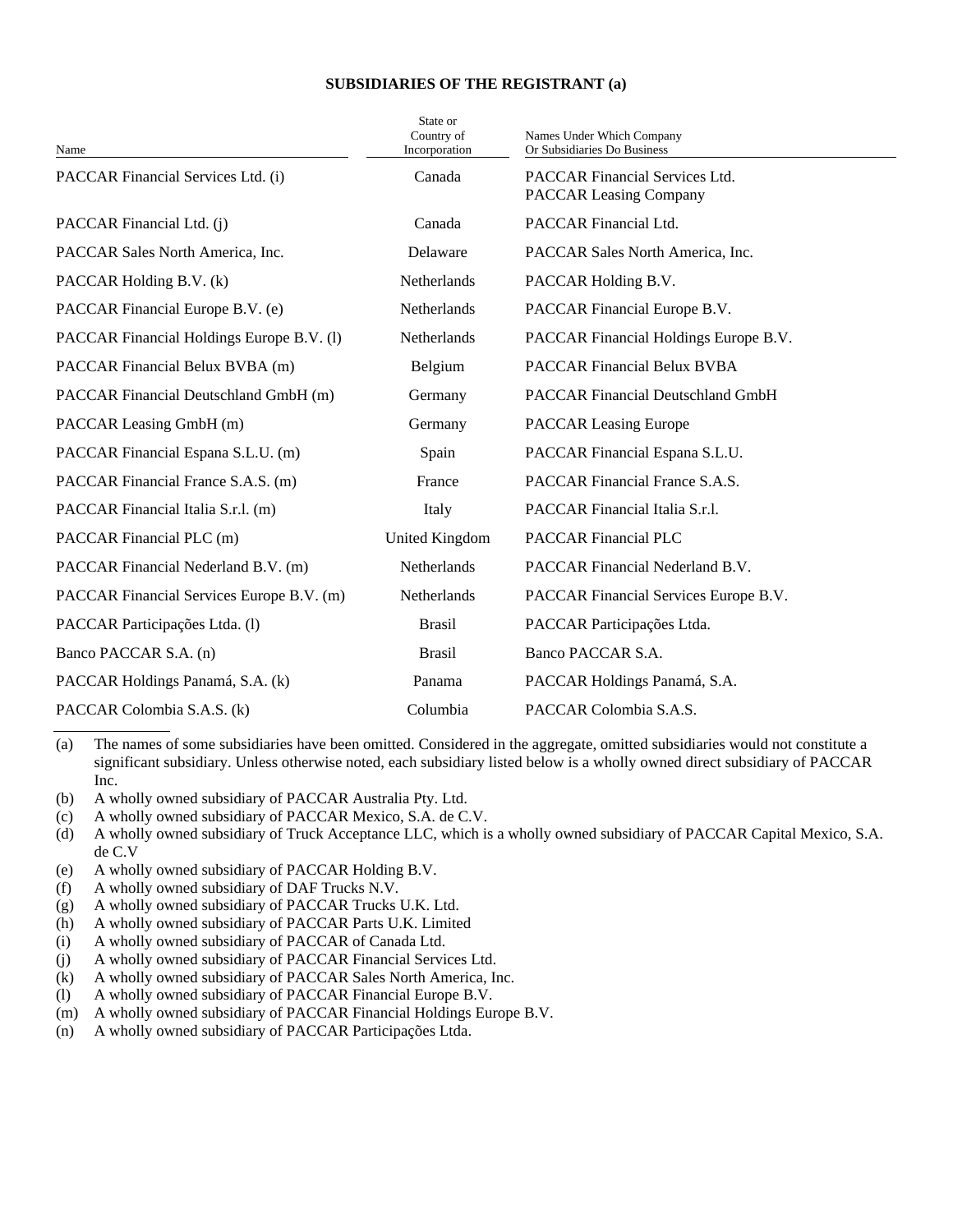## **CONSENT OF INDEPENDENT REGISTERED PUBLIC ACCOUNTING FIRM**

We consent to the incorporation by reference in the following Registration Statements:

- A. the Registration Statement (Form S-8 No. 333-190467) pertaining to the PACCAR Inc Savings Investment Plan,
- B. the Registration Statement (Form S-8 No. 333-139544) pertaining to the PACCAR Inc Savings Investment Plan,
- C. the Registration Statement (Form S-8 No. 333-120238) pertaining to the PACCAR Inc Restricted Stock and Deferred Compensation Plan for Non-Employee Directors,
- D. the Registration Statement (Form S-8 No. 333-103706) pertaining to the Long Term Incentive Plan of PACCAR Inc,
- E. the Registration Statement (Form S-8 No. 333-52230) pertaining to the PACCAR Inc Savings Investment Plan,
- F. the Registration Statement (Form S-8 No. 333-36712) pertaining to the PACCAR Inc Restricted Stock and Deferred Compensation Plan for Non-Employee Directors,
- G. the Registration Statement (Form S-8 No. 333-39161) pertaining to the 1991 Long Term Incentive Plan of PACCAR Inc, and
- H. the Registration Statement (Form S-8 No. 33-47763) pertaining to the 1991 Long Term Incentive Plan of PACCAR Inc;

of our reports dated February 23, 2022, with respect to the consolidated financial statements of PACCAR Inc and the effectiveness of internal control over financial reporting of PACCAR Inc included in this Annual Report (Form 10-K) of PACCAR Inc for the year ended December 31, 2021.

/s/ Ernst & Young LLP

Seattle, Washington February 23, 2022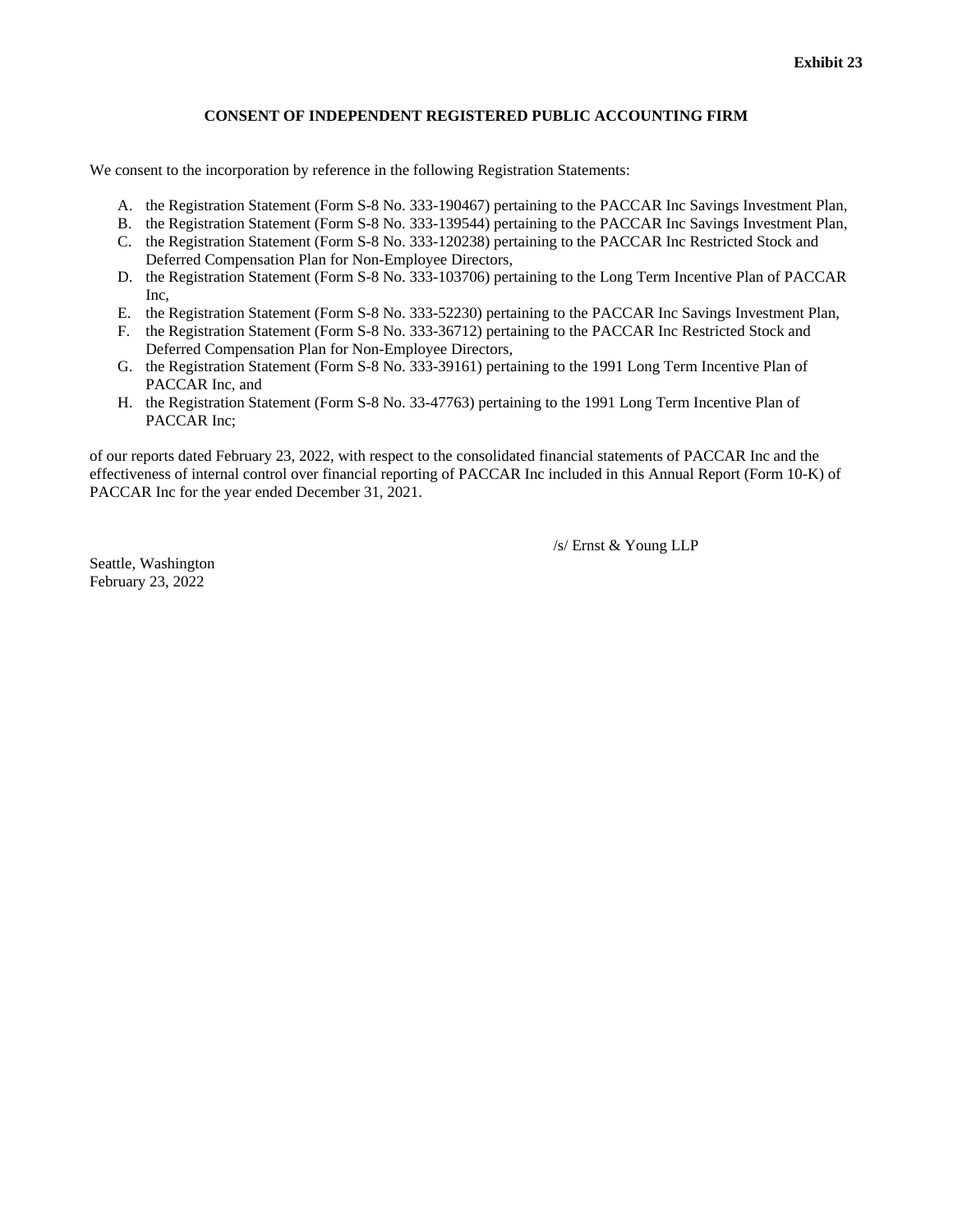## **POWER OF ATTORNEY**

We, the undersigned directors of PACCAR Inc (the "Company"), a Delaware corporation, hereby severally constitute and appoint M. C. Pigott our true and lawful attorney-in-fact, to sign for us, in our names and in our capacity as directors, an Annual Report on Form 10-K on behalf of the Company for the year ending December 31, 2021 and any amendments thereto, and to file the same with the Securities and Exchange Commission under the Securities Exchange Act of 1934, as amended.

IN WITNESS WHEREOF, each of the undersigned has executed this power of attorney as of this 7<sup>th</sup> day of December, 2021.

| /s/ A. J. Carnwath    | /s/ R. C. McGeary     |  |
|-----------------------|-----------------------|--|
| A. J. Carnwath        | R. C. McGeary         |  |
| Director, PACCAR Inc. | Director, PACCAR Inc. |  |
| $/s/$ F. L. Feder     | $/s/J. M.$ Pigott     |  |
| F.L. Feder            | J. M. Pigott          |  |
| Director, PACCAR Inc. | Director, PACCAR Inc. |  |
| $/s/R$ . P. Feight    | /s/ G. Ramaswamy      |  |
| R. P. Feight          | G. Ramaswamy          |  |
| Director, PACCAR Inc. | Director, PACCAR Inc. |  |
| $/s/ B. E.$ Ford      | $/s/M$ . A. Schulz    |  |
| B. E. Ford            | M. A. Schulz          |  |
| Director, PACCAR Inc  | Director, PACCAR Inc. |  |
| $/s/K$ . S. Hachigian | /s/ G. M. E. Spierkel |  |
| K. S. Hachigian       | G. M. E. Spierkel     |  |
| Director, PACCAR Inc. | Director, PACCAR Inc. |  |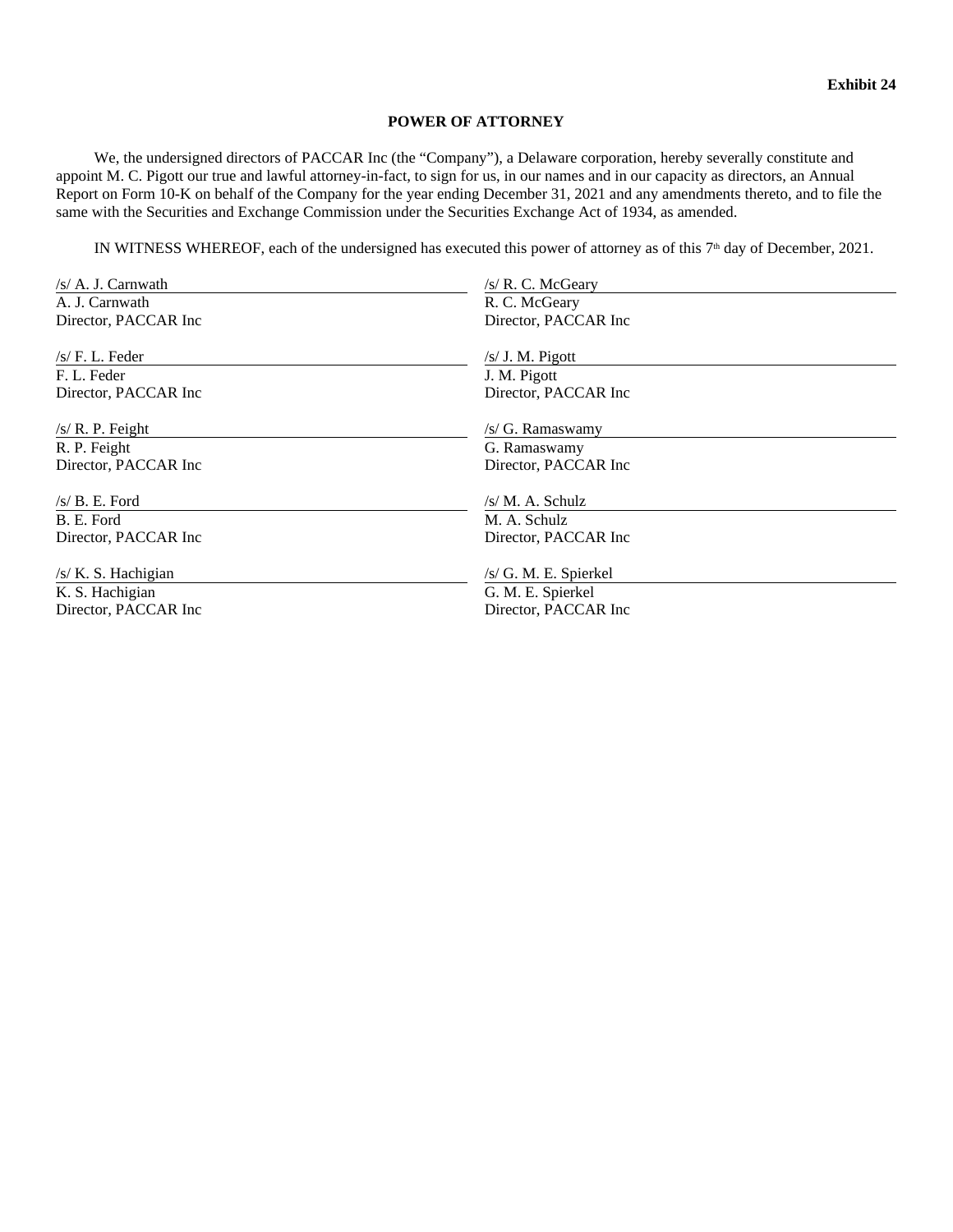### **CERTIFICATION**

I, R. Preston Feight, certify that:

- 1. I have reviewed this annual report on Form 10-K of PACCAR Inc;
- 2. Based on my knowledge, this report does not contain any untrue statement of a material fact or omit to state a material fact necessary to make the statements made, in light of the circumstances under which such statements were made, not misleading with respect to the period covered by this report;
- 3. Based on my knowledge, the financial statements, and other financial information included in this report, fairly present in all material respects the financial condition, results of operations and cash flows of the registrant as of, and for, the periods presented in this report;
- 4. The registrant's other certifying officer(s) and I are responsible for establishing and maintaining disclosure controls and procedures (as defined in Exchange Act Rules 13a-15(e) and 15d-(e)) and internal control over financial reporting (as defined in Exchange Act Rules 13a-15(f) and 15d-15(f)) for the registrant and have:
	- a) Designed such disclosure controls and procedures, or caused such disclosure controls and procedures to be designed under our supervision, to ensure that material information relating to the registrant, including its consolidated subsidiaries, is made known to us by others within those entities, particularly during the period in which this report is being prepared;
	- b) Designed such internal control over financial reporting, or caused such internal control over financial reporting to be designed under our supervision, to provide reasonable assurance regarding the reliability of financial reporting and the preparation of financial statements for external purposes in accordance with generally accepted accounting principles;
	- c) Evaluated the effectiveness of the registrant's disclosure controls and procedures and presented in this report our conclusions about the effectiveness of the disclosure controls and procedures, as of the end of the period covered by this report based on such evaluation; and
	- d) Disclosed in this report any change in the registrant's internal control over financial reporting that occurred during the registrant's most recent fiscal quarter (the registrant's fourth fiscal quarter in the case of an annual report) that has materially affected, or is reasonably likely to materially affect, the registrant's internal control over financial reporting; and
- 5. The registrant's other certifying officer(s) and I have disclosed, based on our most recent evaluation of internal control over financial reporting, to the registrant's auditors and the audit committee of the registrant's board of directors (or persons performing the equivalent functions):
	- a) All significant deficiencies and material weaknesses in the design or operation of internal control over financial reporting which are reasonably likely to adversely affect the registrant's ability to record, process, summarize and report financial information; and
	- b) Any fraud, whether or not material, that involves management or other employees who have a significant role in the registrant's internal controls over financial reporting.

Date February 23, 2022

/s/ R. Preston Feight R. Preston Feight Chief Executive Officer (Principal Executive Officer)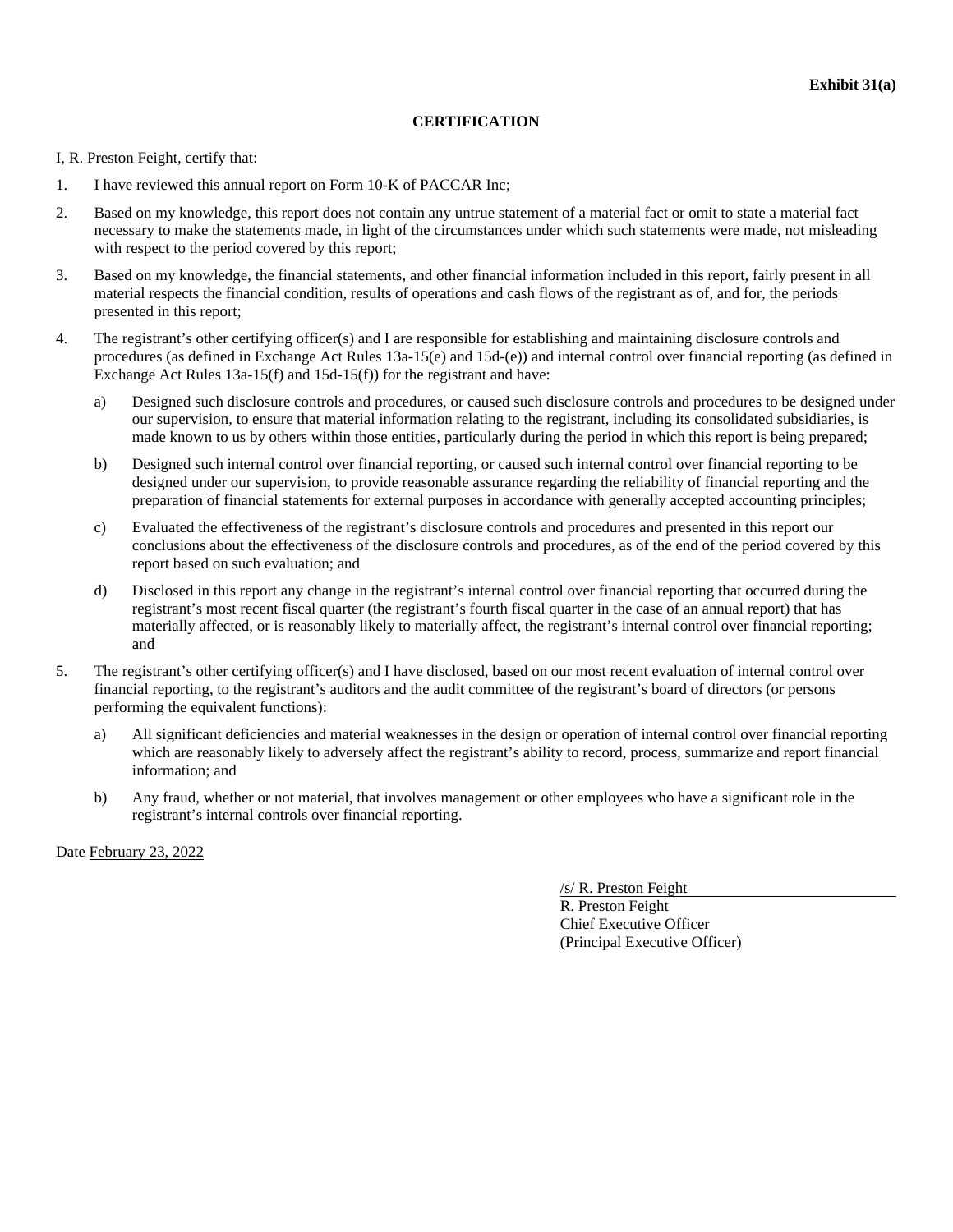### **CERTIFICATION**

I, Harrie C.A.M. Schippers, certify that:

- 1. I have reviewed this annual report on Form 10-K of PACCAR Inc;
- 2. Based on my knowledge, this report does not contain any untrue statement of a material fact or omit to state a material fact necessary to make the statements made, in light of the circumstances under which such statements were made, not misleading with respect to the period covered by this report;
- 3. Based on my knowledge, the financial statements, and other financial information included in this report, fairly present in all material respects the financial condition, results of operations and cash flows of the registrant as of, and for, the periods presented in this report;
- 4. The registrant's other certifying officer(s) and I are responsible for establishing and maintaining disclosure controls and procedures (as defined in Exchange Act Rules 13a-15(e) and 15d-(e)) and internal control over financial reporting (as defined in Exchange Act Rules 13a-15(f) and 15d-15(f)) for the registrant and have:
	- a) Designed such disclosure controls and procedures, or caused such disclosure controls and procedures to be designed under our supervision, to ensure that material information relating to the registrant, including its consolidated subsidiaries, is made known to us by others within those entities, particularly during the period in which this report is being prepared;
	- b) Designed such internal control over financial reporting, or caused such internal control over financial reporting to be designed under our supervision, to provide reasonable assurance regarding the reliability of financial reporting and the preparation of financial statements for external purposes in accordance with generally accepted accounting principles;
	- c) Evaluated the effectiveness of the registrant's disclosure controls and procedures and presented in this report our conclusions about the effectiveness of the disclosure controls and procedures, as of the end of the period covered by this report based on such evaluation; and
	- d) Disclosed in this report any change in the registrant's internal control over financial reporting that occurred during the registrant's most recent fiscal quarter (the registrant's fourth fiscal quarter in the case of an annual report) that has materially affected, or is reasonably likely to materially affect, the registrant's internal control over financial reporting; and
- 5. The registrant's other certifying officer(s) and I have disclosed, based on our most recent evaluation of internal control over financial reporting, to the registrant's auditors and the audit committee of the registrant's board of directors (or persons performing the equivalent functions):
	- a) All significant deficiencies and material weaknesses in the design or operation of internal control over financial reporting which are reasonably likely to adversely affect the registrant's ability to record, process, summarize and report financial information; and
	- b) Any fraud, whether or not material, that involves management or other employees who have a significant role in the registrant's internal controls over financial reporting.

Date February 23, 2022

/s/ Harrie C.A.M. Schippers Harrie C.A.M. Schippers President and Chief Financial Officer (Principal Financial Officer)